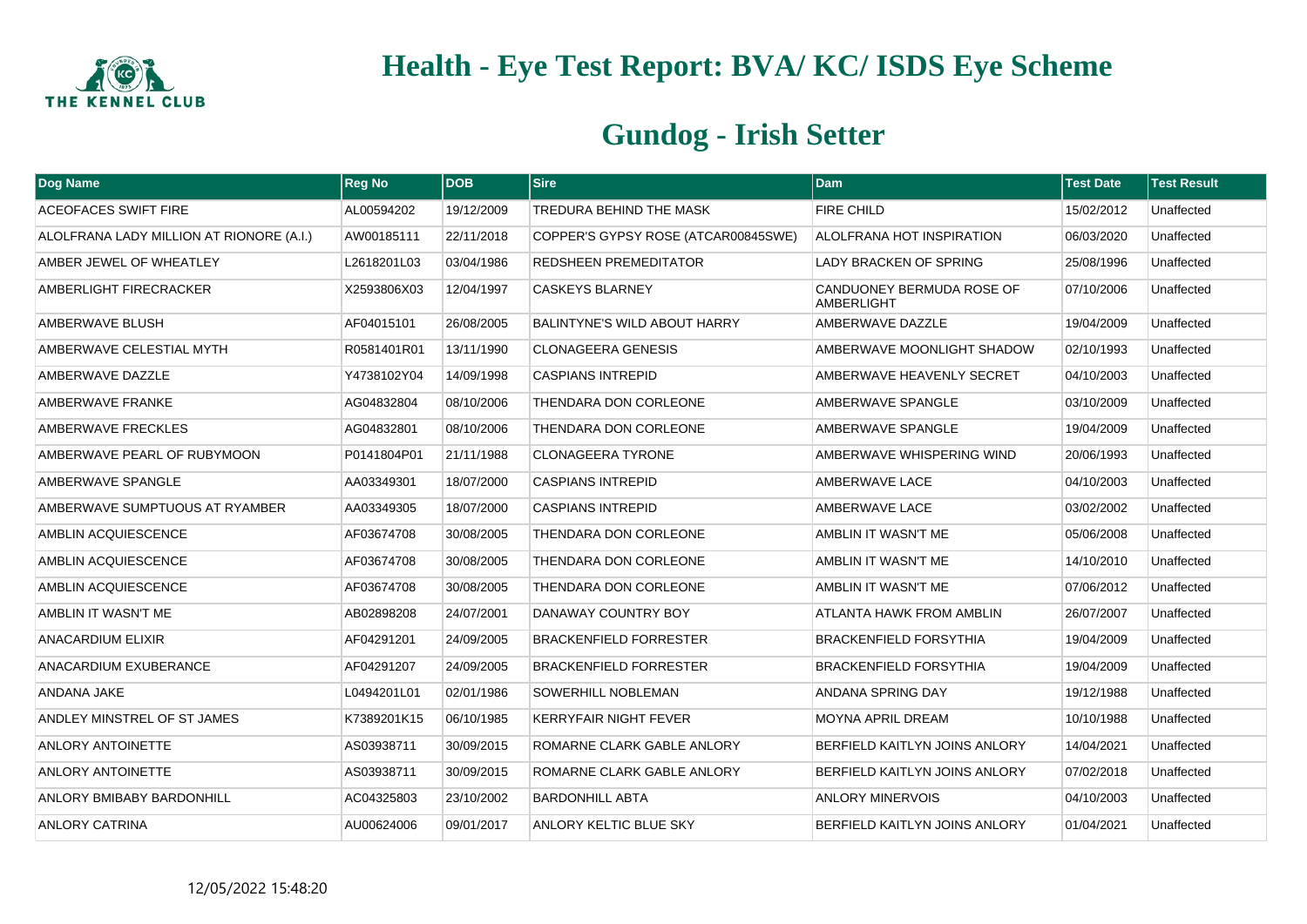

| <b>Dog Name</b>                      | <b>Reg No</b> | <b>DOB</b> | <b>Sire</b>                                         | <b>Dam</b>                                    | <b>Test Date</b> | <b>Test Result</b> |
|--------------------------------------|---------------|------------|-----------------------------------------------------|-----------------------------------------------|------------------|--------------------|
| <b>ANLORY CHIANTI DEL BARDONHILL</b> | AC01010407    | 25/01/2002 | SHENANAGIN SOME MIGHT SAY IT'S<br><b>BARDONHILL</b> | <b>ANLORY RED BEAUJOLAIS</b>                  | 05/10/2002       | Unaffected         |
| ANLORY CORAL EXPRESS VIA BARDONHILL  | Z1508501Z02   | 01/01/1999 | <b>CASPIANS INTREPID</b>                            | BARDONHILL CO-STARRING ANLORY                 | 02/10/1999       | Unaffected         |
| ANLORY ZAFIRA AT KIRWILLDALE         | AK01846801    | 04/04/2009 | <b>BARDONHILL BARDOLINO BY ANLORY</b>               | <b>ANLORY DURIZE</b>                          | 02/10/2010       | Unaffected         |
| ANNATY FIRE KING                     | N6199501P01   | 27/10/1988 | RONJUNES MASTERSPY                                  | <b>ANNATY STARSHINE</b>                       | 20/05/1990       | Unaffected         |
| AOIBHEANNE'S DOUBLE DELIGHT          | P2363702P02   | 09/01/1989 | <b>KERRYFAIR NIGHT FEVER</b>                        | AOIBHEANNE'S BLOSSOM                          | 30/11/1990       | Unaffected         |
| AOIBHEANNE'S HOBSON'S CHOICE         | S1210601S01   | 20/03/1991 | <b>HARTSFELL DON GIOVANNI</b>                       | AOIBHEANNE'S BLOSSOM                          | 02/10/1993       | Unaffected         |
| AOIBHEANNE'S NADIA                   | Y5365106Z01   | 15/10/1998 | AOIBHEANNE'S MYSTIQUE                               | AOIBHEANNE'S JUST THE TICKET                  | 27/02/2003       | Unaffected         |
| <b>APRICOT LIGHT</b>                 | E3660806F04   | 03/05/1980 |                                                     |                                               | 03/01/1990       | Unaffected         |
| ARAKI COZ I'M HAPPY                  | AR01190901    | 05/03/2014 | <b>GWENDARIFF THE SPECIALIST</b>                    | <b>GWENDARIFF THE REAL THING</b>              | 26/07/2016       | Unaffected         |
| AS YOU LIKE IT AT CEDRUS             | U0052304U01   | 03/11/1993 | WITHERSDALE SIMPLE MAN                              | COPPERSWOOD CHARLIE GIRL                      | 01/10/1994       | Unaffected         |
| ASTLEYVIEW MELT MY HEART             | AL04634702    | 27/10/2010 | <b>KERRYFAIR SNOW FOX</b>                           | <b>ASTLEYVIEW PERFECTION</b>                  | 01/10/2011       | Unaffected         |
| ASTLEYVIEW PRIM AND PROPER           | AP02602503    | 04/07/2012 | CASKEYS PERSUADER FROM AMBERLIGHT                   | <b>ASTLEYVIEW PERFECTION</b>                  | 06/10/2012       | Unaffected         |
| <b>ASTLEYVIEW ROMANCE</b>            | AK02263402    | 04/06/2009 | <b>TAGAMAGO'S SURVIVOR</b>                          | AMBER ABUNDANCE                               | 16/11/2011       | Unaffected         |
| <b>ASTLEYVIEW SNOW ANGEL</b>         | AP03209501    | 23/08/2012 | <b>KERRYFAIR SNOW FOX</b>                           | <b>EQUISITE RED DELIGHT</b>                   | 05/10/2013       | Unaffected         |
| ASTLEYVIEW SUMMER FOX                | AL02701201    | 02/06/2010 | <b>KERRYFAIR SNOW FOX</b>                           | <b>EQUISITE RED DELIGHT</b>                   | 02/10/2010       | Unaffected         |
| <b>ATLANTA HAWK FROM AMBLIN</b>      | X2281509X02   | 18/04/1997 | THENDARA KENNEDY                                    | ERINJO'S SELDOM SAD                           | 22/05/2001       | Unaffected         |
| ATRON TIFFANIE AT REDHARA            | AF02276908    | 24/04/2005 | <b>GRAYRIGGE EWAN BY ROMARNE</b>                    | <b>ATRON JITTERBUG</b>                        | 08/05/2008       | Unaffected         |
| <b>AUBANJON CELTIC LADY</b>          | AD03645405    | 01/09/2003 | <b>AUTUMNGLOW EMPEROR</b>                           | BRACKENFIELD DELPHINIUM OF<br><b>AUBANJON</b> | 20/03/2010       | Unaffected         |
| <b>AUBANJON CELTIC SPIRIT</b>        | AD03645406    | 01/09/2003 | <b>AUTUMNGLOW EMPEROR</b>                           | BRACKENFIELD DELPHINIUM OF<br><b>AUBANJON</b> | 19/04/2009       | Unaffected         |
| <b>AUBANJON EVENING MIST</b>         | AG03335201    | 20/07/2006 | CATALUNA GEE WHIZ                                   | <b>AUBANJON CELTIC LADY</b>                   | 20/03/2010       | Unaffected         |
| AUBANJON EVENING PRIMROSE            | AG03335203    | 20/07/2006 | CATALUNA GEE WHIZ                                   | <b>AUBANJON CELTIC LADY</b>                   | 20/03/2010       | Unaffected         |
| <b>AUBANJON ROYAL SYMPHONY</b>       | AP02244403    | 04/06/2012 | <b>SEOWNS ARCHER</b>                                | <b>AUBANJON EVENING MIST</b>                  | 03/10/2015       | Unaffected         |
| <b>AUTUMNGLOW ELEGANCE</b>           | X3256901X03   | 16/05/1997 | SHENANAGIN STATESMAN                                | <b>AUTUMNGLOW MELODY</b>                      | 02/10/1999       | Unaffected         |
| <b>AUTUMNGLOW EMPEROR</b>            | X3256902X03   | 16/05/1997 | SHENANAGIN STATESMAN                                | <b>AUTUMNGLOW MELODY</b>                      | 02/10/1999       | Unaffected         |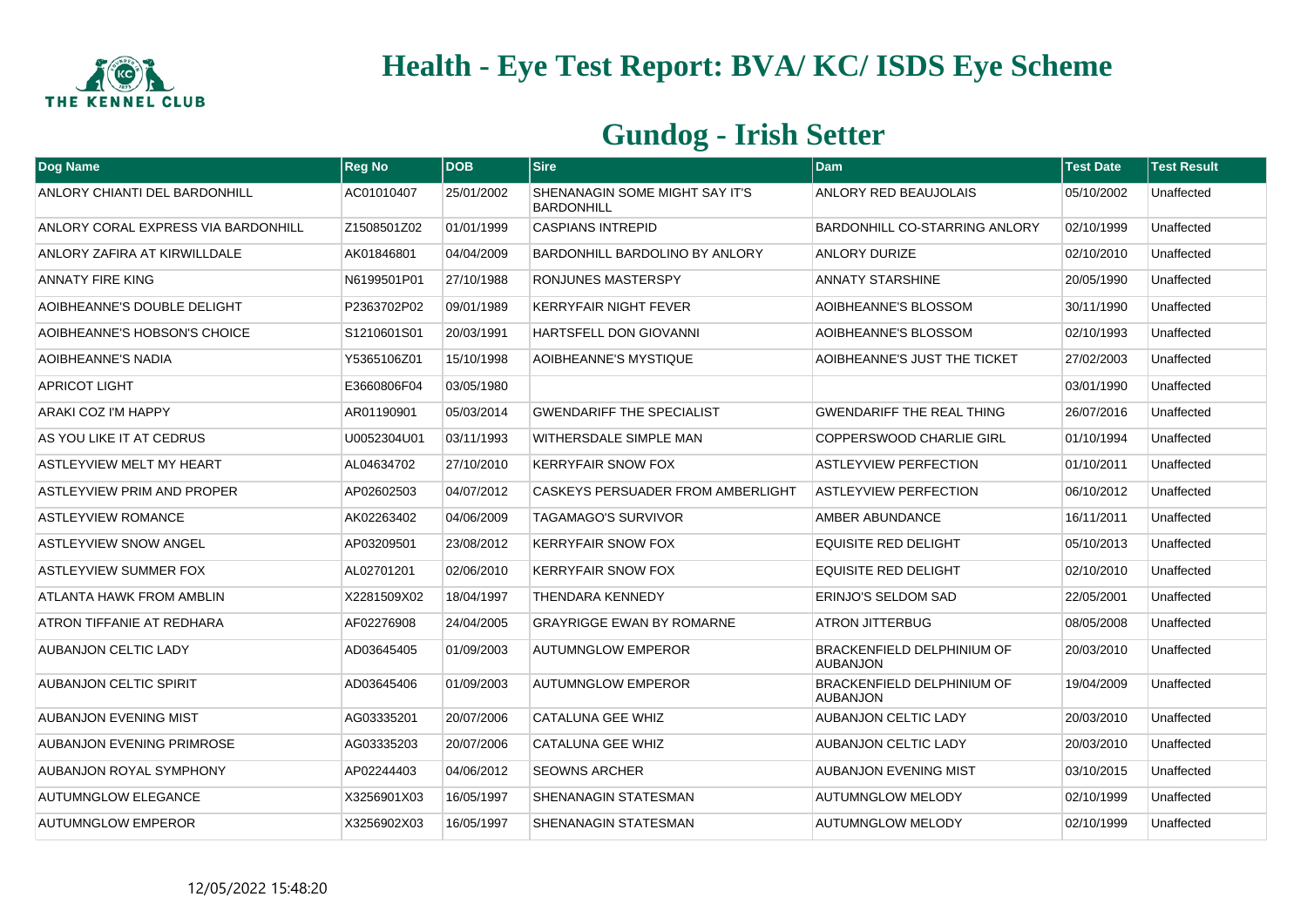

| Dog Name                                | <b>Reg No</b> | DOB        | <b>Sire</b>                         | <b>Dam</b>                                          | <b>Test Date</b> | <b>Test Result</b> |
|-----------------------------------------|---------------|------------|-------------------------------------|-----------------------------------------------------|------------------|--------------------|
| AUTUMNGLOW GUARDSMAN                    | W5536402W04   | 18/11/1996 | <b>SHENANAGIN STATESMAN</b>         | <b>AUTUMNGLOW MELODY</b>                            | 02/10/1999       | Unaffected         |
| AUTUMNGLOW JAZZMAN                      | AA01707201    | 28/01/2000 | <b>STARCHELLE CHICAGO BEAR</b>      | KYLENOE CRYSTAL STAR OF<br><b>AUTUMNGLOW</b>        | 05/10/2002       | Unaffected         |
| AUTUMNGLOW JAZZMAN                      | AA01707201    | 28/01/2000 | <b>STARCHELLE CHICAGO BEAR</b>      | <b>KYLENOE CRYSTAL STAR OF</b><br><b>AUTUMNGLOW</b> | 19/04/2009       | Unaffected         |
| <b>AUTUMNGLOW JOY BELLS</b>             | AA01707202    | 28/01/2000 | STARCHELLE CHICAGO BEAR             | <b>KYLENOE CRYSTAL STAR OF</b><br><b>AUTUMNGLOW</b> | 05/10/2002       | Unaffected         |
| <b>AUTUMNGLOW LEGEND</b>                | AC02282001    | 09/06/2002 | <b>AUTUMNGLOW EMPEROR</b>           | <b>AUTUMNGLOW ROMANCE</b>                           | 13/07/2008       | Unaffected         |
| <b>AUTUMNGLOW MASQUERADE</b>            | P6018610P04   | 09/08/1989 | <b>BRINARA MOONRAKER</b>            | <b>AUTUMNGLOW CHIMING BELLS</b>                     | 02/10/1999       | Unaffected         |
| <b>AUTUMNGLOW MELODY</b>                | P6018601P04   | 09/08/1989 | <b>BRINARA MOONRAKER</b>            | <b>AUTUMNGLOW CHIMING BELLS</b>                     | 02/10/1999       | Unaffected         |
| AUTUMNGLOW OLIVINA                      | AJ00057203    | 14/10/2007 | <b>BRABROOK TRUE BLADE</b>          | TOPAZ LITTLE GEM BY AUTUMNGLOW                      | 19/04/2009       | Unaffected         |
| AUTUMNGLOW ONYX                         | AJ00057201    | 14/10/2007 | <b>BRABROOK TRUE BLADE</b>          | TOPAZ LITTLE GEM BY AUTUMNGLOW                      | 19/04/2009       | Unaffected         |
| AUTUMNGLOW ZEPHYR                       | AD01805201    | 15/04/2003 | <b>BRACKENFIELD CAMPBELL</b>        | <b>AUTUMNGLOW JOY BELLS</b>                         | 15/07/2007       | Unaffected         |
| <b>AUTUMNGLOW ZSUZSI</b>                | AD01805205    | 15/04/2003 | <b>BRACKENFIELD CAMPBELL</b>        | <b>AUTUMNGLOW JOY BELLS</b>                         | 13/07/2008       | Unaffected         |
| AUTUMNWOOD ADVOCATE                     | J6902904K02   | 05/10/1984 | <b>REDDINS MORGAN</b>               | AUTUMNWOOD ARMAGH FLAME                             | 08/03/1989       | Unaffected         |
| BAIBREEZE BELLE BLONDE BY RAISBECK      | AA05228002    | 30/10/2000 | THENDARA KENNEDY                    | THENDARA MAIDBY FOX                                 | 04/10/2003       | Unaffected         |
| BAIBREEZE BELLE BLONDE BY RAISBECK      | AA05228002    | 30/10/2000 | THENDARA KENNEDY                    | THENDARA MAIDBY FOX                                 | 03/10/2009       | Unaffected         |
| <b>BALBRIGGAN ROYAL REBEL</b>           | AF03562102    | 31/07/2005 | <b>SUTERESETT BILLIONAIR BEAR</b>   | REDDINS OPAL AT BALBRIGGAN                          | 04/02/2009       | Unaffected         |
| <b>BALINTYNE CHANCES ARE</b>            | AG00198602    | 20/07/2005 | BALINTYNE'S WILD ABOUT HARRY        | <b>BALINTYNE BEGOOD</b>                             | 03/10/2009       | Unaffected         |
| <b>BALINTYNE HOMEWARD BOUND</b>         | AD02311301    | 13/02/2003 | <b>CASKEYS VAGUELY SCOTTISH</b>     | <b>ANIARA (IMP SWE)</b>                             | 03/10/2009       | Unaffected         |
| <b>BALINTYNE LUCK BE A LADY</b>         | AJ01741306    | 16/03/2008 | <b>BALINTYNE CHANCES ARE</b>        | <b>BALINTYNE HOMEWARD BOUND</b>                     | 03/10/2009       | Unaffected         |
| BALINTYNE LUCKY CHARM FOR GRACEWOOD     | AJ01741309    | 16/03/2008 | <b>BALINTYNE CHANCES ARE</b>        | <b>BALINTYNE HOMEWARD BOUND</b>                     | 19/04/2009       | Unaffected         |
| BALINTYNE ONCE IN A WHILE               | AG02255703    | 19/03/2006 | <b>BALINTYNE'S WILD ABOUT HARRY</b> | <b>BALINTYNE BEGOOD</b>                             | 13/09/2009       | Unaffected         |
| <b>BALINTYNE STRIKE IT LUCKY</b>        | AJ01741303    | 16/03/2008 | <b>BALINTYNE CHANCES ARE</b>        | <b>BALINTYNE HOMEWARD BOUND</b>                     | 13/09/2009       | Unaffected         |
| <b>BALLYWESTOW CHATELAINE AT CAPLER</b> | K3029104K08   | 10/03/1985 | <b>LAGGAN BRYAN'S BOY</b>           | <b>BALLYWESTOW ABSURDITY</b>                        | 06/12/1988       | Unaffected         |
| <b>BALLYWESTOW DOUTELLE</b>             | L3414605L02   | 15/04/1986 | WICKENBERRY KNIGHT AT ARMS          | <b>BALLYWESTOW PAWNEESE</b>                         | 12/04/1989       | Unaffected         |
| <b>BALLYWESTOW FLEET</b>                | P4331306P03   | 07/07/1989 | WICKENBERRY KNIGHT AT ARMS          | <b>BALLYWESTOW ABSURDITY</b>                        | 06/10/1990       | Unaffected         |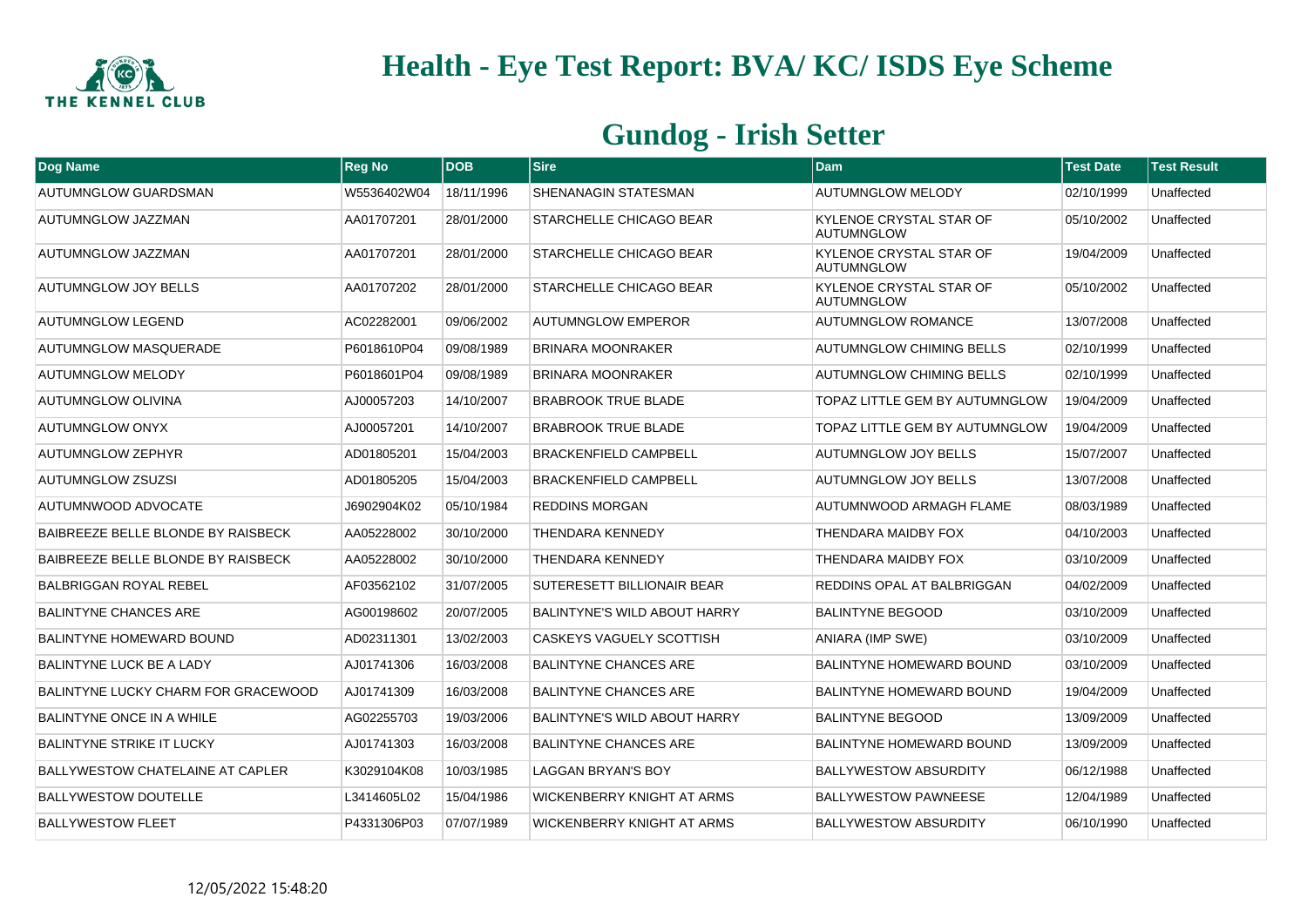

| Dog Name                                          | <b>Reg No</b> | <b>DOB</b> | <b>Sire</b>                                                | Dam                                                  | <b>Test Date</b> | <b>Test Result</b> |
|---------------------------------------------------|---------------|------------|------------------------------------------------------------|------------------------------------------------------|------------------|--------------------|
| <b>BALLYWESTOW FOREGO</b>                         | P4331308P03   | 07/07/1989 | WICKENBERRY KNIGHT AT ARMS                                 | <b>BALLYWESTOW ABSURDITY</b>                         | 06/10/1990       | Unaffected         |
| <b>BAMBARELLA FRAGRANCE</b>                       | AE01271006    | 21/03/2004 | KIRKAVAGH KALAGLOW                                         | <b>STRATHMEAD STORMWIND OVER</b><br><b>FENRUA</b>    | 05/05/2009       | Unaffected         |
| <b>BAMBARELLA FREEDOM</b>                         | AE01271005    | 21/03/2004 | KIRKAVAGH KALAGLOW                                         | STRATHMEAD STORMWIND OVER<br><b>FENRUA</b>           | 23/11/2006       | Unaffected         |
| <b>BAMBARELLA LOVE STORY</b>                      | AH01070104    | 13/02/2007 | <b>STRATHMEAD SNOW LEOPARD</b>                             | <b>BAMBARELLA FREEDOM</b>                            | 10/05/2015       | Unaffected         |
| <b>BARDONHILL ABTA</b>                            | AA03008604    | 01/07/2000 | <b>THENDARA THE TOURIST</b>                                | <b>BARDONHILL SNOW JOKE</b>                          | 27/12/2000       | Unaffected         |
| <b>BARDONHILL ALL INCLUSIVE</b>                   | AA03008605    | 01/07/2000 | <b>THENDARA THE TOURIST</b>                                | BARDONHILL SNOW JOKE                                 | 27/12/2000       | Unaffected         |
| BARDONHILL ALMOST HEAVEN AT MERRYBORNE AG01363501 |               | 27/02/2006 | <b>CASKEYS CONCEPT AT AOIBHEANNE</b>                       | <b>ANLORY CHIANTI DEL BARDONHILL</b>                 | 01/10/2011       | Unaffected         |
| BARDONHILL APRIL LOVE AT BRAYVILLE                | K3734005K09   | 27/04/1985 | <b>KERRYFAIR NIGHT FEVER</b>                               | <b>MOYNA APRIL AT BARDONHILL</b>                     | 06/10/1990       | Unaffected         |
| <b>BARDONHILL FLAMING JUNE</b>                    | X2858607X03   | 23/06/1997 | <b>SHENANAGIN SOME MIGHT SAY IT'S</b><br><b>BARDONHILL</b> | <b>BARDONHILL KISS-ME-QUICK</b>                      | 07/10/2006       | Unaffected         |
| BARDONHILL HEEBIE JEEBIE AT JETTECCA              | N5508505N04   | 15/10/1988 | <b>SHANDWICK STARCARRIER</b>                               | <b>BARDONHILL INSTANT REPLAY</b>                     | 06/10/1990       | Unaffected         |
| <b>BARDONHILL JIVE TALKIN</b>                     | AQ04271908    | 28/10/2013 | LYNWOOD LARK IN THE DARK                                   | BARDONHILL DAYS ARE DIAMOND                          | 03/10/2015       | Unaffected         |
| <b>BARDONHILL LAUGHING WATER</b>                  | Y1992501Y02   | 30/04/1998 | TITIANDALE THEY ALL LAUGHED AT<br><b>BARDONHILL</b>        | <b>BARDONHILL WATER JASMINE</b>                      | 02/10/1999       | Unaffected         |
| <b>BARDONHILL LOVEHEART</b>                       | AC01374508    | 15/04/2002 | KONAKAKELA ZAGAR BY ROMARNE                                | <b>BARDONHILL FLAMING JUNE</b>                       | 03/10/2009       | Unaffected         |
| <b>BARDONHILL RENAISSANCE</b>                     | G2514605G10   | 06/03/1982 | <b>SCARLETTI COCKNEY REBEL</b>                             | <b>MOYNA APRIL AT BARDONHILL</b>                     | 02/11/1985       | Unaffected         |
| <b>BARDONHILL SERIAL THRILLER AT DOWNEND</b>      | Y1992504Y02   | 30/04/1998 | TITIANDALE THEY ALL LAUGHED AT<br><b>BARDONHILL</b>        | <b>BARDONHILL WATER JASMINE</b>                      | 02/10/1999       | Unaffected         |
| <b>BARDONHILL SNOW JOKE</b>                       | W0025301W01   | 25/12/1995 | <b>SHENANAGIN STOCKBROKER</b>                              | <b>BARDONHILL KISS-ME-QUICK</b>                      | 07/10/2000       | Unaffected         |
| <b>BARDONHILL SWIFT EAGLE</b>                     | AK02966405    | 30/06/2009 | <b>KERRYFAIR SNOW FOX</b>                                  | ANLORY BMIBABY BARDONHILL                            | 30/09/2017       | Unaffected         |
| <b>BARDONHILL TEAM SPIRIT AT WYNJILL</b>          | Q2865311Q02   | 21/04/1990 | <b>FREE SPIRIT OF DANAWAY</b>                              | <b>BARDONHILL KISS-A-GRAM</b>                        | 03/10/1992       | Unaffected         |
| <b>BARDONHILL THE BUZZWORD</b>                    | Q4507408Q03   | 24/07/1990 | <b>BARDONHILL SUPERGRASS</b>                               | <b>BARDONHILL EENY MEENY OF</b><br>THENDARA          | 08/08/1994       | Unaffected         |
| <b>BARDONHILL TOM FOOLERY</b>                     | AK02966402    | 30/06/2009 | <b>KERRYFAIR SNOW FOX</b>                                  | ANLORY BMIBABY BARDONHILL                            | 30/09/2017       | Unaffected         |
| BARDONHILL WINDSURFER OF SHUSHANA                 | M2173713M02   | 20/03/1987 | <b>KERRYFAIR NIGHT FEVER</b>                               | <b>BARLEYDALE OOH-LA-LA ITS</b><br><b>BARDONHILL</b> | 03/03/1996       | Unaffected         |
| <b>BARDONHILL WISHUWERERE</b>                     | AA03008607    | 01/07/2000 | THENDARA THE TOURIST                                       | <b>BARDONHILL SNOW JOKE</b>                          | 27/12/2000       | Unaffected         |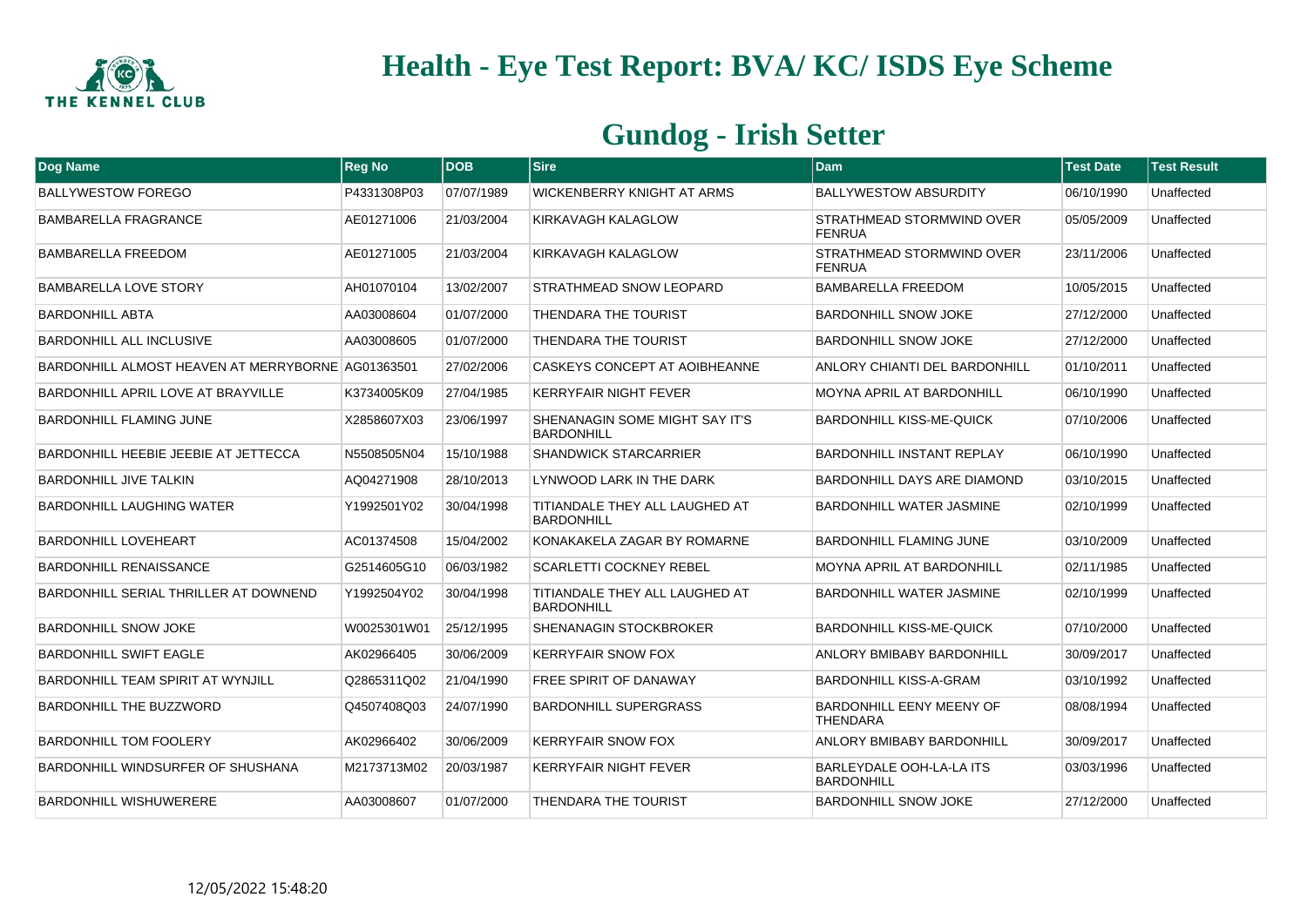

| Dog Name                              | <b>Reg No</b> | <b>DOB</b> | <b>Sire</b>                      | <b>Dam</b>                                             | <b>Test Date</b> | <b>Test Result</b> |
|---------------------------------------|---------------|------------|----------------------------------|--------------------------------------------------------|------------------|--------------------|
| BARDONHILL'S THE NEW GINGER AT TIROEN | AT01064910    | 30/03/2016 | <b>BARDONHILL GINGER WHINGER</b> | <b>GLENLAINE PINK CADILLAC AT</b><br><b>BARDONHILL</b> | 08/07/2018       | Unaffected         |
| BARLEYDALE HONEYMOON                  | AE01210802    | 26/02/2004 | <b>BARLEYDALE RONDO</b>          | <b>BARLEYDALE LISELLE</b>                              | 01/10/2005       | Unaffected         |
| BARLEYDALE KITHNOS OF LANSTARA        | M4809704M03   | 17/06/1987 | <b>BARLEYDALE PASCALI</b>        | <b>BARLEYDALE MISHAP</b>                               | 06/10/1990       | Unaffected         |
| <b>BENCORRAGH PADDY'S PERIL</b>       | L3280108L02   | 11/05/1986 | <b>BENCORRAGH CELTIC KNIGHT</b>  | MOYNA BALLERINA AT BENCORRAGH                          | 10/10/1988       | Unaffected         |
| <b>BERFIELD ESTEE</b>                 | H1383302H06   | 10/12/1982 | <b>TWOACRES GUNNER</b>           | BURFIELD BLUE-BIJOU                                    | 22/06/1989       | Unaffected         |
| <b>BIRCHVALLEY FORTUNA</b>            | AG01683207    | 09/02/2006 | <b>KESPAS INSTINCTIVE</b>        | <b>KENSINGTON STAR</b>                                 | 10/09/2007       | Unaffected         |
| <b>BLACKBOROUGH JADE</b>              | H3889502H10   | 04/06/1983 | SOWERHILL SATYR OF FEARNLEY      | JOANMA'S OSSA OF BLACKBOROUGH                          | 06/10/1990       | Unaffected         |
| <b>BLACKBOROUGH OPAL</b>              | Q0886401Q01   | 15/10/1989 | <b>FEARNLEY FIRE FLYER</b>       | <b>BLACKBOROUGH JADE</b>                               | 06/10/1990       | Unaffected         |
| <b>BLAYSDELL AMETHYST</b>             | Q2570107Q02   | 23/04/1990 | NEWGALE SEA KESTREL              | REDDINS ODETTE AT BLAYSDELL                            | 13/09/1990       | Unaffected         |
| <b>BLAYSDELL GUINEVERE</b>            | V4587606V04   | 17/09/1995 | <b>JANTER JEDADIAH</b>           | <b>BLAYSDELL PIPPA</b>                                 | 05/10/1996       | Unaffected         |
| <b>BLAYSDELL STARCHASER</b>           | T1300301T04   | 13/10/1993 | SUNDAY TIMES AT CAREK            | <b>BLAYSDELL SCARLET GEM</b>                           | 07/10/1995       | Unaffected         |
| BLAZE AWAY OF DERRYGLOW               | K5080505L01   | 30/07/1985 | LOSKERAN KESTREL OF CAMUSMOR     | <b>FOLLIDOWN SWEET VIOLET</b>                          | 13/10/1986       | Unaffected         |
| BLENVARA FLANAGAN                     | L0706602L01   | 23/12/1985 | <b>TWOACRES GOLD EAGLE</b>       | <b>BLENVARA STAR OF SHEBA</b>                          | 06/10/1990       | Unaffected         |
| <b>BLUEBYEYOU MYSTIC MELODY</b>       | R2860707R02   | 01/06/1991 | <b>LOSKERAN OLEANDER</b>         | <b>AOIBHEANNE'S CAPRICE</b>                            | 01/10/1994       | Unaffected         |
| <b>BLUEBYEYOU MYSTIC SINNDAR</b>      | AA03681201    | 01/07/2000 | SHONARINA SANDORO AT IRELEITH    | <b>BLUEBYEYOU MYSTIC GENEVIEVE</b>                     | 06/10/2001       | Unaffected         |
| <b>BLUESPRINGS ATLANTIS</b>           | AH05299103    | 20/11/2007 | <b>BLUESPRINGS OSPREY</b>        | CASKEYS VERMILION AT BLUESPRINGS 06/10/2012            |                  | Unaffected         |
| <b>BLUESPRINGS ATLANTIS</b>           | AH05299103    | 20/11/2007 | <b>BLUESPRINGS OSPREY</b>        | CASKEYS VERMILION AT BLUESPRINGS 03/10/2015            |                  | Unaffected         |
| <b>BODEWELL JOSEPHINE</b>             | G6835704H05   | 04/12/1982 | NEUVEN NOBLE KNIGHT              | <b>NEUVEN NEULA</b>                                    | 03/05/1990       | Unaffected         |
| <b>BON VIVEUR AT BRINARA</b>          | Q1115703Q01   | 14/01/1990 | <b>FEARNLEY BUCKS FIZZ</b>       | BRINARA MISS WICHITA OF ELVERSRED 01/10/1994           |                  | Unaffected         |
| <b>BONAHAIRD SNOWCREST</b>            | J2917309J08   | 15/03/1984 | <b>ERINADE SCOTTISH UNION</b>    | <b>CORNEVON AFRICAN VIOLET</b>                         | 14/07/1990       | Unaffected         |
| BONAHAIRD SNOWFLAKE OF TATSBRO        | J2917302J08   | 15/03/1984 | <b>ERINADE SCOTTISH UNION</b>    | CORNEVON AFRICAN VIOLET                                | 27/03/1990       | Unaffected         |
| BONAHAIRD WAIT TIL DAWN FOR RICOCHET  | M3122402M02   | 15/04/1987 | <b>GLENCARRON MACALLAN</b>       | <b>TRUFFETTI OF ERINADE</b>                            | 10/10/1988       | Unaffected         |
| BONHOMIE FORTISSIMO OF SOFTLAN        | R3766202R04   | 29/06/1991 | <b>CLONAGEERA GENESIS</b>        | CLONAGEERA FORGET-ME-NOT                               | 09/09/1993       | Unaffected         |
| <b>BOOTYLOO PEEKABOO OF CLARIX</b>    | AC01377810    | 28/03/2002 | <b>TAGAMAGO'S BARRELAIA</b>      | CLONAGEERA OCTAVIA OF BOOTYLOO                         | 02/10/2010       | Unaffected         |
| <b>BOOTYLOO PEEKABOO OF CLARIX</b>    | AC01377810    | 28/03/2002 | TAGAMAGO'S BARRELAIA             | CLONAGEERA OCTAVIA OF BOOTYLOO 01/10/2011              |                  | Unaffected         |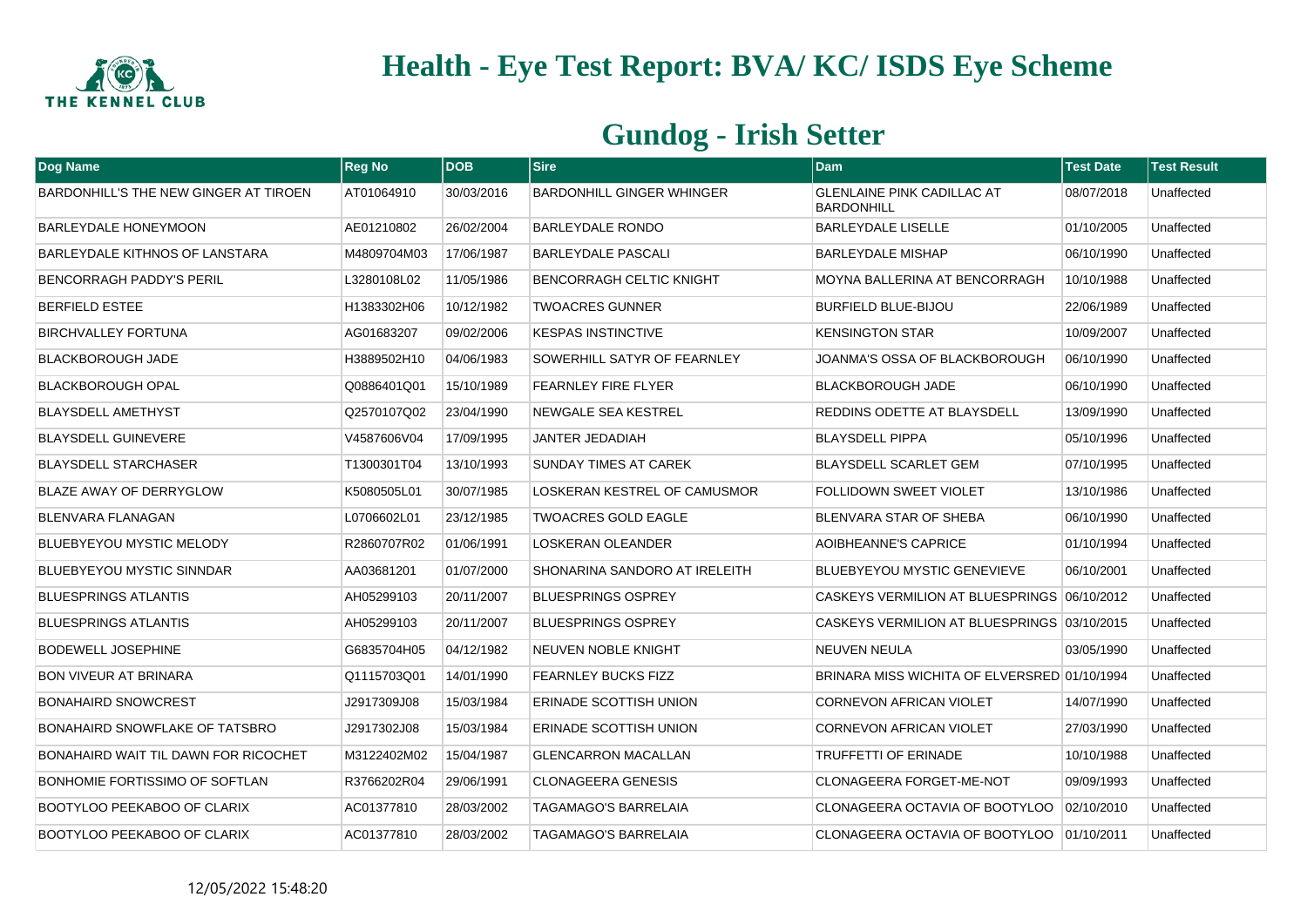

| Dog Name                                                   | <b>Reg No</b> | <b>DOB</b> | <b>Sire</b>                                            | <b>Dam</b>                                                     | <b>Test Date</b> | <b>Test Result</b> |
|------------------------------------------------------------|---------------|------------|--------------------------------------------------------|----------------------------------------------------------------|------------------|--------------------|
| BOOTYLOO PEEKABOO OF CLARIX                                | AC01377810    | 28/03/2002 | TAGAMAGO'S BARRELAIA                                   | CLONAGEERA OCTAVIA OF BOOTYLOO 06/10/2012                      |                  | Affected - GPRA    |
| <b>BRABROOK MARBELA</b>                                    | AE02577110    | 18/06/2004 | <b>TAGAMAGO'S SURVIVOR</b>                             | <b>BRABROOK WAIKIKI ROAMANCER</b>                              | 24/11/2007       | Unaffected         |
| <b>BRABROOK RED SHADOW</b>                                 | AD00772606    | 29/01/2003 | PURE GENIUSE BY CLONAGEERA (RE-<br>IMPORT)             | CATALUNA TEXAS ROSE                                            | 12/06/2005       | Unaffected         |
| <b>BRABROOK TITANIAS DREAM AT NEATHAMILL</b>               | AG04279302    | 26/08/2006 | <b>SCOTSELAW DETROIT SPINNER BY</b><br><b>THENDARA</b> | <b>BRABROOK WAIKIKI ROAMANCER</b>                              | 21/11/2009       | Unaffected         |
| <b>BRACKENFIELD FLANAGAN</b>                               | Y4451007Y04   | 07/09/1998 | <b>STARCHELLE CHICAGO BEAR</b>                         | BRACKENFIELD CALENDULA                                         | 07/10/2006       | Unaffected         |
| <b>BRACKENFIELD FOR GETMENOT</b>                           | AH04965403    | 05/10/2007 | <b>AUTUMNGLOW ZEPHYR</b>                               | <b>HERONSWAKE RENNAISSANCE</b>                                 | 01/10/2011       | Unaffected         |
| BRACKENFIELD GYPSOPHILIA AT CORRANROO                      | U0715504U01   | 14/12/1993 | <b>KYLENOE DANCING BRAVE</b>                           | <b>BRACKENFIELD BEATRICE</b>                                   | 06/08/1995       | Unaffected         |
| BRACKENFIELD RIGH AT AUTUMNGLOW                            | AC03752504    | 30/08/2002 | <b>AUTUMNGLOW EMPEROR</b>                              | <b>BRACKENFIELD MINNY</b>                                      | 13/07/2008       | Unaffected         |
| BRACKENFIELD RIGH AT AUTUMNGLOW                            | AC03752504    | 30/08/2002 | <b>AUTUMNGLOW EMPEROR</b>                              | <b>BRACKENFIELD MINNY</b>                                      | 01/10/2011       | Unaffected         |
| <b>BRAIDMOUNT DREAMED A DREAM FOR</b><br><b>GLENCARRON</b> | AU04122304    | 08/10/2017 | <b>BARDONHILL BERTIE BOTT BY BRIDGELLA</b>             | FAIRHAVEN LOUISE MOUNTBATTEN AT<br><b>BRAIDMOUNT (IMP SWE)</b> | 18/04/2021       | Unaffected         |
| <b>BRANDYWEIR ISHI</b>                                     | R1478901R02   | 04/03/1991 | <b>ERINADE LEWIS</b>                                   | <b>BRANDYWEIR SHAWNEE</b>                                      | 24/07/1993       | Unaffected         |
| BRANDYWEIR SHAKOKA FOR ITCHENWYCH                          | R1478907R02   | 04/03/1991 | <b>ERINADE LEWIS</b>                                   | <b>BRANDYWEIR SHAWNEE</b>                                      | 08/07/1992       | Unaffected         |
| <b>BRANDYWEIR SHAWNEE</b>                                  | N0811006N01   | 18/01/1988 | DERRYVEAGH STORM IN A TEACUP                           | LOSKERAN STELLAR OF BRANDYWEIR                                 | 24/07/1993       | Unaffected         |
| <b>BRANDYWEIR SHOSHONI OF ITCHENWYCH</b>                   | N0811007N01   | 18/01/1988 | DERRYVEAGH STORM IN A TEACUP                           | LOSKERAN STELLAR OF BRANDYWEIR                                 | 10/07/1991       | Unaffected         |
| <b>BRANSMERE BLUEBELL</b>                                  | L2379102L02   | 07/03/1986 | <b>OLDSPRING BLUE STRATOS</b>                          | <b>CORRIECAS LUCY</b>                                          | 15/10/1986       | Unaffected         |
| <b>BRAYVILLE BELLE EPOQUE</b>                              | AK00084806    | 16/11/2008 | <b>BARDONHILL GINGER WHINGER</b>                       | <b>BRAYVILLE LOVE AFFAIR</b>                                   | 17/06/2010       | Unaffected         |
| <b>BRAYVILLE CRISTAL ROSE</b>                              | AK00084805    | 16/11/2008 | <b>BARDONHILL GINGER WHINGER</b>                       | <b>BRAYVILLE LOVE AFFAIR</b>                                   | 17/06/2010       | Unaffected         |
| <b>BRAYVILLE DEMURE DEBUTANTE</b>                          | L2261901L02   | 12/03/1986 | <b>KERRYFAIR NIGHT FEVER</b>                           | <b>BRAYVILLE REGAL GLORY</b>                                   | 02/10/1993       | Unaffected         |
| <b>BRAYVILLE DYNAMIC DELEGATE</b>                          | L2261904L02   | 12/03/1986 | <b>KERRYFAIR NIGHT FEVER</b>                           | <b>BRAYVILLE REGAL GLORY</b>                                   | 06/10/1990       | Unaffected         |
| <b>BRAYVILLE FASHION LEADER</b>                            | T4127203T03   | 17/07/1993 | <b>BARDONHILL TEAM SPIRIT AT WYNJILL</b>               | <b>BRAYVILLE DEMURE DEBUTANTE</b>                              | 07/10/1995       | Unaffected         |
| <b>BRAYVILLE LADY'S CHARM</b>                              | AC00020502    | 14/11/2001 | <b>CASPIANS INTREPID</b>                               | <b>BRAYVILLE LEADING LADY</b>                                  | 05/10/2002       | Unaffected         |
| <b>BRAYVILLE LEADING LADY</b>                              | Y0039401Y01   | 26/11/1997 | THENDARA KENNEDY                                       | <b>BRAYVILLE FASHION LEADER</b>                                | 03/11/1998       | Unaffected         |
| <b>BRAYVILLE LOVE AFFAIR</b>                               | AF01969901    | 04/04/2005 | SHENANAGIN WHAT NEXT                                   | <b>BRAYVILLE LADY'S LOVE</b>                                   | 07/10/2006       | Unaffected         |
| <b>BRENRUE OUTLANDER</b>                                   | AE03391902    | 18/08/2004 | CLONAGEERA INDEPENDENCE OF LINDENJO BRENRUE ALICIA     |                                                                | 01/10/2011       | Unaffected         |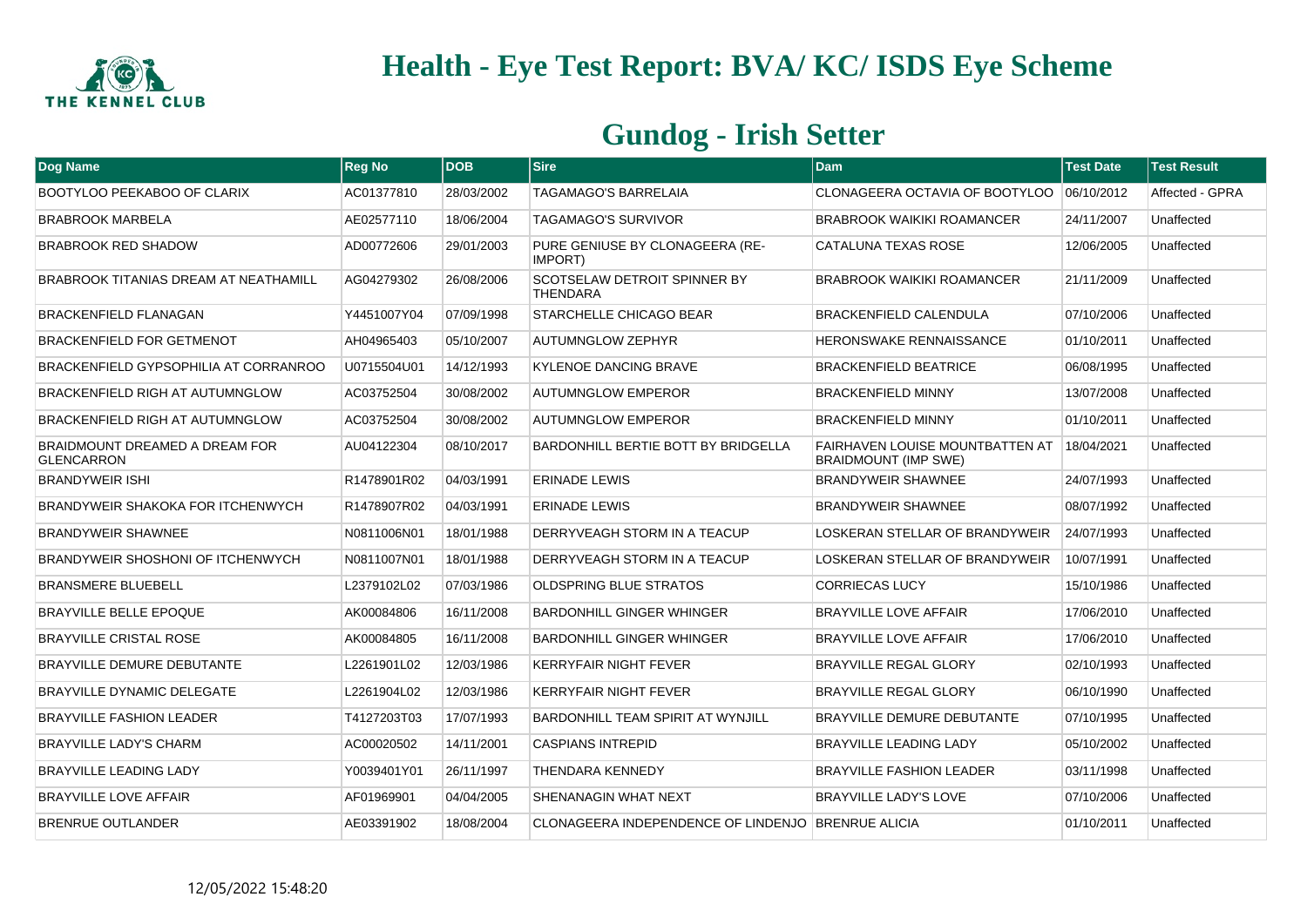

| Dog Name                                  | <b>Reg No</b> | <b>DOB</b> | <b>Sire</b>                                         | Dam                                                | <b>Test Date</b> | <b>Test Result</b> |
|-------------------------------------------|---------------|------------|-----------------------------------------------------|----------------------------------------------------|------------------|--------------------|
| <b>BRIARYBANK RED VELVET</b>              | R0935308R01   | 29/12/1990 | <b>BARDONHILL RUMPY PUMPY</b>                       | <b>BRIARYBANK BITTERSWEET</b>                      | 19/02/1992       | Unaffected         |
| <b>BRINARA ANDROMEDA</b>                  | AC02447301    | 11/06/2002 | <b>CASPIANS INTREPID</b>                            | <b>BRINARA MOONSPINNER</b>                         | 18/03/2004       | Unaffected         |
| <b>BRINARA BACK IN THE RUNNING</b>        | AJ05322203    | 08/12/2008 | <b>BARDONHILL GINGER WHINGER</b>                    | <b>BRINARA BACK SEAT DRIVER</b>                    | 30/09/2017       | Unaffected         |
| <b>BRINARA BACK SEAT DRIVER</b>           | AB03154301    | 14/08/2001 | SHENANAGIN SOME MIGHT SAY IT'S<br><b>BARDONHILL</b> | <b>BRINARA SCOTTISH AFFAIR</b>                     | 03/10/2009       | Unaffected         |
| BRINARA CASCIA                            | AA03381706    | 29/07/2000 | <b>REDDINS CASEY</b>                                | BRINARA SCOTTISH AFFAIR                            | 04/10/2003       | Unaffected         |
| <b>BRINARA FLEURIE</b>                    | W3823003W03   | 15/07/1996 | SHENANAGIN STATESMAN                                | <b>BON VIVEUR AT BRINARA</b>                       | 30/05/1998       | Unaffected         |
| <b>BRINARA MERCEDES</b>                   | AF01869801    | 20/04/2005 | THENDARA THE TOURIST                                | BRINARA BACK SEAT DRIVER                           | 19/07/2009       | Unaffected         |
| <b>BRINARA MORRIS TRAVELLER</b>           | AF01869809    | 20/04/2005 | THENDARA THE TOURIST                                | BRINARA BACK SEAT DRIVER                           | 03/10/2009       | Unaffected         |
| <b>BRINARA VANITY FAIR</b>                | AP02884604    | 18/07/2012 | SUMARIC SHADOW OF MR JINGLES                        | <b>BRINARA MERCEDES</b>                            | 03/08/2018       | Unaffected         |
| <b>BRINARA WINTERCHERRY</b>               | AG05379602    | 08/12/2006 | <b>DELSANTO ISAAC</b>                               | <b>BRINARA CASCIA</b>                              | 19/04/2009       | Unaffected         |
| BROOKESANDS MARANELLO FROM WYLDFIRE       | AC02489004    | 21/06/2002 | <b>REDDINS CASEY</b>                                | <b>WYLDFIRE CIARA</b>                              | 24/06/2004       | Unaffected         |
| <b>BURRENMIST CHIEFTAIN AT KERRSIENNA</b> | T3764903T03   | 29/05/1993 | <b>ERINADE LUKE AT BURRENMIST</b>                   | ERINADE LADY-BIRD AT BURRENMIST                    | 01/10/1994       | Unaffected         |
| <b>BURRENMIST CLARE OF BENCHMARK</b>      | V1071906V01   | 09/01/1995 | <b>CASPIANS INTREPID</b>                            | ERINADE LADY-BIRD AT BURRENMIST                    | 07/10/1995       | Unaffected         |
| <b>BURRENMIST LADY INCHIQUIN</b>          | T3764901T03   | 29/05/1993 | <b>ERINADE LUKE AT BURRENMIST</b>                   | ERINADE LADY-BIRD AT BURRENMIST                    | 01/10/1994       | Unaffected         |
| BURRENMIST LORD OF THE RINGS AT ELANJAY   | W5316501W04   | 06/09/1996 | RENEMAU DEACON BLUE                                 | <b>BURRENMIST LADY INCHIQUIN</b>                   | 04/10/1997       | Unaffected         |
| <b>BURRENMIST RIVER DANCE</b>             | V1071901V01   | 09/01/1995 | <b>CASPIANS INTREPID</b>                            | ERINADE LADY-BIRD AT BURRENMIST                    | 07/10/1995       | Unaffected         |
| <b>BYEDALES DIAMOND JUBILEE</b>           | AP02383101    | 03/06/2012 | <b>BARDONHILL GINGER WHINGER</b>                    | <b>GWENDARIFF JENNY WREN AT</b><br><b>BYEDALES</b> | 04/05/2017       | Unaffected         |
| CAIRACAILIE CARIBOU LOU                   | AL04121201    | 18/08/2010 | <b>ERINADE STARWARS</b>                             | COVARNEY MISS MOLLY MALONE OF<br>CAIRACAILIE       | 04/07/2012       | Unaffected         |
| <b>CAISPERN FELICITY</b>                  | S1261206S01   | 19/10/1991 | CLONAGEERA GENESIS                                  | <b>CAISPERN LITTLE NELL</b>                        | 10/10/1992       | Unaffected         |
| <b>CAISPERN FERGUSON</b>                  | S1261202S01   | 19/10/1991 | <b>CLONAGEERA GENESIS</b>                           | <b>CAISPERN LITTLE NELL</b>                        | 07/03/1999       | Unaffected         |
| CAISPERN FLANAGAN AT LOWDON               | S1261201S01   | 19/10/1991 | <b>CLONAGEERA GENESIS</b>                           | <b>CAISPERN LITTLE NELL</b>                        | 06/11/1993       | Unaffected         |
| CAISPERN HUMPHREY O'GARA                  | AD01755104    | 21/03/2003 | BETHERSDEN KALEIDOSCOPE                             | <b>CAISPERN MISS BENNETT</b>                       | 26/11/2005       | Unaffected         |
| CAISPERN JAINE                            | R4796703R04   | 05/08/1991 | KERRYFAIR JOSHUA AT CAISPERN                        | <b>CAISPERN MILLICENT</b>                          | 27/08/1992       | Unaffected         |
| <b>CAISPERN JOSEPHINE</b>                 | R4796701R04   | 05/08/1991 | <b>KERRYFAIR JOSHUA AT CAISPERN</b>                 | <b>CAISPERN MILLICENT</b>                          | 10/10/1992       | Unaffected         |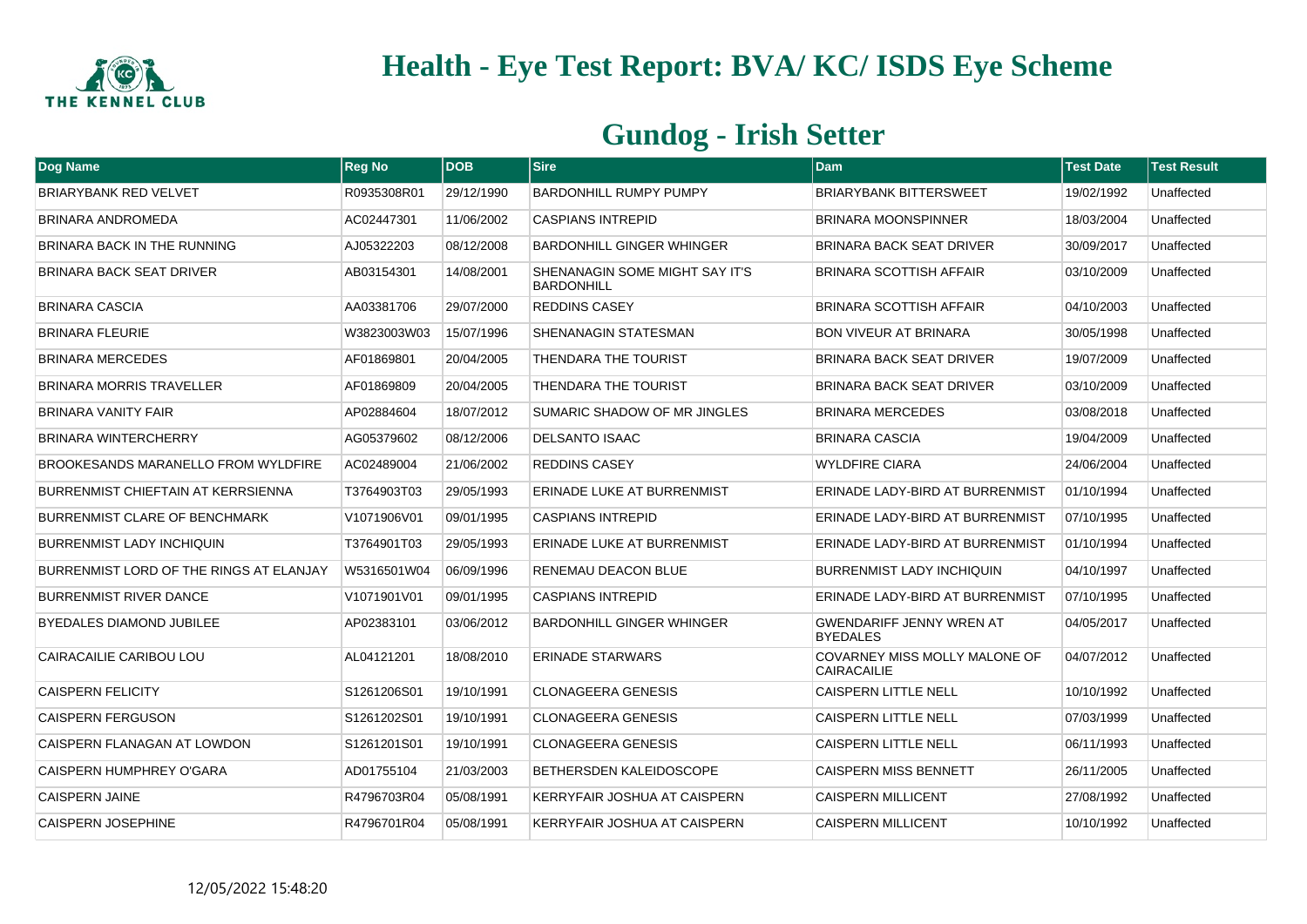

| Dog Name                         | <b>Reg No</b> | <b>DOB</b> | <b>Sire</b>                       | <b>Dam</b>                                        | <b>Test Date</b> | <b>Test Result</b> |
|----------------------------------|---------------|------------|-----------------------------------|---------------------------------------------------|------------------|--------------------|
| <b>CAISPERN LAURIE</b>           | R0143901R01   | 19/10/1990 | <b>KERRYFAIR NIGHT FEVER</b>      | <b>CAISPERN MILLICENT</b>                         | 28/09/1991       | Unaffected         |
| <b>CAISPERN LITTLE NELL</b>      | K2951801K08   | 08/01/1985 | KERRYFAIR NIGHT FEVER             | CAISPERN FLEUR OF EIRE                            | 27/10/1985       | Unaffected         |
| <b>CAISPERN MISS AUSTEN</b>      | AD01755105    | 21/03/2003 | <b>BETHERSDEN KALEIDOSCOPE</b>    | <b>CAISPERN MISS BENNETT</b>                      | 01/10/2005       | Unaffected         |
| <b>CAISPERN MISS BENNETT</b>     | X3588101X03   | 26/05/1997 | KONAKAKELA ZORRO                  | <b>CLONAGEERA FERN AT CAISPERN</b>                | 01/10/2005       | Unaffected         |
| <b>CAISPERN MISS EYRE</b>        | AG00320203    | 08/12/2005 | <b>ATRON LIMITED EDITION</b>      | <b>CAISPERN MISS AUSTEN</b>                       | 18/09/2010       | Unaffected         |
| <b>CAISPERN MISS EYRE</b>        | AG00320203    | 08/12/2005 | <b>ATRON LIMITED EDITION</b>      | <b>CAISPERN MISS AUSTEN</b>                       | 24/10/2013       | Unaffected         |
| <b>CAISPERN POLONIUS</b>         | AM01126302    | 16/03/2011 | <b>KERRYFAIR SNOW FOX</b>         | <b>CAISPERN MISS EYRE</b>                         | 30/09/2017       | Unaffected         |
| CAISPERN VILETTE WITH SHUSHANA   | AG00320201    | 08/12/2005 | <b>ATRON LIMITED EDITION</b>      | <b>CAISPERN MISS AUSTEN</b>                       | 02/10/2010       | Unaffected         |
| CAISPERN VILETTE WITH SHUSHANA   | AG00320201    | 08/12/2005 | <b>ATRON LIMITED EDITION</b>      | <b>CAISPERN MISS AUSTEN</b>                       | 05/10/2013       | Unaffected         |
| CAISPERN VILETTE WITH SHUSHANA   | AG00320201    | 08/12/2005 | ATRON LIMITED EDITION             | <b>CAISPERN MISS AUSTEN</b>                       | 03/10/2015       | Unaffected         |
| CALSU MORGANS CHOICE AT FIRETOP  | M2323301M02   | 07/03/1987 | <b>REDDINS MORGAN</b>             | CALSU STORMY LOVE AFFAIR                          | 15/12/1990       | Unaffected         |
| CANDUONEY SAXON LORD OF JONROMAC | T5240103T04   | 02/10/1993 | WYNJILL HANKY PANKY AT CANDUONEY  | REDDINS EMMA AT CANDUONEY                         | 05/10/1996       | Unaffected         |
| <b>CAPLER CARACTACUS</b>         | N1565601N02   | 30/01/1988 | <b>FREE SPIRIT OF DANAWAY</b>     | <b>BALLYWESTOW CHATELAINE AT</b><br><b>CAPLER</b> | 06/12/1988       | Unaffected         |
| <b>CAPLER CONSTANTA</b>          | N1565604N02   | 30/01/1988 | <b>FREE SPIRIT OF DANAWAY</b>     | <b>BALLYWESTOW CHATELAINE AT</b><br><b>CAPLER</b> | 19/07/1991       | Unaffected         |
| <b>CAPLER FIDELITY</b>           | U1196701U02   | 04/03/1994 | SHENANAGIN STOCKBROKER            | DANAWAY CHANTILLY AT CAPLER                       | 01/10/1994       | Unaffected         |
| <b>CAPLER HIBERNIA</b>           | AB00698101    | 08/02/2001 | <b>GRAYRIGGE GLENAMOY</b>         | <b>DUNNYGASK VICTORIA</b>                         | 06/10/2001       | Unaffected         |
| <b>CAPLER PERSEPHONE</b>         | AB00698102    | 08/02/2001 | <b>GRAYRIGGE GLENAMOY</b>         | <b>DUNNYGASK VICTORIA</b>                         | 06/10/2001       | Unaffected         |
| <b>CAREK MIDNIGHT FLYER</b>      | V4782601V04   | 30/08/1995 | <b>SUNDAY TIMES AT CAREK</b>      | <b>CAREK BUSY LIZZIE</b>                          | 23/10/1996       | Unaffected         |
| CAREK SONG OF SPRING             | Y1738001Y02   | 22/03/1998 | CRIMBLEDALE WINTER THYME          | <b>CAREK ICE ICKLE</b>                            | 01/10/2005       | Unaffected         |
| <b>CARMENCITA SUNDAY GIRL</b>    | J6633604K02   | 24/09/1984 | <b>REYMASK ROMEO OF LURGAVON</b>  | WESTERHUY'S DUTCH DELIGHT                         | 09/03/1987       | Unaffected         |
| CARNBARGUS CALECHE               | N1513505N02   | 05/02/1988 | <b>KERRYFAIR NIGHT FEVER</b>      | <b>CARNBARGUS CASHMERE</b>                        | 23/03/1997       | Unaffected         |
| <b>CARNBARGUS CALVADOS</b>       | S2922801S03   | 30/05/1992 | BARDONHILL TEAM SPIRIT AT WYNJILL | <b>CARNBARGUS CASHMERE</b>                        | 23/03/1997       | Unaffected         |
| <b>CARNBARGUS CASHMERE</b>       | K2606605K09   | 13/03/1985 | <b>GLENTARKIE CRAVEN-A</b>        | <b>CARNBARGUS RACING SILK</b>                     | 23/03/1997       | Unaffected         |
| CARNBARGUS CHARISMATIC           | U2471902U03   | 22/04/1994 | SHENANAGIN STOCKBROKER            | <b>CARNBARGUS CHARISMA</b>                        | 01/05/1996       | Unaffected         |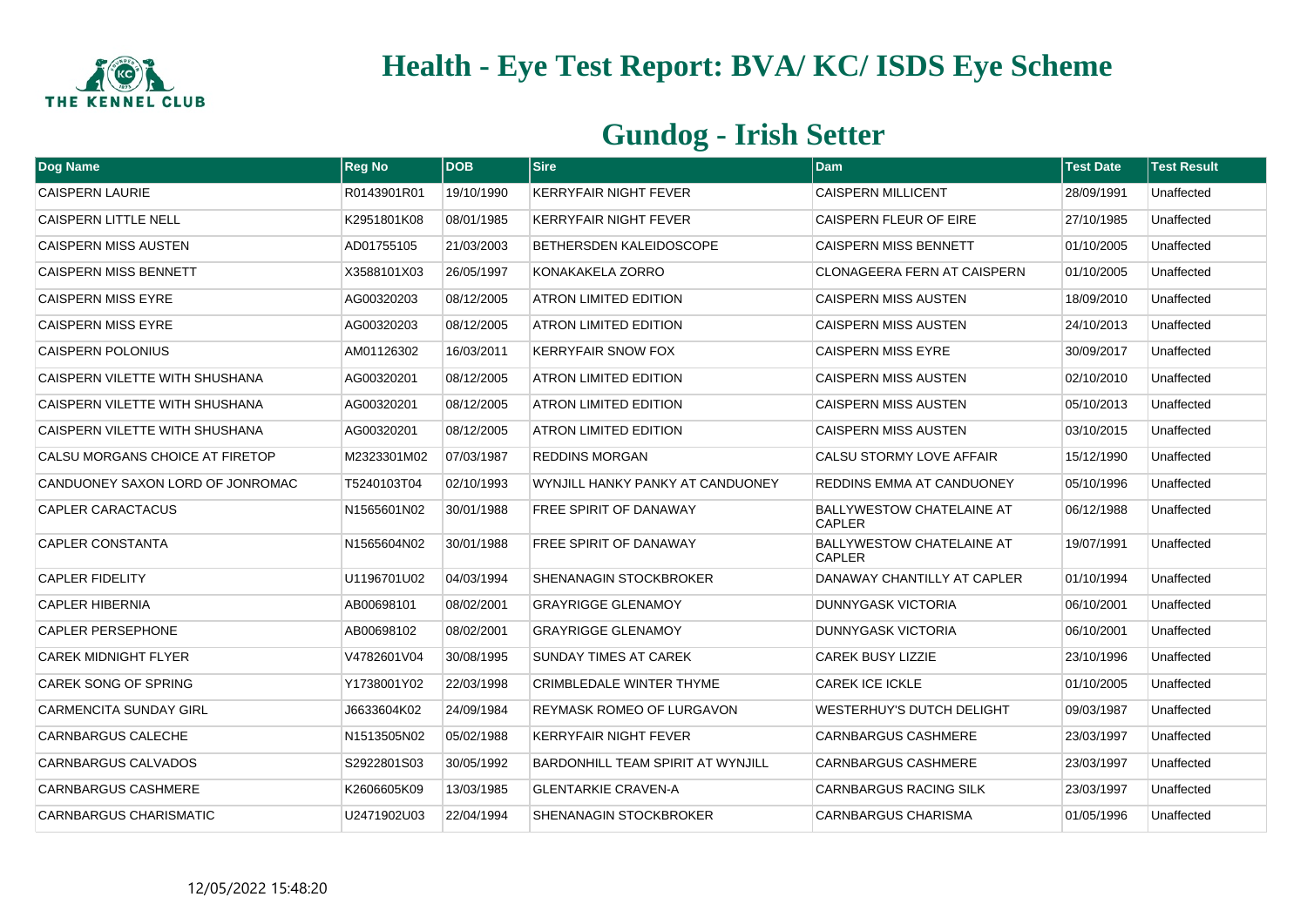

| Dog Name                         | <b>Reg No</b> | <b>DOB</b> | <b>Sire</b>                       | <b>Dam</b>                                           | <b>Test Date</b> | <b>Test Result</b> |
|----------------------------------|---------------|------------|-----------------------------------|------------------------------------------------------|------------------|--------------------|
| CARNBARGUS CONFESSION            | AK02785805    | 14/06/2009 | <b>JACWILINS WILLOGHBY</b>        | CARNBARGUS CONTEMPLATION                             | 23/07/2011       | Unaffected         |
| <b>CARNBARGUS CONFESSION</b>     | AK02785805    | 14/06/2009 | <b>JACWILINS WILLOGHBY</b>        | <b>CARNBARGUS CONTEMPLATION</b>                      | 15/10/2016       | Unaffected         |
| CARNBARGUS CONFETTI              | AK02785802    | 14/06/2009 | <b>JACWILINS WILLOGHBY</b>        | CARNBARGUS CONTEMPLATION                             | 08/11/2011       | Unaffected         |
| <b>CARNBARGUS CONFITURE</b>      | AK02785804    | 14/06/2009 | <b>JACWILINS WILLOGHBY</b>        | <b>CARNBARGUS CONTEMPLATION</b>                      | 30/09/2017       | Unaffected         |
| CARNBARGUS CONTEMPLATION         | AG04350202    | 12/09/2006 | <b>GWENDARIFF MOET ET CHANDON</b> | <b>CARNBARGUS CONTENTMENT (RE-</b><br>IMPORT)        | 08/11/2011       | Unaffected         |
| <b>CARNBARGUS CONTINUITY</b>     | U2471901U03   | 22/04/1994 | <b>SHENANAGIN STOCKBROKER</b>     | <b>CARNBARGUS CHARISMA</b>                           | 23/03/1997       | Unaffected         |
| CARNBARGUS COPYBOOK FOR CLEOVINE | X3343302X03   | 07/06/1997 | CARNBARGUS CALVADOS               | <b>CARNBARGUS CONTINUITY</b>                         | 13/06/1998       | Unaffected         |
| <b>CARNBARGUS CORDELIA</b>       | Q2959506Q02   | 25/05/1990 | <b>WENDOVER REDLAW</b>            | <b>CARNBARGUS CASHMERE</b>                           | 18/06/1991       | Unaffected         |
| <b>CARNBARGUS COURAGE</b>        | N1513501N02   | 05/02/1988 | <b>KERRYFAIR NIGHT FEVER</b>      | <b>CARNBARGUS CASHMERE</b>                           | 18/06/1991       | Unaffected         |
| <b>CARNBARGUS PURE SILK</b>      | K2606608K09   | 13/03/1985 | <b>GLENTARKIE CRAVEN-A</b>        | <b>CARNBARGUS RACING SILK</b>                        | 03/10/1992       | Unaffected         |
| CARNWATH BLUE MOON               | L3672306L03   | 02/06/1986 | <b>GOLD DIGGER OF BALINTYNE</b>   | <b>CORNEVON CASSIA</b>                               | 10/10/1988       | Unaffected         |
| CAROY GUNGA DIN OF DERRYGLOW     | K5080501K11   | 30/07/1985 | LOSKERAN KESTREL OF CAMUSMOR      | FOLLIDOWN SWEET VIOLET                               | 13/10/1986       | Unaffected         |
| CARREGCILYN JOYFUL STAR          | L0770001L01   | 03/01/1986 | ARROWEBROOK GAY LAD               | CHETRUDA SWEET CONSOLATION OF<br><b>CARREG CILYN</b> | 30/05/1991       | Unaffected         |
| CASACHARED FLANAGAN O'FIN        | AL01801901    | 18/03/2010 | CASACHARED FLYN O FLANNAGAN       | CASACHARED ROSE O' CONEMARA                          | 01/10/2011       | Unaffected         |
| CASACHARED FLYN O FLANNAGAN      | AC00965901    | 28/02/2002 | <b>BRACKENFIELD QUADRANT</b>      | THENDARA LOVE YOU BILLIONS                           | 01/10/2011       | Unaffected         |
| CASKEYS DIVINE WITH WYLDFIRE     | AM00177304    | 24/09/2010 | <b>KERRYFAIR SNOW FOX</b>         | <b>CASKEYS HAPPY HOUR</b>                            | 30/04/2014       | Unaffected         |
| <b>CASKEYS FLAMBOYANT</b>        | AK01978409    | 20/04/2009 | LYNWOOD FIELD OF DREAMS           | CASKEYS VERMILION AT BLUESPRINGS 02/10/2010          |                  | Unaffected         |
| <b>CASKEYS HAPPY HOUR</b>        | AG00705601    | 01/01/2006 | CASKEYS PERSUADER FROM AMBERLIGHT | <b>CASKEYS VIVACIOUS</b>                             | 19/04/2009       | Unaffected         |
| CASKEYS ICE KING TO CARRAMORE    | W5155601W04   | 17/10/1996 | <b>TIMADON DEBS DELIGHT</b>       | <b>CASKEYS ZILPHA</b>                                | 04/09/1997       | Unaffected         |
| CASKEYS VERMILION AT BLUESPRINGS | AC00536704    | 11/01/2002 | KIRKAVAGH KALAGLOW                | DUNNYGASK GINGER SPICE AT<br><b>CASKEYS</b>          | 02/10/2010       | Unaffected         |
| CASKEYS VERMILION AT BLUESPRINGS | AC00536704    | 11/01/2002 | KIRKAVAGH KALAGLOW                | DUNNYGASK GINGER SPICE AT<br><b>CASKEYS</b>          | 06/10/2012       | Unaffected         |
| <b>CASKEYS ZILPHA</b>            | P4003102P03   | 02/06/1989 | <b>MILLCROFT THE MATADOR</b>      | <b>CASKEYS JEZAMY</b>                                | 06/10/1990       | Unaffected         |
| <b>CASPIANS AMITY</b>            | AB01371209    | 07/04/2001 | DANAWAY BLACK MAGIC BY CASPIANS   | <b>CASPIANS GRACE</b>                                | 06/10/2007       | Unaffected         |
| <b>CASPIANS AMITY</b>            | AB01371209    | 07/04/2001 | DANAWAY BLACK MAGIC BY CASPIANS   | <b>CASPIANS GRACE</b>                                | 02/10/2010       | Unaffected         |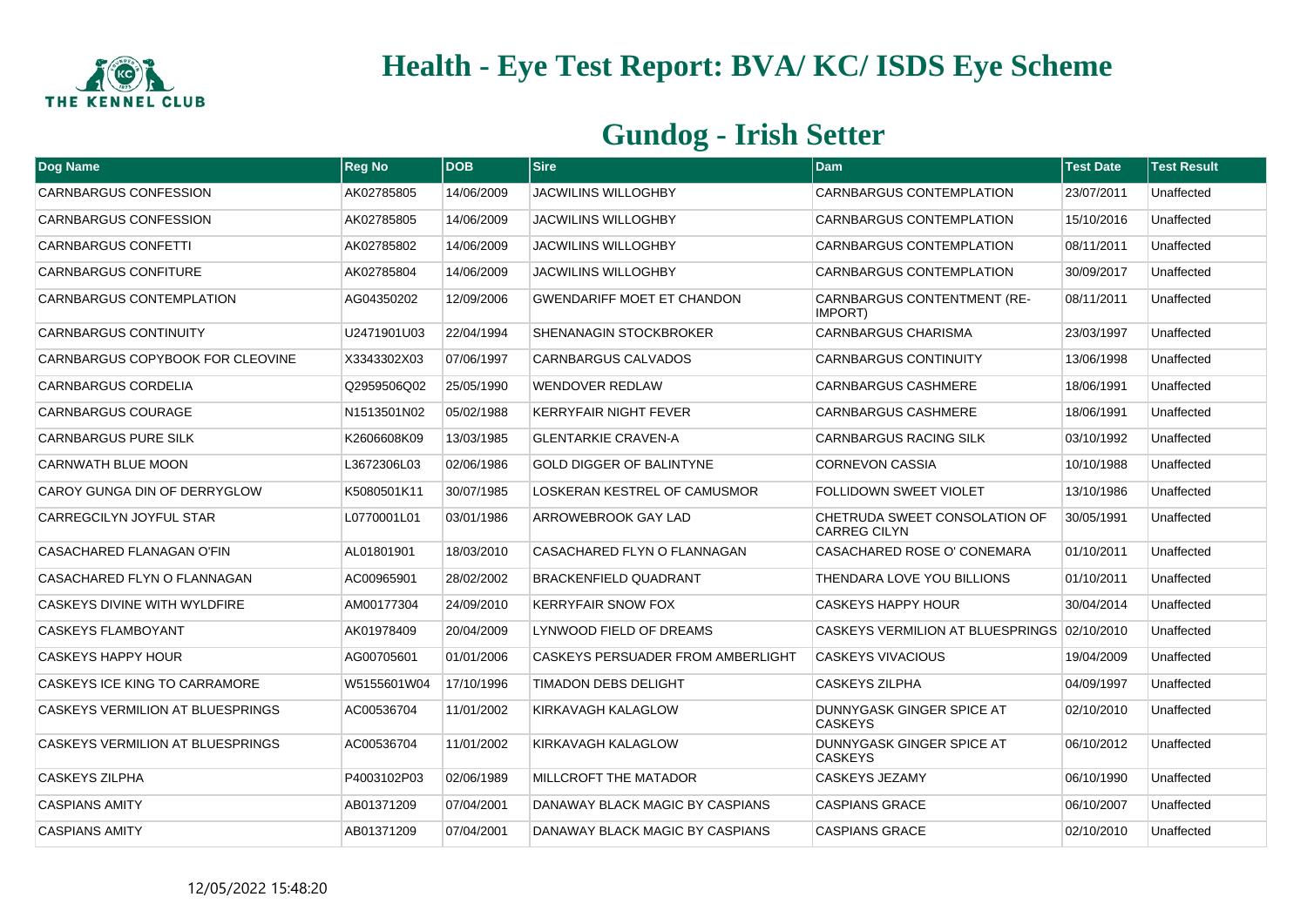

| Dog Name                                   | <b>Reg No</b> | <b>DOB</b> | <b>Sire</b>                     | <b>Dam</b>                                                         | <b>Test Date</b> | <b>Test Result</b> |
|--------------------------------------------|---------------|------------|---------------------------------|--------------------------------------------------------------------|------------------|--------------------|
| <b>CASPIANS AMITY</b>                      | AB01371209    | 07/04/2001 | DANAWAY BLACK MAGIC BY CASPIANS | <b>CASPIANS GRACE</b>                                              | 26/07/2011       | Unaffected         |
| <b>CASPIANS CHARITY</b>                    | T3019003T02   | 17/04/1993 | DANAWAY DEBONAIR                | <b>CASPIANS NIGHT MUSIC</b>                                        | 03/03/1994       | Unaffected         |
| <b>CASPIANS FAITH AT RIQITTA</b>           | T3019002T02   | 17/04/1993 | DANAWAY DEBONAIR                | <b>CASPIANS NIGHT MUSIC</b>                                        | 05/10/1996       | Unaffected         |
| <b>CASPIANS FINIANS RAINBOW</b>            | R4179210R03   | 14/08/1991 | <b>FREE SPIRIT OF DANAWAY</b>   | <b>CASPIANS NIGHT MUSIC</b>                                        | 02/10/1993       | Unaffected         |
| <b>CASPIANS GIGI</b>                       | R4179202R03   | 14/08/1991 | <b>FREE SPIRIT OF DANAWAY</b>   | <b>CASPIANS NIGHT MUSIC</b>                                        | 02/10/1993       | Unaffected         |
| <b>CASPIANS HEROINE</b>                    | M6023608M04   | 10/09/1987 | <b>AOIBHEANNE'S ALCHEMIST</b>   | <b>JOEWEN MUPPSY'S FLORA</b>                                       | 06/10/1990       | Unaffected         |
| <b>CASPIANS MCCAFFERTY</b>                 | AD03317902    | 20/08/2003 | <b>CASPIANS INTREPID</b>        | <b>CASPIANS HIPPOLYTA</b>                                          | 29/07/2004       | Unaffected         |
| <b>CASPIANS MODESTY</b>                    | AB01371210    | 07/04/2001 | DANAWAY BLACK MAGIC BY CASPIANS | <b>CASPIANS GRACE</b>                                              | 06/10/2007       | Unaffected         |
| CASPIANS THE MUSIC MAN OF DANAWAY          | R4179205R03   | 14/08/1991 | FREE SPIRIT OF DANAWAY          | <b>CASPIANS NIGHT MUSIC</b>                                        | 03/03/1992       | Unaffected         |
| CASTARABAY SWEET AFTON                     | AH00398201    | 25/01/2007 | DANAWAY FORTUNE TELLER          | DUNNYGASK TAPESTRY                                                 | 13/09/2009       | Unaffected         |
| CATALUNA BED OF ROSES                      | AK03627212    | 18/08/2009 | CATALUNA CAPTIVATIONE TO ZAKHAN | APPLEGROVE STELLA BY STARLIGHT AT 19/03/2013<br>CATALUNA (IMP SWE) |                  | Unaffected         |
| CATALUNA CALIFORNIA BLUE                   | AB01396605    | 19/03/2001 | <b>CLONAGEERA KIEREN</b>        | CATALUNA GEORGIA ON MY MIND                                        | 05/10/2002       | Unaffected         |
| CATALUNA CALIFORNIA SUNNY AT ZAKHAN        | AB01396606    | 19/03/2001 | <b>CLONAGEERA KIEREN</b>        | CATALUNA GEORGIA ON MY MIND                                        | 06/10/2007       | Unaffected         |
| CATALUNA CAPTIVATIONE TO ZAKHAN            | AF02705503    | 05/06/2005 | <b>CAISPERN HUMPHREY O'GARA</b> | <b>CATALUNA TIGERELLA</b>                                          | 06/10/2007       | Unaffected         |
| CATALUNA GEORGIA ON MY MIND                | W3341502W03   | 02/07/1996 | <b>STARCHELLE CHICAGO BEAR</b>  | CATALUNA AU CONTRAIRE                                              | 06/10/2007       | Unaffected         |
| CATALUNA HICKORY AT BYZTSAR                | AK03661707    | 04/08/2009 | CATALUNA REGENCY RAKE           | CLONAGEERA STARDOM COMES TO<br><b>CATALUNA</b>                     | 23/11/2010       | Unaffected         |
| CATALUNA MAYBE BABY                        | AS01776601    | 01/05/2015 | CATALUNA RED BARON              | <b>CARRUE SHOWER OF RAIN AT</b><br>CATALUNA (IKC)                  | 10/12/2021       | Unaffected         |
| CATALUNA NICKLE 'N' DIME                   | AA01396602    | 27/02/2000 | <b>CATALUNA GEE WHIZ</b>        | CATALUNA SANTA CLOTILDE                                            | 02/10/2010       | Unaffected         |
| CATALUNA POLE POSITION                     | AJ04507303    | 24/09/2008 | CATALUNA REGENCY RAKE           | FAIRHAVEN BROWN EYED GIRL (IMP<br>SWE)                             | 30/09/2017       | Unaffected         |
| <b>CHANTSTOR CARRAGHEEN OF ROBBIELENE</b>  | M2297006M02   | 08/03/1987 | MUHARRAQ FIREBIRD               | SOWERHILL RED BERRY                                                | 06/10/1990       | Unaffected         |
| <b>CHARLLEA INNEY BREESHEY</b>             | P2035908P04   | 08/12/1988 | ARDBRACCAN EVERGLADE IMP        | <b>TAGAMAGO DEMOISELLE</b>                                         | 08/10/1994       | Unaffected         |
| CHEVENEY LOVE ME DO                        | Z1773301Z02   | 25/02/1999 | <b>GLENLAINE KING CRIMSON</b>   | LATNEYS BEASEBLOSSOM                                               | 16/07/2000       | Unaffected         |
| CHEVENEY SARGENT PEPPER AMONG<br>VALASARCH | Z1773308Z02   | 25/02/1999 | <b>GLENLAINE KING CRIMSON</b>   | LATNEYS BEASEBLOSSOM                                               | 07/10/2000       | Unaffected         |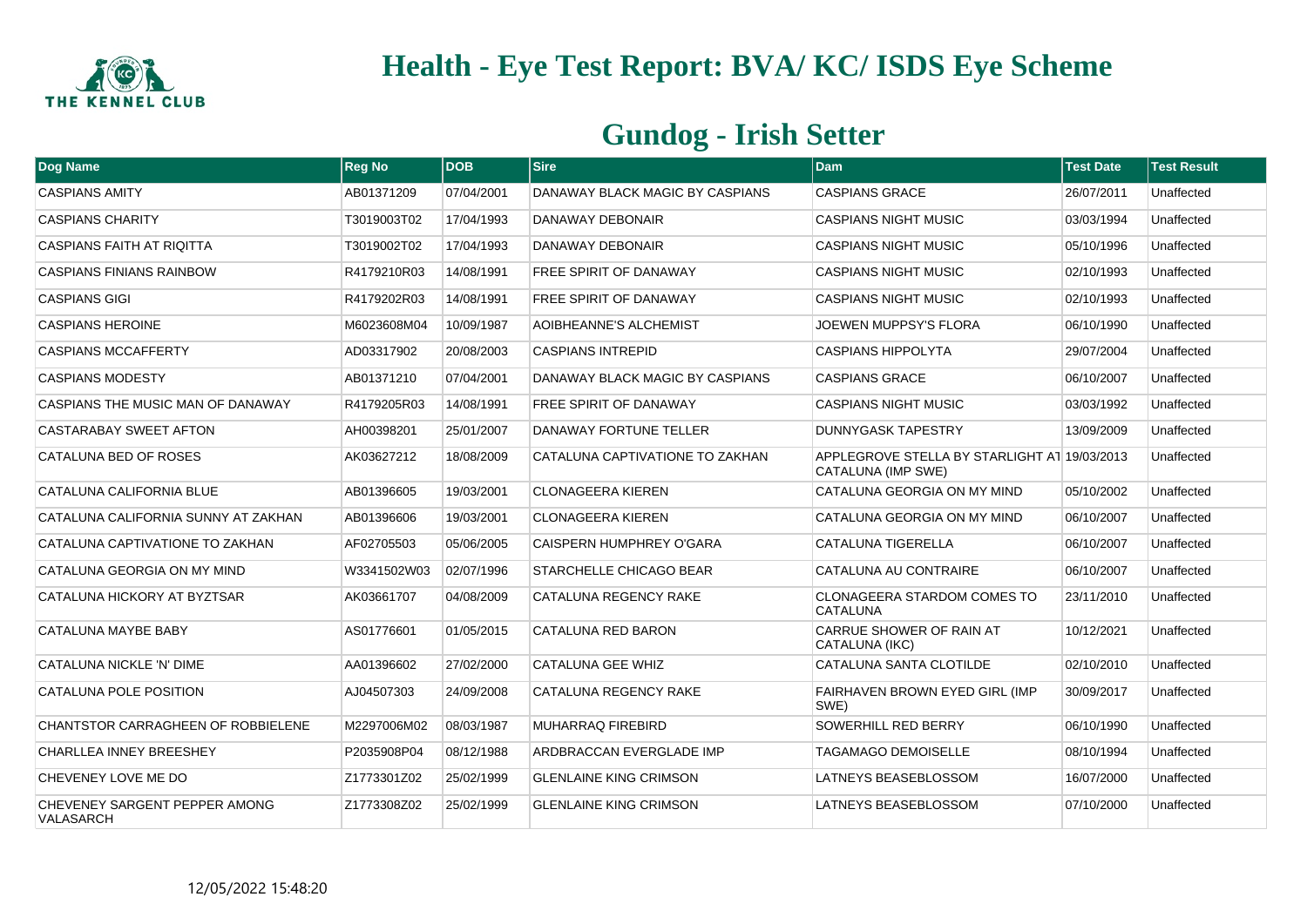

| Dog Name                                    | <b>Reg No</b> | <b>IDOB</b> | <b>Sire</b>                                                     | <b>Dam</b>                                              | <b>Test Date</b> | <b>Test Result</b> |
|---------------------------------------------|---------------|-------------|-----------------------------------------------------------------|---------------------------------------------------------|------------------|--------------------|
| <b>CLANOVENTA SOL</b>                       | Y0135709Y01   | 02/12/1997  | DANAWAY SOLOMON OF WYNJILL                                      | <b>RIQITTA STAR PREMONITION OF</b><br><b>CLANOVENTA</b> | 07/10/2000       | Unaffected         |
| <b>CLANOVENTA VENUS</b>                     | Y0135701Y01   | 02/12/1997  | DANAWAY SOLOMON OF WYNJILL                                      | <b>RIQITTA STAR PREMONITION OF</b><br><b>CLANOVENTA</b> | 07/10/2000       | Unaffected         |
| <b>CLARIX APRODITE</b>                      | AF00331606    | 14/12/2004  | NORTHAMBER RUSHES BACK TO KERRYFAIR BOOTYLOO PEEKABOO OF CLARIX |                                                         | 12/12/2006       | Unaffected         |
| CLONAGEERA BORN TO RUN                      | AR01019001    | 08/03/2014  | PURE GENIUSE BY CLONAGEERA (RE-<br>IMPORT)                      | NEATHAMILL ISABELLA AT<br><b>CLONAGEERA</b>             | 03/10/2015       | Unaffected         |
| <b>CLONAGEERA COLUMBINE OF PERRYLIDH</b>    | E6481001E11   | 27/05/1980  | <b>WESTERHUY'S DUTCH IMPRESSION</b>                             | <b>CLONAGEERA BELLA</b>                                 | 06/09/1985       | Unaffected         |
| <b>CLONAGEERA DINERO</b>                    | V0066103V01   | 19/10/1994  | <b>CLONAGEERA WHISPER</b>                                       | BALINTYNE GEMIMA AT MARIONSWOOD 03/10/1998              |                  | Unaffected         |
| <b>CLONAGEERA DREAMS N'VISIONS</b>          | AR01019002    | 08/03/2014  | PURE GENIUSE BY CLONAGEERA (RE-<br>IMPORT)                      | NEATHAMILL ISABELLA AT<br><b>CLONAGEERA</b>             | 03/10/2015       | Unaffected         |
| <b>CLONAGEERA FERN AT CAISPERN</b>          | V4878310V04   | 23/08/1995  | <b>STARCHELLE CHICAGO BEAR</b>                                  | <b>CLONAGEERA STELLA</b>                                | 11/10/1998       | Unaffected         |
| <b>CLONAGEERA FLAMBOUYANT AS STARCHELLE</b> | V4878301V04   | 23/08/1995  | <b>STARCHELLE CHICAGO BEAR</b>                                  | <b>CLONAGEERA STELLA</b>                                | 05/10/1996       | Unaffected         |
| <b>CLONAGEERA HIGH SPIRIT</b>               | W5184902W04   | 12/08/1996  | <b>CLONAGEERA WHISPER</b>                                       | <b>FEARNLEY FIRE MYSTIC AT</b><br><b>CLONAGEERA</b>     | 04/09/1997       | Unaffected         |
| <b>CLONAGEERA INSPIRATION FOR KESPAS</b>    | W4868507W04   | 19/08/1996  | <b>STARCHELLE CHICAGO BEAR</b>                                  | <b>CLONAGEERA STELLA</b>                                | 06/10/2007       | Unaffected         |
| <b>CLONAGEERA KENMARE</b>                   | R1488410R02   | 23/01/1991  | CLONAGEERA GENESIS                                              | <b>CLONAGEERA JOLENE</b>                                | 05/02/1994       | Unaffected         |
| CLONAGEERA LOVE IS REAL                     | AR01019004    | 08/03/2014  | PURE GENIUSE BY CLONAGEERA (RE-<br>IMPORT)                      | NEATHAMILL ISABELLA AT<br><b>CLONAGEERA</b>             | 03/10/2015       | Unaffected         |
| CLONAGEERA MARADONA AT TREHELGA             | N2344703N02   | 22/01/1988  | <b>SOWERHILL WAGTAIL</b>                                        | <b>CLONAGEERA GERMAINE</b>                              | 21/10/1988       | Unaffected         |
| <b>CLONAGEERA WHISPER</b>                   | T2456903T02   | 30/01/1993  | <b>MARKSWAY MARQUIS</b>                                         | <b>CLONAGEERA SAYONARA AT</b><br><b>MARIONSWOOD</b>     | 07/10/1995       | Unaffected         |
| <b>CLOONMANNA APHRODITE</b>                 | AS03283502    | 26/08/2015  | MILLCROFT CHASE THE MOON TO SHANOAH MILLCROFT MAISY             |                                                         | 26/06/2017       | Unaffected         |
| <b>CLOONMANNA HERA</b>                      | AS03283505    | 26/08/2015  | MILLCROFT CHASE THE MOON TO SHANOAH MILLCROFT MAISY             |                                                         | 16/11/2018       | Unaffected         |
| <b>COATIMUNDI BERYL THE PERIL</b>           | J5303801J12   | 09/09/1983  | <b>WYNJILL MISTER MAGIC</b>                                     | LUCETTA OF SHANNONLEE                                   | 02/07/1985       | Unaffected         |
| COKERFORD GALENA OF CORRIEBRAN              | K0620105K04   | 25/12/1984  | <b>CORRIECAS GIDEON</b>                                         | CORRIEBRAN MISS HAVISHAM OF<br><b>COKERFORD</b>         | 06/10/1990       | Unaffected         |
| <b>COKERFORD ILLUSTRIOUS</b>                | Q1047207Q01   | 01/01/1990  | <b>FEARNLEY BUCKS FIZZ</b>                                      | WENDOVER ROSAMOND OF<br><b>COKERFORD</b>                | 06/10/1990       | Unaffected         |
| <b>COKERFORD IMOGEN</b>                     | Q1047201Q01   | 01/01/1990  | <b>FEARNLEY BUCKS FIZZ</b>                                      | WENDOVER ROSAMOND OF<br><b>COKERFORD</b>                | 06/10/1990       | Unaffected         |
| <b>COLANME CONFECTION</b>                   | AH03151702    | 11/07/2007  | <b>MAESFFYNNON MORRIGAN</b>                                     | <b>COLANME PHOENIX</b>                                  | 07/03/2009       | Unaffected         |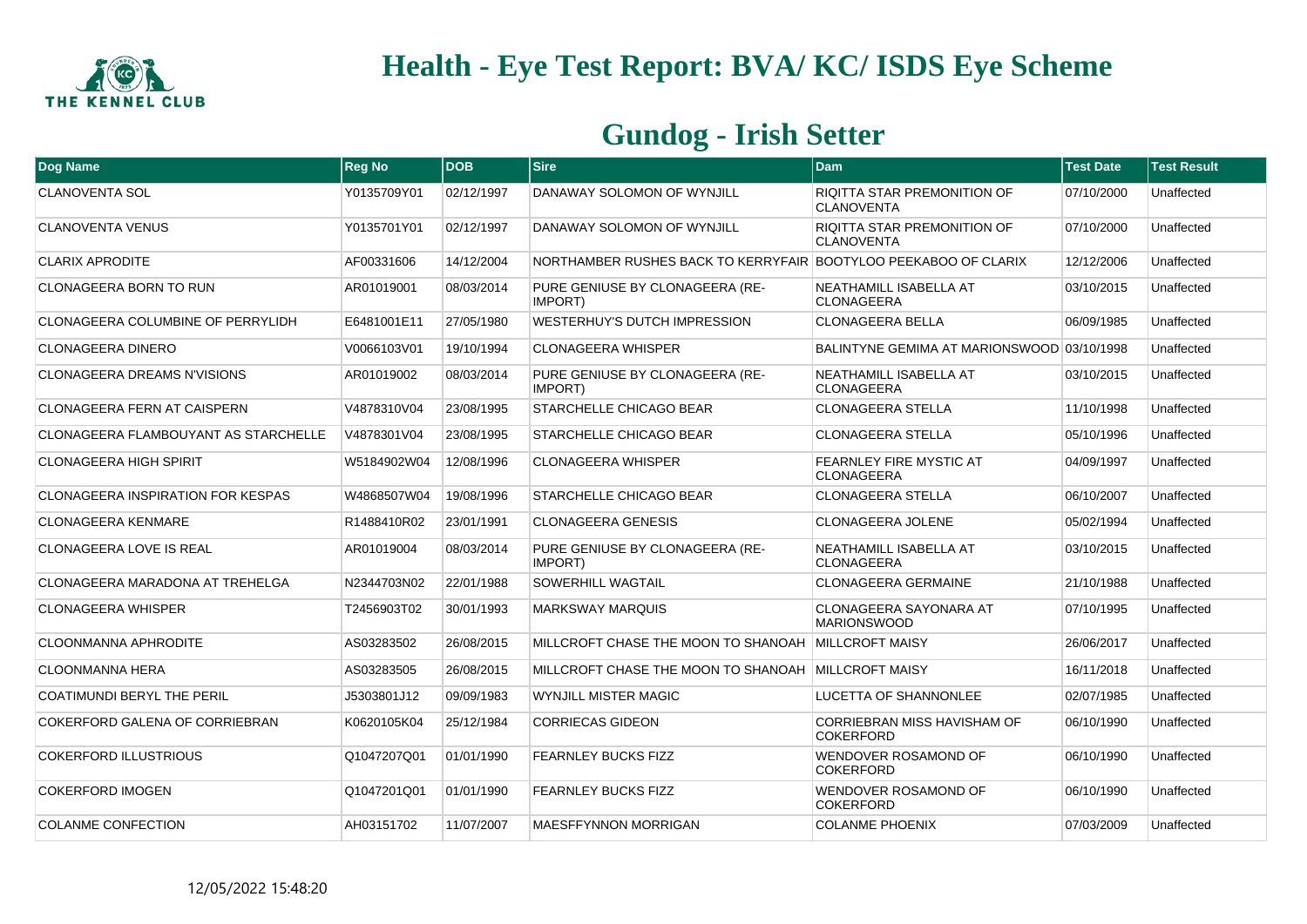

| Dog Name                                         | <b>Reg No</b> | ldob       | <b>Sire</b>                                                | <b>Dam</b>                                                   | <b>Test Date</b> | <b>Test Result</b> |
|--------------------------------------------------|---------------|------------|------------------------------------------------------------|--------------------------------------------------------------|------------------|--------------------|
| COLANME TON TONGUE TOFFEE AT ISEBROOK            | AD04274103    | 31/10/2003 | DANAWAY FORTUNE TELLER                                     | <b>HEATHCLARE ABBEY'S KELLY AT</b><br><b>COLANME</b>         | 01/10/2005       | Unaffected         |
| COLANME WIZARD OF OZ                             | AD04274101    | 31/10/2003 | DANAWAY FORTUNE TELLER                                     | HEATHCLARE ABBEY'S KELLY AT<br><b>COLANME</b>                | 06/05/2005       | Unaffected         |
| <b>COLEMIST DUMMERS DELIGHT</b>                  | N4657002N03   | 08/08/1988 | <b>KERRYFAIR NIGHT FEVER</b>                               | SCOTSELAW ARIADNE OF COLEMIST                                | 06/05/1990       | Unaffected         |
| <b>COLOURBOX BIGGLES</b>                         | R5504403R04   | 01/11/1991 | <b>BARDONHILL OVERBOARD</b>                                | <b>COLOURBOX CRIMSON LAKE</b>                                | 21/11/1993       | Unaffected         |
| COLOURBOX BILLET DOUX                            | U1705005U02   | 25/03/1994 | <b>COLOURBOX BIGGLES</b>                                   | <b>COLOURBOX VERMILION</b>                                   | 02/03/1996       | Unaffected         |
| COLOURBOX CADMIUM FLAME                          | N1404308N02   | 25/02/1988 | SOWERHILL SATYR OF FEARNLEY                                | <b>FENMASTER BELTANE BONFIRE OF</b><br><b>COLOURBOX</b>      | 24/03/1995       | Unaffected         |
| COLOURBOX LOOBY LOU                              | R5504408R04   | 01/11/1991 | <b>BARDONHILL OVERBOARD</b>                                | <b>COLOURBOX CRIMSON LAKE</b>                                | 21/11/1993       | Unaffected         |
| COLOURBOX NIGHTINGALE UNDER DUNNETRED AT04063201 |               | 15/10/2016 | REDDINS ORACLE OF COLOURBOX                                | SCOTSELAW MANHATTAN MOON OVER 25/08/2018<br><b>COLOURBOX</b> |                  | Unaffected         |
| <b>COLOURBOX VERMILION</b>                       | N1404309N02   | 25/02/1988 | SOWERHILL SATYR OF FEARNLEY                                | <b>FENMASTER BELTANE BONFIRE OF</b><br><b>COLOURBOX</b>      | 25/07/1994       | Unaffected         |
| <b>COLOURBOX WISH</b>                            | P3625012P03   | 06/06/1989 | <b>WENDOVER REDLAW</b>                                     | <b>COLOURBOX CRIMSON LAKE</b>                                | 08/03/1993       | Unaffected         |
| <b>COPATAIN PADDY MCGINTY</b>                    | L2265201L02   | 06/04/1986 | <b>COPATAIN RED ROYALE</b>                                 | <b>COPATAIN SEA SPRITE</b>                                   | 11/10/1988       | Unaffected         |
| <b>COPATAIN SEA SPRITE</b>                       | G2685203G09   | 14/05/1982 | SOWERHILL SATYR OF FEARNLEY                                | COPATAIN BEAUTIFUL DREAM                                     | 14/07/1985       | Unaffected         |
| <b>COPPER CANTATA</b>                            | AE03048108    | 20/07/2004 | <b>TAGAMAGO'S SURVIVOR</b>                                 | TAGAMAGO PERLE D'AZUR                                        | 03/08/2007       | Unaffected         |
| COPPER'S WINE'N ROSES (IMP SWE)                  | AM0902710     | 14/04/2010 | <b>COPPER'S BUBBLE POWER</b>                               | LYNWOOD KISS 'N' TELL COPPERS                                | 30/09/2017       | Unaffected         |
| <b>COPPERSHEEN CHACONNE</b>                      | AB00651701    | 12/02/2001 | <b>SHENANAGIN SOME MIGHT SAY IT'S</b><br><b>BARDONHILL</b> | <b>MARKSWAY MAGIC FLUTE AT</b><br><b>COPPERSHEEN</b>         | 03/10/2009       | Unaffected         |
| <b>COPPERSHELL ARIEL</b>                         | AJ02693206    | 06/05/2008 | <b>COPPERSHELL SOLO</b>                                    | <b>COPPERSHELL RED LADY</b>                                  | 20/06/2011       | Unaffected         |
| <b>COPPERSHELL BUFFY</b>                         | AA00794507    | 23/01/2000 | <b>CASPIANS FINIANS RAINBOW</b>                            | <b>COPPERSHELL CRYSTAL</b>                                   | 12/04/2001       | Unaffected         |
| COPPERSHELL COMIC STORY                          | AD01087401    | 14/03/2003 | <b>SAMETSUZ MAK'N GOOD</b>                                 | COPPERSHELL BUFFY                                            | 06/05/2005       | Unaffected         |
| <b>COPPERSHELL CRYSTAL</b>                       | T1073205T02   | 13/02/1993 | <b>BARDONHILL TEAM SPIRIT AT WYNJILL</b>                   | CARNBARGUS CHARISMA                                          | 01/05/1996       | Unaffected         |
| <b>COPPERSHELL FEARLESS FRED</b>                 | W5255406W04   | 24/10/1996 | <b>CASPIANS FINIANS RAINBOW</b>                            | COPPERSHELL CRYSTAL                                          | 12/04/2001       | Unaffected         |
| COPPERSHELL RED LADY                             | AD01087406    | 14/03/2003 | <b>SAMETSUZ MAK'N GOOD</b>                                 | <b>COPPERSHELL BUFFY</b>                                     | 02/12/2005       | Unaffected         |
| COPPERSHELL SAPPHIRE AT DOWNEND                  | T1073202T02   | 13/02/1993 | <b>BARDONHILL TEAM SPIRIT AT WYNJILL</b>                   | CARNBARGUS CHARISMA                                          | 01/10/1994       | Unaffected         |
| COPPERSHELL SOLO                                 | AD01678401    | 08/04/2003 | DANAWAY FORTUNE TELLER                                     | <b>COPPERSHELL RED BEAUTY</b>                                | 06/05/2005       | Unaffected         |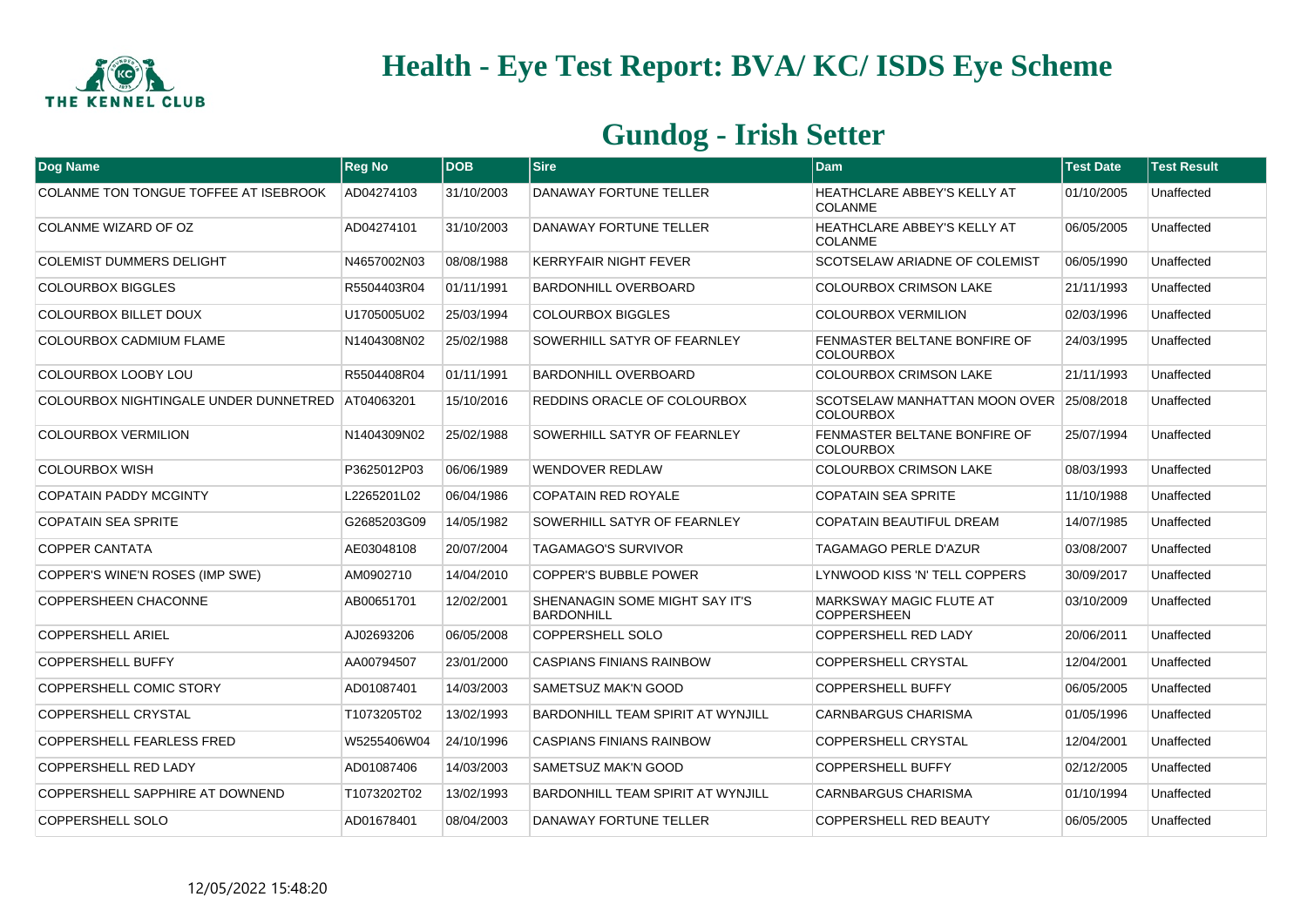

| Dog Name                                            | <b>Reg No</b> | ldob       | $ S$ ire                                                | <b>Dam</b>                                | <b>Test Date</b> | <b>Test Result</b> |
|-----------------------------------------------------|---------------|------------|---------------------------------------------------------|-------------------------------------------|------------------|--------------------|
| <b>COPPERSHELL VINCENT</b>                          | AJ02693203    | 06/05/2008 | <b>COPPERSHELL SOLO</b>                                 | COPPERSHELL RED LADY                      | 19/04/2009       | Unaffected         |
| COPPERSWOOD CHARLIE GIRL                            | M2485104M03   | 03/03/1987 | <b>JENNISON PHANTOM</b>                                 | <b>MONDRAY FAIR SUPRISE</b>               | 20/07/1993       | Unaffected         |
| COPPERSWOOD PEACHES-N-CREAM                         | R4166910R03   | 17/06/1991 | <b>BARDONHILL CRAFTY COCKNEY BY</b><br><b>SCARLETTI</b> | COPPERSWOOD CHARLIE GIRL                  | 20/07/1993       | Unaffected         |
| COPPERSWOOD THE GENTLE-MAN                          | Q1411603Q02   | 17/01/1990 | <b>WENDOVER MASTERMAN</b>                               | <b>MONDRAY FAIR SUPRISE</b>               | 06/10/1990       | Unaffected         |
| CORDARRAGH ORANGE BLOSSOM                           | AJ04303705    | 06/09/2008 | <b>CORDARRAGH HUGGIE BEAR</b>                           | <b>CORDARRAGH KENTISH MAID</b>            | 26/03/2012       | Unaffected         |
| <b>CORDIALES POPSY</b>                              | R3086603R03   | 07/06/1991 | TYROCOLL FLYNN OF COMDERRY AT<br><b>WENDOVER</b>        | JOANMA'S JEMIMA                           | 01/10/1994       | Unaffected         |
| <b>CORNEVON ELECTRA</b>                             | P1166701P01   | 28/11/1988 | <b>FREE SPIRIT OF DANAWAY</b>                           | <b>CORNEVON MARTELL</b>                   | 06/10/1990       | Unaffected         |
| <b>CORNEVON EVENING STAR</b>                        | Q3130703Q03   | 07/02/1990 | <b>KERRYFAIR NIGHT FEVER</b>                            | HONEY ROSE OF CORNEVON                    | 06/10/1990       | Unaffected         |
| <b>CORNEVON MARTELL</b>                             | J1977106K02   | 14/03/1984 | <b>CORNEVON HOLLAND MAGIC</b>                           | <b>CORNEVON MERRYMAKER</b>                | 06/10/1990       | Unaffected         |
| CORRIBEG CALAMINTHA                                 | N1205508N01   | 10/01/1988 | <b>BARLEYDALE PASCALI</b>                               | LEBRY NICOLE OF CORRIBEG                  | 06/10/1990       | Unaffected         |
| <b>CORRIBEG CAMBRICA</b>                            | N1205504N02   | 10/01/1988 | <b>BARLEYDALE PASCALI</b>                               | <b>LEBRY NICOLE OF CORRIBEG</b>           | 06/10/1990       | Unaffected         |
| <b>CORRIBEG LARCH</b>                               | R2189106R02   | 25/03/1991 | CLONAGEERA GENESIS                                      | MOYNA LADY IN RED OF CORRIBEG             | 03/10/1992       | Unaffected         |
| <b>CORRIEBRAN LUCKY CHARM</b>                       | Q0349001Q01   | 23/11/1989 | <b>FEARNLEY WARLORD</b>                                 | COKERFORD GALENA OF CORRIEBRAN 06/10/1990 |                  | Unaffected         |
| CORRIECAS BRONTE WITH ZENDARRIC                     | AE04434310    | 25/09/2004 | ATRON LIMITED EDITION                                   | <b>CORRIECAS DONATELLA</b>                | 01/10/2011       | Unaffected         |
| <b>CORRIECAS JAYTEE</b>                             | L5940304L04   | 04/08/1986 | <b>OLDSPRING TRADE WINDS</b>                            | <b>CORRIECAS BLUE RIBBON</b>              | 06/10/1990       | Unaffected         |
| <b>CORRIECAS LITTLE HOBBIT</b>                      | P5272503P04   | 25/08/1989 | <b>OLDSPRING TRADE WINDS</b>                            | <b>CORRIECAS BLUE RIBBON</b>              | 06/10/1990       | Unaffected         |
| <b>COUNTRY BELLE OF WENDOVER</b>                    | Y1799201Y02   | 14/03/1998 | <b>CASPIANS INTREPID</b>                                | <b>WENDOVER LORNA</b>                     | 18/02/2007       | Unaffected         |
| <b>COVARNEY BLISS</b>                               | AE01490706    | 27/01/2004 | SHENANAGIN SOME MIGHT SAY IT'S<br><b>BARDONHILL</b>     | COVARNEY CATANNA                          | 06/10/2007       | Unaffected         |
| COVARNEY CARA MIA MINE AT TERAMOUR                  | AA02689501    | 01/02/2000 | <b>TERAMOUR RAGAMUFFIN</b>                              | <b>COVARNEY POLLYANNA</b>                 | 07/10/2000       | Unaffected         |
| COVARNEY IZZADORA                                   | AF02481001    | 14/12/2004 | <b>COVARNEY MASTERCLASS</b>                             | COVARNEY CALIFORNIA DREAM                 | 17/02/2007       | Unaffected         |
| <b>COVARNEY IZZADORA</b>                            | AF02481001    | 14/12/2004 | <b>COVARNEY MASTERCLASS</b>                             | COVARNEY CALIFORNIA DREAM                 | 24/09/2009       | Unaffected         |
| <b>COVARNEY MONELLO</b>                             | AB00344101    | 17/11/2000 | THENDARA JUST LOOKIN' AT STOURFORD                      | COVARNEY CALIFORNIA DREAM                 | 06/10/2007       | Unaffected         |
| COVARNEY RIME N REASON AT BLUEBYEYOU                | AF02596502    | 04/03/2005 | <b>COVARNEY CHOCOLATE MOUSSE</b>                        | <b>COVARNEY CONTESSA</b>                  | 06/08/2009       | Unaffected         |
| COVARNEY TEAK ME TO THE TOP VIA<br><b>STOURFORD</b> | AA02691201    | 31/01/2000 | THENDARA JUST LOOKIN' AT STOURFORD                      | <b>COVARNEY MOON SONG</b>                 | 20/11/2002       | Unaffected         |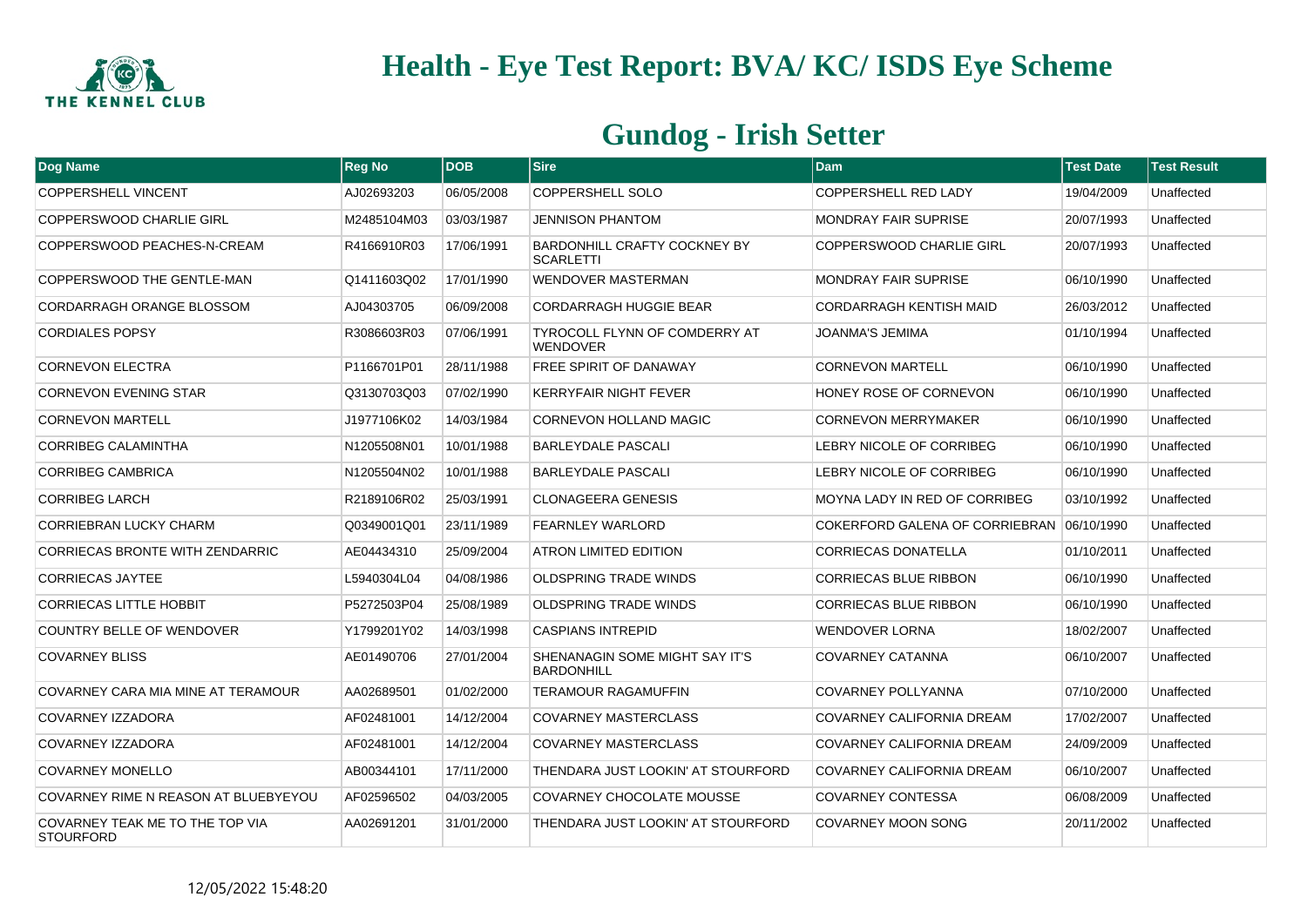

| Dog Name                                           | <b>Reg No</b> | <b>DOB</b> | <b>Sire</b>                            | <b>Dam</b>                                                                           | <b>Test Date</b> | <b>Test Result</b> |
|----------------------------------------------------|---------------|------------|----------------------------------------|--------------------------------------------------------------------------------------|------------------|--------------------|
| COVARNEY WAIT N SEE RUBYMOON                       | AF02596510    | 04/03/2005 | <b>COVARNEY CHOCOLATE MOUSSE</b>       | <b>COVARNEY CONTESSA</b>                                                             | 20/11/2008       | Unaffected         |
| <b>COWLEYS LAVINIA</b>                             | W0377004W01   | 14/01/1996 | REDCLYST GLEN FERGUS                   | LIRIC DUSKY ROSE                                                                     | 20/07/1998       | Unaffected         |
| CRAIGRUA JOUSE OF RODOGHVIT (IKC)                  | T0095493T03   | 10/07/1988 | <b>MOANRUAD POTSTILL</b>               | PRIDE OF INVER                                                                       | 27/07/1995       | Unaffected         |
| CRIMBLEDALE COUNTRY GOSSIP OF<br><b>CASPEROSSO</b> | T0373602T01   | 14/09/1992 | <b>GOLD FEVER OF BALINTYNE</b>         | <b>CRIMBLEDALE DOUBLE CHARM</b>                                                      | 21/04/1994       | Unaffected         |
| <b>CRIMBLEDALE SPRING AIR</b>                      | W2334807W02   | 09/04/1996 | <b>OLDESTONE AERO</b>                  | <b>CRIMBLEDALE COUNTRY GIRL</b>                                                      | 28/05/1997       | Unaffected         |
| <b>CUDDINGTON KNIGHT</b>                           | J7140306K08   | 29/10/1984 | <b>WENDOVER FAGAN</b>                  | <b>TANDFORD OF DERLYN</b>                                                            | 14/05/1987       | Unaffected         |
| <b>CYMBELINE AOIFE</b>                             | Y4979104Y04   | 20/09/1998 | <b>TWOACRES FERGUS</b>                 | <b>RUA VANITY</b>                                                                    | 22/11/1999       | Unaffected         |
| <b>CYMBELINE ASHURST</b>                           | R0086501R01   | 13/08/1990 | <b>BURNSETT GENTLEMAN AT CYMBELINE</b> | <b>CYMBELINE SIAN</b>                                                                | 12/10/1995       | Unaffected         |
| CYMBELINE DARA OMALLY                              | AH03895602    | 10/05/2007 | DANAWAY DESTINY                        | <b>CYMBELINE FAOILEANN</b>                                                           | 03/10/2009       | Unaffected         |
| CYMBELINE FALLON BY HOOLEY                         | AC01574602    | 11/03/2002 | <b>TWOACRES FERGUS</b>                 | TIMADON MISS IRRESISTABLE                                                            | 05/10/2002       | Unaffected         |
| CYMBELINE FEENA AT KEEWAYDIN                       | Y4979108Y04   | 20/09/1998 | <b>TWOACRES FERGUS</b>                 | <b>RUA VANITY</b>                                                                    | 22/11/1999       | Unaffected         |
| <b>CYMBELINE IMPECCABLE</b>                        | AD03108405    | 23/06/2003 | <b>JOANMAS IGOR</b>                    | <b>CYMBELINE AOIFE</b>                                                               | 03/10/2009       | Unaffected         |
| DAIRIS EMPEROR EXCELLENCE                          | AT00092802    | 06/12/2015 | <b>THENDARA COMMITMENT</b>             | DARIA'S DALILAH ALL ABOUT ARINA AND 29/07/2020<br><b>B'DOLL FOR DAIRIS (IMP POL)</b> |                  | Unaffected         |
| DAIRIS EMPRESS ERIS                                | AT00092801    | 06/12/2015 | THENDARA COMMITMENT                    | DARIA'S DALILAH ALL ABOUT ARINA AND 29/07/2020<br><b>B'DOLL FOR DAIRIS (IMP POL)</b> |                  | Unaffected         |
| DANAWAY ADVENTURER                                 | Y1799208Y02   | 14/03/1998 | <b>CASPIANS INTREPID</b>               | <b>WENDOVER LORNA</b>                                                                | 01/10/2005       | Unaffected         |
| DANAWAY BRIANA OF WYNJILL                          | AG04100406    | 17/08/2006 | <b>DANAWAY DISCREET</b>                | <b>DANAWAY ISADORA</b>                                                               | 08/05/2009       | Unaffected         |
| DANAWAY BYRON                                      | AG04100403    | 17/08/2006 | <b>DANAWAY DISCREET</b>                | DANAWAY ISADORA                                                                      | 06/10/2007       | Unaffected         |
| DANAWAY CHANTILLY AT CAPLER                        | Q3008405Q02   | 16/05/1990 | <b>FEARNLEY BUCKS FIZZ</b>             | DANAWAY DANIELLE                                                                     | 19/07/1991       | Unaffected         |
| DANAWAY CLARA BELLE                                | Y1799204Y02   | 14/03/1998 | <b>CASPIANS INTREPID</b>               | WENDOVER LORNA                                                                       | 01/10/2005       | Unaffected         |
| DANAWAY CLARA BELLE                                | Y1799204Y02   | 14/03/1998 | <b>CASPIANS INTREPID</b>               | <b>WENDOVER LORNA</b>                                                                | 03/10/2009       | Unaffected         |
| DANAWAY CLAUDINE                                   | Q3008403Q02   | 16/05/1990 | <b>FEARNLEY BUCKS FIZZ</b>             | <b>DANAWAY DANIELLE</b>                                                              | 03/03/1992       | Unaffected         |
| DANAWAY COUNTRY BOY                                | Y1799207Y02   | 14/03/1998 | CASPIANS INTREPID                      | <b>WENDOVER LORNA</b>                                                                | 02/10/1999       | Unaffected         |
| DANAWAY DALLAS                                     | AQ03245802    | 31/05/2013 | <b>GWENDARIFF POP THE QUESTION</b>     | DANAWAY DOMINIQUE                                                                    | 15/07/2017       | Unaffected         |
| DANAWAY DANIELLE                                   | M2083910M02   | 27/02/1987 | <b>KERRYFAIR NIGHT FEVER</b>           | <b>DISCO DANCER OF DANAWAY</b>                                                       | 06/10/1990       | Unaffected         |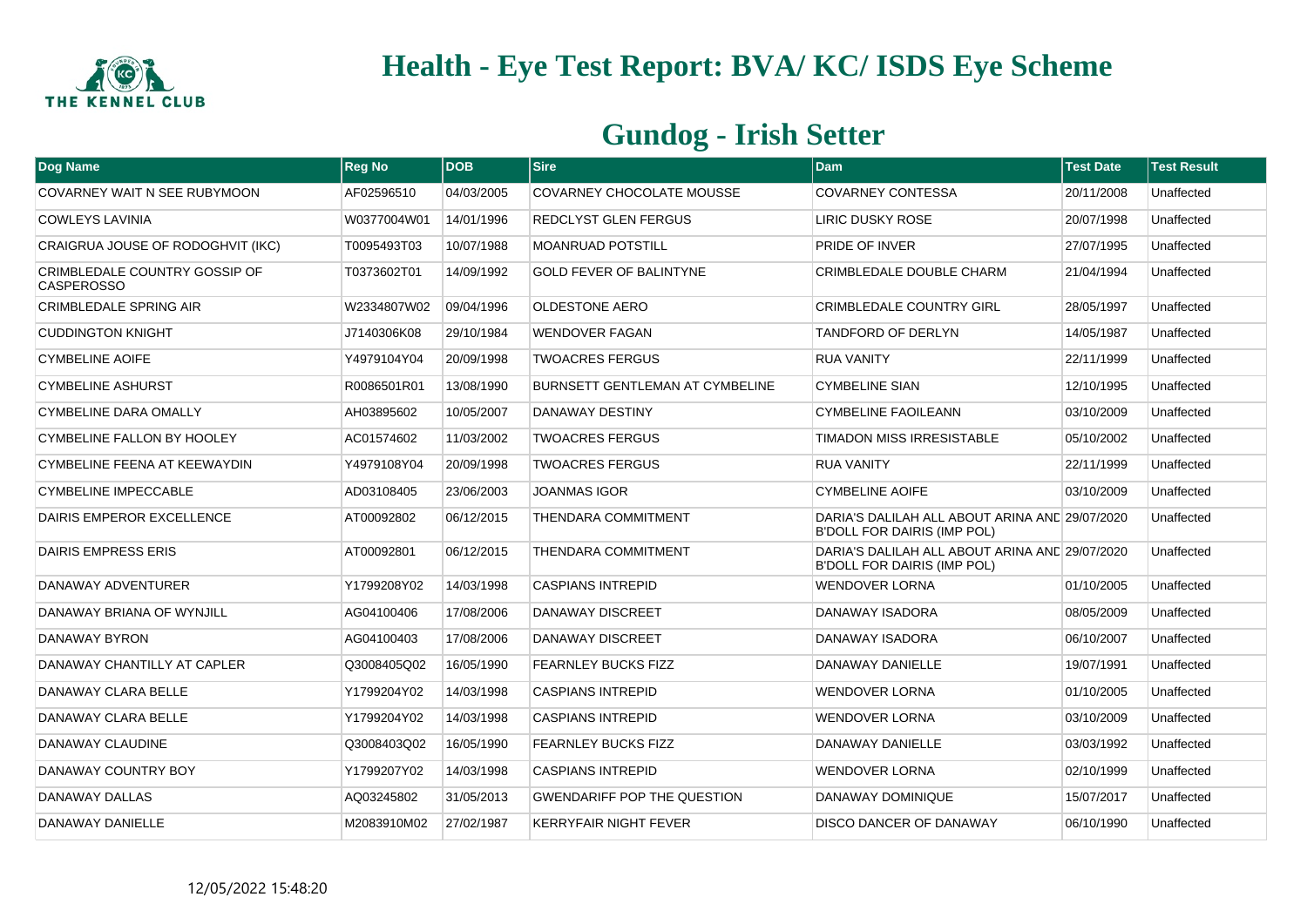

| Dog Name                       | <b>Reg No</b> | <b>DOB</b> | $ S$ ire                                            | <b>Dam</b>                 | <b>Test Date</b> | <b>Test Result</b> |
|--------------------------------|---------------|------------|-----------------------------------------------------|----------------------------|------------------|--------------------|
| DANAWAY DEMURE                 | AD01483405    | 07/03/2003 | <b>CASPIANS INTREPID</b>                            | DANAWAY KENTUCKY ROSE      | 22/02/2005       | Unaffected         |
| DANAWAY DESIREE                | AQ03245803    | 31/05/2013 | <b>GWENDARIFF POP THE QUESTION</b>                  | DANAWAY DOMINIQUE          | 05/11/2013       | Unaffected         |
| <b>DANAWAY DISCREET</b>        | AD01483403    | 07/03/2003 | <b>CASPIANS INTREPID</b>                            | DANAWAY KENTUCKY ROSE      | 22/02/2005       | Unaffected         |
| DANAWAY DUBONNIE               | S4420002S04   | 04/09/1992 | DANAWAY DEBONAIR                                    | DANAWAY PHOEBE             | 02/10/1993       | Unaffected         |
| DANAWAY FORTUNE TELLER         | Y1799209Y02   | 14/03/1998 | <b>CASPIANS INTREPID</b>                            | <b>WENDOVER LORNA</b>      | 19/10/1999       | Unaffected         |
| DANAWAY GOODY TWO SHOES        | AQ03648402    | 29/08/2013 | <b>GWENDARIFF POP THE QUESTION</b>                  | DANAWAY PALOMA             | 03/10/2015       | Unaffected         |
| DANAWAY ISADORA                | AD03946906    | 18/08/2003 | SHENANAGIN SOME MIGHT SAY IT'S<br><b>BARDONHILL</b> | <b>WENDOVER LORNA</b>      | 22/02/2005       | Unaffected         |
| DANAWAY KENTUCKY ROSE          | V5251103V04   | 21/11/1995 | <b>THENDARA KENNEDY</b>                             | DANAWAY PHOEBE             | 12/10/1999       | Unaffected         |
| DANAWAY LANCELOT OF AUTUMNWOOD | AF04076409    | 07/07/2005 | DANAWAY MICHAELANGELO                               | DANAWAY DEMURE             | 31/07/2007       | Unaffected         |
| DANAWAY LANCELOT OF AUTUMNWOOD | AF04076409    | 07/07/2005 | DANAWAY MICHAELANGELO                               | DANAWAY DEMURE             | 03/10/2009       | Unaffected         |
| DANAWAY LANCELOT OF AUTUMNWOOD | AF04076409    | 07/07/2005 | DANAWAY MICHAELANGELO                               | DANAWAY DEMURE             | 25/07/2011       | Unaffected         |
| DANAWAY LANCELOT OF AUTUMNWOOD | AF04076409    | 07/07/2005 | DANAWAY MICHAELANGELO                               | DANAWAY DEMURE             | 30/07/2012       | Unaffected         |
| DANAWAY LANCELOT OF AUTUMNWOOD | AF04076409    | 07/07/2005 | DANAWAY MICHAELANGELO                               | DANAWAY DEMURE             | 29/07/2013       | Unaffected         |
| DANAWAY LAURA AT AUTUMNWOOD    | AF04076401    | 07/07/2005 | DANAWAY MICHAELANGELO                               | DANAWAY DEMURE             | 23/11/2006       | Unaffected         |
| DANAWAY MATA HARI              | AA01847501    | 28/03/2000 | <b>CASPIANS INTREPID</b>                            | <b>WENDOVER LORNA</b>      | 04/10/2003       | Unaffected         |
| DANAWAY MATA HARI              | AA01847501    | 28/03/2000 | <b>CASPIANS INTREPID</b>                            | <b>WENDOVER LORNA</b>      | 13/09/2009       | Unaffected         |
| DANAWAY MICHAELANGELO          | AC01704501    | 26/03/2002 | CASPIANS THE MUSIC MAN OF DANAWAY                   | <b>WENDOVER LORNA</b>      | 23/11/2006       | Unaffected         |
| DANAWAY PALOMA                 | AK04563501    | 01/10/2009 | <b>JACWILINS WILLOGHBY</b>                          | DANAWAY ISADORA            | 08/11/2011       | Unaffected         |
| DANAWAY PEARL'S A SINGER       | AE01150608    | 17/02/2004 | DANAWAY DESTINY                                     | DANAWAY MILYDIA            | 01/10/2005       | Unaffected         |
| DANAWAY PHOEBE                 | P6320401Q01   | 05/09/1989 | <b>FEARNLEY BUCKS FIZZ</b>                          | <b>MA BICHE OF DANAWAY</b> | 06/10/1990       | Unaffected         |
| <b>DANAWAY PICASSO</b>         | AK04563503    | 01/10/2009 | <b>JACWILINS WILLOGHBY</b>                          | DANAWAY ISADORA            | 01/10/2011       | Unaffected         |
| DANAWAY SALOME                 | V2350806V03   | 22/04/1995 | <b>TIMADON DEBS DELIGHT</b>                         | DANAWAY CLAUDINE           | 19/10/1999       | Unaffected         |
| <b>DANAWAY TOBIAS</b>          | AH04338305    | 04/09/2007 | <b>GWENDARIFF DOM PERIGNON</b>                      | DANAWAY PEARL'S A SINGER   | 03/10/2009       | Unaffected         |
| DANAWAY TONYA                  | AH04338312    | 04/09/2007 | <b>GWENDARIFF DOM PERIGNON</b>                      | DANAWAY PEARL'S A SINGER   | 13/09/2009       | Unaffected         |
| DANAWAY TRANQUIL AT KEDALITA   | AH04338310    | 04/09/2007 | <b>GWENDARIFF DOM PERIGNON</b>                      | DANAWAY PEARL'S A SINGER   | 28/02/2008       | Unaffected         |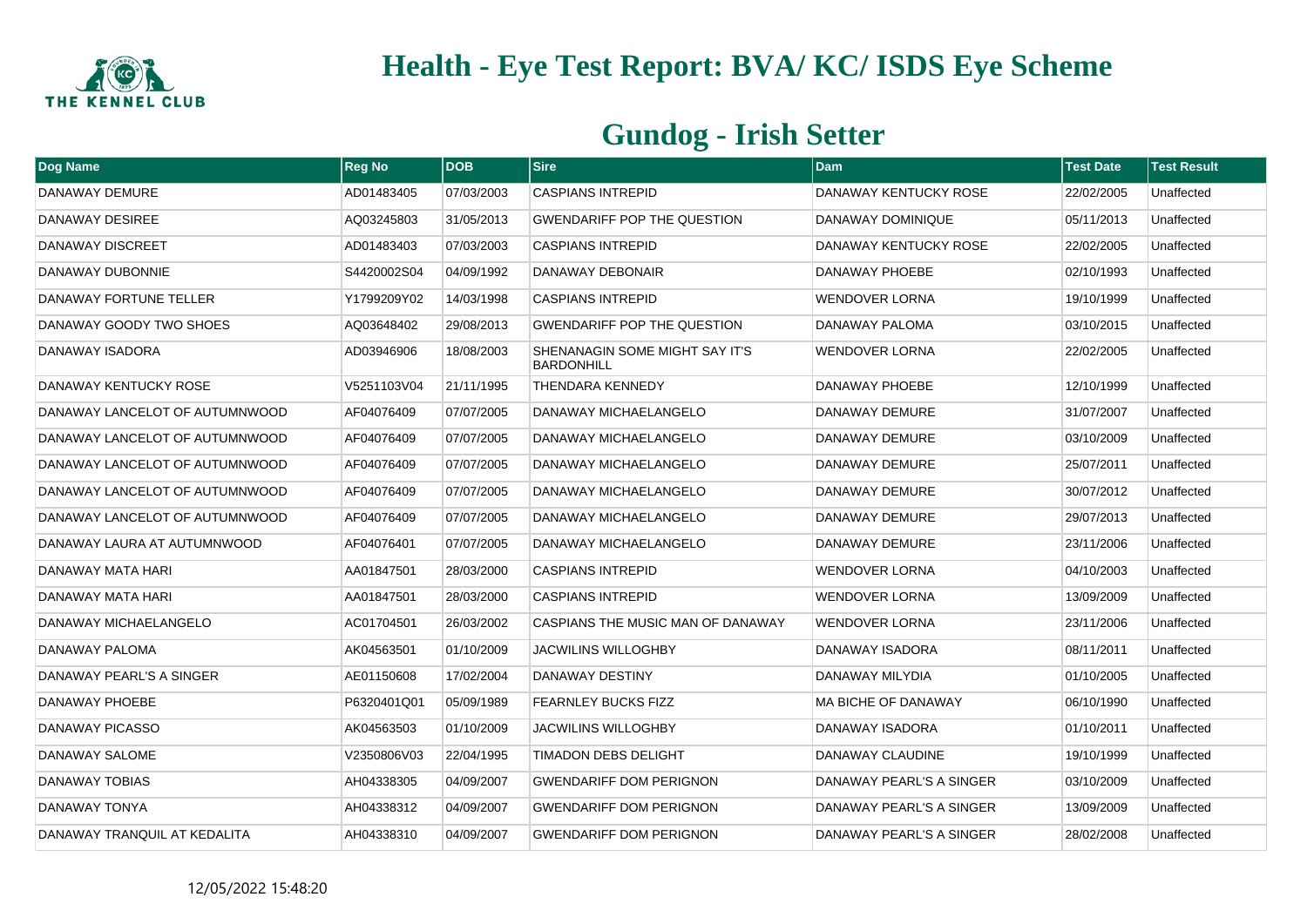

| Dog Name                               | <b>Reg No</b> | <b>DOB</b> | Sire                                                    | <b>Dam</b>                                     | <b>Test Date</b> | <b>Test Result</b> |
|----------------------------------------|---------------|------------|---------------------------------------------------------|------------------------------------------------|------------------|--------------------|
| DANAWAY TRANQUIL AT KEDALITA           | AH04338310    | 04/09/2007 | GWENDARIFF DOM PERIGNON                                 | DANAWAY PEARL'S A SINGER                       | 25/02/2016       | Unaffected         |
| DANCHRIS JUSTA ROMANCER                | V4521504V04   | 01/10/1995 | <b>CLONAGEERA WHISPER</b>                               | DERRYVEAGH LOVE'N KISSES AT<br><b>DANCHRIS</b> | 11/07/1996       | Unaffected         |
| DANCHRIS THE DANCING GIPSY             | J2497701J08   | 29/03/1984 | <b>BARDONHILL CRAFTY COCKNEY BY</b><br><b>SCARLETTI</b> | <b>REDDINS SANDA OF DANCHRIS</b>               | 27/03/1987       | Unaffected         |
| DANWISH ON HIGH (A.I.)                 | AV00391801    | 06/01/2018 | <b>CASKEYS CONCEPT AT AOIBHEANNE</b>                    | <b>THENDARA JOCASTA</b>                        | 19/08/2021       | Unaffected         |
| DANWISH ON HIGH (A.I.)                 | AV00391801    | 06/01/2018 | CASKEYS CONCEPT AT AOIBHEANNE                           | THENDARA JOCASTA                               | 08/09/2020       | Unaffected         |
| DANWISH ON SONG (A.I.)                 | AV00391805    | 06/01/2018 | <b>CASKEYS CONCEPT AT AOIBHEANNE</b>                    | <b>THENDARA JOCASTA</b>                        | 08/09/2020       | Unaffected         |
| DAVIGDOR LEADING LADY                  | AE02388902    | 15/05/2004 | <b>RIVERMAN JOSHUA</b>                                  | <b>DAVIGDOR SAMANTHA</b>                       | 01/02/2009       | Unaffected         |
| DAVIGDOR SPIRIT OF KERRY               | AE02388907    | 15/05/2004 | <b>RIVERMAN JOSHUA</b>                                  | DAVIGDOR SAMANTHA                              | 01/02/2009       | Unaffected         |
| <b>DAVSET ANATAR</b>                   | AG02459808    | 23/04/2006 | DAVSET MR LOVERMAN                                      | DAVSET JUST ONE LOOK                           | 24/11/2007       | Unaffected         |
| DAVWALS MERRY MAJOR                    | AA02699607    | 17/05/2000 | <b>BETHERSDEN KALEIDOSCOPE</b>                          | BOHERBY BEAU AT DAVWALS                        | 06/10/2007       | Unaffected         |
| <b>DAWN OF ERIN</b>                    | H0091301H04   | 31/12/1982 | <b>KERRYFAIR NIGHT FEVER</b>                            | <b>SAPHIRE SOPHIE DAWN</b>                     | 04/03/1986       | Unaffected         |
| DAWNGLO CELESTA                        | U5019909U04   | 19/10/1994 | CASPIANS THE MUSIC MAN OF DANAWAY                       | AMBERWAVE PRIMA DONNA AT<br><b>DAWNGLO</b>     | 01/10/2005       | Unaffected         |
| <b>DAWNGLO FANTASIA</b>                | U5019903U04   | 19/10/1994 | CASPIANS THE MUSIC MAN OF DANAWAY                       | AMBERWAVE PRIMA DONNA AT<br><b>DAWNGLO</b>     | 04/10/2003       | Unaffected         |
| DAWNGLO HEATWAVE                       | Z1083403Z01   | 28/01/1999 | CASPIANS INTREPID                                       | DAWNGLO CELESTA                                | 07/10/2006       | Unaffected         |
| DELSANTO ELEANOR OF JENNISON           | X4426103X04   | 18/09/1997 | KONAKAKELA ZAGAR BY ROMARNE                             | <b>DELSANTO ROXANNE</b>                        | 07/10/2006       | Unaffected         |
| DENEIL WHEN THE GOIN GETS TUF          | Q2078607Q02   | 05/03/1990 | <b>MILLDAI GLENGARRY</b>                                | SCARLETTI SOFTLY SOFTLY OF DENEIL              | 05/05/1998       | Unaffected         |
| DERRYVEAGH LOVE'N KISSES AT DANCHRIS   | T2421607T02   | 22/03/1993 | WYLDFIRE RAFFERTY AT CRIMSONWOOD                        | DERRYVEAGH WILD 'N' WILLING                    | 16/07/1996       | Unaffected         |
| DERRYVEAGH MIDNITE AFFAIR SO SCARLETTI | Q5556502Q04   | 22/10/1990 | <b>BARDONHILL CRAFTY COCKNEY BY</b><br><b>SCARLETTI</b> | DERRYVEAGH WILD 'N' WILLING                    | 05/05/1998       | Unaffected         |
| DERRYVEAGH TRADE SECRET OF KILCLAREN   | P0281503P01   | 26/11/1988 | <b>BARDONHILL CRAFTY COCKNEY BY</b><br><b>SCARLETTI</b> | MILLDAI SCARLET O'HARA                         | 03/10/1992       | Unaffected         |
| DEVACOTT ROSE CREEK AT CAMALING        | AU00660901    | 27/01/2017 | CLONAGEERA KINROSS LOVE BAROLO (IMP<br>USA)             | THENDARA DUTCHESS AT DEVACOTT                  | 14/09/2019       | Unaffected         |
| <b>DISCO DANCER OF DANAWAY</b>         | F5039208G02   | 05/07/1981 | <b>WENDOVER COLAS</b>                                   | <b>WESTERHUY'S DUTCH SPIRIT</b>                | 06/10/1990       | Unaffected         |
| DNALWEN CRYSTAL CASCADES               | V1158206V01   | 15/02/1995 | JANTER JEDADIAH                                         | LIRIC THE ACTRESS PLAYS DNALWEN                | 04/10/1997       | Unaffected         |
| DNALWEN CRYSTAL RUMMER                 | V1158201V01   | 15/02/1995 | <b>JANTER JEDADIAH</b>                                  | LIRIC THE ACTRESS PLAYS DNALWEN                | 04/10/1997       | Unaffected         |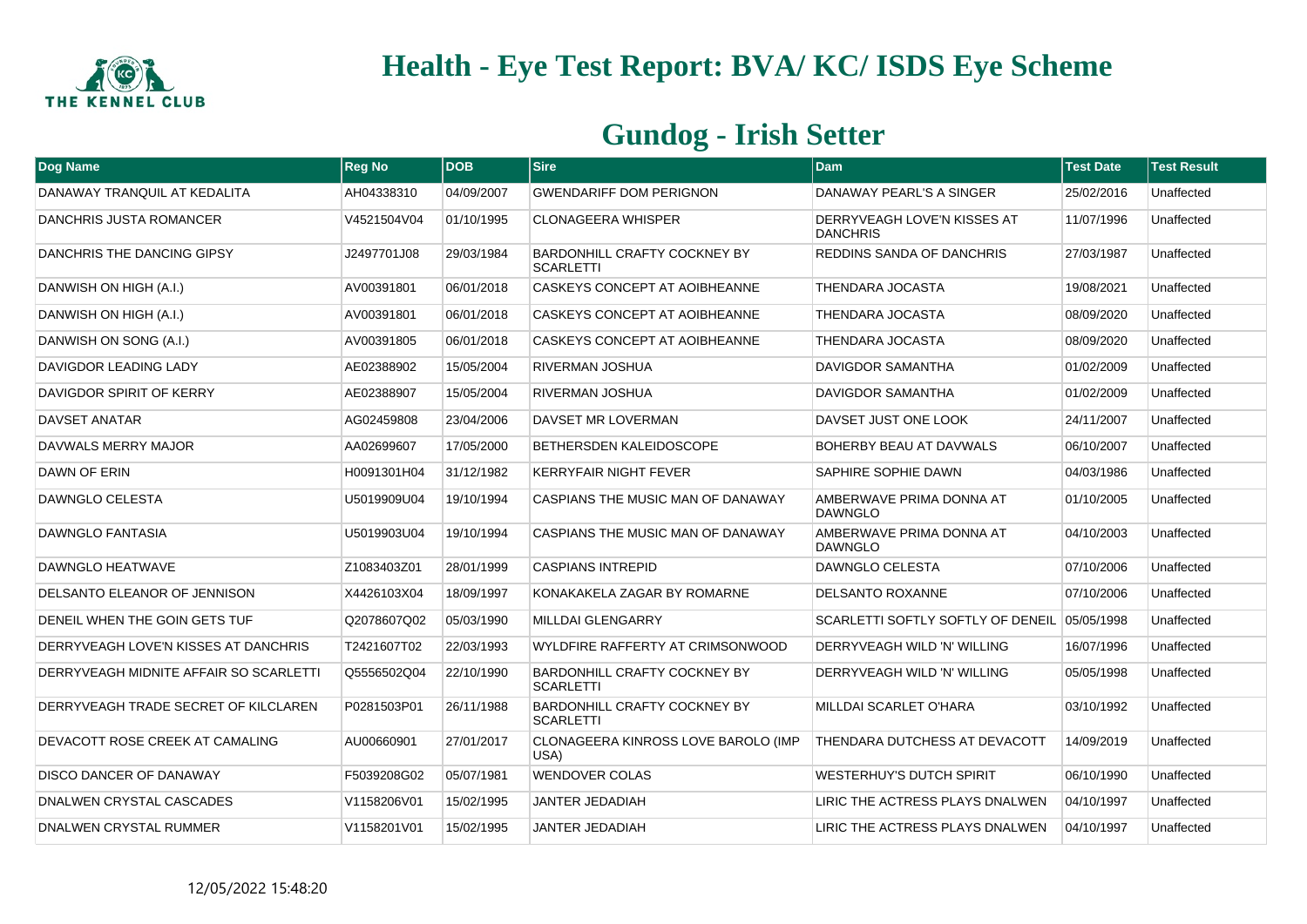

| Dog Name                         | <b>Reg No</b> | <b>DOB</b> | <b>Sire</b>                                         | <b>Dam</b>                                             | <b>Test Date</b> | <b>Test Result</b> |
|----------------------------------|---------------|------------|-----------------------------------------------------|--------------------------------------------------------|------------------|--------------------|
| DORRFIELD LAFITE                 | V1038503V01   | 24/02/1995 | CASPIANS THE MUSIC MAN OF DANAWAY                   | WENDOVER QUEEN BEE AT DORRFIELD 07/10/1995             |                  | Unaffected         |
| DUNCARREG RED RIVER AT CHANTSTOR | Y1435805Y02   | 31/03/1998 | <b>REDCLYST GLEN FERGUS</b>                         | MUHARRAQ RIVERDANCE OF<br><b>DUNCARREG</b>             | 07/10/2006       | Unaffected         |
| DUNCARREG SHADES OF RED          | Y1435802Y02   | 31/03/1998 | <b>REDCLYST GLEN FERGUS</b>                         | MUHARRAQ RIVERDANCE OF<br><b>DUNCARREG</b>             | 11/07/2001       | Unaffected         |
| DUNCRAIG DEMELZA BY BRINARA      | AJ02411404    | 27/05/2008 | <b>DELSANTO ISAAC</b>                               | BRINARA ANDROMEDA                                      | 19/07/2009       | Unaffected         |
| <b>DUNNETRED KESTREL</b>         | AW01201809    | 02/04/2019 | VISTADOR DIESEL IN THE DUST<br>SUMMERGATE (IMP CHE) | <b>COLOURBOX NIGHTINGALE UNDER</b><br><b>DUNNETRED</b> | 08/11/2021       | Unaffected         |
| DUNNYGASK AIDAN                  | T2268002T02   | 22/02/1993 | REDDINS FERDINAND                                   | DUNNYGASK NEW DAWN                                     | 02/10/1993       | Unaffected         |
| DUNNYGASK ALLEGRA                | T2268003T02   | 22/02/1993 | <b>REDDINS FERDINAND</b>                            | DUNNYGASK NEW DAWN                                     | 15/11/1993       | Unaffected         |
| DUNNYGASK AZUREE                 | T2268005T02   | 22/02/1993 | REDDINS FERDINAND                                   | DUNNYGASK NEW DAWN                                     | 09/11/1994       | Unaffected         |
| DUNNYGASK DAWN RAIDER            | P5625401P04   | 23/09/1989 | <b>FREE SPIRIT OF DANAWAY</b>                       | <b>DUNNYGASK SKY LARK</b>                              | 15/11/1993       | Unaffected         |
| DUNNYGASK GLADIATOR              | V0088901V01   | 14/12/1994 | <b>CASPIANS INTREPID</b>                            | DUNNYGASK TUTTI FRUTTI                                 | 06/05/1995       | Unaffected         |
| DUNNYGASK JUNIPER                | Z1734407Z02   | 11/03/1999 | <b>DUNNYGASK ARISTOTLE</b>                          | DUNNYGASK CAROLINA                                     | 27/04/2009       | Unaffected         |
| <b>DUNNYGASK LINNET</b>          | L4577106L03   | 02/05/1986 | <b>KERRYFAIR NIGHT FEVER</b>                        | DUNNYGASK SPIRIT OF SPRING                             | 02/11/1992       | Unaffected         |
| DUNNYGASK NEW DAWN               | P5625405P04   | 23/09/1989 | <b>FREE SPIRIT OF DANAWAY</b>                       | DUNNYGASK SKY LARK                                     | 02/10/1993       | Unaffected         |
| <b>DUNNYGASK TUTTI FRUTTI</b>    | N3741201N03   | 11/05/1988 | <b>FEARNLEY BUCKS FIZZ</b>                          | DUNNYGASK SPIRIT OF SPRING                             | 02/10/1993       | Unaffected         |
| DUNNYGASK VICTORIA               | W1629005W02   | 18/03/1996 | <b>CASPIANS INTREPID</b>                            | DUNNYGASK NEW DAWN                                     | 05/10/1996       | Unaffected         |
| <b>DUNNYGASK ZSARA</b>           | AA02940103    | 31/05/2000 | <b>SAMETSUZ MAK'N GOOD</b>                          | <b>DUNNYGASK PARTY SPICE</b>                           | 15/03/2005       | Unaffected         |
| <b>DUNROON AURORA</b>            | L3896710L03   | 06/05/1986 | JINX OF JOANMA'S AND DUNROON                        | DRUMSHANE AGATHA                                       | 03/10/1992       | Unaffected         |
| <b>DUNROON EAGLE</b>             | S1911201S02   | 15/02/1992 | SHEANTULLAGH HAIL-STONE (IMP)                       | DUNROON AURORA                                         | 02/10/1993       | Unaffected         |
| <b>DUNROON KESTREL</b>           | S1911204S02   | 15/02/1992 | SHEANTULLAGH HAIL-STONE (IMP)                       | DUNROON AURORA                                         | 03/10/1992       | Unaffected         |
| <b>DUNROON MERCURY</b>           | AB00469901    | 16/12/2000 | MOANRUAD DICK OF DUNROON (IKC)                      | DUNROON SUNGLOW OVER<br><b>DORNTANZA</b>               | 06/10/2004       | Unaffected         |
| <b>EARLSET ETERNITY</b>          | S0115201S01   | 29/11/1991 | <b>CRIMBLEDALE GOLDEN CHOICE</b>                    | <b>EARLSET SWIFT-LARK</b>                              | 03/10/1992       | Unaffected         |
| <b>EARLSET LOVE STORY</b>        | P6155301P04   | 06/10/1989 | <b>EARLSETT SHOOTING STAR</b>                       | <b>EARLSET SWIFT-LARK</b>                              | 03/10/1992       | Unaffected         |
| <b>EARLSET SWIFT-LARK</b>        | L5760901L04   | 30/07/1985 | <b>GOLD DIGGER OF BALINTYNE</b>                     | WILDGLEN WOODLARK-OF-EARLSETT                          | 03/10/1992       | Unaffected         |
| <b>EDENTOP JAZZ</b>              | AH02427003    | 07/05/2007 | CASKEYS CONCEPT AT AOIBHEANNE                       | <b>CASKEYS VOGUE</b>                                   | 19/04/2009       | Unaffected         |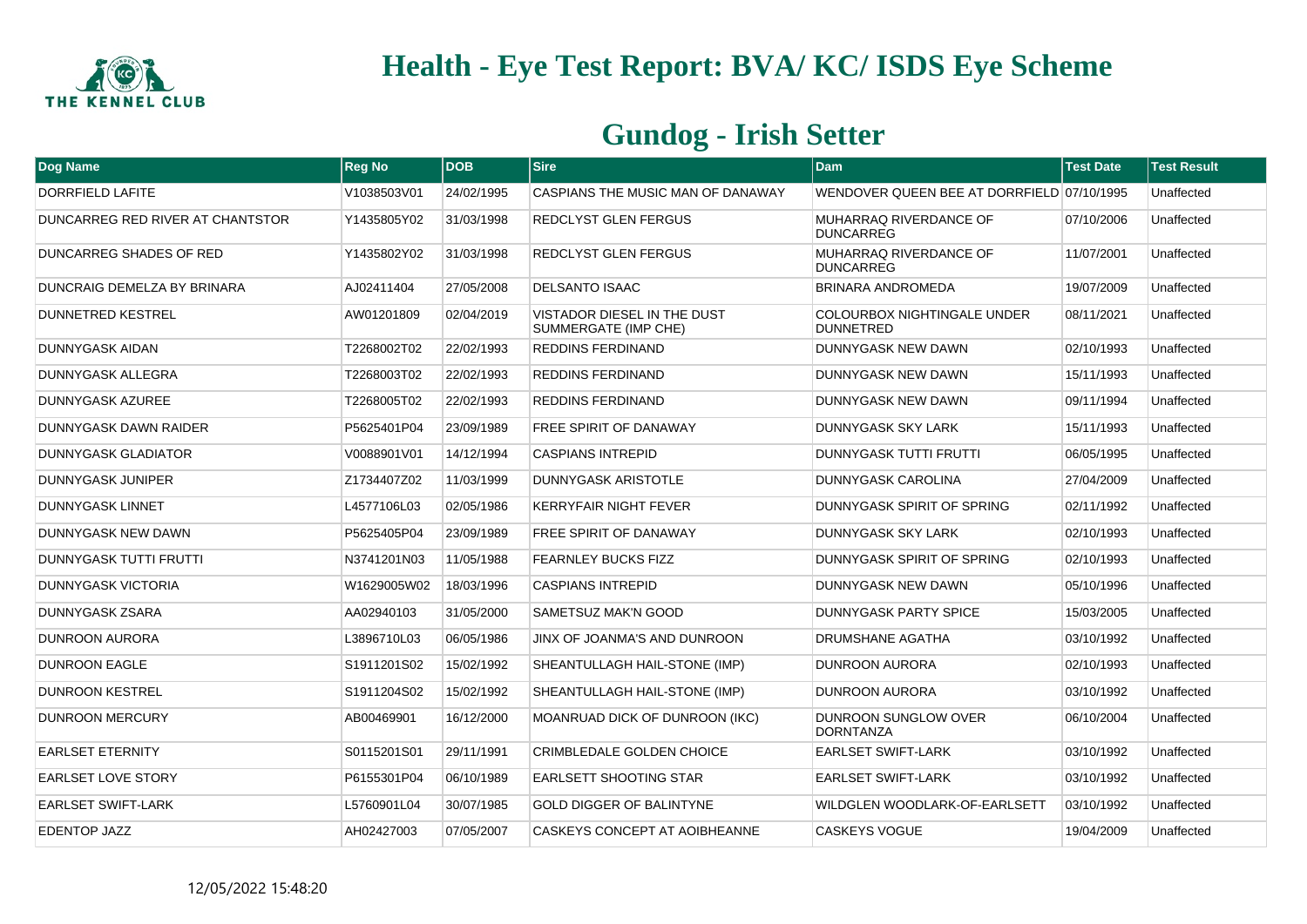

| Dog Name                               | <b>Reg No</b> | <b>DOB</b> | <b>Sire</b>                                                | <b>Dam</b>                                         | <b>Test Date</b> | <b>Test Result</b> |
|----------------------------------------|---------------|------------|------------------------------------------------------------|----------------------------------------------------|------------------|--------------------|
| <b>ELAPHILL GOODY GOODY</b>            | W5346511W04   | 18/10/1996 | HAZELBECK JACK BY THE HEDGE                                | HAZELBECK PEASEBLOSSOM WITH<br><b>ELAPHILL</b>     | 04/10/1997       | Unaffected         |
| <b>ELAPHILL REFLECTIONS</b>            | R4635303R04   | 02/08/1991 | <b>MARKSWAY MARQUIS</b>                                    | <b>HAZELBECK HONEYSUCKLE AT</b><br><b>ELAPHILL</b> | 07/10/1995       | Unaffected         |
| <b>ELAPHILL SPELL BINDING</b>          | Y4365908Y04   | 29/09/1998 | <b>AUTUMNWOOD PRINCE OF TIDES</b>                          | HAZELBECK PEASEBLOSSOM WITH<br><b>ELAPHILL</b>     | 11/06/2006       | Unaffected         |
| ELAPHILL THEME FOR A DREAM             | AD04510204    | 27/10/2003 | <b>SHENANAGIN SOME MIGHT SAY IT'S</b><br><b>BARDONHILL</b> | ELAPHILL WILD ROSE                                 | 02/10/2004       | Unaffected         |
| <b>ELAPHILL WILD ROSE</b>              | AA01475108    | 25/02/2000 | DANAWAY COUNTRY BOY                                        | HAZELBECK PEASEBLOSSOM WITH<br><b>ELAPHILL</b>     | 24/11/2002       | Unaffected         |
| ELOUISE OF BAGLEY                      | K4394006Q03   | 22/05/1985 | MEDOGOLD SWORDSMAN                                         | <b>CHERWELL RED FLASH</b>                          | 12/10/1990       | Unaffected         |
| ELRAMS MIDNIGHT MASTER OF CAPERCAILZIE | V0252703V01   | 19/11/1994 | <b>CASPIANS INTREPID</b>                                   | <b>JUST A DUCHESS</b>                              | 08/03/1998       | Unaffected         |
| ELWOOD MISSISSIPPI MUD PIE             | Q1012605Q01   | 03/02/1990 | <b>CORNEVON MORELLO</b>                                    | ELWOOD MORETA LADY IN RED                          | 02/10/1993       | Unaffected         |
| ENCHANTING EMMA AT KEIRISH             | S3340706S03   | 02/07/1992 | <b>FEARNLEY FIREHURRICANE</b>                              | <b>WINDLEDEN STAR MAIDEN</b>                       | 05/03/1995       | Unaffected         |
| <b>ENGRISH FLAME OF AMBER</b>          | AB02078011    | 28/04/2001 | <b>BLUE RAGAMUFFIN OF ELEGANCE</b>                         | <b>ENGRISH SWEET BLOSSOM</b>                       | 14/06/2004       | Unaffected         |
| <b>ENGRISH REGAL LADY MAY</b>          | AE02237410    | 27/04/2004 | <b>CASPIANS INTREPID</b>                                   | ENGRISH FLAME OF AMBER                             | 10/01/2005       | Unaffected         |
| <b>ENTERPRISING AMBER</b>              | J6487711K11   | 03/10/1984 | <b>FLEETLEA FIDDLER</b>                                    | FLEETLEA FAIRY FANFARE                             | 02/09/1985       | Unaffected         |
| <b>ERILYNNE RIOJA</b>                  | N4661801N03   | 11/08/1988 | <b>KERRYFAIR NIGHT FEVER</b>                               | ERILYNNE CHARADE AT SANBRIAR                       | 06/10/1990       | Unaffected         |
| <b>ERILYNNE SERENDIPITY</b>            | V2758403V03   | 17/06/1995 | <b>CASPIANS INTREPID</b>                                   | TATSBRO TRISTAR AT ERILYNNE                        | 04/10/1997       | Unaffected         |
| <b>ERINADE BEWILDERED</b>              | R3850503R03   | 29/06/1991 | NORLAN SEBASTIAN FROM ERINADE                              | NIGHT RHAPSODY OF ERINADE                          | 03/10/1992       | Unaffected         |
| <b>ERINADE CLAUDIUS</b>                | M3191005M03   | 19/05/1987 | <b>WENDOVER RAFFLES</b>                                    | <b>ERINADE OUTRAGEOUS</b>                          | 06/12/1988       | Unaffected         |
| <b>ERINADE DENZIL</b>                  | U0004701U01   | 28/11/1993 | <b>BARDONHILL TEAM SPIRIT AT WYNJILL</b>                   | <b>ERINADE FELICITY</b>                            | 01/10/1994       | Unaffected         |
| <b>ERINADE FELICITY</b>                | S0729402S01   | 21/01/1992 | CASKEYS BO-JO                                              | ERINADE LYDIA                                      | 01/10/1994       | Unaffected         |
| <b>ERINADE JACK POT</b>                | Y1595101Y02   | 19/03/1998 | <b>CASPIANS INTREPID</b>                                   | <b>ERINADE BEWILDERED</b>                          | 01/10/2005       | Unaffected         |
| ERINADE LADY-BIRD AT BURRENMIST        | Q5475406Q04   | 18/10/1990 | <b>NORLAN SEBASTIAN FROM ERINADE</b>                       | <b>ERINADE LYDIA</b>                               | 03/10/1992       | Unaffected         |
| <b>ERINADE LAURETTA FROM RICOCHET</b>  | N4057009N03   | 30/06/1988 | <b>BARDONHILL SUPERGRASS</b>                               | ERINADE NEULA OF NORLAN                            | 22/06/1989       | Unaffected         |
| <b>ERINADE LEWIS</b>                   | N4057001N03   | 30/06/1988 | <b>BARDONHILL SUPERGRASS</b>                               | ERINADE NEULA OF NORLAN                            | 06/10/1990       | Unaffected         |
| ERINADE LUKE AT BURRENMIST             | N4057002N03   | 30/06/1988 | <b>BARDONHILL SUPERGRASS</b>                               | ERINADE NEULA OF NORLAN                            | 06/10/1990       | Unaffected         |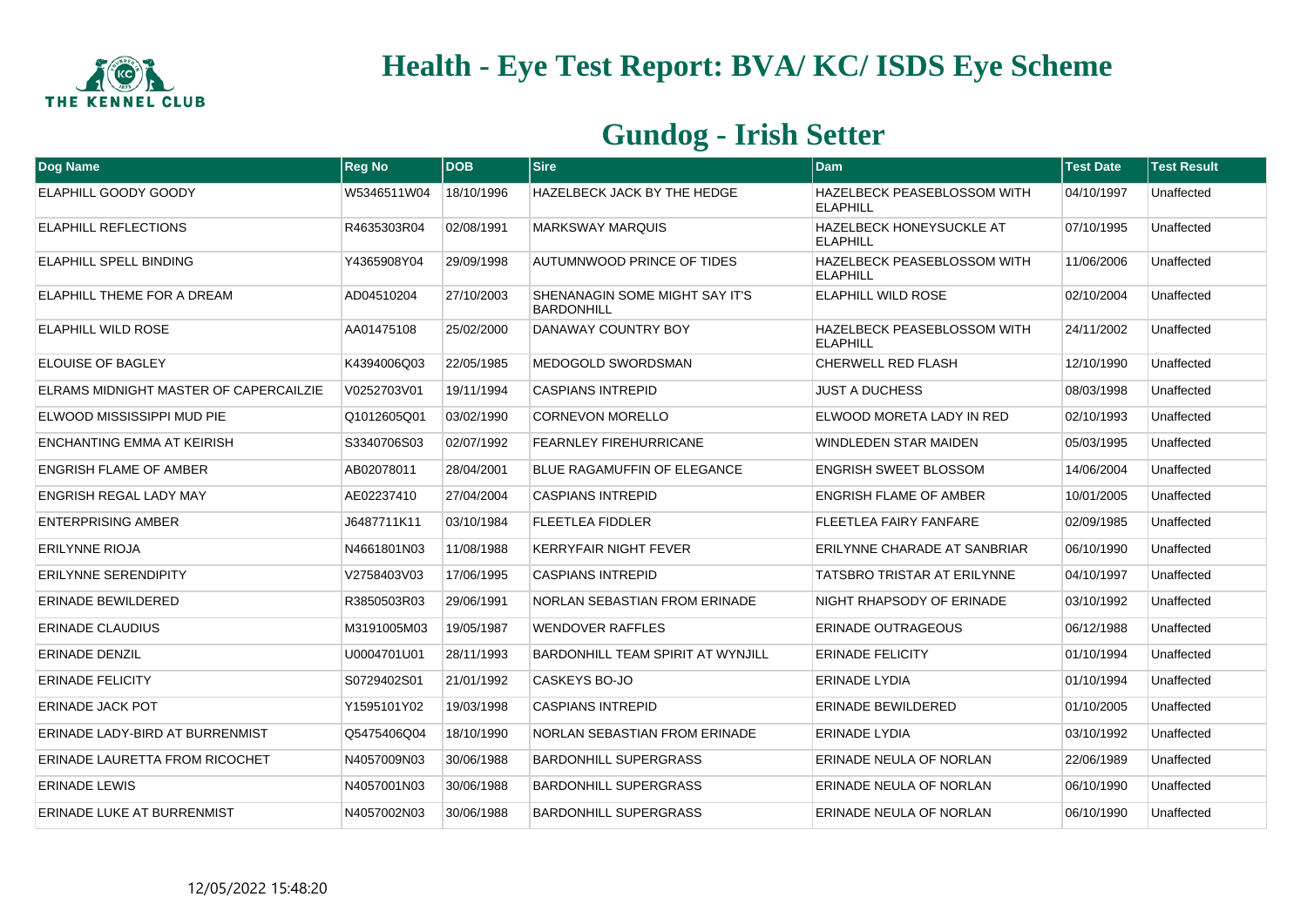

| Dog Name                         | <b>Reg No</b> | <b>DOB</b> | Sire                                            | <b>Dam</b>                                | <b>Test Date</b> | <b>Test Result</b> |
|----------------------------------|---------------|------------|-------------------------------------------------|-------------------------------------------|------------------|--------------------|
| <b>ERINADE LYDIA</b>             | N4057006N03   | 30/06/1988 | <b>BARDONHILL SUPERGRASS</b>                    | ERINADE NEULA OF NORLAN                   | 03/10/1992       | Unaffected         |
| <b>ERINADE MAGNUM</b>            | N6481801P01   | 16/10/1988 | <b>FREE SPIRIT OF DANAWAY</b>                   | NIGHT RHAPSODY OF ERINADE                 | 14/07/1990       | Unaffected         |
| <b>ERINADE TWISTER RICOCHETS</b> | Q2140901Q02   | 13/03/1990 | <b>ANDANA JAKE</b>                              | ERINADE NEULA OF NORLAN                   | 06/10/1990       | Unaffected         |
| <b>ESBROWN ERIDANUS</b>          | AV01717807    | 29/03/2018 | APPLEGROVE WALLANDER WITH CATALUNA<br>(IMP SWE) | CATALUNA HONEY GOLD                       | 12/07/2020       | Unaffected         |
| <b>ESBROWN ERIDANUS</b>          | AV01717807    | 29/03/2018 | APPLEGROVE WALLANDER WITH CATALUNA<br>(IMP SWE) | <b>CATALUNA HONEY GOLD</b>                | 27/10/2021       | Unaffected         |
| <b>ESBROWN LAST MOCHINAN</b>     | AU02882902    | 07/07/2017 | APPLEGROVE WALLANDER WITH CATALUNA<br>(IMP SWE) | CATALUNA HONEY GOLD                       | 24/02/2020       | Unaffected         |
| <b>ESBROWN SIMPLEY RED</b>       | AD04229602    | 21/09/2003 | RYAMBER PIN BALL WIZARD                         | <b>ASTRAZONE AMAYZING</b>                 | 19/11/2010       | Unaffected         |
| ESPANEIRE LADY ROWENA (IMP NZL)  | AH0901353     | 10/07/2000 | FIELDWORTHY RAFFLESON                           | <b>ESPANEIRE MISS MEGAN</b>               | 06/10/2007       | Unaffected         |
| <b>FAIR FLOWER</b>               | V1856807V02   | 10/04/1995 | <b>CLONAGEERA WHISPER</b>                       | <b>TOBEVAN CARAMEL</b>                    | 21/06/1997       | Unaffected         |
| <b>FAIRUBY ASTA</b>              | AB01884001    | 15/03/2001 | JIMMINY CRICKET OF TWO OAKS                     | <b>FAIRUBY SYLVIE</b>                     | 01/10/2005       | Unaffected         |
| <b>FAIRUBY GARY</b>              | AG02205101    | 17/01/2006 | <b>FAIRUBY STEVE</b>                            | <b>FAIRUBY ALYSON</b>                     | 03/05/2009       | Unaffected         |
| <b>FAIRUBY KATELYN</b>           | AJ04129406    | 22/05/2008 | <b>FAIRUBY DONOVAN</b>                          | MOUNTSHANNON THE MAGIC FLUTE<br>(IMP NZL) | 01/10/2011       | Unaffected         |
| <b>FAIRUBY KATELYN</b>           | AJ04129406    | 22/05/2008 | <b>FAIRUBY DONOVAN</b>                          | MOUNTSHANNON THE MAGIC FLUTE<br>(IMP NZL) | 30/09/2017       | Unaffected         |
| <b>FAIRUBY LAYLA</b>             | R2219708R02   | 04/04/1991 | <b>TILLCARR TAILOR MADE</b>                     | <b>SCOTSWOOD CAIRENN</b>                  | 05/10/1996       | Unaffected         |
| <b>FAIRUBY LIONHEART</b>         | R2219705R02   | 04/04/1991 | <b>TILLCARR TAILOR MADE</b>                     | <b>SCOTSWOOD CAIRENN</b>                  | 03/10/1992       | Unaffected         |
| <b>FAIRWARD FANFARE</b>          | Q2394606Q02   | 01/05/1990 | <b>ANDANA JAKE</b>                              | CORNEVON MARTINI OF FAIRWARD              | 03/10/1992       | Unaffected         |
| <b>FARHALLS GENEVIEVE</b>        | Q4679407Q04   | 13/09/1990 | LATNEYS ANTIOCHUS AP HIGHEDEN                   | <b>TASHA OF FARHALLS</b>                  | 23/02/1994       | Unaffected         |
| <b>FARHALLS ISADORA</b>          | V0910403V02   | 04/02/1995 | REDDINS SCOTT OF FARHALLS                       | <b>FARHALLS GENEVIEVE</b>                 | 05/06/1997       | Unaffected         |
| <b>FARHALLS ISHBELLE</b>         | V0910401V02   | 04/02/1995 | REDDINS SCOTT OF FARHALLS                       | <b>FARHALLS GENEVIEVE</b>                 | 05/06/1997       | Unaffected         |
| FAULOON DEXTER OF DUNROON        | AC00800802    | 10/01/2002 | <b>TINA'S STAR</b>                              | <b>DUNROON STARSHINE</b>                  | 04/10/2003       | Unaffected         |
| FAULOON DEXTER OF DUNROON        | AC00800802    | 10/01/2002 | <b>TINA'S STAR</b>                              | <b>DUNROON STARSHINE</b>                  | 01/10/2011       | Unaffected         |
| FEARNLEY BEATRICE OF FERNSTART   | Q5715904Q04   | 16/10/1990 | <b>FEARNLEY WARLORD</b>                         | <b>FEARNLEY FIRESABLE</b>                 | 03/10/1992       | Unaffected         |
| <b>FEARNLEY COLLEEN</b>          | AC03594808    | 01/10/2002 | <b>FEARNLEY FIRE WORK</b>                       | <b>FEARNLEY FIRE CHARMER</b>              | 17/04/2004       | Unaffected         |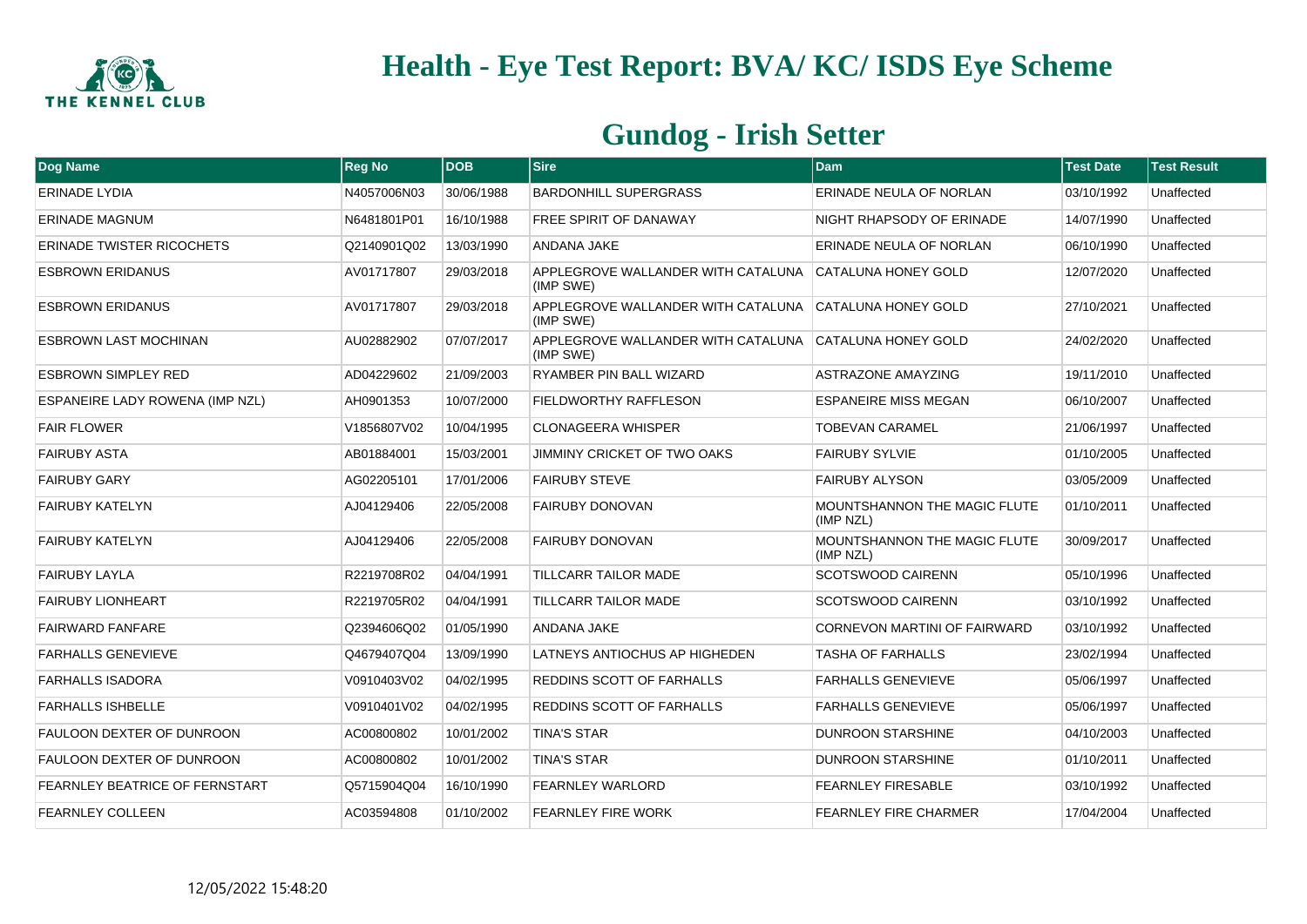

| Dog Name                          | <b>Reg No</b> | <b>DOB</b> | <b>Sire</b>                                                       | <b>Dam</b>                                             | <b>Test Date</b> | <b>Test Result</b> |
|-----------------------------------|---------------|------------|-------------------------------------------------------------------|--------------------------------------------------------|------------------|--------------------|
| <b>FEARNLEY FIRE AURORA</b>       | W2076706W02   | 30/03/1996 | <b>FEARNLEY FIRETHYME</b>                                         | <b>FEARNLEY FIREQUEEN</b>                              | 02/10/1999       | Unaffected         |
| FEARNLEY FIRE EMBER OF SOWERHILL  | F3400806F10   | 30/04/1981 | SOWERHILL SATYR OF FEARNLEY                                       | <b>FEARNLEY FIREFLARE</b>                              | 06/10/1990       | Unaffected         |
| FEARNLEY FIRE FLAME               | AC03594806    | 01/10/2002 | <b>FEARNLEY FIRE WORK</b>                                         | <b>FEARNLEY FIRE CHARMER</b>                           | 14/08/2004       | Unaffected         |
| FEARNLEY FIRE MIRAGE OF GRACEWOOD | X2984704X03   | 01/06/1997 | <b>FEARNLEY FIREHURRICANE</b>                                     | <b>FEARNLEY FIREMYTH</b>                               | 21/02/2000       | Unaffected         |
| FEARNLEY FIREFERGIE AT ROTHBURY   | L3694703L02   | 04/05/1986 | <b>FEARNLEY FIREWHISTLE</b>                                       | <b>FEARNLEY FIRESHOWER</b>                             | 02/10/1993       | Unaffected         |
| FEARNLEY FIREFIESTA OF SCOTSWOOD  | P2864608P02   | 23/04/1989 | <b>WENDOVER RAFFLES</b>                                           | <b>FEARNLEY FIRESABLE</b>                              | 13/09/1990       | Unaffected         |
| FEARNLEY FIREFLICKA OF GRACEWOOD  | S2721708S03   | 18/05/1992 | <b>FEARNLEY FIREHURRICANE</b>                                     | <b>FIRE RAIN OF FEARNLEY</b>                           | 16/01/1997       | Unaffected         |
| <b>FEARNLEY FIREFLOW</b>          | U3148204U03   | 20/06/1994 | <b>CASPIANS INTREPID</b>                                          | <b>FEARNLEY FIREDANCE</b>                              | 05/10/1996       | Unaffected         |
| <b>FEARNLEY FIREHURRICANE</b>     | P2864602P02   | 23/04/1989 | <b>WENDOVER RAFFLES</b>                                           | <b>FEARNLEY FIRESABLE</b>                              | 07/11/1993       | Unaffected         |
| <b>FEARNLEY FIRESONG</b>          | K2832906K08   | 14/03/1985 | SOWERHILL SATYR OF FEARNLEY                                       | <b>FEARNLEY FIREFERN</b>                               | 14/12/1989       | Unaffected         |
| <b>FERNGATE BARON</b>             | Q2300101Q02   | 14/01/1990 | <b>REDDINS MORGAN</b>                                             | <b>COOLFIN SPECIAL RESERVE WITH</b><br><b>FERNGATE</b> | 10/06/1990       | Unaffected         |
| FERNGATE INTO THE RED             | U3063201U03   | 09/04/1994 | <b>ERINADE TWISTER RICOCHETS</b>                                  | <b>FERNGATE REBEKAH</b>                                | 02/03/1996       | Unaffected         |
| FERNHECTARE TOTAL ECLIPSE         | Z5024905Z04   | 07/08/1999 | DELSANTO EDWARD AT FERNHECTARE                                    | FERNHECTARE MARGARITA                                  | 05/12/2005       | Unaffected         |
| <b>FERNSTART IRISH MELODY</b>     | Z2634201Z03   | 02/05/1999 | FIRE CONDUCTOR AT FEARNLEY                                        | <b>FEARNLEY FIREMELODY OF</b><br><b>FERNSTART</b>      | 04/10/2003       | Unaffected         |
| <b>FERNSTART IRISH MUSIC</b>      | Z2634202Z03   | 02/05/1999 | FIRE CONDUCTOR AT FEARNLEY                                        | <b>FEARNLEY FIREMELODY OF</b><br><b>FERNSTART</b>      | 05/10/2002       | Unaffected         |
| <b>FERNSTART SONGSTRESS</b>       | AR03927604    | 04/10/2014 | WYNJILL WELL I AM                                                 | <b>FERNSTART LOVESONG</b>                              | 19/05/2019       | Unaffected         |
| <b>FERNSTART SONGWRITER</b>       | AR03927605    | 04/10/2014 | WYNJILL WELL I AM                                                 | <b>FERNSTART LOVESONG</b>                              | 03/10/2015       | Unaffected         |
| <b>FETTERESK CONTRETEMPS</b>      | V2292009V02   | 06/05/1995 | <b>REDDINS CONNAL</b>                                             | <b>FETTERESK FAIR WARNING</b>                          | 01/02/1997       | Unaffected         |
| FETTERESK DOUBLE CHARM            | AJ02069504    | 24/04/2008 | <b>FORFARIAN SORCERER</b>                                         | FETTERESK NEVER SAY NEVER                              | 13/09/2009       | Unaffected         |
| <b>FETTERESK DOUBLE TAKE</b>      | AJ02069505    | 24/04/2008 | <b>FORFARIAN SORCERER</b>                                         | FETTERESK NEVER SAY NEVER                              | 13/09/2009       | Unaffected         |
| FETTERESK FAIR LEGEND             | S1855503S02   | 31/03/1992 | <b>LAGGAN GLEN ETTRICK</b>                                        | <b>FEARNLEY FIREFANTASY</b>                            | 04/10/1997       | Unaffected         |
| FETTERESK FAIR PLAY               | AG02396801    | 16/05/2006 | <b>SHENANAGIN WHAT NEXT</b>                                       | FETTERESK NEVER SAY NEVER                              | 13/09/2009       | Unaffected         |
| <b>FETTERESK FARFETCHED</b>       | AG02396802    | 16/05/2006 | <b>SHENANAGIN WHAT NEXT</b>                                       | FETTERESK NEVER SAY NEVER                              | 13/09/2009       | Unaffected         |
| <b>FIRETOP PRINCE CHARMING</b>    | Y4751101Y04   | 22/10/1998 | KONAKAKELA ONYX CHARMER AT ALMAREJA DERRYVEAGH SUNRISE AT FIRETOP |                                                        | 02/10/1999       | Unaffected         |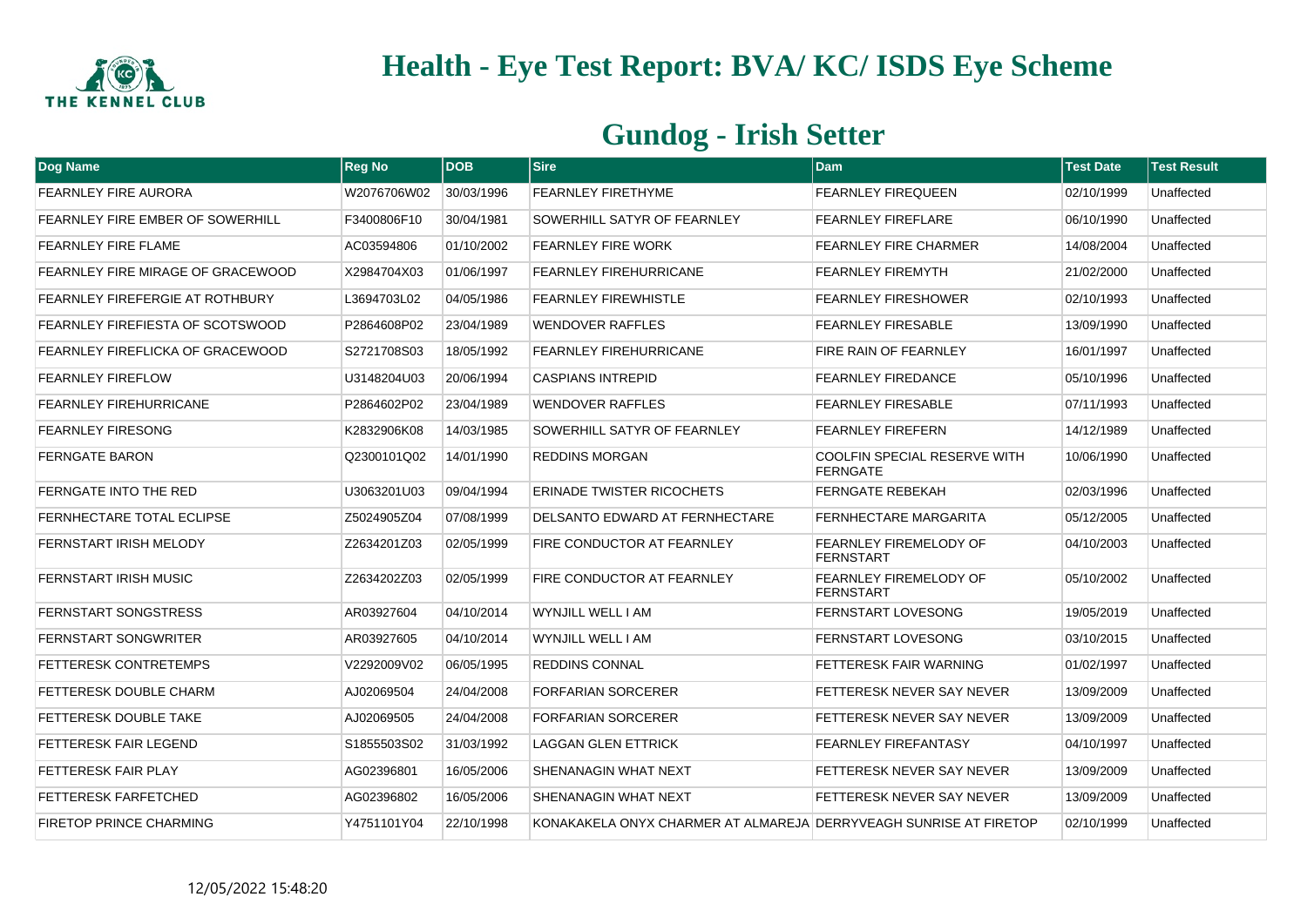

| Dog Name                         | <b>Reg No</b> | <b>DOB</b> | <b>Sire</b>                                                | <b>Dam</b>                                 | <b>Test Date</b> | <b>Test Result</b> |
|----------------------------------|---------------|------------|------------------------------------------------------------|--------------------------------------------|------------------|--------------------|
| <b>FOLLIDOWN BRYONY</b>          | J2996601J09   | 19/05/1984 | <b>CORRIECAS FAGAN</b>                                     | <b>FOLLIDOWN SNOWDROP</b>                  | 22/09/1985       | Unaffected         |
| <b>FOLLIDOWN BUTTERCUP</b>       | J2996603J09   | 19/05/1984 | <b>CORRIECAS FAGAN</b>                                     | FOLLIDOWN SNOWDROP                         | 22/09/1985       | Unaffected         |
| <b>FOLLIDOWN FORGETMENOT</b>     | AH01416801    | 23/03/2007 | <b>CASKEYS PERSUADER FROM AMBERLIGHT</b>                   | <b>FOLLIDOWN RED HOT POKER</b>             | 19/04/2009       | Unaffected         |
| <b>FOLLIDOWN FORGETMENOT</b>     | AH01416801    | 23/03/2007 | <b>CASKEYS PERSUADER FROM AMBERLIGHT</b>                   | FOLLIDOWN RED HOT POKER                    | 06/10/2012       | Unaffected         |
| <b>FOLLIDOWN GORSE</b>           | P5127701P04   | 25/09/1989 | <b>WENDOVER RAFFLES</b>                                    | <b>FOLLIDOWN BRYONY</b>                    | 03/10/1992       | Unaffected         |
| <b>FOLLIDOWN GREBE</b>           | P5127706P04   | 25/09/1989 | <b>WENDOVER RAFFLES</b>                                    | <b>FOLLIDOWN BRYONY</b>                    | 01/10/1994       | Unaffected         |
| <b>FOLLIDOWN GREBE</b>           | P5127706P04   | 25/09/1989 | <b>WENDOVER RAFFLES</b>                                    | <b>FOLLIDOWN BRYONY</b>                    | 04/10/1997       | Unaffected         |
| <b>FOLLIDOWN LILY</b>            | T3505906T03   | 13/06/1993 | <b>FAIRUBY O'DONOVAN ROSSA</b>                             | <b>FOLLIDOWN GORSE</b>                     | 12/10/2004       | Unaffected         |
| FOLLIDOWN LITTLE OWL             | T3505902T03   | 13/06/1993 | <b>FAIRUBY O'DONOVAN ROSSA</b>                             | <b>FOLLIDOWN GORSE</b>                     | 01/10/1994       | Unaffected         |
| <b>FOLLIDOWN LITTLE OWL</b>      | T3505902T03   | 13/06/1993 | FAIRUBY O'DONOVAN ROSSA                                    | <b>FOLLIDOWN GORSE</b>                     | 04/10/1997       | Unaffected         |
| <b>FOLLIDOWN MEADOW PIPIT</b>    | AL01906201    | 25/04/2010 | COPPER'S UNDERCOVER AT LYNWOOD (IMP<br>SWE)                | <b>FOLLIDOWN FORGETMENOT</b>               | 06/10/2012       | Unaffected         |
| <b>FOLLIDOWN MEADOW RUE</b>      | AL01906202    | 25/04/2010 | COPPER'S UNDERCOVER AT LYNWOOD (IMP<br>SWE)                | <b>FOLLIDOWN FORGETMENOT</b>               | 06/10/2012       | Unaffected         |
| <b>FOLLIDOWN PIMPERNEL</b>       | W0618801W01   | 25/01/1996 | <b>INISHEER FALCON</b>                                     | <b>FOLLIDOWN GORSE</b>                     | 12/10/2004       | Unaffected         |
| <b>FOLLIDOWN RED GROUSE</b>      | AB01979601    | 23/05/2001 | SHENANAGIN SOME MIGHT SAY IT'S<br><b>BARDONHILL</b>        | KIRKAVAGH KARAMITA OF FOLLIDOWN            | 05/10/2002       | Unaffected         |
| <b>FOLLIDOWN RED GROUSE</b>      | AB01979601    | 23/05/2001 | SHENANAGIN SOME MIGHT SAY IT'S<br><b>BARDONHILL</b>        | KIRKAVAGH KARAMITA OF FOLLIDOWN 02/10/2010 |                  | Unaffected         |
| <b>FOLLIDOWN RED HOT POKER</b>   | AB01979606    | 23/05/2001 | <b>SHENANAGIN SOME MIGHT SAY IT'S</b><br><b>BARDONHILL</b> | KIRKAVAGH KARAMITA OF FOLLIDOWN            | 12/10/2004       | Unaffected         |
| <b>FOLLIDOWN RED HOT POKER</b>   | AB01979606    | 23/05/2001 | <b>SHENANAGIN SOME MIGHT SAY IT'S</b><br><b>BARDONHILL</b> | KIRKAVAGH KARAMITA OF FOLLIDOWN            | 19/04/2009       | Unaffected         |
| <b>FOLLIDOWN SWEET VIOLET</b>    | E3704703E08   | 01/05/1980 | <b>SOWERHILL SAHIB</b>                                     | SCOTSWOOD POPPY OF FOLLIDOWN               | 06/12/1988       | Unaffected         |
| <b>FOLLIDOWN WATER LILY</b>      | AF01557001    | 27/03/2005 | <b>CASKEYS VAGUELY SCOTTISH</b>                            | <b>FOLLIDOWN RED HOT POKER</b>             | 03/10/2015       | Unaffected         |
| <b>FOLLIDOWN WISTERIA</b>        | AF01557004    | 27/03/2005 | <b>CASKEYS VAGUELY SCOTTISH</b>                            | FOLLIDOWN RED HOT POKER                    | 19/04/2009       | Unaffected         |
| <b>FOLLIDOWN WISTERIA</b>        | AF01557004    | 27/03/2005 | CASKEYS VAGUELY SCOTTISH                                   | <b>FOLLIDOWN RED HOT POKER</b>             | 03/10/2015       | Unaffected         |
| <b>FORFARIAN BEWITCHED</b>       | AC01615306    | 08/03/2002 | SHENANAGIN SHAREHOLDER                                     | <b>FORFARIAN IMPULSE</b>                   | 02/07/2003       | Unaffected         |
| <b>FORFARIAN BUSMANS HOLIDAY</b> | S5199501S04   | 01/11/1992 | ERINADE THUNDER-BIRD THE FORFARIAN                         | <b>PLAYFIELD PEARL</b>                     | 17/02/1995       | Unaffected         |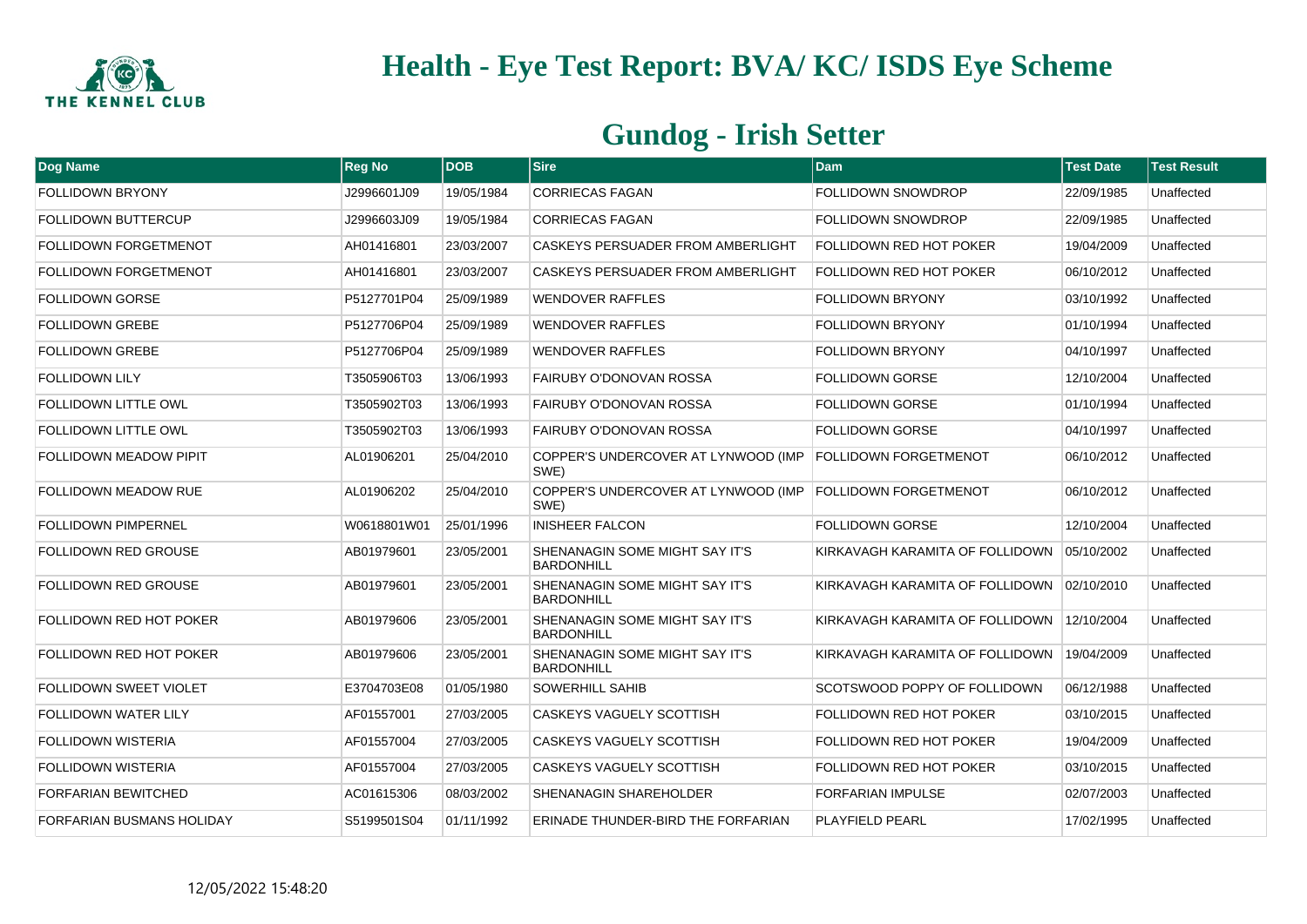

| Dog Name                                                | <b>Reg No</b> | <b>DOB</b> | <b>Sire</b>                       | <b>Dam</b>                                             | <b>Test Date</b> | <b>Test Result</b> |
|---------------------------------------------------------|---------------|------------|-----------------------------------|--------------------------------------------------------|------------------|--------------------|
| FORFARIAN CATCH ME IF YOU CAN                           | AK04325701    | 06/09/2009 | <b>ANLORY BONARDA</b>             | FORFARIAN MARRIED TO THE MOB                           | 22/02/2010       | Unaffected         |
| FORFARIAN CAUGHT YOU LOOKIN                             | AK04325702    | 06/09/2009 | <b>ANLORY BONARDA</b>             | FORFARIAN MARRIED TO THE MOB                           | 22/02/2010       | Unaffected         |
| <b>FORFARIAN FAITH</b>                                  | AJ00361801    | 29/11/2007 | LOCHFRAE RALPH LAUREN             | FORFARIAN MARRIED TO THE MOB                           | 13/09/2009       | Unaffected         |
| FORFARIAN GOODFELLA                                     | AE03258406    | 16/06/2004 | THENDARA DON CORLEONE             | <b>FORFARIAN IMPULSE</b>                               | 21/06/2005       | Unaffected         |
| <b>FORFARIAN HOPE</b>                                   | AJ00361802    | 29/11/2007 | LOCHFRAE RALPH LAUREN             | FORFARIAN MARRIED TO THE MOB                           | 13/09/2009       | Unaffected         |
| <b>FORFARIAN IMPROVISER</b>                             | Y3367906Y03   | 04/06/1998 | <b>DUNNYGASK ARISTOTLE</b>        | <b>FORFARIAN BUSMANS HOLIDAY</b>                       | 27/04/2000       | Unaffected         |
| <b>FORFARIAN IMPULSE</b>                                | Y3367901Y03   | 04/06/1998 | DUNNYGASK ARISTOTLE               | FORFARIAN BUSMANS HOLIDAY                              | 02/07/2003       | Unaffected         |
| FORFARIAN LUCKY HEATHER                                 | V4220211V04   | 02/08/1995 | CASPIANS THE MUSIC MAN OF DANAWAY | <b>FORFARIAN BUSMANS HOLIDAY</b>                       | 08/07/1997       | Unaffected         |
| FORFARIAN MARRIED TO THE MOB                            | AE03258401    | 16/06/2004 | THENDARA DON CORLEONE             | <b>FORFARIAN IMPULSE</b>                               | 21/06/2005       | Unaffected         |
| <b>FORFARIAN SORCERER</b>                               | AC01615302    | 08/03/2002 | <b>SHENANAGIN SHAREHOLDER</b>     | <b>FORFARIAN IMPULSE</b>                               | 02/07/2003       | Unaffected         |
| <b>FORFARIAN SORCERER</b>                               | AC01615302    | 08/03/2002 | <b>SHENANAGIN SHAREHOLDER</b>     | <b>FORFARIAN IMPULSE</b>                               | 13/09/2009       | Unaffected         |
| <b>FOXFLEET PHYSICIAN</b>                               | V5259201V04   | 03/09/1995 | <b>MARKSWAY MARQUIS</b>           | <b>BONHOMIE UNFORGETABLE OF</b><br><b>FOXFLEET</b>     | 05/10/1996       | Unaffected         |
| FREE SPIRIT OF DANAWAY                                  | E2175307E07   | 16/01/1980 | <b>WENDOVER COLAS</b>             | <b>WESTERHUY'S DUTCH SPIRIT</b>                        | 06/10/1990       | Unaffected         |
| <b>GELTSDALE FLORA MACDONALD</b>                        | P3041709P02   | 03/05/1989 | TRI OF BRACKEN                    | <b>BRACKENFIELD BY SURPRISE TO</b><br><b>GELTSDALE</b> | 03/10/1992       | Unaffected         |
| GIMAROCH ON A PROMISE                                   | AC03344206    | 05/09/2002 | <b>REDDINS NOLAN</b>              | LYNWOOD PROMISES PROMISES TO<br><b>GIMAROCH</b>        | 04/10/2003       | Unaffected         |
| <b>GIMAROCH OPIUM OF TREGARRICK</b>                     | T5743505T04   | 26/10/1993 | <b>MARKSWAY MARQUIS</b>           | <b>GIMAROCH LOVE AFFAIR</b>                            | 08/10/1994       | Unaffected         |
| <b>GIMAROCH POWER OF LOVE</b>                           | P5879605P04   | 03/10/1989 | <b>CLONAGEERA GENESIS</b>         | SUMMER LOVIN' AT SMALLCROFT                            | 10/10/1992       | Unaffected         |
| <b>GIMAROCH SECRET LOVE OF TREGARRICK</b>               | P5879609P04   | 03/10/1989 | <b>CLONAGEERA GENESIS</b>         | SUMMER LOVIN' AT SMALLCROFT                            | 13/10/1990       | Unaffected         |
| <b>GLENCARRON DAILUANE</b>                              | AC01573309    | 20/03/2002 | STRATHMEAD STORMBOOTS             | <b>FEARNLEY FIRESKY AT GLENCARRON</b>                  | 03/10/2009       | Unaffected         |
| <b>GLENCARRON GOLDEN MOMENTS AT MARSTEAD AJ01710404</b> |               | 05/03/2008 | <b>FERNSTART IRISH RED</b>        | <b>GLENCARRON RED HOT SALSA</b>                        | 13/09/2009       | Unaffected         |
| <b>GLENCARRON SHAKATAK</b>                              | AF00624404    | 27/01/2005 | <b>COVARNEY MONELLO</b>           | <b>GLENCARRON DIMPLE</b>                               | 05/10/2013       | Unaffected         |
| <b>GLENCYMRU DIAMOND DAZZLER</b>                        | AJ01512307    | 26/03/2008 | <b>HEATHBAY JACOB</b>             | <b>REDCLYST ATHENA</b>                                 | 21/09/2012       | Unaffected         |
| <b>GLENDRISOCK BIBI OF DUNROON</b>                      | AJ03787009    | 10/06/2008 | <b>BOWNARD ALI</b>                | <b>ERINVALE TARA</b>                                   | 07/10/2010       | Unaffected         |
| <b>GLENDRISOCK QUARTZ OF DUNROON</b>                    | AH00434005    | 21/09/2006 | <b>ERINVALE ROCK</b>              | SHINLOGUE OLIVE (IKC)                                  | 07/10/2010       | Unaffected         |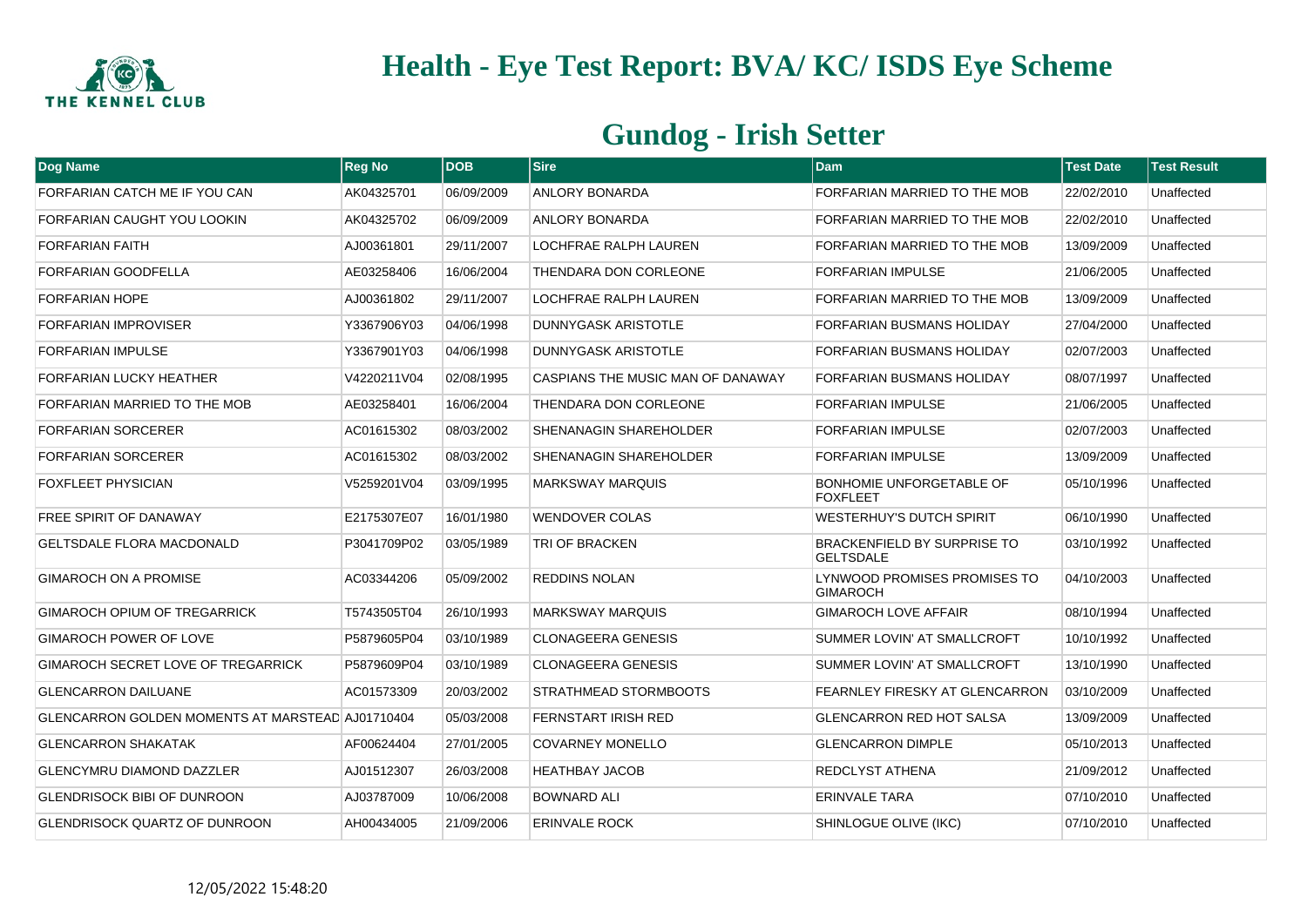

| Dog Name                               | <b>Reg No</b> | <b>DOB</b> | <b>Sire</b>                         | <b>Dam</b>                       | <b>Test Date</b> | <b>Test Result</b> |
|----------------------------------------|---------------|------------|-------------------------------------|----------------------------------|------------------|--------------------|
| <b>GLENDRISOCK QUARTZ OF DUNROON</b>   | AH00434005    | 21/09/2006 | <b>ERINVALE ROCK</b>                | SHINLOGUE OLIVE (IKC)            | 09/06/2011       | Unaffected         |
| <b>GLENDRISOCK RUBY</b>                | AH00434003    | 21/09/2006 | <b>ERINVALE ROCK</b>                | SHINLOGUE OLIVE (IKC)            | 07/10/2010       | Unaffected         |
| <b>GLENLAINE CHIANTI</b>               | X3590706X03   | 30/06/1997 | <b>SUTERESETT ARTFUL ALMOND</b>     | <b>SCARLETTI UPTOWN GIRL</b>     | 05/05/1998       | Unaffected         |
| <b>GLENLAINE KING CRIMSON</b>          | W0551303W01   | 02/12/1995 | <b>SCARLETTI THE EQUALIZER</b>      | <b>GLENLAINE FIRST EDITION</b>   | 05/05/1998       | Unaffected         |
| <b>GLENLAINE LILY BOBTAIL</b>          | AT04102607    | 25/10/2016 | BARDONHILL SNOW WOLF WITH GLENLAINE | <b>GLENLAINE ELISE</b>           | 09/10/2020       | Unaffected         |
| <b>GLENLAINE MOVIE QUEEN</b>           | W0551301W01   | 02/12/1995 | <b>SCARLETTI THE EQUALIZER</b>      | <b>GLENLAINE FIRST EDITION</b>   | 05/05/1998       | Unaffected         |
| <b>GLENLAINE SHIRAZ</b>                | X3590701X03   | 30/06/1997 | SUTERESETT ARTFUL ALMOND            | <b>SCARLETTI UPTOWN GIRL</b>     | 05/05/1998       | Unaffected         |
| <b>GLENNARA LEHANA</b>                 | AH01409401    | 19/02/2007 | SCOTSELAW JACKSON AT LYNWOOD        | <b>GLENNARA FLEUR DE MAI</b>     | 01/10/2011       | Unaffected         |
| GLENNARA MIDNIGHT SERENADE OF KESAKASY | P1625906P01   | 04/03/1989 | <b>WICKENBERRY PETINGO</b>          | <b>GLENNARA GLINT OF GOLD</b>    | 10/07/1991       | Unaffected         |
| <b>GLENNLOKHEN ARRAN</b>               | AT03762308    | 20/09/2016 | <b>COVARNEY FLAPJACK</b>            | <b>GWENDARIFF IN WITH A BANG</b> | 28/06/2021       | Unaffected         |
| <b>GLENSHESK CEILEIGH</b>              | Y4293704Y04   | 29/06/1998 | <b>CARGYCREEVY LAD</b>              | FIELDSTOWN LADY (IKC)            | 24/01/2000       | Unaffected         |
| GLOXINIA SASSY QUEEN AT FORDAFRYS      | AH01779809    | 06/04/2007 | CATALUNA CALIFORNIA SUNNY AT ZAKHAN | <b>SAMPAGUITA RED SPIRIT</b>     | 12/04/2010       | Unaffected         |
| GOLDINGS ADORA FOR CARDALE             | AA00934905    | 02/02/2000 | JANTER MAKE MY DAY                  | <b>GOLDINGS ALICIA</b>           | 07/10/2000       | Unaffected         |
| <b>GOLDINGS HAMISH AT TARENDES</b>     | N6265104N04   | 07/11/1988 | <b>GOLDINGS OLIVER</b>              | <b>GOLDINGS HEIKE</b>            | 06/10/1990       | Unaffected         |
| <b>GOLDINGS MAYBEE FOR ROKEOVER</b>    | K0632203K04   | 23/11/1984 | <b>GOLDINGS STETSON</b>             | <b>GOLDINGS LOLA</b>             | 26/10/1993       | Unaffected         |
| <b>GRACEWOOD SHANNON</b>               | AJ05129408    | 22/11/2008 | CASKEYS CONCEPT AT AOIBHEANNE       | <b>GRACEWOOD TRUE MAGIC</b>      | 01/10/2011       | Unaffected         |
| <b>GRACEWOOD TRUE MAGIC</b>            | AD03664204    | 31/08/2003 | <b>COVARNEY MONELLO</b>             | <b>GRACEWOOD SHOW STOPPER</b>    | 16/12/2004       | Unaffected         |
| <b>GRAYRIGGE BEATRICE</b>              | AL04159408    | 19/08/2010 | <b>KERRYFAIR SNOW FOX</b>           | <b>GRAYRIGGE MAIRONA</b>         | 01/10/2011       | Unaffected         |
| <b>GRAYRIGGE BENEDICT</b>              | AL04159401    | 19/08/2010 | <b>KERRYFAIR SNOW FOX</b>           | <b>GRAYRIGGE MAIRONA</b>         | 01/10/2011       | Unaffected         |
| <b>GRAYRIGGE DOIREANN</b>              | R3745206R03   | 26/07/1991 | <b>GRAYRIGGE PADRAIG COLUM</b>      | <b>CASPIANS FELICITY</b>         | 03/10/1992       | Unaffected         |
| <b>GRAYRIGGE FIDELMA</b>               | V2258309V02   | 23/03/1995 | <b>BARNABY OF WESBERE CRESSWAY</b>  | <b>GRAYRIGGE DOIREANN</b>        | 04/10/1997       | Unaffected         |
| <b>GRAYRIGGE FIONNUALA</b>             | V2258308V02   | 23/03/1995 | <b>BARNABY OF WESBERE CRESSWAY</b>  | <b>GRAYRIGGE DOIREANN</b>        | 18/09/1996       | Unaffected         |
| <b>GRAYRIGGE GRACE O'MALLEY</b>        | Z3982201Z04   | 02/09/1999 | DANAWAY COUNTRY BOY                 | <b>GRAYRIGGE FIONNUALA</b>       | 04/10/2003       | Unaffected         |
| <b>GRAYRIGGE MAEVE</b>                 | AE03361704    | 14/07/2004 | ATRON LIMITED EDITION               | <b>GRAYRIGGE GRACE O'MALLEY</b>  | 01/10/2011       | Unaffected         |
| <b>GRAYRIGGE MAIRONA</b>               | AE03361705    | 14/07/2004 | ATRON LIMITED EDITION               | <b>GRAYRIGGE GRACE O'MALLEY</b>  | 01/10/2011       | Unaffected         |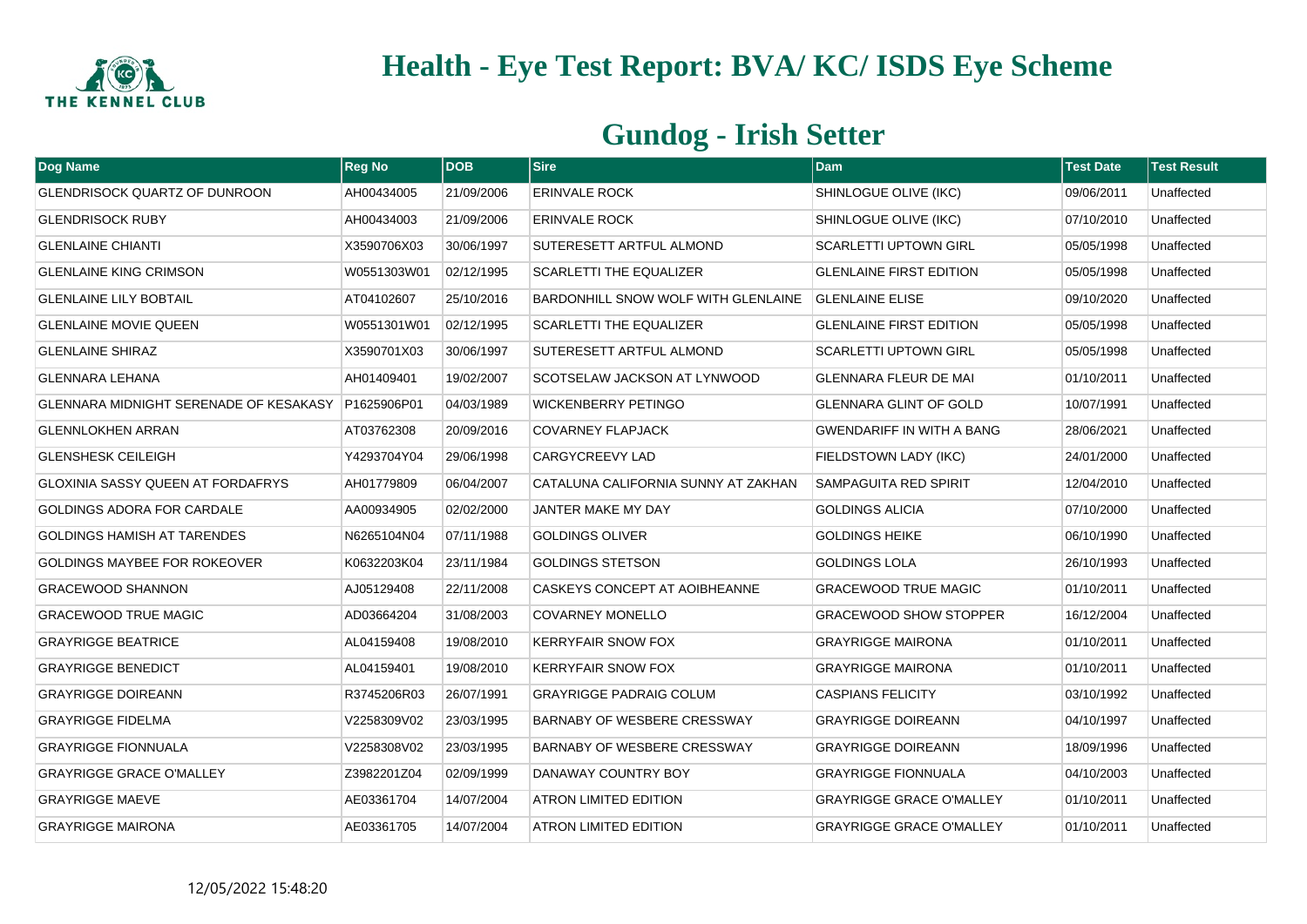

| Dog Name                                     | <b>Reg No</b> | <b>DOB</b> | <b>Sire</b>                                      | <b>Dam</b>                                                 | <b>Test Date</b> | <b>Test Result</b> |
|----------------------------------------------|---------------|------------|--------------------------------------------------|------------------------------------------------------------|------------------|--------------------|
| <b>GRAYRIGGE MYSTRAL WIND WITH ALANASETT</b> | AV02423909    | 11/06/2018 | <b>GWENDARIFF WHIPPERSNAPPER</b>                 | PAWSWORD PEASEBLOSSOM AT<br><b>GRAYRIGGE</b>               | 07/03/2019       | Unaffected         |
| <b>GRAYRIGGE ROSALIND</b>                    | AK04081102    | 30/08/2009 | <b>ANLORY BONARDA</b>                            | <b>GRAYRIGGE MAEVE</b>                                     | 01/10/2011       | Unaffected         |
| <b>GWENDARIFF CHILLI POWDER</b>              | AU01055701    | 11/02/2017 | <b>GWENDARIFF WHIPPERSNAPPER</b>                 | <b>GWENDARIFF POWDER PUFF</b>                              | 02/12/2017       | Unaffected         |
| <b>GWENDARIFF COME FLY WITH ME</b>           | AT03381001    | 17/08/2016 | NORTHAMBER JUST CAUSE FOR GLENAVNA               | COPPER'S COMIN UP ROSES FOR<br><b>GWENDARIFF (IMP SWE)</b> | 11/07/2019       | Unaffected         |
| <b>GWENDARIFF JENNY WREN AT BYEDALES</b>     | AK01042601    | 25/01/2009 | DANAWAY LANCELOT OF AUTUMNWOOD                   | <b>GWENDARIFF ROCK CHICK</b>                               | 02/10/2010       | Unaffected         |
| <b>GWENDARIFF LOOK THIS WAY TO WYNJILL</b>   | AV02871901    | 13/06/2018 | <b>GWENDARIFF I'M COMIN OUT</b>                  | <b>GWENDARIFF LILY THE PINK</b>                            | 10/08/2021       | Unaffected         |
| <b>GWENDARIFF LUCYS LEGACY</b>               | AT02156901    | 08/02/2016 | <b>GWENDARIFF WHIPPERSNAPPER</b>                 | <b>GWENDARIFF THE REAL THING</b>                           | 24/07/2017       | Unaffected         |
| <b>GWENDARIFF POP THE QUESTION</b>           | AJ00355002    | 22/11/2007 | DANAWAY LANCELOT OF AUTUMNWOOD                   | <b>GWENDARIFF POP MY CORK</b>                              | 08/05/2009       | Unaffected         |
| <b>GWENDARIFF POWDER PUFF</b>                | AQ01133510    | 01/03/2013 | NORTHAMBER JUST CAUSE FOR GLENAVNA               | <b>GWENDARIFF FIZZY POP</b>                                | 05/03/2015       | Unaffected         |
| <b>GWENDARIFF SMART RED JACKET</b>           | AV03346209    | 08/08/2018 | <b>GWENDARIFF UNKNOWN SOLDIER</b>                | AOIBHEANNE'S SMART MOVE<br><b>GWENDARIFF</b>               | 03/10/2021       | Unaffected         |
| <b>GWENDARIFF THE REAL THING</b>             | AM00142408    | 01/12/2010 | <b>ERINADE STARWARS</b>                          | <b>GWENDARIFF FIZZY POP</b>                                | 30/07/2012       | Unaffected         |
| <b>GWENDARIFF THE REAL THING</b>             | AM00142408    | 01/12/2010 | <b>ERINADE STARWARS</b>                          | <b>GWENDARIFF FIZZY POP</b>                                | 29/07/2013       | Unaffected         |
| <b>GWENDARIFF THE REAL THING</b>             | AM00142408    | 01/12/2010 | <b>ERINADE STARWARS</b>                          | <b>GWENDARIFF FIZZY POP</b>                                | 28/07/2014       | Unaffected         |
| <b>GWENDARIFF THE REAL THING</b>             | AM00142408    | 01/12/2010 | <b>ERINADE STARWARS</b>                          | <b>GWENDARIFF FIZZY POP</b>                                | 27/07/2015       | Unaffected         |
| <b>GWENDARIFF THE REAL THING</b>             | AM00142408    | 01/12/2010 | <b>ERINADE STARWARS</b>                          | <b>GWENDARIFF FIZZY POP</b>                                | 26/07/2016       | Unaffected         |
| <b>GWENDARIFF TOP OF THE POPS</b>            | AJ00355001    | 22/11/2007 | DANAWAY LANCELOT OF AUTUMNWOOD                   | <b>GWENDARIFF POP MY CORK</b>                              | 25/07/2011       | Unaffected         |
| <b>GWENDARIFF TOP OF THE POPS</b>            | AJ00355001    | 22/11/2007 | DANAWAY LANCELOT OF AUTUMNWOOD                   | <b>GWENDARIFF POP MY CORK</b>                              | 30/07/2012       | Unaffected         |
| <b>GWENDARIFF TOP OF THE POPS</b>            | AJ00355001    | 22/11/2007 | DANAWAY LANCELOT OF AUTUMNWOOD                   | <b>GWENDARIFF POP MY CORK</b>                              | 29/07/2013       | Unaffected         |
| <b>GWENDARIFF WALNUT WHIP</b>                | AM04820402    | 26/09/2011 | <b>COPPER'S MAGISKA UNDER</b><br>(ATCAL00247SWE) | <b>GWENDARIFF MISS WHIPLASH</b>                            | 11/07/2019       | Unaffected         |
| <b>GWENDARIFF WEEKEND WARRIOR</b>            | AU02078601    | 10/05/2017 | NORTHAMBER JUST CAUSE FOR GLENAVNA               | <b>GWENDARIFF WALNUT WHIP</b>                              | 10/08/2021       | Unaffected         |
| <b>GWENDARIFF WE'LL REMEMBERU</b>            | AR04262610    | 11/11/2014 | <b>COPPER'S MAGISKA UNDER</b><br>(ATCAL00247SWE) | <b>GWENDARIFF THE CATZ WISKERS</b>                         | 26/02/2022       | Unaffected         |
| <b>GWENDARIFF WHATA SHOW GIRL</b>            | AK00480409    | 01/01/2009 | DANAWAY DISCREET                                 | <b>GWENDARIFF POP MY CORK</b>                              | 18/07/2009       | Unaffected         |
| <b>GWENDARIFF WHATA WYNJILL</b>              | AK00480408    | 01/01/2009 | DANAWAY DISCREET                                 | <b>GWENDARIFF POP MY CORK</b>                              | 22/01/2012       | Unaffected         |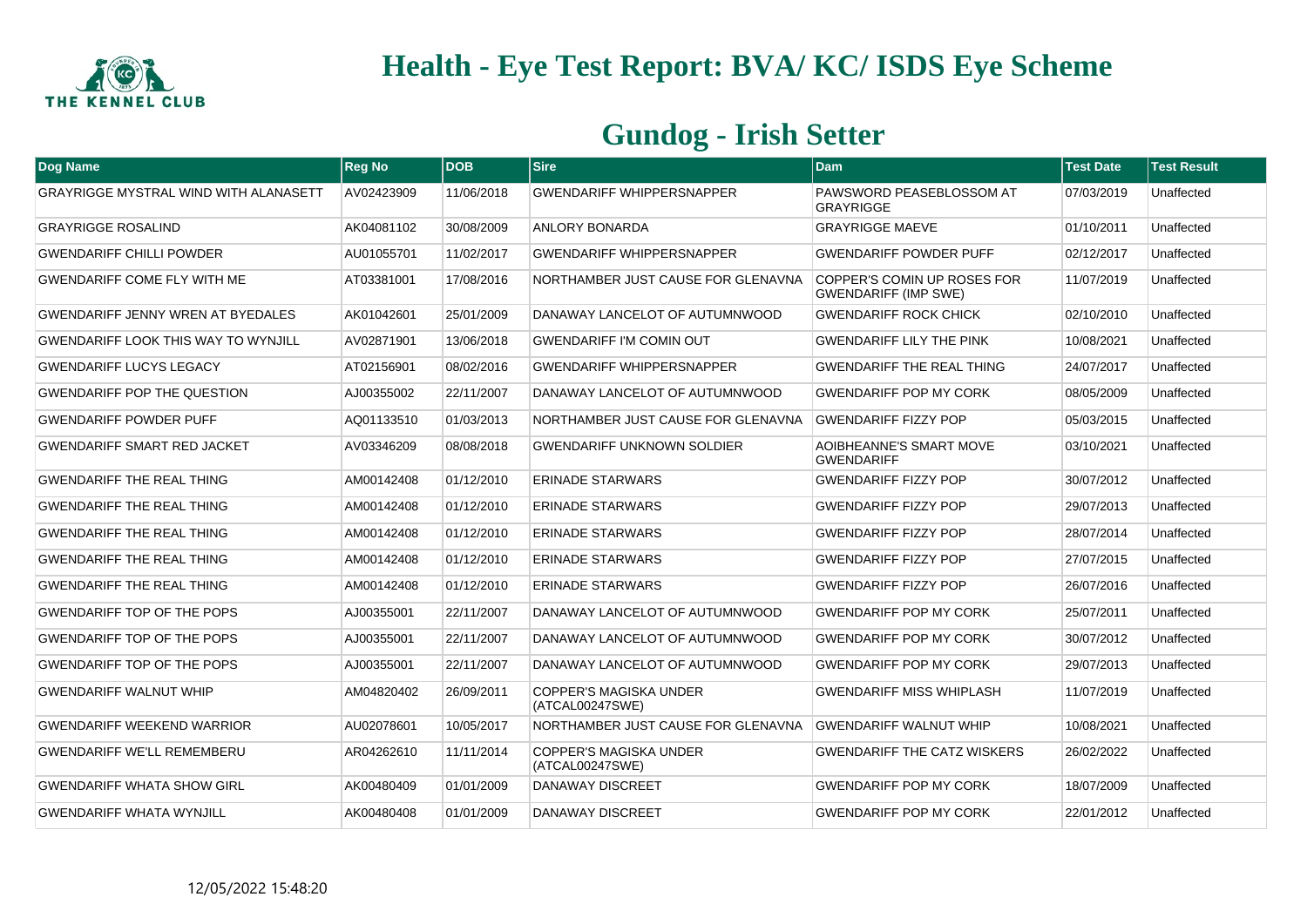

| Dog Name                                | <b>Reg No</b> | <b>DOB</b> | <b>Sire</b>                                             | <b>Dam</b>                                    | <b>Test Date</b> | <b>Test Result</b> |
|-----------------------------------------|---------------|------------|---------------------------------------------------------|-----------------------------------------------|------------------|--------------------|
| <b>HALLGLEN MEADOW SAFFRON</b>          | W5647709X01   | 13/11/1996 | <b>FEARNLEY FIRETHYME</b>                               | <b>HALLGLEN AIRS AND GRACES</b>               | 29/08/1999       | Unaffected         |
| <b>HALLGLEN PHOTO FINISH</b>            | AF03873804    | 24/08/2005 | <b>CULLMADONS CELEBRITY</b>                             | <b>HALLGLEN PINK LADY</b>                     | 13/09/2009       | Unaffected         |
| HARELFERG CERRUTI OF MCCONKEYS          | W1985911W02   | 13/01/1996 | FORFARIAN GOING FOR GOLD                                | SAMETSUZ STARTURN                             | 17/03/1999       | Unaffected         |
| HARREDS TOBIE OF BLAYSDELL              | AU00803305    | 11/01/2017 | <b>GWENDARIFF NUTS ABOUTU GLENAVNA</b>                  | <b>HARREDS FLORRIE</b>                        | 30/09/2017       | Unaffected         |
| HARTSBOURNE JASMINE BY KYLENOE          | AF00172602    | 04/12/2004 | <b>KYLENOE CRYSTAL BEAR</b>                             | HERONSWAKE RENNAISSANCE                       | 06/10/2007       | Unaffected         |
| <b>HARTSFELL AIDA</b>                   | M6142404M04   | 08/08/1987 | <b>WENDOVER REDLAW</b>                                  | <b>HARTSFELL ROYAL MAID</b>                   | 03/10/1992       | Unaffected         |
| HARTSFELL DON GIOVANNI                  | M6142401M04   | 08/08/1987 | <b>WENDOVER REDLAW</b>                                  | <b>HARTSFELL ROYAL MAID</b>                   | 06/10/1990       | Unaffected         |
| <b>HARTSWELIN CAROUSEL</b>              | K4187207K10   | 18/06/1985 | <b>BARDONHILL CRAFTY COCKNEY BY</b><br><b>SCARLETTI</b> | <b>HARTSWELIN AMETHYST</b>                    | 17/11/1986       | Unaffected         |
| <b>HARTSWELIN CINNAMON</b>              | U4500503U04   | 20/10/1994 | <b>REDDINS FERDINAND</b>                                | AVACET AMBITION AT HARTSWELIN                 | 26/08/1995       | Unaffected         |
| HAZELBECK PEASEBLOSSOM WITH ELAPHILL    | U3233508U03   | 21/06/1994 | <b>ELAPHILL REFLECTIONS</b>                             | <b>HAZELBECK GOLDEN SHOWERS</b>               | 07/10/1995       | Unaffected         |
| <b>HAZELBECK PEREGRINE</b>              | T2981601T02   | 08/03/1993 | LAGGAN FREE ENTERPRISE                                  | <b>HAZELBECK GOLDEN SHOWERS</b>               | 07/10/1995       | Unaffected         |
| <b>HAZELBECKS GOLDEN FLAME</b>          | V4844410V04   | 17/10/1995 | <b>KESPAS KRIS</b>                                      | <b>HAZELBECK GOLDEN SHOWERS</b>               | 05/10/1996       | Unaffected         |
| <b>HEATHCLARE AMARILLO</b>              | Y0602911Y01   | 20/01/1998 | <b>CLONAGEERA IMAGINATION</b>                           | <b>HEATHCLARE ITS MAGIC</b>                   | 22/01/2004       | Unaffected         |
| <b>HEATHCLARE ITS MAGIC</b>             | V1619804V02   | 05/04/1995 | CASPIANS THE MUSIC MAN OF DANAWAY                       | RHEMY SAPPHIRE GLOW OF<br><b>HEATHCLARE</b>   | 04/10/1997       | Unaffected         |
| <b>HEATHCLARE PYJAMA GAME</b>           | V1619807V02   | 05/04/1995 | CASPIANS THE MUSIC MAN OF DANAWAY                       | RHEMY SAPPHIRE GLOW OF<br><b>HEATHCLARE</b>   | 04/10/1997       | Unaffected         |
| <b>HEATHWAITE HIGH 'N' MIGHTY</b>       | M4205709M03   | 26/06/1987 | <b>KERRYFAIR NIGHT FEVER</b>                            | <b>HEATHWAITE CHRISTYS FIREBALL</b>           | 10/10/1988       | Unaffected         |
| <b>HELENSVALE GIBSON AT VALASARCH</b>   | R2985805R03   | 18/06/1991 | <b>REDDINS MORGAN</b>                                   | HELENSVALE SCARLET RAMBLER                    | 03/10/1992       | Unaffected         |
| HELENSVALE RAGGED ROBIN AT VALASARCH    | M4840201M03   | 13/08/1987 | CASKEYS JAZZMAN                                         | REDDINS ARABELLA                              | 03/10/1992       | Unaffected         |
| <b>HENALEAS FLIRTING AROUND</b>         | Y2185403Y02   | 08/05/1998 | <b>BONHOMIE VAGUELY NOBLE</b>                           | <b>HENALEAS KEEPSAKE</b>                      | 07/10/2006       | Unaffected         |
| HENNELDALE SHI SHI SCARLET              | AJ01630104    | 10/04/2008 | ASTRAZONE SPECIAL BREW                                  | RUADHAN MONA LISA OF HENNELDALE 23/08/2010    |                  | Unaffected         |
| <b>HIGHCLARE KNIGHTS TAIL</b>           | AJ04668001    | 16/09/2008 | DANAWAY MICHAELANGELO                                   | <b>HIGHCLARE CATCHFLY</b>                     | 05/09/2009       | Unaffected         |
| <b>HIGHCLARE MARY POPPINS AT TELERI</b> | AD00578201    | 28/11/2002 | SHANDWICK AMETHYST AT FERNDEL                           | SATLAS A STAR IS BORN AT HIGHCLARE 02/10/2010 |                  | Unaffected         |
| <b>HIGHEDEN HIFLIER</b>                 | Q0748505Q01   | 12/12/1989 | <b>CORNEVON MALAGA</b>                                  | MEDOGOLD ARIANTA OF HIGHEDEN                  | 06/10/1990       | Unaffected         |
| <b>HOLLYBERRY RED</b>                   | M1385401M03   | 23/12/1986 | SEAWRACK HAPPY-GO-LUCKY                                 | SEAWRACK WINTER DAYDREAM                      | 10/10/1988       | Unaffected         |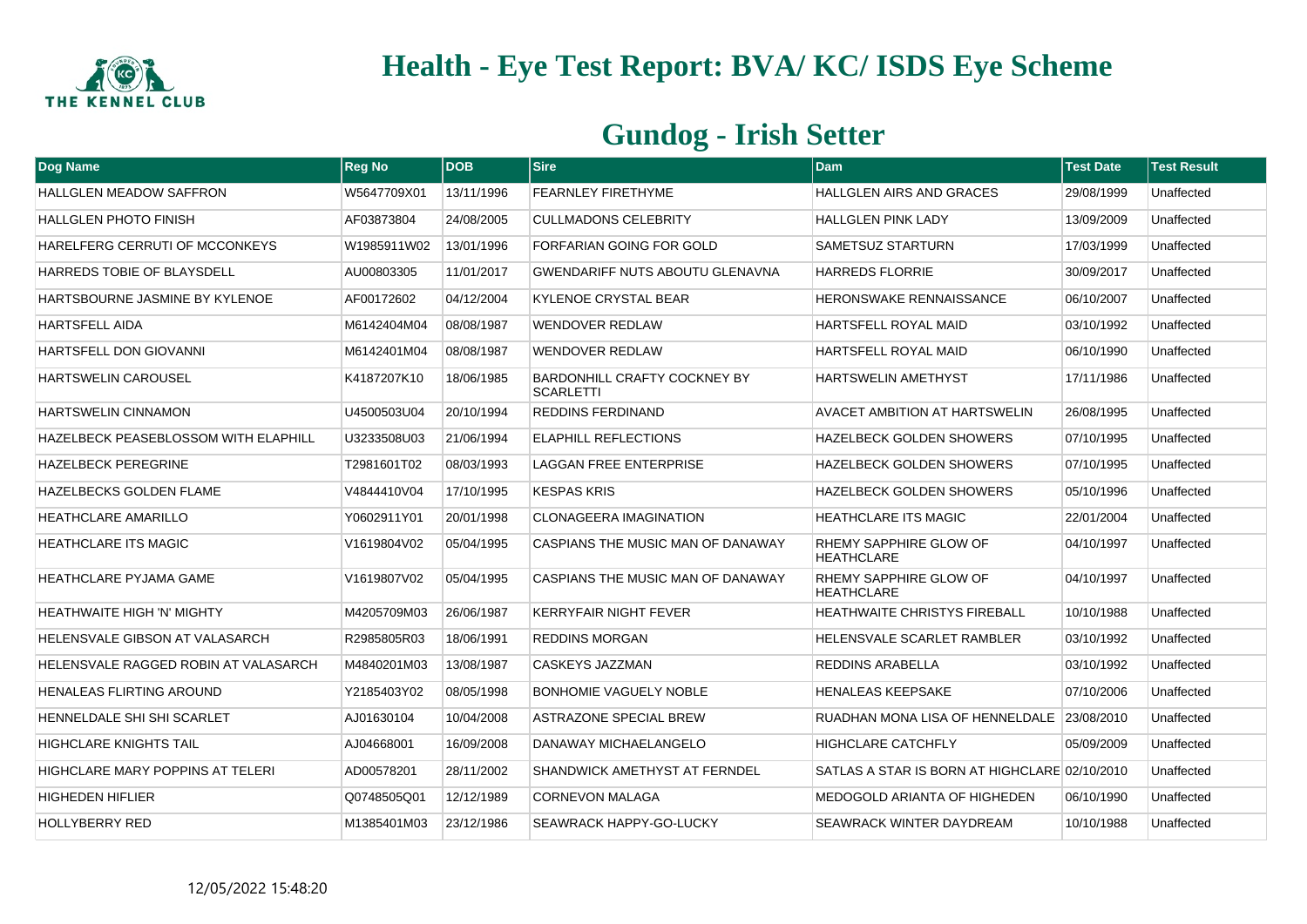

| Dog Name                                | <b>Reg No</b> | <b>DOB</b> | Sire                                                | <b>Dam</b>                                         | <b>Test Date</b> | <b>Test Result</b> |
|-----------------------------------------|---------------|------------|-----------------------------------------------------|----------------------------------------------------|------------------|--------------------|
| HONEY ROSE OF CORNEVON                  | L0547008L01   | 05/12/1985 | <b>FREE SPIRIT OF DANAWAY</b>                       | <b>CORNEVON MARTELL</b>                            | 06/10/1990       | Unaffected         |
| <b>INISHEER FALCON</b>                  | R0776004R02   | 18/01/1991 | <b>INISHEER FLAMINGO</b>                            | <b>INISHEER HARMONY</b>                            | 03/10/1992       | Unaffected         |
| <b>INISHEER FLAMINGO</b>                | H5920001J01   | 29/08/1983 | <b>JOANMA'S SOLO</b>                                | RYTHMN OF ANDANA INISHEER                          | 06/10/1990       | Unaffected         |
| <b>INISHEER HARMONY</b>                 | M4219402M04   | 18/06/1987 | <b>FEARNLEY FIRE FLYER</b>                          | <b>INISHEER KIWI</b>                               | 06/10/1990       | Unaffected         |
| <b>INISHEER KIWI</b>                    | H5920009J01   | 29/08/1983 | <b>JOANMA'S SOLO</b>                                | RYTHMN OF ANDANA INISHEER                          | 06/10/1990       | Unaffected         |
| <b>INISHEER SHANA</b>                   | U0679203U01   | 24/11/1993 | <b>INISHEER FALCON</b>                              | <b>INISHEER HOLLY</b>                              | 07/10/1995       | Unaffected         |
| <b>INISHGLORA CONNEMARA BOY</b>         | AF00291804    | 18/12/2004 | <b>SABREJILL THE SEQUEL</b>                         | LESTANNONS GANGSTER'S MOLL AT<br><b>INISHGLORA</b> | 05/10/2008       | Unaffected         |
| INISHGLORA KILLBEGGAN KING              | AF00291807    | 18/12/2004 | <b>SABREJILL THE SEQUEL</b>                         | LESTANNONS GANGSTER'S MOLL AT<br><b>INISHGLORA</b> | 07/10/2007       | Unaffected         |
| <b>INKBERROW PENELOPE</b>               | AK01972801    | 15/04/2009 | <b>BRABROOK GAURAGA</b>                             | <b>BRINARA BACK IN STYLE</b>                       | 12/02/2015       | Unaffected         |
| IRELEITH CHIQUITTA AT BLUEBYEYOU        | AP03408401    | 15/08/2012 | DEACONARA DANSE DE BLEU AVEC<br><b>DOTCOMSETTER</b> | FARADIVA OF THE CHICKEN-FARM (IMP<br>BEL)          | 30/07/2013       | Unaffected         |
| <b>IRELEITH CONCHITTA AVEC TERAMOUR</b> | AP03408403    | 15/08/2012 | DEACONARA DANSE DE BLEU AVEC<br><b>DOTCOMSETTER</b> | FARADIVA OF THE CHICKEN-FARM (IMP<br>BEL)          | 30/07/2013       | Unaffected         |
| <b>IRISH MIST OF PONTOPHALL</b>         | D2041706D12   | 21/01/1979 |                                                     |                                                    | 13/10/1985       | Unaffected         |
| <b>IXIA GENEVIEVE</b>                   | AG01036501    | 16/02/2006 | THREE RIVERS FROM KERRYFAIR                         | <b>IXIA ISABELLA</b>                               | 14/06/2011       | Unaffected         |
| IXIA JOSIAH AT MERRYBORNE               | AM01063602    | 05/12/2010 | <b>KERRYFAIR SNOW FOX</b>                           | IXIA GENEVIEVE                                     | 01/10/2011       | Unaffected         |
| <b>JACOB BLACK</b>                      | AM04562007    | 03/10/2011 | <b>QUAJALOSH IRISH CREME</b>                        | KENOCTO BLIND DATE                                 | 12/09/2017       | Unaffected         |
| <b>JACWILINS LUCY STEELE</b>            | AG02401104    | 24/05/2006 | DANAWAY THE LIONHEART                               | KIRKAVAGH NIKELLORA AVEC<br><b>JACWILINS</b>       | 24/09/2009       | Unaffected         |
| <b>JACWILINS WILLOGHBY</b>              | AG02401105    | 24/05/2006 | DANAWAY THE LIONHEART                               | KIRKAVAGH NIKELLORA AVEC<br><b>JACWILINS</b>       | 08/05/2008       | Unaffected         |
| JANIVEER KUMA KAMELLIA OF KATACH        | J1024303J05   | 28/12/1983 | <b>KATACH KUMQUAT</b>                               | <b>JANIVEER GORGEOUS GILRAY</b>                    | 06/12/1988       | Unaffected         |
| JANTER MOON MAGICIAN OF MILLCROFT       | AF00351804    | 24/10/2004 | <b>MILLCROFT MOONDRIFT</b>                          | <b>JANTER PHOEBE</b>                               | 03/10/2009       | Unaffected         |
| JARHNE APPLE OF MY EYE                  | V3544106V03   | 25/07/1995 | LOUGHANTARVE GLENROSS (IKC)                         | <b>JARHNE TSARINA</b>                              | 10/04/1998       | Unaffected         |
| <b>JARHNE TSARINA</b>                   | M5524207M04   | 13/09/1987 | <b>JARHNE HARVESTER</b>                             | JARHNE ANASTASIA                                   | 03/10/1992       | Unaffected         |
| <b>JASNICK PAINTED LADY</b>             | AM01647001    | 02/05/2011 | <b>RIQITTA DYLAN THOMAS</b>                         | <b>SETTASIDE SHE'S A FOX</b>                       | 06/10/2012       | Unaffected         |
| <b>JENNISON MEISSEN</b>                 | S3436701S03   | 09/07/1992 | ANDANA JAKE                                         | COPPERSWOOD CLAIRETTE OF<br><b>JENNISON</b>        | 02/10/1999       | Unaffected         |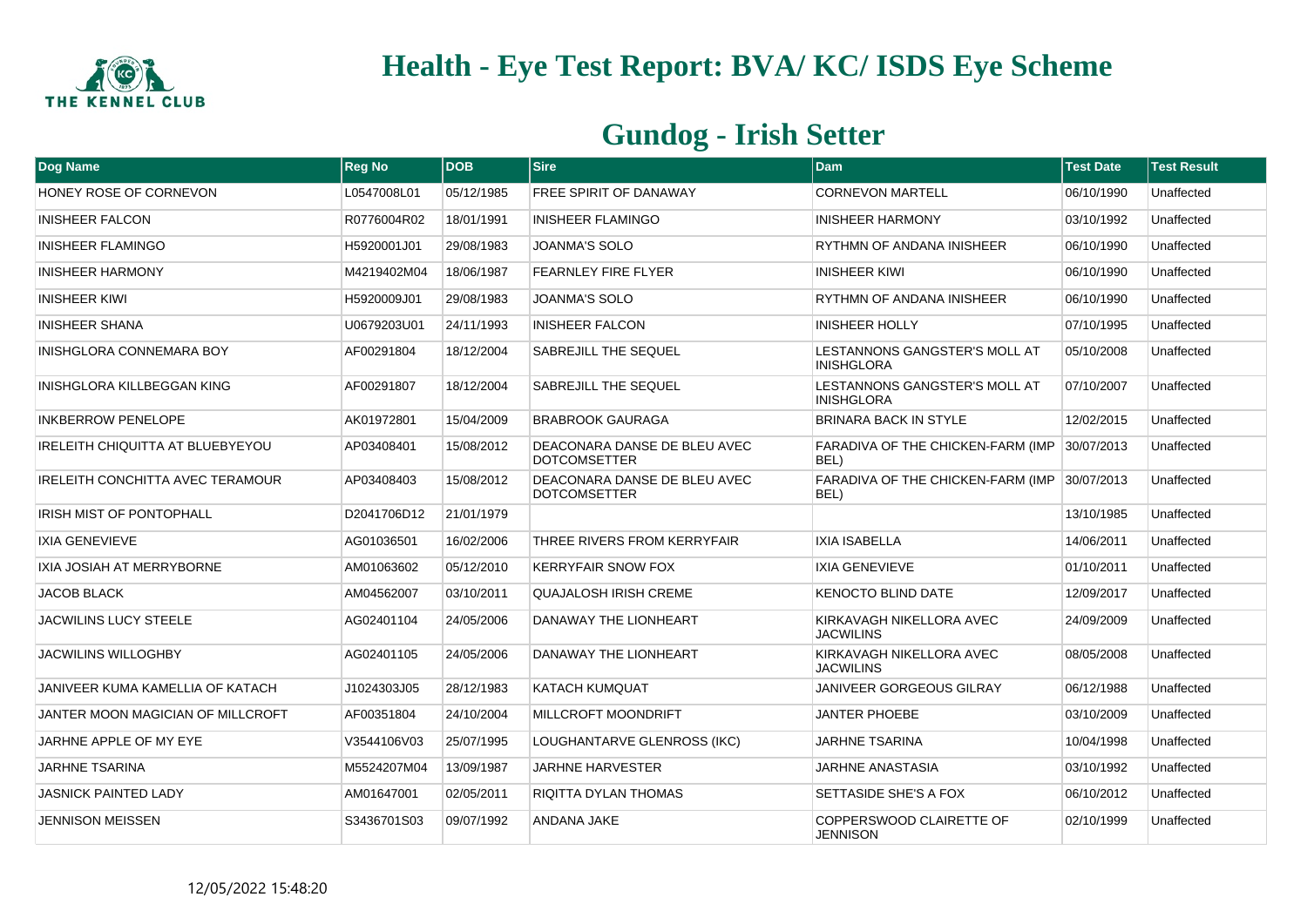

| Dog Name                                      | <b>Reg No</b> | <b>IDOB</b> | <b>Sire</b>                                         | <b>Dam</b>                                            | <b>Test Date</b> | <b>Test Result</b> |
|-----------------------------------------------|---------------|-------------|-----------------------------------------------------|-------------------------------------------------------|------------------|--------------------|
| JETSETTER CRISTALLE TO POLMENNOR (IMP<br>RUS) | AV0903096     | 14/12/2017  | COPPER'S GYPSY ROSE (ATCAR00845SWE)                 | DUBLINER JETSETTER COCO CHANEL<br>(ATCAP01493SWE)     | 23/03/2019       | Unaffected         |
| JETTECCA WEYHEY                               | S2230305S02   | 05/04/1992  | <b>REDDINS NIALL</b>                                | <b>BARDONHILL HEEBIE JEEBIE AT</b><br><b>JETTECCA</b> | 04/10/1997       | Unaffected         |
| <b>JETTECCA WHIZKID</b>                       | S2230301S02   | 05/04/1992  | <b>REDDINS NIALL</b>                                | BARDONHILL HEEBIE JEEBIE AT<br><b>JETTECCA</b>        | 02/10/1993       | Unaffected         |
| JEZZLA ANNASTAZIA OF REDCLYST                 | T3624603T03   | 01/05/1993  | <b>MARCHCOTE FLYNN</b>                              | REDCLYST ROYAL BRACKLA                                | 04/10/1997       | Unaffected         |
| JINCY JAZZ QUEEN AT CLEOVINE                  | R2607901R02   | 04/05/1991  | <b>SHANDWICK STARCARRIER</b>                        | <b>BRINARA BUTTON HOOK</b>                            | 12/11/1992       | Unaffected         |
| <b>JOANMA'S FLASH</b>                         | S1721501S02   | 31/03/1992  | <b>FEARNLEY FIREHURRICANE</b>                       | LULU OF JOANMA'S                                      | 28/02/1993       | Unaffected         |
| <b>JOANMAS IGOR</b>                           | Z5565301Z04   | 09/10/1999  | <b>CASPIANS INTREPID</b>                            | JOANMA'S BEAUTY                                       | 04/10/2003       | Unaffected         |
| JONOLA ADONIS AT REDCHESTER                   | AA02987407    | 23/05/2000  | <b>DUNNYGASK ARISTOTLE</b>                          | JONOLA HOTTER THAN EVER                               | 04/10/2003       | Unaffected         |
| JONOLA DANCING QUEEN OF CLANOVENTA            | AK04981906    | 27/10/2009  | COPPER'S UNDERCOVER AT LYNWOOD (IMP<br>SWE)         | JONOLA LOVE AND LIBERTY                               | 01/10/2011       | Unaffected         |
| JONOLA HOT TODDY AT REDCHESTER                | Y2794901Y03   | 28/04/1998  | JONOLA JACK DANIELS                                 | JONOLA HOTTER THAN EVER                               | 02/10/2004       | Unaffected         |
| JONOLA SUMMER SENSATION AT PENWYN             | R4428709R04   | 01/08/1991  | <b>CLONAGEERA GENESIS</b>                           | JONOLA HOTTER THAN JULY                               | 03/10/1992       | Unaffected         |
| <b>KARIDELL CONNOISSEUR</b>                   | AA02354801    | 12/04/2000  | <b>CASPIANS INTREPID</b>                            | SHENANAGIN THAT'S IT TO KARIDELL                      | 02/10/2010       | Unaffected         |
| <b>KATACH KALL ME MADAM</b>                   | Y2115405Y02   | 27/04/1998  | CASPIANS THE MUSIC MAN OF DANAWAY                   | KATACH KLEAR DAY                                      | 20/04/2000       | Unaffected         |
| <b>KATACH KALOMNA</b>                         | P1222604P01   | 13/12/1988  | <b>ERILYNNE SIROCCO</b>                             | JANIVEER KUMA KAMELLIA OF KATACH 125/02/1993          |                  | Unaffected         |
| <b>KATACH KANTABELE</b>                       | P1222606P01   | 13/12/1988  | <b>ERILYNNE SIROCCO</b>                             | JANIVEER KUMA KAMELLIA OF KATACH ∣03/05/1990          |                  | Unaffected         |
| <b>KATACH KAROUSEL</b>                        | Y2115408Y02   | 27/04/1998  | CASPIANS THE MUSIC MAN OF DANAWAY                   | KATACH KLEAR DAY                                      | 20/04/2000       | Unaffected         |
| <b>KATACH KLEAR DAY</b>                       | U0037310U01   | 04/02/1994  | <b>REDDINS FERDINAND</b>                            | <b>KATACH KALOMNA</b>                                 | 27/04/1995       | Unaffected         |
| <b>KEDALITA THE MERRY TYLER</b>               | AG00958201    | 04/02/2006  | POPESWOOD PIE IN THE SKY AT BIRGUMA                 | <b>KEDALITA MOON DAISY</b>                            | 24/08/2006       | Unaffected         |
| <b>KEGIL DANCING REMEMBRANCE</b>              | V0234005V01   | 27/10/1994  | <b>SMALLCROFT TREVELYAN OF KEGIL</b>                | <b>KEGIL DANCING IN THE DARK</b>                      | 10/07/1995       | Unaffected         |
| KEGIL FLORAL DANCER OF SHEBONNAE              | S0233605S01   | 11/11/1991  | SMALLCROFT TREVELYAN OF KEGIL                       | KEGIL DANCING IN THE DARK                             | 07/10/1995       | Unaffected         |
| <b>KENDECI MERCURY PRINCE</b>                 | AL04920201    | 10/10/2010  | <b>ESBROWN SIMPLEY RED</b>                          | ALOLFRAN DANCING ON ICE                               | 11/04/2013       | Unaffected         |
| <b>KENMILLTO RED RIBBONS</b>                  | AC01756801    | 16/04/2002  | SHENANAGIN SOME MIGHT SAY IT'S<br><b>BARDONHILL</b> | <b>TIMADON GRACEFULL</b>                              | 15/09/2008       | Unaffected         |
| <b>KENXTWEN I BELIEVE</b>                     | AX01508409    | 20/03/2020  | EBONY-SETT EARL (IMP POL)                           | PAPINEAU NAPPING NANCY                                | 18/10/2021       | Unaffected         |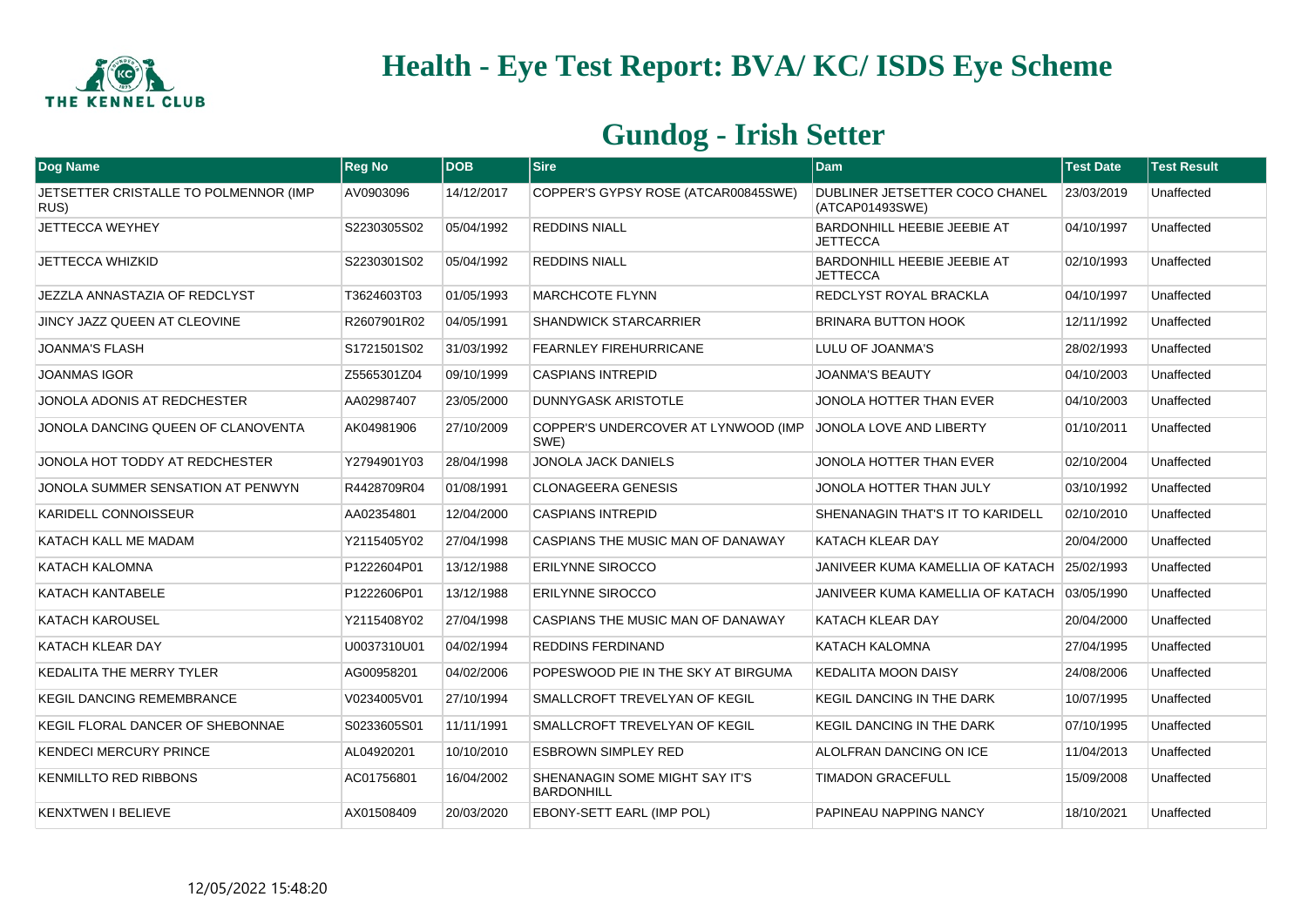

| Dog Name                                  | <b>Reg No</b> | <b>DOB</b> | Sire                                          | Dam                                                | <b>Test Date</b> | <b>Test Result</b> |
|-------------------------------------------|---------------|------------|-----------------------------------------------|----------------------------------------------------|------------------|--------------------|
| <b>KENYNTEN BLISSFUL WINTER</b>           | AW03699501    | 08/08/2019 | EBONY-SETT EARL (IMP POL)                     | CHIANTI LAND                                       | 05/06/2021       | Unaffected         |
| <b>KERRIMERE GRADUATION VIA BARTONIAN</b> | AC00959102    | 02/02/2002 | DANAWAY BY DESIGN                             | <b>KERRIMERE MIKA</b>                              | 04/07/2004       | Unaffected         |
| <b>KERRYDOWN LAYLA</b>                    | AE01078107    | 28/02/2004 | TREHELGA WESTWARD HO                          | <b>KERRYDOWN KIRSTY</b>                            | 19/11/2006       | Unaffected         |
| <b>KERRYDOWN LOOK AT ME</b>               | AE01078101    | 28/02/2004 | TREHELGA WESTWARD HO                          | <b>KERRYDOWN KIRSTY</b>                            | 19/11/2006       | Unaffected         |
| <b>KERRYFAIR GIFTED LADY</b>              | AM00122708    | 07/12/2010 | <b>KERRYFAIR SNOW FOX</b>                     | <b>KERRYFAIR LADY MACBETH</b>                      | 12/05/2012       | Unaffected         |
| <b>KERRYFAIR JOSHUA AT CAISPERN</b>       | Q5863509Q04   | 17/07/1990 | <b>CLONAGEERA GENESIS</b>                     | <b>GLENCARRON PINWINNIE</b>                        | 28/09/1991       | Unaffected         |
| <b>KERRYFAIR STAR JACK</b>                | AC01533001    | 11/04/2002 | <b>KERRYFAIR KRISTANU</b>                     | STRATHMEAD JUST DELICIOUS AT<br><b>KERRYFAIR</b>   | 04/10/2003       | Unaffected         |
| <b>KESPAS ATHENE</b>                      | M5224101M04   | 13/08/1987 | TWOACRES EDWARD BEAR AT CAREK                 | <b>BERFIELD ESTEE</b>                              | 22/06/1989       | Unaffected         |
| <b>KESPAS INNKEEPER</b>                   | AB01716605    | 31/03/2001 | KIRKAVAGH KALAGLOW                            | <b>CLONAGEERA INSPIRATION FOR</b><br><b>KESPAS</b> | 05/10/2002       | Unaffected         |
| <b>KESPAS INTUITION</b>                   | AB01716601    | 31/03/2001 | KIRKAVAGH KALAGLOW                            | <b>CLONAGEERA INSPIRATION FOR</b><br><b>KESPAS</b> | 19/04/2009       | Unaffected         |
| <b>KESPAS KRIS</b>                        | R4841904R04   | 05/10/1991 | <b>ANDANA JAKE</b>                            | <b>KESPAS ATHENE</b>                               | 02/10/1993       | Unaffected         |
| KETTLEHILLS STAR PERFORMER                | AK01187902    | 12/03/2009 | <b>ERINADE STARWARS</b>                       | KETTLEHILLS LOVE ME TENDER                         | 22/05/2010       | Unaffected         |
| KEYSCOURT TARAS MOONCHILD AT TIROEN       | T3623909T03   | 28/05/1993 | HAZELBECK JACK BY THE HEDGE                   | DRUMGARRON SWEET CLEMANTINE                        | 01/10/1994       | Unaffected         |
| KINGMAKER SEE EYE TO EYE                  | AT02539502    | 14/06/2016 | ORIGINAL QUIET RIOT (IMP FIN)                 | <b>SPARKLING MOONDUST</b>                          | 19/05/2019       | Unaffected         |
| KIRKAVAGH KARAMITA OF FOLLIDOWN           | X5331303X04   | 16/10/1997 | <b>CASPIANS INTREPID</b>                      | KIRKAVAGH ZABARA                                   | 12/10/2004       | Unaffected         |
| KIRKAVAGH WAYWARD LAD                     | AL01098901    | 07/02/2010 | <b>CLACHNAHAR AMI PIERROT</b>                 | KIRKAVAGH BAYAKOA                                  | 30/09/2017       | Unaffected         |
| KIRWILLDALE BEWITCHED                     | AH01279211    | 21/02/2007 | <b>ANLORY MUSCAVADO</b>                       | <b>CORRIECAS CORINTH AT KIRWILLDALE</b>            | 19/04/2009       | Unaffected         |
| KONAKAKELA DIAMOND PRINCE                 | R2027301R02   | 22/02/1991 | <b>CLONAGEERA GENESIS</b>                     | ANDANA JEMIMAH                                     | 01/10/1994       | Unaffected         |
| KONAKAKELA EOWYN AT PERRYLIDH             | AE01511804    | 10/02/2004 | CATALUNA CALIFORNIA SUNNY AT ZAKHAN           | MEANT TO BE WITH KONAKAKELA                        | 16/11/2005       | Unaffected         |
| KONAKAKELA KINSMAN                        | AD02692809    | 12/06/2003 | MARGRETWOODS CHANGES INTO<br><b>SCARLETTI</b> | KONAKAKELA SARA LENA                               | 02/10/2010       | Unaffected         |
| KONAKAKELA TOPAZ GOLD                     | R2027302R02   | 22/02/1991 | <b>CLONAGEERA GENESIS</b>                     | <b>ANDANA JEMIMAH</b>                              | 01/10/1994       | Unaffected         |
| KONAKAKELA ZEUS ROSU AT STOURFORD         | S2114803S02   | 04/03/1992 | <b>REDDINS FERDINAND</b>                      | ANDANA JEMIMAH                                     | 07/10/1995       | Unaffected         |
| KONAKAKELA ZIGGY OF STRATHMEAD            | S2114809S02   | 04/03/1992 | <b>REDDINS FERDINAND</b>                      | ANDANA JEMIMAH                                     | 17/10/1993       | Unaffected         |
| KONAKAKELA ZULU MOYA                      | S2114801S02   | 04/03/1992 | <b>REDDINS FERDINAND</b>                      | ANDANA JEMIMAH                                     | 02/10/1993       | Unaffected         |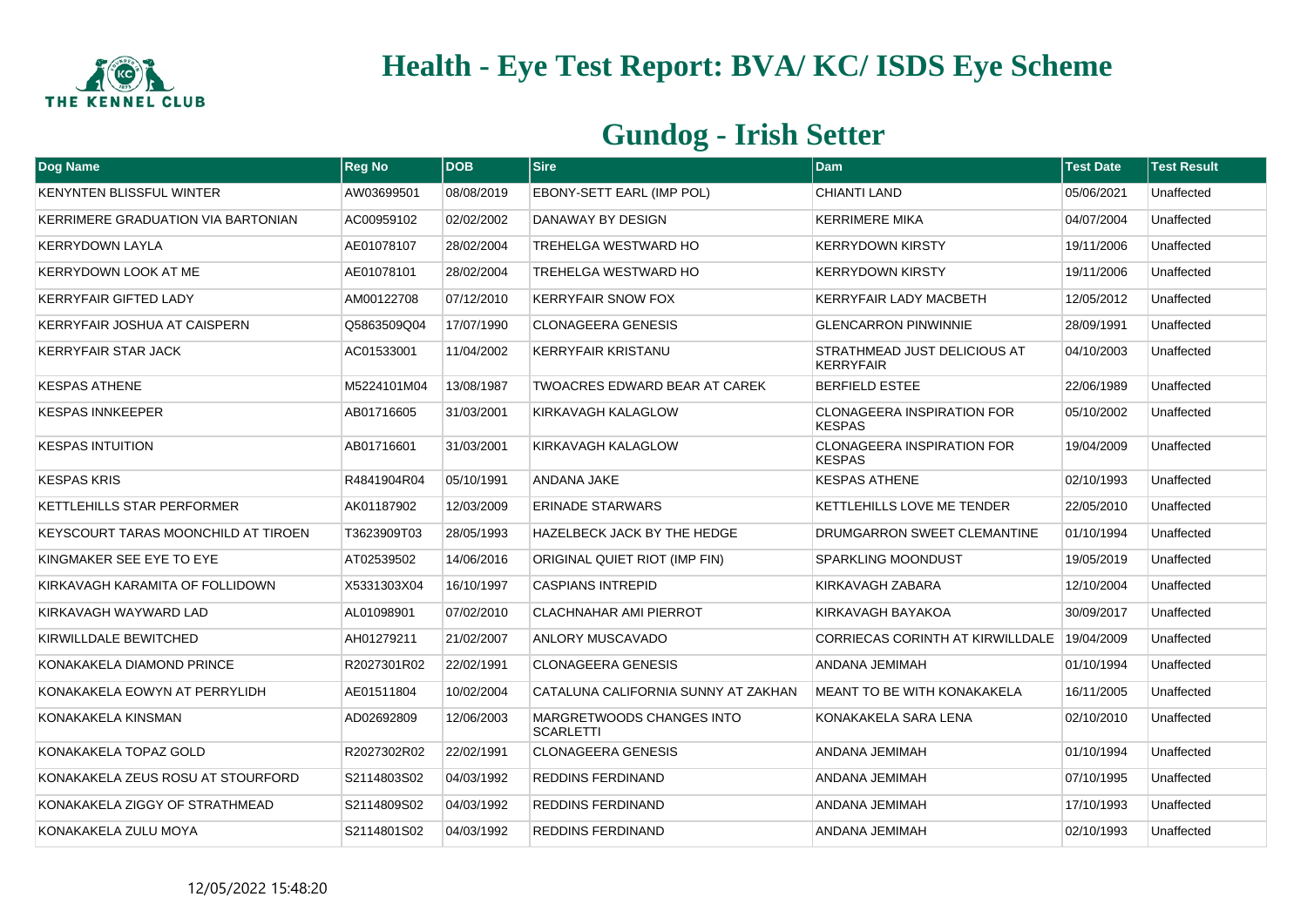

| <b>Dog Name</b>                         | <b>Reg No</b> | <b>DOB</b> | <b>Sire</b>                                             | <b>Dam</b>                                         | <b>Test Date</b> | <b>Test Result</b> |
|-----------------------------------------|---------------|------------|---------------------------------------------------------|----------------------------------------------------|------------------|--------------------|
| <b>KRIS OF SCOTSWOOD</b>                | E2115203E09   |            | <b>SCOTSWOOD CELT</b>                                   | <b>WENDOVER KATE</b>                               | 13/09/1990       | Unaffected         |
| KRISTELLY THE BARBARIAN                 | Y4190005Y04   | 11/09/1998 | <b>THENDARA KENNEDY</b>                                 | LIRIC HEARTBREAKER AT KRISTELLY                    | 07/10/2000       | Unaffected         |
| LAGANGLEN LOUGH SHEELIN AT HAGLESTOW    | AW02040308    | 06/06/2019 | <b>LAGANGLEN GOSSET</b>                                 | LENA'S PLAYMATE AT LAGANGLEN (IKC) 26/10/2021      |                  | Unaffected         |
| <b>LAGANGLEN MOET AND CHANDON</b>       | AM01876807    | 17/05/2011 | SIOCHANNA IRISH LEGEND                                  | CALLISTA CORCCAN                                   | 29/04/2015       | Unaffected         |
| LAGGAN SHOSHONI MAIDEN                  | W4113804W03   | 25/08/1996 | <b>FETTERESK FAIR LEGEND</b>                            | <b>LAGGAN UPTOWN GIRL</b>                          | 07/10/2006       | Unaffected         |
| <b>LAGGAN UPTOWN GIRL</b>               | R1501604R03   | 27/05/1991 | <b>INISHEER FLAMINGO</b>                                | <b>LAGGAN MACBIE LADY</b>                          | 04/10/1997       | Unaffected         |
| LANSILK SILVER SOVEREIGN                | P4765501P03   | 19/07/1989 | <b>AUBANJON SILVER SIXPENCE</b>                         | <b>LANSILK ROMANCE</b>                             | 24/08/1990       | Unaffected         |
| LANSTARA BEDAZZLED                      | AA04808105    | 28/10/2000 | <b>CASPIANS INTREPID</b>                                | LANSTARA GALA THYME                                | 01/10/2011       | Unaffected         |
| <b>LANSTARA KIA</b>                     | P2310601P02   | 11/03/1989 | <b>BARDONHILL SUPERGRASS</b>                            | BARLEYDALE GIN FIZZ OF LANSTARA                    | 06/10/1990       | Unaffected         |
| <b>LANSTARA LOLLIPOP</b>                | AJ04196602    | 01/09/2008 | CASKEYS CONCEPT AT AOIBHEANNE                           | LANSTARA DEFINITELY MAYBE                          | 01/10/2011       | Unaffected         |
| <b>LANSTARA SPRING STAR</b>             | AR00708701    | 12/02/2014 | MILLCROFT POACHERS MOON OF<br><b>VICTORIAVIEW</b>       | LANSTARA LOLLIPOP                                  | 03/10/2015       | Unaffected         |
| LANSTARA SUMMER THYME AT FLINTHILL      | T4224402T03   | 27/06/1993 | CRIMBLEDALE WINTER THYME                                | <b>LANSTARA KIA</b>                                | 01/10/1994       | Unaffected         |
| LATNEYS ANTIOCHUS AP HIGHEDEN           | N2099601N03   | 08/02/1988 | <b>BARDONHILL CRAFTY COCKNEY BY</b><br><b>SCARLETTI</b> | <b>REGAL AMELIA</b>                                | 06/10/1990       | Unaffected         |
| LATNEYS BEASEBLOSSOM                    | S0382308S01   | 23/11/1991 | <b>SCARLETTI THE EQUALIZER</b>                          | <b>REGAL AMELIA</b>                                | 05/05/1998       | Unaffected         |
| LECHEYE COOL DUDE                       | AF01494701    | 02/03/2005 | LYNWOOD PIONEER OF SEADOG                               | GLENNARA THISTLEDOWN AT SALWARP 30/08/2011         |                  | Unaffected         |
| LENA'S PLAYMATE AT LAGANGLEN (IKC)      | AU0903934     | 20/08/2016 | <b>RED SKY</b>                                          | <b>COOLCON CHARM</b>                               | 28/01/2020       | Unaffected         |
| LESTANNONS DEVIL WOMAN                  | AC04278606    | 02/11/2002 | THENDARA THE TOURIST                                    | LESTANNONS ALWAYS ON MY MIND                       | 22/02/2009       | Unaffected         |
| LESTANNONS ELIZA DOOLITTLE              | U2936406U03   | 27/06/1994 | <b>BARDONHILL GYP</b>                                   | <b>BARDONHILL THE BUZZWORD</b>                     | 23/04/2002       | Unaffected         |
| LESTANNONS LONDONDERRY AIR AT SABREJILL | U2936407U03   | 27/06/1994 | <b>BARDONHILL GYP</b>                                   | <b>BARDONHILL THE BUZZWORD</b>                     | 10/02/1997       | Unaffected         |
| LESTANNONS MICKY BLUE EYES              | AB03332106    | 31/07/2001 | THENDARA DON CORLEONE                                   | <b>LESTANNONS HONEY RYDER</b>                      | 11/09/2006       | Unaffected         |
| LESTANNONS RING OF FIRE                 | AH01085703    | 27/01/2007 | LESTANNONS MICKY BLUE EYES                              | LESTANNONS DEVIL WOMAN                             | 22/02/2009       | Unaffected         |
| LINDALLOCH SUNBEAM AT MARSTEAD          | AG04272609    | 26/08/2006 | JONOLA STARDOM AT LINDALLOCH                            | <b>CASPIANS ZASLAVSKYA BY</b><br><b>LINDALLOCH</b> | 13/09/2009       | Unaffected         |
| LIRIC ABRACADABRA AT DNALWEN            | P1282607P01   | 27/01/1989 | <b>TWOACRES NAUTILUS</b>                                | CAREK TOFFEE NOSED AT LIRIC                        | 03/10/1992       | Unaffected         |
| LIRIC CHATTANOOGA AT DNALWEN            | R4227507R03   | 01/08/1991 | BARDONHILL CRAFTY COCKNEY BY<br><b>SCARLETTI</b>        | LIRIC THE ACTRESS PLAYS DNALWEN                    | 03/10/1992       | Unaffected         |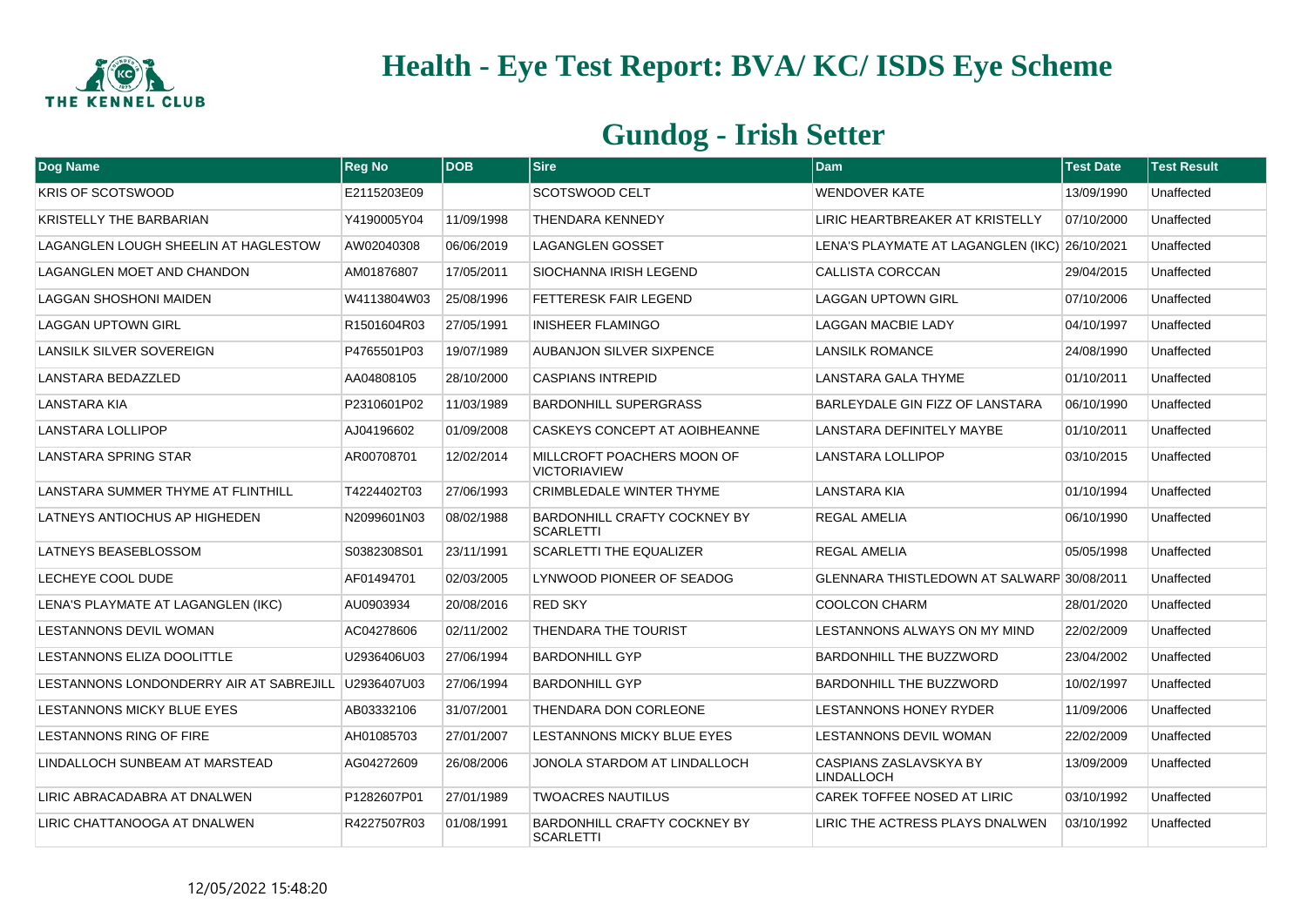

| Dog Name                              | <b>Reg No</b> | DOB        | <b>Sire</b>                                  | <b>Dam</b>                                   | <b>Test Date</b> | <b>Test Result</b> |
|---------------------------------------|---------------|------------|----------------------------------------------|----------------------------------------------|------------------|--------------------|
| <b>LIRIC ENRAPTURE</b>                | T2162711T02   | 25/02/1993 | <b>CAREK JUST FLANAGAN</b>                   | <b>LIRIC BRAMBLE</b>                         | 07/10/1995       | Unaffected         |
| LIRIC HEARTBREAKER AT KRISTELLY       | W0941811W01   | 03/02/1996 | <b>REDDINS CURRAN</b>                        | WICKENBERRY DOLLYBIRD WITH LIRIC             | 16/11/1997       | Unaffected         |
| LIRIC THE ACTRESS PLAYS DNALWEN       | P1282603P01   | 27/01/1989 | <b>TWOACRES NAUTILUS</b>                     | CAREK TOFFEE NOSED AT LIRIC                  | 04/10/1997       | Unaffected         |
| LITTLE BOY BLUE                       | L0869103L01   | 08/12/1985 | <b>KERRYFAIR NIGHT FEVER</b>                 | <b>ERILYNNE BITTER SWEET</b>                 | 06/10/1990       | Unaffected         |
| <b>LOCHFRAE ARCHIMEDES</b>            | AD00576201    | 25/01/2003 | JONOLA ADONIS AT REDCHESTER                  | <b>LOCHFRAE MISS SAIGON</b>                  | 13/09/2009       | Unaffected         |
| LOCHFRAE MISS SAIGON                  | AA02528101    | 22/05/2000 | <b>BAI BREEZE BI THENDARA</b>                | DUNNYGASK ALLEGRA                            | 13/09/2009       | Unaffected         |
| <b>LOCHFRAE MISS SAIGON</b>           | AA02528101    | 22/05/2000 | <b>BAI BREEZE BI THENDARA</b>                | <b>DUNNYGASK ALLEGRA</b>                     | 05/10/2002       | Unaffected         |
| LOCHFRAE RALPH LAUREN                 | AD00576202    | 25/01/2003 | JONOLA ADONIS AT REDCHESTER                  | <b>LOCHFRAE MISS SAIGON</b>                  | 01/10/2011       | Unaffected         |
| LOCHFRAE RALPH LAUREN                 | AD00576202    | 25/01/2003 | JONOLA ADONIS AT REDCHESTER                  | <b>LOCHFRAE MISS SAIGON</b>                  | 06/10/2012       | Unaffected         |
| LOCHFRAE RALPH LAUREN                 | AD00576202    | 25/01/2003 | JONOLA ADONIS AT REDCHESTER                  | <b>LOCHFRAE MISS SAIGON</b>                  | 19/04/2009       | Unaffected         |
| LOCHFRAE RALPH LAUREN                 | AD00576202    | 25/01/2003 | JONOLA ADONIS AT REDCHESTER                  | <b>LOCHFRAE MISS SAIGON</b>                  | 02/10/2010       | Unaffected         |
| <b>LOCHFRAE TOMMY GIRL</b>            | AD00576203    | 25/01/2003 | JONOLA ADONIS AT REDCHESTER                  | LOCHFRAE MISS SAIGON                         | 13/09/2009       | Unaffected         |
| LOCHLORIEN MISS MARPLE COPS ANDLEY    | AC02452202    | 20/06/2002 | SHENANAGIN SOME MIGHT SAY IT'S<br>BARDONHILL | <b>LOCHLORIEN SUNRISE</b>                    | 05/10/2013       | Unaffected         |
| LOCHLORIEN PRIME SUSPECT FOR ANDLEY   | AH02181002    | 03/05/2007 | <b>DELSANTO ISAAC</b>                        | <b>LOCHLORIEN MISS MARPLE COPS</b><br>ANDLEY | 03/10/2015       | Unaffected         |
| LOCHLORIEN PRIME SUSPECT FOR ANDLEY   | AH02181002    | 03/05/2007 | <b>DELSANTO ISAAC</b>                        | LOCHLORIEN MISS MARPLE COPS<br><b>ANDLEY</b> | 30/09/2017       | Unaffected         |
| <b>LOGANRISH RUBY STARLET</b>         | AQ01712308    | 24/04/2013 | <b>RIQITTA AUTHENTIC</b>                     | <b>DANAWAY MOULIN ROUGE</b>                  | 07/03/2017       | Unaffected         |
| <b>LOGANRISH RUBY STARLET</b>         | AQ01712308    | 24/04/2013 | <b>RIQITTA AUTHENTIC</b>                     | DANAWAY MOULIN ROUGE                         | 20/03/2019       | Unaffected         |
| LOSKERAN BUCCANEER OF CAMUSMOR        | M4163005M03   | 06/06/1987 | <b>JENNISON PHANTOM</b>                      | <b>LOSKERAN LORELLI</b>                      | 06/12/1988       | Unaffected         |
| LOSKERAN ETERNAL SPRING               | W2076204W02   | 31/03/1996 | <b>BRANDYWEIR ISHI</b>                       | <b>LOSKERAN SIOBHAN</b>                      | 01/10/2005       | Unaffected         |
| LOSKERAN FAITHFUL STAR                | V1508811V02   | 11/03/1995 | <b>BRANDYWEIR ISHI</b>                       | <b>LOSKERAN SIOBHAN</b>                      | 04/10/1997       | Unaffected         |
| LOSKERAN KESTREL OF CAMUSMOR          | J4829202J11   | 04/07/1984 | <b>CLONAGEERA TARKA</b>                      | <b>IRELEITH PEARLDOR</b>                     | 06/12/1988       | Unaffected         |
| <b>LOSKERAN LUCY</b>                  | X1574107X02   | 12/03/1997 | KONAKAKELA ZAGAR BY ROMARNE                  | LOSKERAN MAID OF THE LOCH                    | 04/10/1997       | Unaffected         |
| LOSKERAN MAID OF MORVEN AT WALNUTWOOD | U3628008U03   | 07/08/1994 | <b>TATTERSLEE SPECIAL EFFECT</b>             | <b>LOSKERAN CARA</b>                         | 08/04/1997       | Unaffected         |
| LOSKERAN MISTLEBERRY                  | Z1114604Z01   | 21/02/1999 | <b>LOSKERAN STARMAN</b>                      | LOSKERAN GLAMOUR GAME                        | 22/11/1999       | Unaffected         |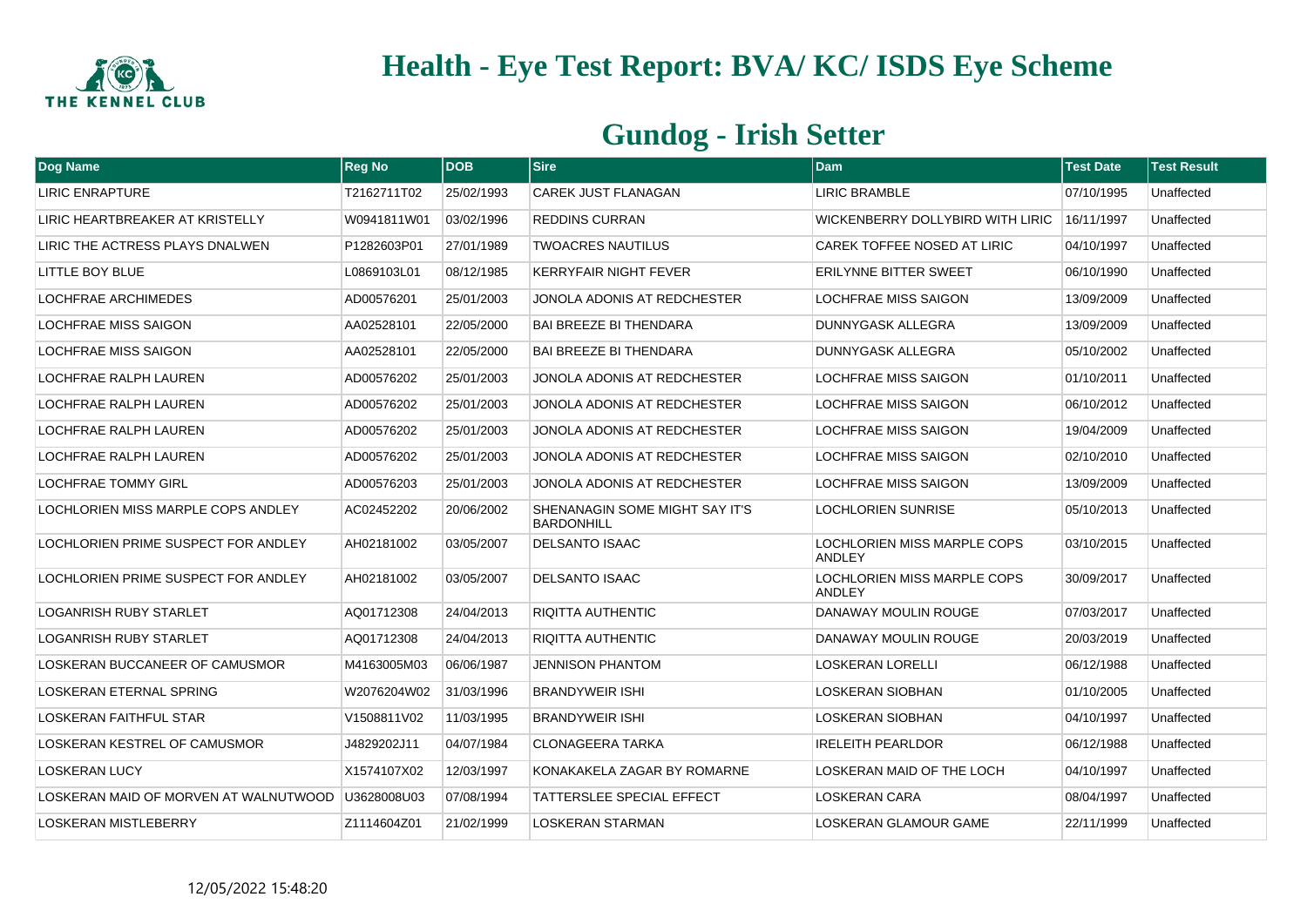

| Dog Name                                    | <b>Reg No</b> | <b>DOB</b> | <b>Sire</b>                                             | <b>Dam</b>                    | <b>Test Date</b> | <b>Test Result</b> |
|---------------------------------------------|---------------|------------|---------------------------------------------------------|-------------------------------|------------------|--------------------|
| LOSKERAN SANDMARTIN OF RONZALDA             | J4829206J11   | 04/07/1984 | CLONAGEERA TARKA                                        | <b>IRELEITH PEARLDOR</b>      | 06/10/1990       | Unaffected         |
| <b>LOSKERAN SPRING BREEZE</b>               | W2076208W02   | 31/03/1996 | <b>BRANDYWEIR ISHI</b>                                  | <b>LOSKERAN SIOBHAN</b>       | 28/07/1996       | Unaffected         |
| LOSKERAN SPRING PROMISE AT WALNUTWOOD       | W2076207W02   | 31/03/1996 | <b>BRANDYWEIR ISHI</b>                                  | <b>LOSKERAN SIOBHAN</b>       | 08/04/1997       | Unaffected         |
| LOUGHANTARVE BRONAGH (IMP IKC)              | M0095982M04   | 15/08/1987 | SOWERHILL SATYR OF FEARNLEY                             | TIMADON EXCLUSIVE EDITION     | 03/10/1992       | Unaffected         |
| LOUGHANTARVE GLENROSS (IKC)                 | T0095818T04   | 03/07/1993 | <b>FAIRUBY O'DONOVAN ROSSA</b>                          | LOUGHANTARVE KERRY-ERIN (IMP) | 05/10/1996       | Unaffected         |
| LOWDON LOVE DEVINE                          | AS00610703    | 06/02/2015 | <b>MAYFRED MR MOONDANCE</b>                             | <b>CARNBARGUS CONFESSION</b>  | 21/04/2019       | Unaffected         |
| <b>LOWDON SNOW FAIRY</b>                    | AS00610702    | 06/02/2015 | <b>MAYFRED MR MOONDANCE</b>                             | <b>CARNBARGUS CONFESSION</b>  | 25/07/2017       | Unaffected         |
| <b>LOYAL DAVID BRIGHT STAR</b>              | Z1376902Z02   | 19/02/1999 | <b>BONAHAIRD SEPTEMBER BEAU</b>                         | LYNGOR GALATIA                | 03/06/2005       | Unaffected         |
| <b>LUCKY POKER PLAYER</b>                   | AJ00398207    | 07/01/2008 | NINESTONES FOREVER CHANGES                              | <b>KENMILLTRI PRISCILLA</b>   | 16/07/2012       | Unaffected         |
| LULU OF JOANMA'S                            | N1578704N02   | 29/02/1988 | <b>JOANMA'S SOLO</b>                                    | <b>FOWLMERE RED LADY</b>      | 28/02/1993       | Unaffected         |
| LUSCA LADY BIRD (IKC)                       | R0095679R04   | 15/05/1991 | ARDOON LUSK BOY                                         | <b>MOANRUAD BREDA</b>         | 03/10/1992       | Unaffected         |
| LYNGOR CLOTH OF GOLD                        | P5882105P04   | 23/10/1989 | <b>SAORSA CLANNAD</b>                                   | LYNGOR WITCHCRAFT             | 06/10/1990       | Unaffected         |
| LYNGOR COURT SENSATION                      | M1661606M01   | 28/02/1987 | <b>BARDONHILL CRAFTY COCKNEY BY</b><br><b>SCARLETTI</b> | LYNGOR HAZELNUT               | 10/10/1988       | Unaffected         |
| LYNWOOD AIRS N'GRACES AT KEDALITA           | AP03978501    | 03/10/2012 | MILLCROFT POACHERS MOON OF<br><b>VICTORIAVIEW</b>       | LYNWOOD FOLLOW YOUR DREAMS    | 10/10/2015       | Unaffected         |
| LYNWOOD CASTASPELL OVER POLMENNOR           | U1747702U02   | 15/04/1994 | <b>CLONAGEERA GENESIS</b>                               | LYNWOOD MEGA-STAR             | 01/10/2005       | Unaffected         |
| LYNWOOD FIELD OF DREAMS                     | AG00687002    | 04/02/2006 | CASKEYS CONCEPT AT AOIBHEANNE                           | LYNWOOD SEALED WITH A KISS    | 07/10/2006       | Unaffected         |
| LYNWOOD FOLLOW YOUR DREAMS                  | AG00687006    | 04/02/2006 | CASKEYS CONCEPT AT AOIBHEANNE                           | LYNWOOD SEALED WITH A KISS    | 07/10/2006       | Unaffected         |
| LYNWOOD FOLLOW YOUR DREAMS                  | AG00687006    | 04/02/2006 | CASKEYS CONCEPT AT AOIBHEANNE                           | LYNWOOD SEALED WITH A KISS    | 03/10/2009       | Unaffected         |
| LYNWOOD FULL OF GRACE AT POLMENNOR          | AP03978502    | 03/10/2012 | MILLCROFT POACHERS MOON OF<br><b>VICTORIAVIEW</b>       | LYNWOOD FOLLOW YOUR DREAMS    | 10/10/2015       | Unaffected         |
| LYNWOOD KISSED BY AN ANGEL AT<br>SANDSTREAM | AJ00110806    | 28/11/2007 | COPPER'S BUBBLANDE GLAD<br>(ATCAH00573SWE)              | LYNWOOD SEALED WITH A KISS    | 03/10/2009       | Unaffected         |
| LYNWOOD PROMISES PROMISES TO GIMAROCH       | Z5140009Z04   | 29/09/1999 | <b>THENDARA THE TOURIST</b>                             | <b>LYNWOOD TIMELTELL</b>      | 06/10/2007       | Unaffected         |
| LYNWOOD SEALED WITH A KISS                  | AC00183610    | 02/12/2001 | KONAKAKELA ZAGAR BY ROMARNE                             | LYNWOOD TIMELTELL             | 07/10/2006       | Unaffected         |
| LYNWOOD SEALED WITH A KISS                  | AC00183610    | 02/12/2001 | KONAKAKELA ZAGAR BY ROMARNE                             | <b>LYNWOOD TIMELTELL</b>      | 03/10/2009       | Unaffected         |
| LYNWOOD SEALED WITH A KISS                  | AC00183610    | 02/12/2001 | KONAKAKELA ZAGAR BY ROMARNE                             | LYNWOOD TIMELTELL             | 02/10/2010       | Unaffected         |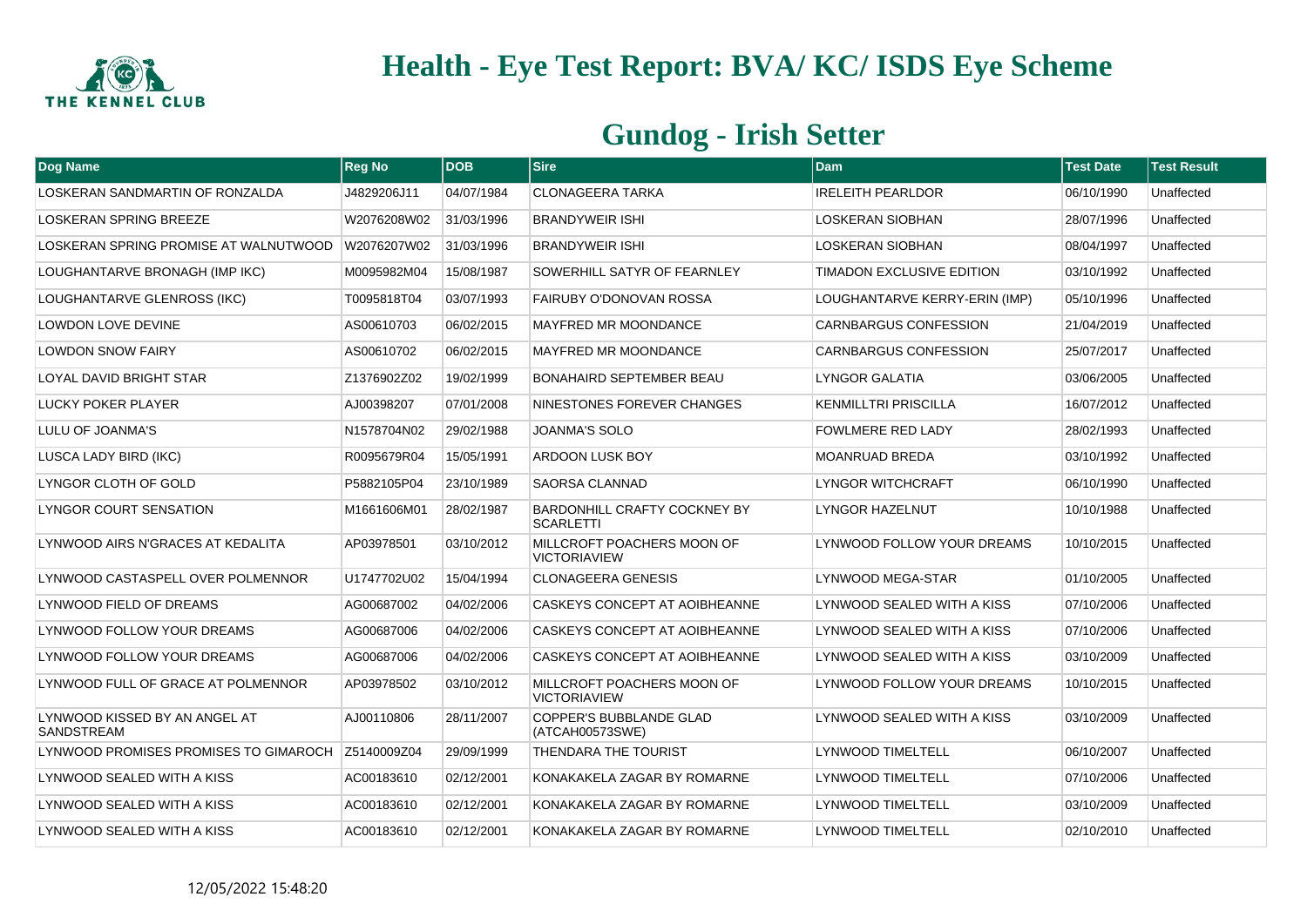

| Dog Name                                | <b>Reg No</b> | <b>DOB</b> | <b>Sire</b>                                                      | <b>Dam</b>                                                | <b>Test Date</b> | <b>Test Result</b> |
|-----------------------------------------|---------------|------------|------------------------------------------------------------------|-----------------------------------------------------------|------------------|--------------------|
| LYNWOOD STARTED WITH A KISS             | AJ00110808    | 28/11/2007 | COPPER'S BUBBLANDE GLAD<br>(ATCAH00573SWE)                       | LYNWOOD SEALED WITH A KISS                                | 03/10/2009       | Unaffected         |
| LYNWOOD STRANDS OF SILK AT SANDSTREAM   | AC00183607    | 02/12/2001 | KONAKAKELA ZAGAR BY ROMARNE                                      | <b>LYNWOOD TIMELTELL</b>                                  | 01/10/2005       | Unaffected         |
| LYNWOOD STRANDS OF SILK AT SANDSTREAM   | AC00183607    | 02/12/2001 | KONAKAKELA ZAGAR BY ROMARNE                                      | <b>LYNWOOD TIMELTELL</b>                                  | 03/10/2009       | Unaffected         |
| LYNWOOD THEME SONG FOR POLMENNOR        | AF01598907    | 10/04/2005 | <b>SCOTSELAW JACKSON AT LYNWOOD</b>                              | <b>GIMAROCH ON A PROMISE</b>                              | 06/10/2007       | Unaffected         |
| LYNWOOD THEME SONG FOR POLMENNOR        | AF01598907    | 10/04/2005 | <b>SCOTSELAW JACKSON AT LYNWOOD</b>                              | <b>GIMAROCH ON A PROMISE</b>                              | 10/10/2009       | Unaffected         |
| LYNWOOD THEME SONG FOR POLMENNOR        | AF01598907    | 10/04/2005 | <b>SCOTSELAW JACKSON AT LYNWOOD</b>                              | <b>GIMAROCH ON A PROMISE</b>                              | 08/10/2011       | Unaffected         |
| <b>LYRASETT DISCOVERY</b>               | AH02501601    | 12/06/2007 | <b>BRENRUE OUTLANDER</b>                                         | <b>TAGAMAGO GALAXY FOR LYRASETT</b>                       | 19/04/2009       | Unaffected         |
| MA BICHE OF DANAWAY                     | H3950407H11   | 14/05/1983 | <b>KERRYFAIR NIGHT FEVER</b>                                     | DANAWAY HOT GOSSIP AT BALINTYNE                           | 18/06/1991       | Unaffected         |
| <b>MACQUIN BRANDON BAY</b>              | D2123101D12   | 25/01/1979 | ORICHALC QUADRILLE                                               | <b>TARA'S CARREEN</b>                                     | 22/03/1989       | Unaffected         |
| MAESCARTREF I AM A BELIEVER AT TRAPWELL | AJ02794303    | 01/05/2008 | <b>MAESFFYNNON MORRIGAN</b>                                      | <b>BELSANA LITTLE CROCUS</b>                              | 19/04/2009       | Unaffected         |
| <b>MAESFFYNNON VIJAY</b>                | AD02346302    | 31/05/2003 | CATALUNA GEE WHIZ                                                | <b>MAESFFYNNON ARIADNE</b>                                | 19/04/2009       | Unaffected         |
| MANTAFIELD DENIS THE MENACE             | AG01410005    | 21/03/2006 | NORTHAMBER RUSHES BACK TO KERRYFAIR MANTAFIELD KERRY'S A CRACKER |                                                           | 16/02/2010       | Unaffected         |
| MANTAFIELD EBONY EYES AT TUDORFIELD     | X3222301X03   | 24/06/1997 | <b>MARKSWAY MARQUIS</b>                                          | <b>MANTAFIELD WENDY SUNSHINE</b>                          | 11/03/1999       | Unaffected         |
| <b>MANTAFIELD ENGLISH ROSE</b>          | AB04446002    | 19/11/2001 | <b>CASPIANS INTREPID</b>                                         | <b>MANTAFIELD SWEET SENSATION</b>                         | 10/07/2005       | Unaffected         |
| <b>MANTAFIELD KERRY'S A CRACKER</b>     | AB04446001    | 19/11/2001 | <b>CASPIANS INTREPID</b>                                         | <b>MANTAFIELD SWEET SENSATION</b>                         | 06/05/2004       | Unaffected         |
| <b>MANTAFIELD PRINCESS OF FIRE</b>      | T1028501T02   | 04/01/1993 | <b>CAISPERN FABIAN</b>                                           | MITSY LADY AT MANTAFIELD                                  | 02/10/1993       | Unaffected         |
| MANTAFIELD RED DEVIL FOR SAFFRONLYN     | AJ02301201    | 17/04/2008 | ASTRAZONE SPECIAL BREW                                           | MANTAFIELD KERRY'S A CRACKER                              | 21/07/2009       | Unaffected         |
| MANTAFIELD RED DEVIL FOR SAFFRONLYN     | AJ02301201    | 17/04/2008 | <b>ASTRAZONE SPECIAL BREW</b>                                    | MANTAFIELD KERRY'S A CRACKER                              | 24/04/2012       | Unaffected         |
| MANTAFIELD WENDY SUNSHINE               | S1119801S02   | 22/02/1992 | KERRYFAIR JOSHUA AT CAISPERN                                     | MITSY LADY AT MANTAFIELD                                  | 02/10/1993       | Unaffected         |
| <b>MARCO STARLIGHT</b>                  | AH03939407    | 12/06/2007 | JANTER MOON MAGICIAN OF MILLCROFT                                | <b>MILLCROFT MISS NICOLE</b>                              | 13/07/2009       | Unaffected         |
| MARGRETWOODS VOGUE                      | X0648706X01   | 16/01/1997 | DENEIL WHEN THE GOIN GETS TUF                                    | <b>SCARLETTI GANGSTERS MOLL AT</b><br><b>MARGRETWOODS</b> | 02/10/1999       | Unaffected         |
| <b>MARKSWAY MISTY MORNING</b>           | Q2285402Q02   | 13/03/1990 | ANDANA JAKE                                                      | ANDANA SUPER NOODLE                                       | 06/10/1990       | Unaffected         |
| <b>MARKSWAY MORNING GLORY</b>           | N3926901N03   | 23/05/1988 | ANDANA JAKE                                                      | ANDANA SUPER NOODLE                                       | 06/10/1990       | Unaffected         |
| MATANGI SHILLELAGH STAR AT KERRSIENNA   | S1489904S02   | 15/01/1992 | BARNABY OF WESBERE CRESSWAY                                      | JONOLAPOSIE ROSIE                                         | 02/10/1993       | Unaffected         |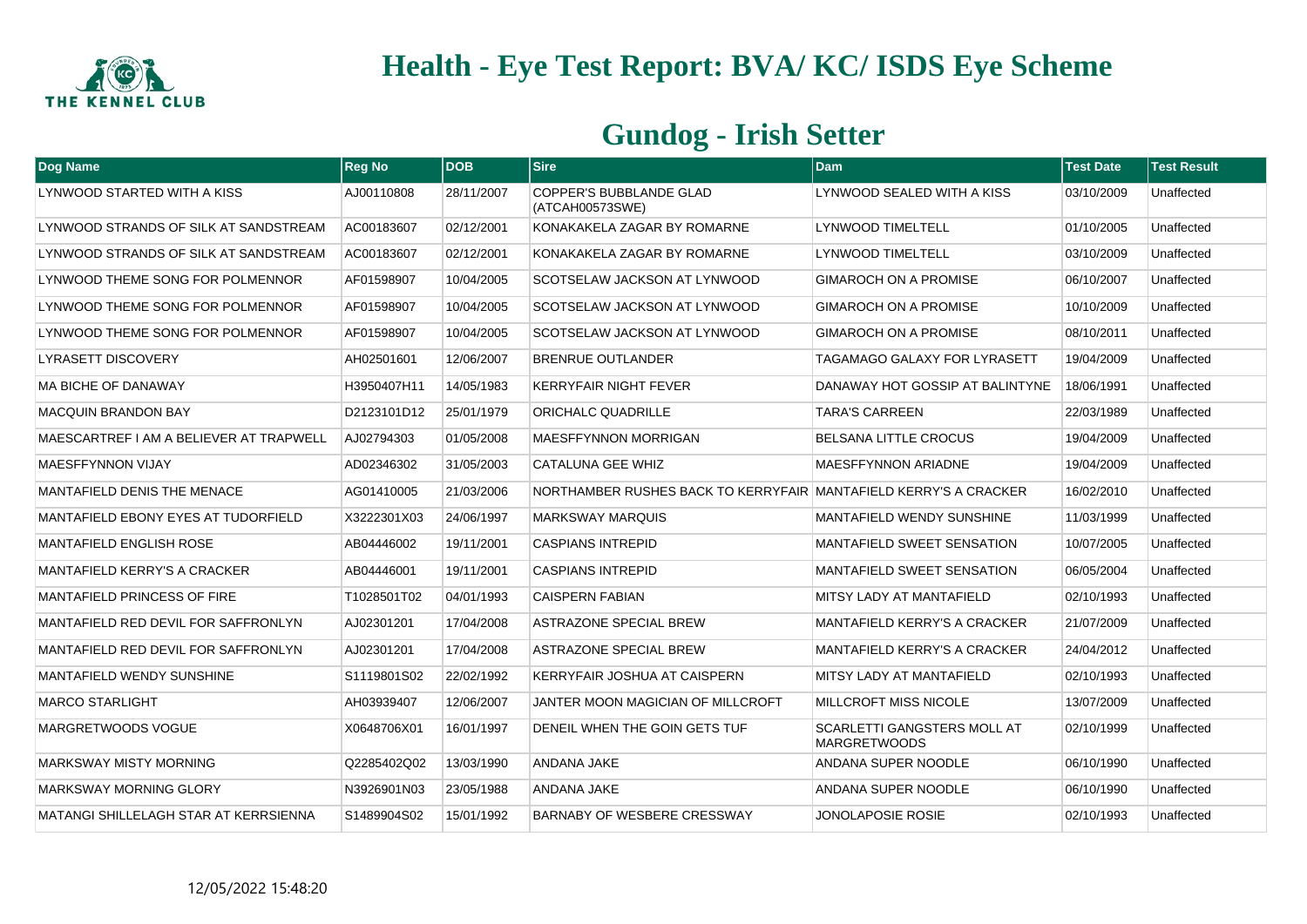

| Dog Name                          | <b>Reg No</b> | <b>DOB</b> | <b>Sire</b>                                         | Dam                              | <b>Test Date</b> | <b>Test Result</b> |
|-----------------------------------|---------------|------------|-----------------------------------------------------|----------------------------------|------------------|--------------------|
| <b>MAVIVICA CINNABAR CLARET</b>   | AS03052606    | 24/07/2015 | CATALUNA RED BARON                                  | ROSARENOS ROSALIE NEW MOON       | 21/08/2016       | Unaffected         |
| <b>MAYFRED MR MOONDANCE</b>       | AK03474109    | 03/08/2009 | SUMARIC SHADOW OF MR JINGLES                        | KIRKAVAGH DARARA AT MAYFRED      | 03/10/2015       | Unaffected         |
| MEADWAY CLAUDIA AT DOWNEND        | Y3886302Y03   | 19/04/1998 | AMBERAE AUTOMATIC                                   | <b>MEADWAY MONEE</b>             | 06/10/2001       | Unaffected         |
| MELMARA MEZZA LUNA                | AF04548104    | 23/08/2005 | SHENANAGIN SOME MIGHT SAY IT'S<br><b>BARDONHILL</b> | <b>MORNING GEM</b>               | 07/10/2006       | Unaffected         |
| MELMARA MEZZA LUNA                | AF04548104    | 23/08/2005 | SHENANAGIN SOME MIGHT SAY IT'S<br><b>BARDONHILL</b> | <b>MORNING GEM</b>               | 19/04/2009       | Unaffected         |
| MELMARA MEZZA LUNA                | AF04548104    | 23/08/2005 | SHENANAGIN SOME MIGHT SAY IT'S<br><b>BARDONHILL</b> | <b>MORNING GEM</b>               | 06/10/2012       | Unaffected         |
| <b>MELMARA MINERVOIS</b>          | AM01649801    | 26/03/2011 | <b>BARDONHILL GINGER WHINGER</b>                    | <b>MELMARA RUBY TUESDAY</b>      | 06/10/2012       | Unaffected         |
| <b>MELMARA RUBY TUESDAY</b>       | AF04548101    | 23/08/2005 | SHENANAGIN SOME MIGHT SAY IT'S<br><b>BARDONHILL</b> | <b>MORNING GEM</b>               | 07/10/2006       | Unaffected         |
| <b>MELMARA RUBY TUESDAY</b>       | AF04548101    | 23/08/2005 | SHENANAGIN SOME MIGHT SAY IT'S<br><b>BARDONHILL</b> | <b>MORNING GEM</b>               | 19/04/2009       | Unaffected         |
| <b>MELMARA RUBY TUESDAY</b>       | AF04548101    | 23/08/2005 | SHENANAGIN SOME MIGHT SAY IT'S<br><b>BARDONHILL</b> | <b>MORNING GEM</b>               | 06/10/2012       | Unaffected         |
| MERRYBORNE MAGICAL MELODY         | N3521206N03   | 28/05/1988 | TWOACRES EDWARD BEAR AT CAREK                       | <b>MERRYBORNE MINUETTE</b>       | 02/10/1993       | Unaffected         |
| MERRYBORNE MAGICAL MYSTERY        | N3521207N03   | 28/05/1988 | TWOACRES EDWARD BEAR AT CAREK                       | MERRYBORNE MINUETTE              | 21/05/1991       | Unaffected         |
| MICHANDELLE LADY IN RED           | X1547802X02   | 24/09/1996 | <b>KERRYFAIR LOVER BOY</b>                          | <b>REDDINS ISADORA</b>           | 04/10/1997       | Unaffected         |
| <b>MIDNIGHT BELL</b>              | U0157904U01   | 12/12/1993 | ERINADE THUNDER-BIRD THE FORFARIAN                  | FORFARIAN TOFFEE CRISP           | 07/10/1995       | Unaffected         |
| <b>MIJU GALLANT SPICE</b>         | K4424308L01   | 15/06/1985 | LYMISH BATCHELOR BOY                                | MIJU BRANDY'S DREAM LADY         | 14/04/1987       | Unaffected         |
| MIJU SUGAR 'N' SPICE              | K4424301K10   | 15/06/1985 | LYMISH BATCHELOR BOY                                | MIJU BRANDY'S DREAM LADY         | 14/04/1987       | Unaffected         |
| <b>MILLCROFT MAISY</b>            | AP00910508    | 04/02/2012 | <b>MILLCROFT MOON PIRATE</b>                        | <b>MOON BELLA OF MILLCROFT</b>   | 30/03/2015       | Unaffected         |
| MILLCROFT MARJORAM                | Q4641207Q03   | 26/06/1990 | <b>JOANMA'S SOLO</b>                                | <b>MELODY OF MILLCROFT</b>       | 22/11/1992       | Unaffected         |
| MILLCROFT MOON HOLLY              | AG00773903    | 29/10/2005 | JANTER MOON MAGICIAN OF MILLCROFT                   | MILLCROFT MOON WITCH             | 06/07/2012       | Unaffected         |
| <b>MILLCROFT MOON QUEST</b>       | AB03456404    | 27/04/2001 | <b>GOLDINGS ARNIE OF MILLCROFT</b>                  | MILLCROFT MOON WHISPER           | 05/10/2002       | Unaffected         |
| MILLCROFT MOON STORM              | T0296705T01   | 07/11/1992 | <b>MILLCROFT MOON DUST</b>                          | <b>MILLCROFT MAGIC MOONLIGHT</b> | 07/11/1993       | Unaffected         |
| MILLCROFT MOONGEM OF HENALEAS     | AK01722801    | 04/04/2009 | <b>MILLCROFT MOON PIRATE</b>                        | MILLCROFT MOONDAISY              | 02/10/2010       | Unaffected         |
| MILLDAI TIME AND AGAIN AT FIRETOP | S2946908S03   | 02/06/1992 | <b>CRIMBLEDALE GOLDEN CHOICE</b>                    | <b>MILLDAI CINNABAR</b>          | 02/10/1993       | Unaffected         |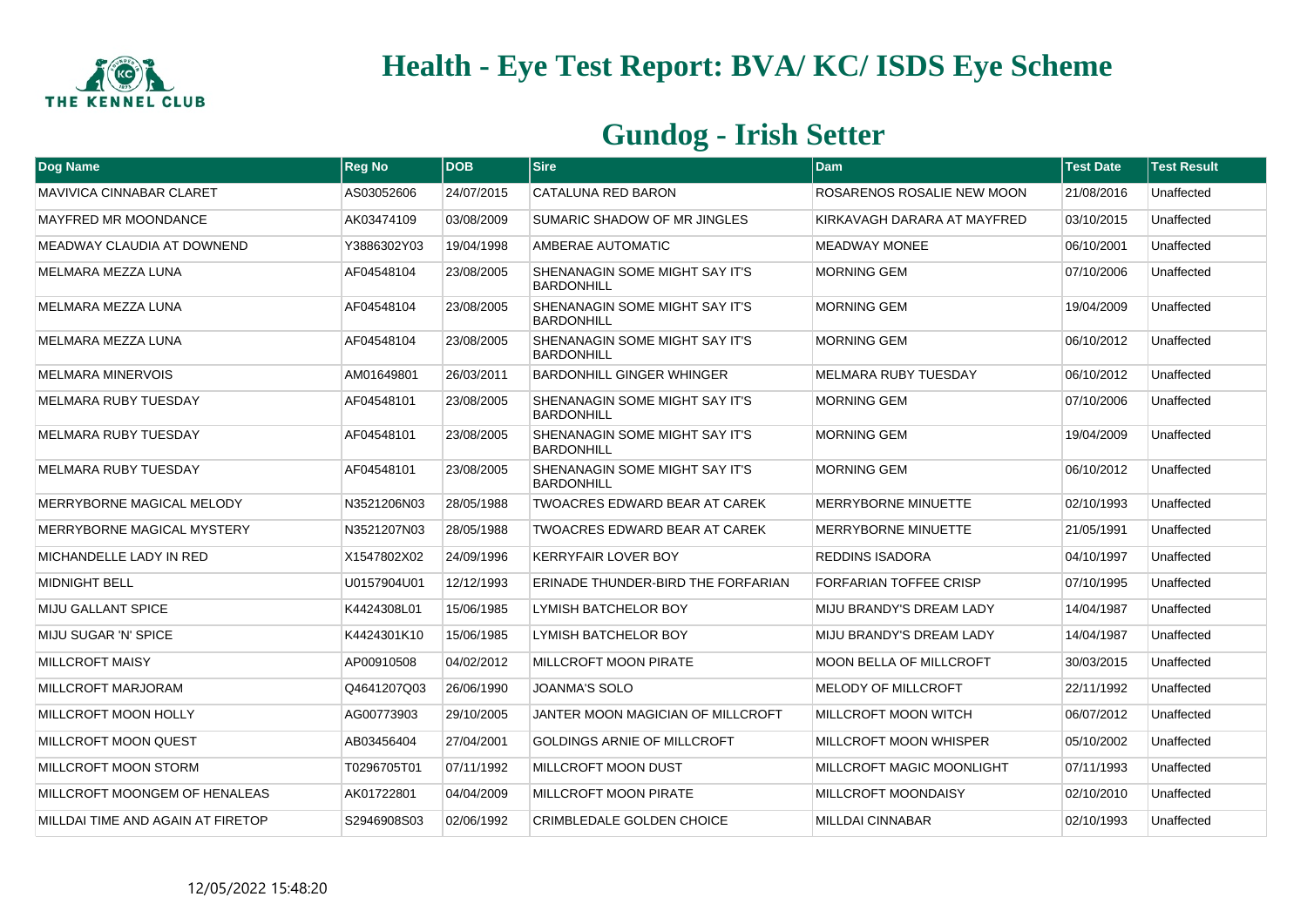

| Dog Name                                               | <b>Reg No</b> | DOB        | Sire                                                   | <b>Dam</b>                                      | <b>Test Date</b> | <b>Test Result</b> |
|--------------------------------------------------------|---------------|------------|--------------------------------------------------------|-------------------------------------------------|------------------|--------------------|
| <b>MILLDAI TIME TRAVELLER</b>                          | S2946901S03   | 02/06/1992 | CRIMBLEDALE GOLDEN CHOICE                              | <b>MILLDAI CINNABAR</b>                         | 02/10/1993       | Unaffected         |
| MINSTERLANDS ELEUTHERA                                 | S2610001S02   | 05/06/1992 | <b>ERINADE LEWIS</b>                                   | MINSTERLANDS MARSH ANOROMEDA                    | 01/10/1994       | Unaffected         |
| MOANRUAD DICK OF DUNROON (IKC)                         | R0095344R02   | 01/01/1990 | <b>MOANRUAD QUAVER</b>                                 | <b>MOANRUAD CHILLY</b>                          | 03/10/1992       | Unaffected         |
| <b>MONDRAY FAIR SUPRISE</b>                            | G5164003G12   | 17/09/1982 | <b>KERRYFAIR NIGHT FEVER</b>                           | MONDRAY DIAMOND GEM OF KEPPOCH 06/10/1990       |                  | Unaffected         |
| MONTEFIGUEIRAS CARMEN DEL RIO Y OLE<br>(ATCAJ00919ESP) |               | 22/12/2007 | LOCHFRAE RALPH LAUREN                                  | JACKIE V D WESTER-HUY                           | 09/10/2010       | Unaffected         |
| <b>MORCHALE HIGHLANDER</b>                             | AB04032701    | 29/09/2001 | SHENANAGIN SOME MIGHT SAY IT'S<br><b>BARDONHILL</b>    | MORCHALE APHRODITE                              | 04/10/2003       | Unaffected         |
| <b>MORCHALE SKYE BURST</b>                             | AB04032707    | 29/09/2001 | SHENANAGIN SOME MIGHT SAY IT'S<br><b>BARDONHILL</b>    | MORCHALE APHRODITE                              | 04/10/2003       | Unaffected         |
| <b>MORETA IS THIS LOVE</b>                             | P3017103P02   | 28/05/1989 | NORLAN SEBASTIAN FROM ERINADE                          | ELWOOD BEATRICE OF MORETA                       | 03/02/1993       | Unaffected         |
| MORETA LOVE IS BLUE                                    | M4402103M03   | 06/08/1987 | ELWOOD CHOCOLATE SOLDIER                               | ELWOOD BEATRICE OF MORETA                       | 27/02/1991       | Unaffected         |
| MOUNTSHANNON THE MAGIC FLUTE (IMP NZL)                 | AH0902138     | 08/08/2006 | <b>FAIRUBY STEVE</b>                                   | <b>SHANNON BEWITCHED</b>                        | 03/05/2009       | Unaffected         |
| <b>MOYNA AFTER DARK</b>                                | X5527508X04   | 12/11/1997 | <b>CASPIANS INTREPID</b>                               | <b>MOYNA ESTELLE MARIE</b>                      | 24/07/2000       | Unaffected         |
| <b>MOYNA CHANTILLY LACE</b>                            | M0665103M01   | 01/10/1986 | <b>BARDONHILL SUPERGRASS</b>                           | <b>MOYNA RAMBLING ROSE</b>                      | 10/10/1988       | Unaffected         |
| MOYNA LADY IN RED OF CORRIBEG                          | M0665101M01   | 01/10/1986 | <b>BARDONHILL SUPERGRASS</b>                           | <b>MOYNA RAMBLING ROSE</b>                      | 06/10/1990       | Unaffected         |
| <b>MOYNA PRIMA DONNA</b>                               | J6266804K01   | 14/08/1984 | <b>WENDOVER RENEGADE</b>                               | <b>MOYNA GIPSY QUEEN</b>                        | 13/08/1986       | Unaffected         |
| MOYNA SUMMERBREEZE AT CORRIBEG                         | AF01942603    | 19/04/2005 | SHENANAGIN SOME MIGHT SAY IT'S<br><b>BARDONHILL</b>    | <b>MOYNA MYSTIQUE</b>                           | 03/10/2015       | Unaffected         |
| MR BAD GUY BY LAUMIDORN                                | Z2752101Z03   | 09/06/1999 | LAUMIDORN THE INVISIBLE MAN                            | <b>GIRVANS SAVANAGH</b>                         | 07/10/2000       | Unaffected         |
| NAVYLARK ORACLE                                        | P4915307P04   | 20/09/1989 | <b>FREE SPIRIT OF DANAWAY</b>                          | NAVYLARK NAIAD                                  | 02/10/1993       | Unaffected         |
| NAVYLARK ORPHEUS                                       | P4915303P04   | 20/09/1989 | <b>FREE SPIRIT OF DANAWAY</b>                          | NAVYLARK NAIAD                                  | 01/05/1994       | Unaffected         |
| NAVYLARK TALENT                                        | T1293906T04   | 12/10/1993 | <b>BARDONHILL TEAM SPIRIT AT WYNJILL</b>               | NAVYLARK NAIAD                                  | 01/05/1994       | Unaffected         |
| <b>NAVYLARK TRIDENT</b>                                | T1293903T04   | 12/10/1993 | BARDONHILL TEAM SPIRIT AT WYNJILL                      | <b>NAVYLARK NAIAD</b>                           | 01/05/1994       | Unaffected         |
| <b>NEATHAMILL FIREBIRD</b>                             | AJ02700206    | 08/06/2008 | <b>SCOTSELAW DETROIT SPINNER BY</b><br><b>THENDARA</b> | <b>BRABROOK MARBELA</b>                         | 21/11/2009       | Unaffected         |
| NEATHAMILL ISABELLA AT CLONAGEERA                      | AM01507301    | 03/04/2011 | COPPER'S CHAMPAGNE ON ICE AT<br>AOIBHEANNE (IMP SWE)   | <b>BRABROOK TITANIAS DREAM AT</b><br>NEATHAMILL | 03/10/2015       | Unaffected         |
| NELMSIDE NAVAJO WARRIOR AT TIROEN                      | U3366601U03   | 17/07/1994 | <b>INISHEER FALCON</b>                                 | MANORROY MANOUSKA                               | 01/02/1997       | Unaffected         |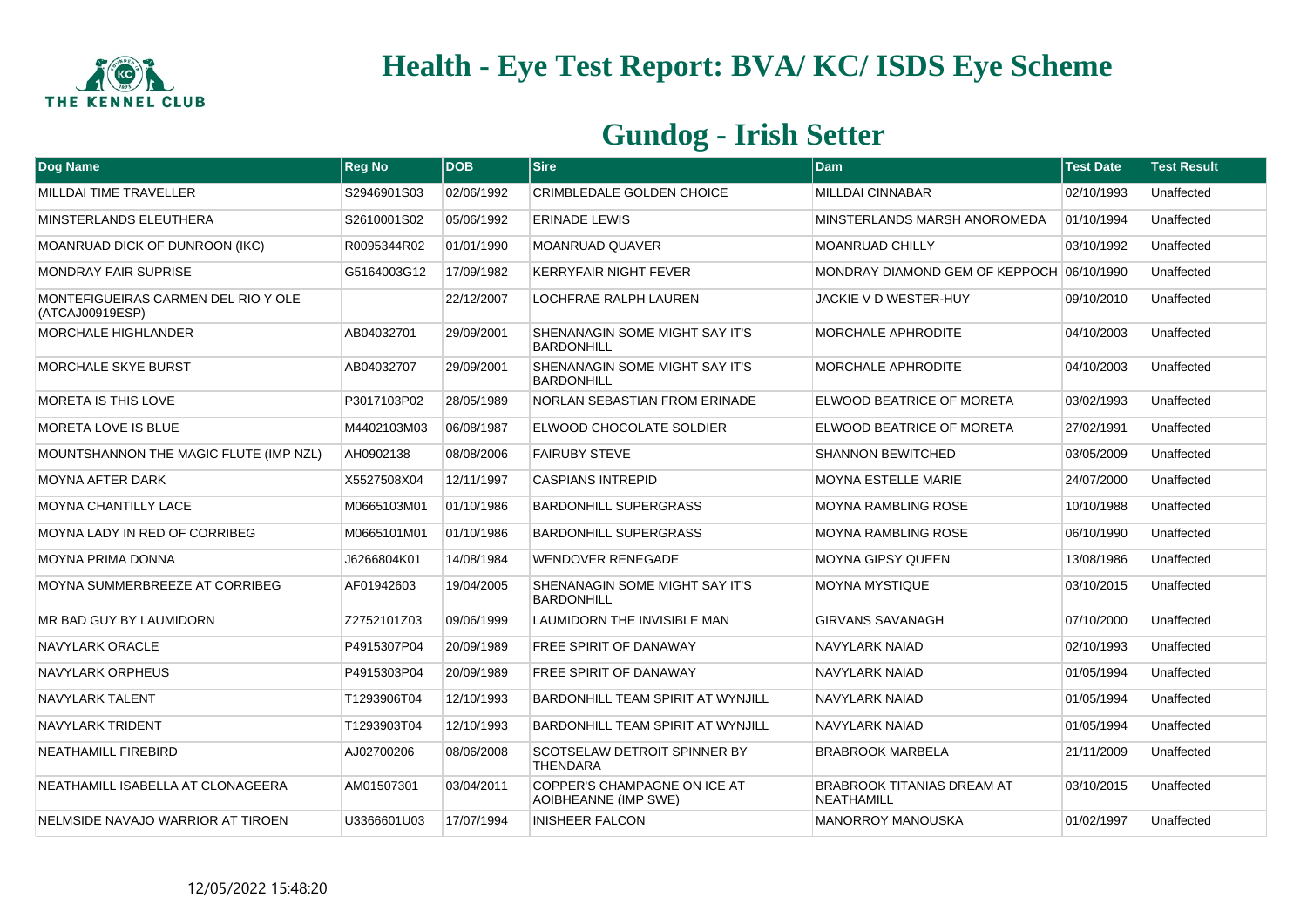

| <b>Dog Name</b>                      | <b>Reg No</b> | <b>DOB</b> | <b>Sire</b>                          | <b>Dam</b>                    | <b>Test Date</b> | <b>Test Result</b> |
|--------------------------------------|---------------|------------|--------------------------------------|-------------------------------|------------------|--------------------|
| <b>NESTAPY LADY</b>                  | S2478906S02   | 17/05/1992 | CHANTRYHILL SIR ALYDUKE OF LORLAWD   | <b>NESTAPY BONHEUR</b>        | 26/08/1999       | Unaffected         |
| NIGHT SHADOW OF WENDOVER             | P1055405P01   | 22/12/1988 | <b>KERRYFAIR NIGHT FEVER</b>         | <b>WENDOVER CASSIDY</b>       | 03/10/1992       | Unaffected         |
| <b>NORLAN SEBASTIAN FROM ERINADE</b> | L6227101L04   | 29/09/1986 | <b>KERRYFAIR NIGHT FEVER</b>         | ERINADE NEULA OF NORLAN       | 20/12/1989       | Unaffected         |
| NORTHAMBER NORDIC PRINCE             | N4385705N03   | 17/07/1988 | NORLAN SEBASTIAN FROM ERINADE        | <b>CORNEVON NEMESIA</b>       | 20/12/1989       | Unaffected         |
| NORTHAMBER STORM TROOPER             | Q2979004Q02   | 30/05/1990 | <b>NORLAN SEBASTIAN FROM ERINADE</b> | NORTHAMBER BRYERLEE FINESE    | 04/10/1990       | Unaffected         |
| <b>NORTHERN LIGHT</b>                | AP01707407    | 14/04/2012 | <b>ERINVALE QUEST</b>                | <b>GLENDRISOCK ROXANA</b>     | 07/03/2015       | Unaffected         |
| ORLANSET SUMMER FLAME OVER SOULGLAS  | U0636807U01   | 25/01/1994 | TSAR OF EROS AT ORLANSET             | ORLANSET MISS MOPPETT         | 03/10/1998       | Unaffected         |
| ORNELLA ALDEODATO                    | T4692412T04   | 15/08/1993 | REDDINS DONOVAN AT ORNELLA           | <b>WENDOVER PETRONELLA</b>    | 15/05/1994       | Unaffected         |
| ORNELLA FINAL WISH                   | X2374201X02   | 05/05/1997 | <b>REDDINS DONOVAN AT ORNELLA</b>    | <b>WENDOVER PETRONELLA</b>    | 03/10/1998       | Unaffected         |
| ORNELLA FOREST FLIKKA                | AA01420103    | 24/12/1999 | ORNELLA FOREST FREELANDER            | ORNELLA CUITADELLA            | 07/10/2000       | Unaffected         |
| ORNELLA FOREST FREELANDER            | Y4025002Y04   | 29/07/1998 | RICOCHET STINGER IS ERILYNNES        | ORNELLA ROYAL DREAM           | 06/10/2001       | Unaffected         |
| ORSTONE DELIGHTFUL DOLLY             | Q1786104Q02   | 05/02/1990 | <b>ORSTONE MYZERAK</b>               | <b>BARLEYDALE SUPER SUSIE</b> | 04/10/1997       | Unaffected         |
| ORSTONE MEMPHIS MIST                 | X1781501X02   | 25/03/1997 | KONAKAKELA ZAGAR BY ROMARNE          | ORSTONE MORGAN LE FAY         | 03/10/1998       | Unaffected         |
| ORSTONE UP THE TEMPO                 | Y1950708Y02   | 26/04/1998 | THENDARA THE TOURIST                 | ORSTONE COUNTRY MAID          | 01/10/2005       | Unaffected         |
| <b>OSTRABY'S ATHOS</b>               | U0095000U01   | 23/03/1991 | <b>MOANRUAD SAPPHIRE</b>             | <b>CHESTNUT BESS</b>          | 01/10/1994       | Unaffected         |
| OTTOLINE CHLOE                       | P3455404P03   | 18/03/1989 | HARTSFELL DON GIOVANNI               | OTTOLINE WINTER MEMORY        | 30/04/1992       | Unaffected         |
| OTTOLINE CINQUETTA                   | P3455406P03   | 18/03/1989 | HARTSFELL DON GIOVANNI               | <b>OTTOLINE WINTER MEMORY</b> | 30/04/1992       | Unaffected         |
| OTTOLINE DAREDEVIL                   | T2260306T02   | 31/12/1992 | <b>REDDINS FERDINAND</b>             | <b>OTTOLINE CHLOE</b>         | 21/04/1994       | Unaffected         |
| OTTOLINE DON QUIXOTE OF CASPEROSSO   | T2260305T02   | 31/12/1992 | <b>REDDINS FERDINAND</b>             | <b>OTTOLINE CHLOE</b>         | 21/04/1994       | Unaffected         |
| OTTOLINE DULCIMER                    | T2260310T02   | 31/12/1992 | <b>REDDINS FERDINAND</b>             | <b>OTTOLINE CHLOE</b>         | 21/04/1994       | Unaffected         |
| OTTOLINE LADY LOVE                   | E6451101E11   | 24/03/1980 | <b>SCARLETTI COCKNEY REBEL</b>       | <b>CASPIANS OTTOLINE</b>      | 06/12/1988       | Unaffected         |
| OTTOLINE WINTER MEMORY               | K0966505K05   | 12/12/1984 | <b>REDDINS MORGAN</b>                | <b>OTTOLINE LADY LOVE</b>     | 06/12/1988       | Unaffected         |
| PENNALLY DEVIL WOMAN                 | AE01533802    | 24/03/2004 | <b>GOLDINGS CASANOVA</b>             | <b>WICKENBERRY CROCUS</b>     | 11/06/2011       | Unaffected         |
| PENWYN CHRISTMAS SPIRIT              | R0259401R01   | 13/12/1990 | JONOLA JACK DANIELS                  | PENWYN DIAMOND LIGHT          | 19/10/1991       | Unaffected         |
| PENWYN DIAMOND LIFE                  | M5961905M04   | 01/10/1987 | WICKENBERRY KNIGHT AT ARMS           | PENWYN SWEET MEADOW BRANDY    | 19/12/1988       | Unaffected         |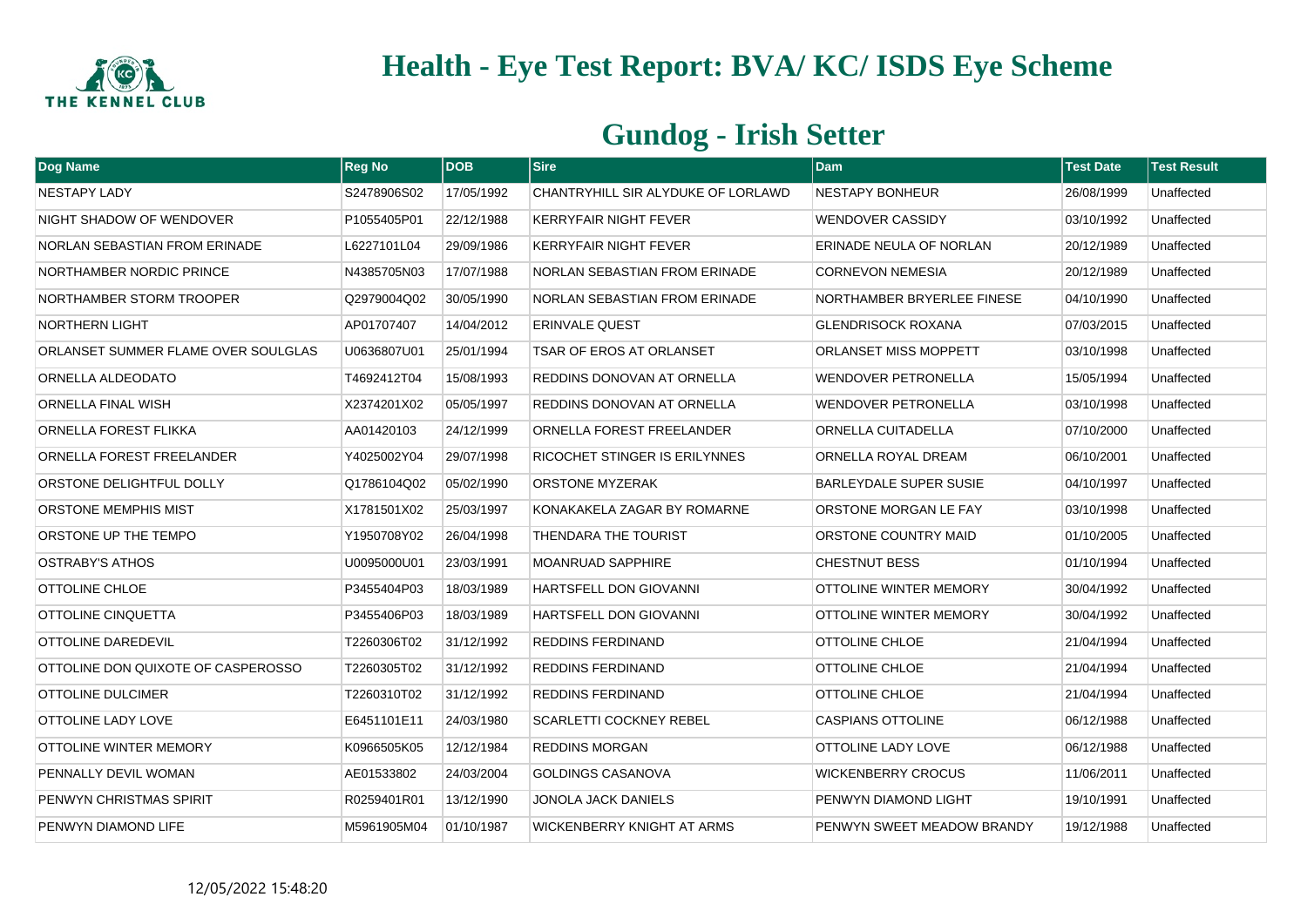

| Dog Name                            | <b>Reg No</b> | <b>DOB</b> | <b>Sire</b>                                 | Dam                                         | <b>Test Date</b> | <b>Test Result</b> |
|-------------------------------------|---------------|------------|---------------------------------------------|---------------------------------------------|------------------|--------------------|
| PENWYN DIAMOND LIGHT                | M1148501M01   | 29/01/1987 | WICKENBERRY KNIGHT AT ARMS                  | PENWYN SWEET MEADOW BRANDY                  | 11/04/1989       | Unaffected         |
| PENWYN HEARTBREAKER                 | R5171803R04   | 05/10/1991 | <b>BARNABY OF WESBERE CRESSWAY</b>          | PENWYNFAIR LADY LOVE                        | 03/10/1992       | Unaffected         |
| PENWYN SILK AND STEEL               | P5142601P04   | 12/09/1989 | <b>OLDSPRING TRADE WINDS</b>                | PENWYNFAIR LADY LOVE                        | 06/10/1990       | Unaffected         |
| PENWYN SUMMER BREEZE                | T4902510T04   | 12/09/1993 | PENWYN CHRISTMAS SPIRIT                     | JONOLA SUMMER SENSATION AT<br><b>PENWYN</b> | 01/10/1994       | Unaffected         |
| PENWYN SUMMER HOLIDAY               | T4902509T04   | 12/09/1993 | PENWYN CHRISTMAS SPIRIT                     | JONOLA SUMMER SENSATION AT<br><b>PENWYN</b> | 01/10/1994       | Unaffected         |
| <b>PENWYN TRULY</b>                 | S4650204S04   | 01/10/1992 | JONOLA JACK DANIELS                         | PENWYN SILK AND STEEL                       | 02/10/1993       | Unaffected         |
| PENWYNFAIR LADY LOVE                | J0555101J04   | 29/12/1983 | <b>KERRYFAIR NIGHT FEVER</b>                | PENWYN SWEET MEADOW BRANDY                  | 19/12/1988       | Unaffected         |
| PERFECTLY WICKED FOR DANWISH        | AQ00635304    | 15/01/2013 | <b>GWENDARIFF POP THE QUESTION</b>          | <b>THENDARA LENAMORE</b>                    | 03/10/2015       | Unaffected         |
| PERRYLIDH CELTIC BREEZE             | R1858505R02   | 31/03/1991 | <b>CLONAGEERA GENESIS</b>                   | PERRYLIDH SAFFRON LADY                      | 07/05/1995       | Unaffected         |
| PERRYLIDH HERMES                    | U1784908U02   | 12/04/1994 | <b>WICKENBERRY NEBBIOLO</b>                 | PERRYLIDH CELTIC BREEZE                     | 07/05/1995       | Unaffected         |
| PERRYLIDH MOONSHINE                 | N2618905N02   | 18/04/1988 | BRINARA MOONRAKER                           | PERRYLIDH SAFFRON LADY                      | 19/12/1989       | Unaffected         |
| PERRYLIDH PERFECT SUNSET            | N2618901N02   | 18/04/1988 | <b>BRINARA MOONRAKER</b>                    | PERRYLIDH SAFFRON LADY                      | 19/12/1989       | Unaffected         |
| PERRYLIDH SAFFRON LADY              | J3106801J09   | 11/04/1984 | <b>CLONAGEERA SUNRISE</b>                   | CLONAGEERA COLUMBINE OF<br>PERRYLIDH        | 06/09/1985       | Unaffected         |
| PERRYLIDH SELENE                    | U1784901U02   | 12/04/1994 | <b>WICKENBERRY NEBBIOLO</b>                 | PERRYLIDH CELTIC BREEZE                     | 07/05/1995       | Unaffected         |
| <b>PICKLE PEPPER</b>                | N6537703P01   | 20/08/1988 | NORLAN SEBASTIAN FROM ERINADE               | <b>BONAHAIRD SNOWTIME</b>                   | 14/12/1989       | Unaffected         |
| PIMMS DELIGHT OF DUNROON            | W4212306W03   | 06/06/1996 | LUSCA PERRY (IKC)                           | <b>KENINE RED RAISIN</b>                    | 04/10/1997       | Unaffected         |
| POLMENNOR FOR FUN                   | AL00415101    | 01/01/2010 | COPPER'S UNDERCOVER AT LYNWOOD (IMP<br>SWE) | LYNWOOD THEME SONG FOR<br><b>POLMENNOR</b>  | 30/09/2017       | Unaffected         |
| POLMENNOR FOR PLEASURE              | AF01765401    | 22/04/2005 | <b>SCOTSELAW JACKSON AT LYNWOOD</b>         | POLMENNOR VILLAGE GOSSIP                    | 06/10/2007       | Unaffected         |
| POLMENNOR SWEET DREAMS              | X4721408X04   | 23/09/1997 | <b>KERRYFAIR LOVER BOY</b>                  | LYNWOOD CASTASPELL OVER<br><b>POLMENNOR</b> | 13/10/2007       | Unaffected         |
| POLMENNOR VILLAGE GOSSIP            | AA02513001    | 24/05/2000 | <b>DANAWAY COUNTRY BOY</b>                  | LYNWOOD CASTASPELL OVER<br><b>POLMENNOR</b> | 06/10/2007       | Unaffected         |
| POLMENNOR WILLOW PATTERN            | AJ02156801    | 13/05/2008 | LYNWOOD FIELD OF DREAMS                     | POLMENNOR FOR PLEASURE                      | 10/10/2009       | Unaffected         |
| POPESWOOD PETRUS                    | N1390202N02   | 14/02/1988 | <b>TWOACRES EDWARD BEAR AT CAREK</b>        | POPESWOOD PROVINS ROSE                      | 06/10/1990       | Unaffected         |
| POPESWOOD PIE IN THE SKY AT BIRGUMA | X3591001X03   | 21/07/1997 | <b>BONHOMIE VAGUELY NOBLE</b>               | REDDINS MADAILEIN OF POPESWOOD              | 01/10/2005       | Unaffected         |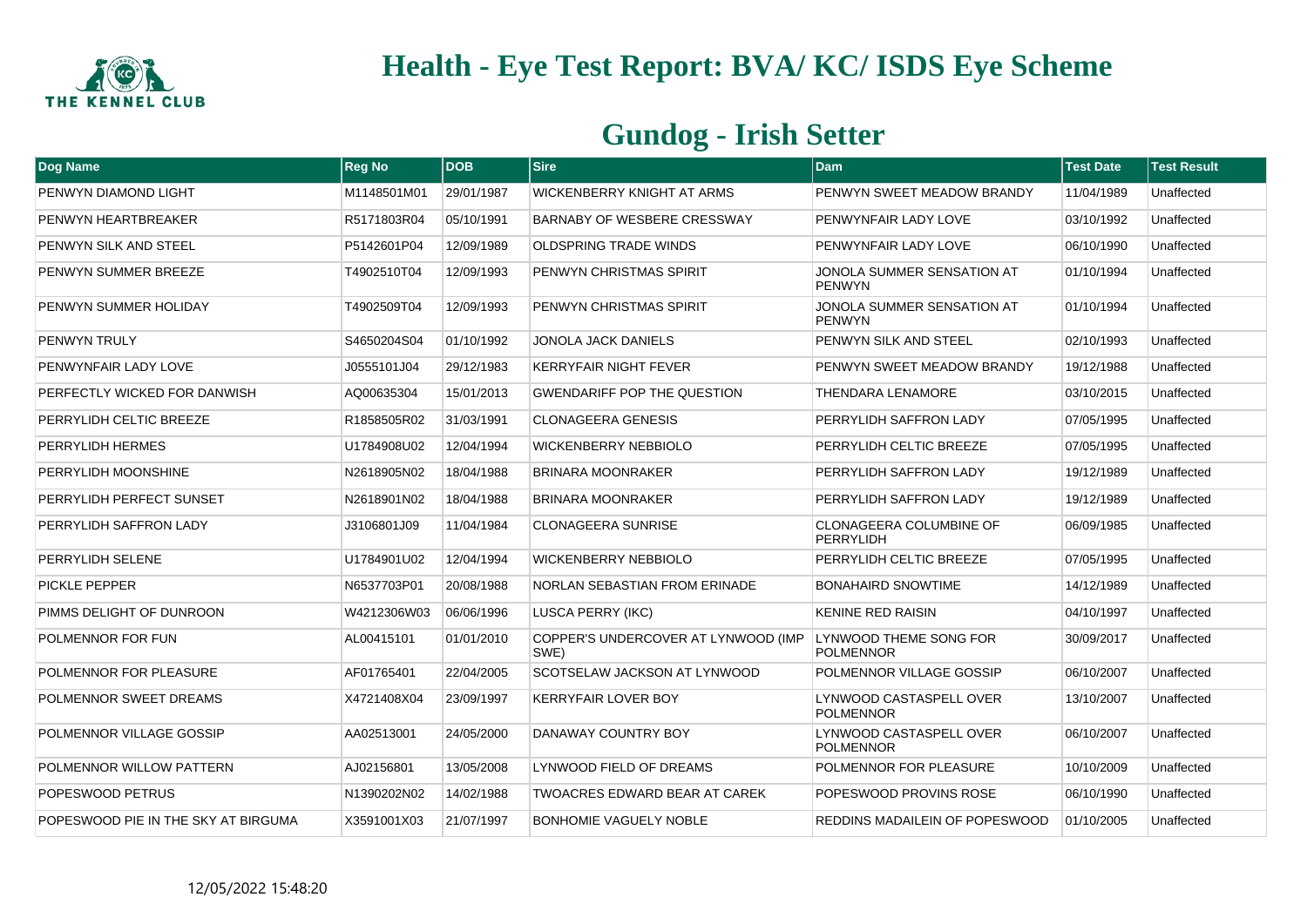

| Dog Name                           | <b>Reg No</b> | <b>DOB</b> | <b>Sire</b>                                            | <b>Dam</b>                                               | <b>Test Date</b> | <b>Test Result</b> |
|------------------------------------|---------------|------------|--------------------------------------------------------|----------------------------------------------------------|------------------|--------------------|
| PORSCHET ENDLESS LOVE AT RUA       | AC03796010    | 14/02/2002 | <b>RUA LOVE ME DO</b>                                  | PORSCHET SWEET SAFFRON                                   | 19/04/2009       | Unaffected         |
| PORSCHET FOREVER AMBER             | AE02080303    | 13/11/2003 | <b>CASPIANS INTREPID</b>                               | PORSCHET DEEP SECRET                                     | 19/04/2009       | Unaffected         |
| PORSCHET GONE WITH THE WIND        | AJ02567701    | 18/11/2007 | <b>BRADFORD BOY AT PORSCHET</b>                        | PORSCHET LOVE STORY                                      | 19/04/2009       | Unaffected         |
| PORSCHET LUCKY GEM OF DUNROON      | AE02071601    | 20/11/2003 | <b>FAULOON DEXTER OF DUNROON</b>                       | PORSCHET SWEET SAFFRON                                   | 02/10/2004       | Unaffected         |
| PORSCHET LUCKY GEM OF DUNROON      | AE02071601    | 20/11/2003 | <b>FAULOON DEXTER OF DUNROON</b>                       | PORSCHET SWEET SAFFRON                                   | 02/08/2012       | Unaffected         |
| PORSCHET PATIENCE                  | AJ01685302    | 25/08/2007 | <b>SUTERESETT BILLIONAIR BEAR</b>                      | PORSCHET PRECIOUS PEARL                                  | 19/04/2009       | Unaffected         |
| PORSCHET PRECIOUS PEARL            | AB03849310    | 21/04/2001 | PORSCHET KENTISH KNIGHT                                | PORSCHET DEEP SECRET                                     | 03/10/2009       | Unaffected         |
| PORSCHET PRUDENCE OF ROSARENOS     | AK01011305    | 04/10/2008 | <b>STRATHMEAD SNOW LEOPARD</b>                         | PORSCHET PRECIOUS PEARL                                  | 30/08/2011       | Unaffected         |
| PORSCHET PRUDENCE OF ROSARENOS     | AK01011305    | 04/10/2008 | <b>STRATHMEAD SNOW LEOPARD</b>                         | PORSCHET PRECIOUS PEARL                                  | 24/01/2014       | Unaffected         |
| PORSCHET TAMARIND                  | AJ01684902    | 20/08/2007 | <b>SCOTSELAW DETROIT SPINNER BY</b><br><b>THENDARA</b> | PORSCHET FOREVER AMBER                                   | 19/04/2009       | Unaffected         |
| PRIVATE DANCER AT SIRRANNON        | K6286302L01   | 10/09/1985 | EMMAFIELD DOUBLE-DUTCH                                 | ORREST BABOUSHKA                                         | 22/08/1991       | Unaffected         |
| PROPER LITTLE DREAMER              | K5080507L01   | 30/07/1985 | LOSKERAN KESTREL OF CAMUSMOR                           | FOLLIDOWN SWEET VIOLET                                   | 06/12/1988       | Unaffected         |
| PTARMIGAN BOY                      | U3126201U03   | 13/06/1994 | <b>ARDOON BEN</b>                                      | <b>QUEEN OF WARRIORS</b>                                 | 07/10/2000       | Unaffected         |
| PYECOMBE AMALTHEA                  | AH02656710    | 09/05/2007 | CASKEYS CONCEPT AT AOIBHEANNE                          | <b>BEAU JOLLAY</b>                                       | 12/07/2010       | Unaffected         |
| QUENSHA WALK ME HOME TO DANWISH    | AW02344101    | 24/05/2019 | COPPER'S WAR OF ROSES (IMP SWE)                        | <b>BARDONHILL PLEASE DONT TEASE</b><br><b>QUENSHA</b>    | 31/10/2021       | Unaffected         |
| QUENSHA WALK ME HOME TO DANWISH    | AW02344101    | 24/05/2019 | COPPER'S WAR OF ROSES (IMP SWE)                        | <b>BARDONHILL PLEASE DONT TEASE</b><br><b>QUENSHA</b>    | 08/09/2020       | Unaffected         |
| RAMPISHAM ARTFUL DODGER            | H4339306J02   | 30/05/1983 | <b>RAMPISHAM WIZE GUY</b>                              | RAMPISHAM RIVER CORAL                                    | 15/04/1987       | Unaffected         |
| RAMPISHAM SAFE DEPOSIT             | J5295503J12   | 16/03/1984 | <b>CORRIECAS FAGAN</b>                                 | <b>BARANN LITTLE MISS MUFFETT AT</b><br><b>RAMPISHAM</b> | 15/05/1987       | Unaffected         |
| <b>RAPPATTY WINTER FLAME</b>       | X0403005X01   | 19/12/1996 | <b>SHENANAGIN STOCKBROKER</b>                          | <b>RAPPATTY DANCING FLAME</b>                            | 01/10/2005       | Unaffected         |
| <b>RAYDAW DESERT ORCHID</b>        | Y3198302Y03   | 21/06/1998 | <b>THENDARA KENNEDY</b>                                | <b>SCOTSELAW HELLO DOLLY</b>                             | 07/10/2006       | Unaffected         |
| <b>RED SHERRY AT JOANMA'S</b>      | P2448507P02   | 02/04/1989 | <b>RUSLER BOY</b>                                      | WARRIOR LASS                                             | 28/02/1993       | Unaffected         |
| REDCLYST DOMINO DANCER OF ORLANSET | W4539108W04   | 15/09/1996 | <b>REDCLYST GLEN FERGUS</b>                            | JEZZLA ANNASTAZIA OF REDCLYST                            | 04/10/1997       | Unaffected         |
| <b>REDCLYST EDINA</b>              | W4539102W04   | 15/09/1996 | REDCLYST GLEN FERGUS                                   | JEZZLA ANNASTAZIA OF REDCLYST                            | 04/10/1997       | Unaffected         |
| REDCLYST GLEN FERGUS               | T4550105T03   | 25/08/1993 | <b>MARKSWAY MARQUIS</b>                                | <b>REDCLYST GLEN LOSSIE</b>                              | 01/10/1994       | Unaffected         |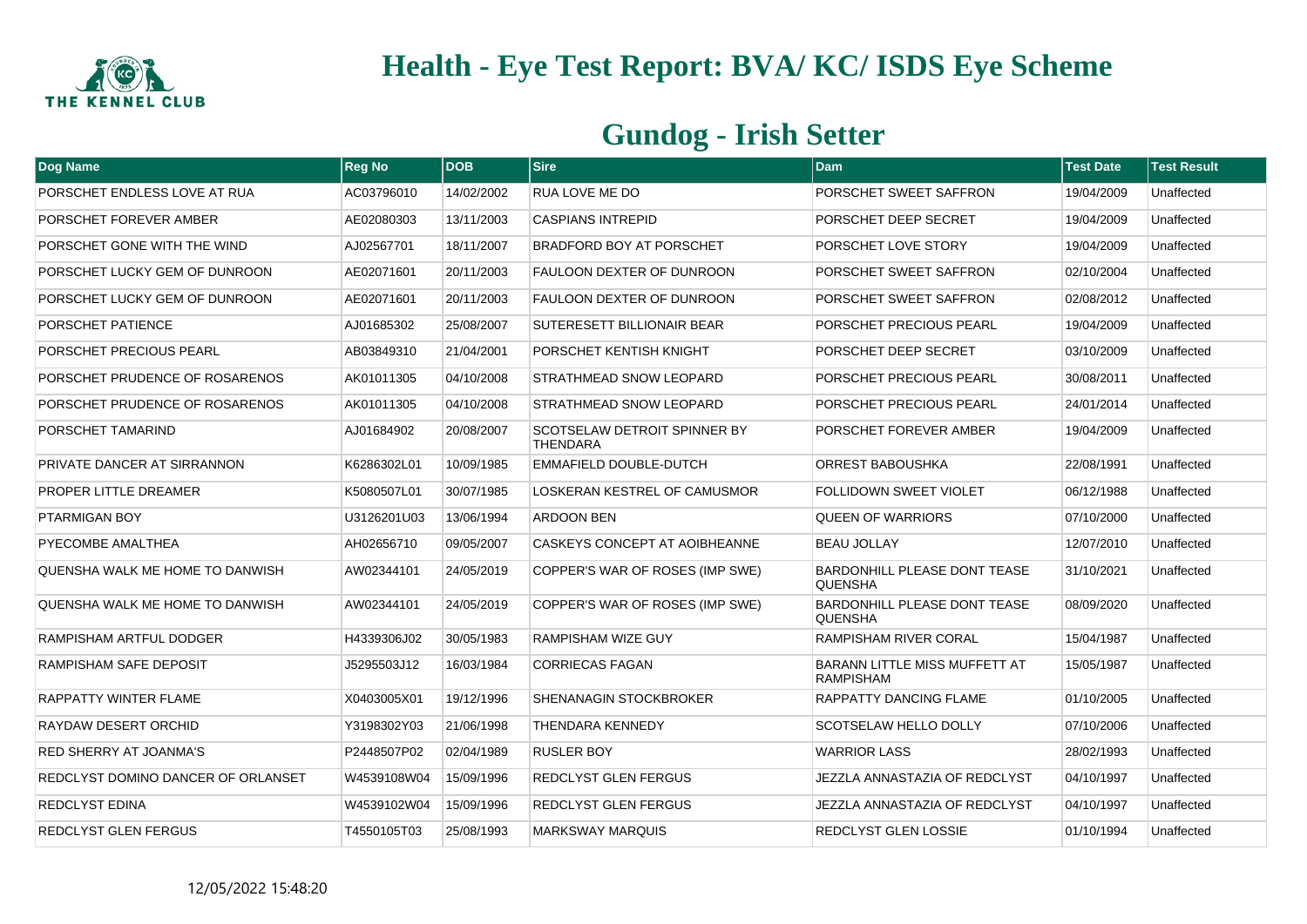

| Dog Name                         | <b>Reg No</b> | <b>DOB</b> | <b>Sire</b>                                               | <b>Dam</b>                                   | <b>Test Date</b> | <b>Test Result</b> |
|----------------------------------|---------------|------------|-----------------------------------------------------------|----------------------------------------------|------------------|--------------------|
| REDCLYST GLEN LOSSIE             | P3753009P03   | 16/06/1989 | <b>SOWERHILL KELT</b>                                     | SOWERHILL APHRODITE OF REDCLYST 103/10/1992  |                  | Unaffected         |
| REDCLYST GLEN OGOPOGO            | Y1758101Y02   | 23/02/1998 | <b>BONHOMIE VAGUELY NOBLE</b>                             | REDCLYST GLENURY ROYAL                       | 03/10/1998       | Unaffected         |
| REDCLYST GLENURY OKKI DOKKI      | Y1758102Y02   | 23/02/1998 | <b>BONHOMIE VAGUELY NOBLE</b>                             | REDCLYST GLENURY ROYAL                       | 03/10/1998       | Unaffected         |
| <b>REDCLYST GLENURY ROYAL</b>    | T4550101T03   | 25/08/1993 | <b>MARKSWAY MARQUIS</b>                                   | REDCLYST GLEN LOSSIE                         | 01/10/1994       | Unaffected         |
| <b>REDCLYST MILTON DUFF</b>      | P3753001P03   | 16/06/1989 | <b>SOWERHILL KELT</b>                                     | SOWERHILL APHRODITE OF REDCLYST 02/10/1993   |                  | Unaffected         |
| <b>REDCLYST POSH SPICE</b>       | X1519104X02   | 25/02/1997 | <b>REDCLYST GLEN FERGUS</b>                               | REDCLYST GLEN ENYA                           | 04/10/1997       | Unaffected         |
| <b>REDDINS CLAUDIA</b>           | Q5573606Q04   | 22/08/1990 | <b>REDDINS FERDINAND</b>                                  | REDDINS ZELDA                                | 03/10/1992       | Unaffected         |
| <b>REDDINS CONNAL</b>            | Q5573609Q04   | 22/08/1990 | <b>REDDINS FERDINAND</b>                                  | <b>REDDINS ZELDA</b>                         | 26/10/1996       | Unaffected         |
| <b>REDDINS DAMARA</b>            | S0888405S01   | 01/01/1992 | <b>REDDINS CURRAN</b>                                     | REDDINS DUINE                                | 03/10/1992       | Unaffected         |
| <b>REDDINS DAZZLER</b>           | AF03874704    | 07/08/2005 | <b>REDDINS TILLER MAN</b>                                 | <b>REDDINS BUSTLE</b>                        | 02/10/2010       | Unaffected         |
| REDDINS DONOVAN AT ORNELLA       | S0888402S01   | 01/01/1992 | <b>REDDINS CURRAN</b>                                     | <b>REDDINS DUINE</b>                         | 03/10/1998       | Unaffected         |
| REDDINS FALCON                   | AK00380307    | 06/01/2009 | <b>CASKEYS CONCEPT AT AOIBHEANNE</b>                      | <b>REDDINS BOBBIN</b>                        | 30/09/2017       | Unaffected         |
| REDDINS GRACE OF ELWOOD          | P1139806P02   | 20/12/1988 | <b>CRIMBLEDALE GOLDEN CHOICE</b>                          | <b>REDDINS MARIANNE</b>                      | 02/10/1993       | Unaffected         |
| <b>REDDINS HUGO</b>              | J0170803J04   | 26/11/1983 | <b>KERRYFAIR NIGHT FEVER</b>                              | <b>REDDINS HERMIONE</b>                      | 14/08/1986       | Unaffected         |
| REDDINS JUSTIN OF STYLERSETTS    | H3257305H09   | 31/05/1983 | JASON OF ANDANA OF CLONAGEERA                             | SORREL OF ANDANA OF REDDINS                  | 03/05/1990       | Unaffected         |
| REDDINS LESTER AT ORNELLA        | AJ03576707    | 16/07/2008 | <b>CASKEYS CONCEPT AT AOIBHEANNE</b>                      | <b>REDDINS UNIQUE</b>                        | 08/05/2009       | Unaffected         |
| <b>REDDINS MYRNA</b>             | R3735310R03   | 06/07/1991 | <b>BARNABY OF WESBERE CRESSWAY</b>                        | <b>REDDINS HARRIET</b>                       | 04/10/1997       | Unaffected         |
| <b>REDDINS ODESSA</b>            | AJ01363303    | 21/03/2008 | <b>REDDINS TILLER MAN</b>                                 | <b>REDDINS ODESSY</b>                        | 02/10/2010       | Unaffected         |
| REDDINS SANDA OF DANCHRIS        | F5327405G01   | 06/09/1981 | <b>SOWERHILL SAHIB</b>                                    | <b>SCOTSWOOD MAEVE OF REDDINS</b>            | 27/03/1987       | Unaffected         |
| <b>REDDINS SCOTT OF FARHALLS</b> | L2763401L02   | 04/04/1986 | <b>REDDINS FERDINAND</b>                                  | <b>SCOTSWOOD MAEVE OF REDDINS</b>            | 23/02/1994       | Unaffected         |
| REDFIELD CHANTILLY LACE          | T0807901T01   | 03/01/1993 | <b>TITIANDALE EGOISTE</b>                                 | CATALUNA DOUBLE DAISY AT REDFIELD 02/10/1993 |                  | Unaffected         |
| <b>REDFIELD GUCCI</b>            | T0807905T01   | 03/01/1993 | <b>TITIANDALE EGOISTE</b>                                 | CATALUNA DOUBLE DAISY AT REDFIELD 02/10/1993 |                  | Unaffected         |
| REDFIELD JAZZ AT CATALUNA        | T0807908T01   | 03/01/1993 | <b>TITIANDALE EGOISTE</b>                                 | CATALUNA DOUBLE DAISY AT REDFIELD 15/05/1994 |                  | Unaffected         |
| <b>REDGALLOP MARYELLEN</b>       | AW00653707    | 05/02/2019 | CAEMGEN'S ELEMENT OF TRUTH AT<br><b>FEORLIG (IMP SWE)</b> | <b>ANLORY ANTOINETTE</b>                     | 14/04/2021       | Unaffected         |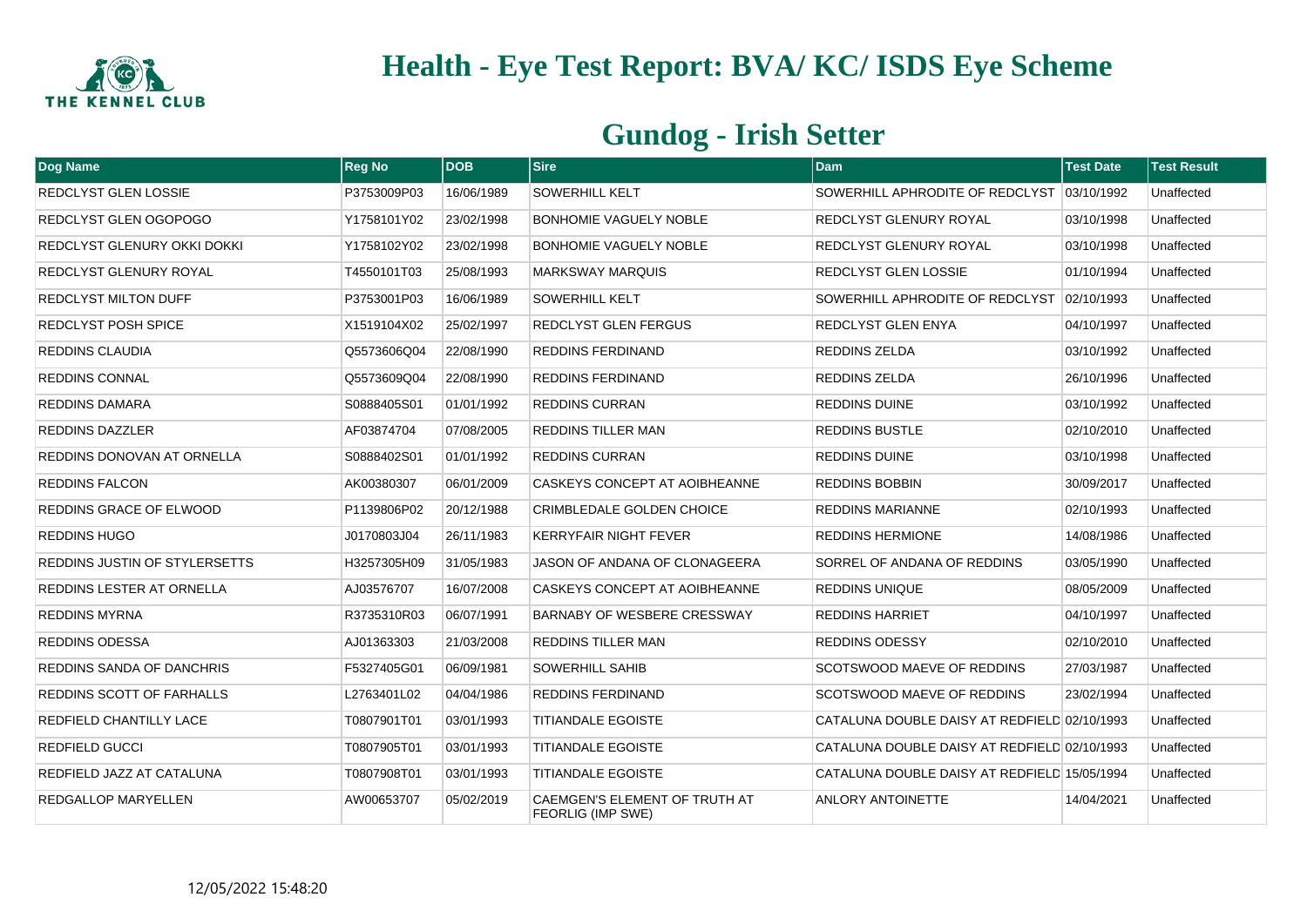

| Dog Name                               | <b>Reg No</b> | <b>DOB</b> | <b>Sire</b>                              | <b>Dam</b>                                          | <b>Test Date</b> | <b>Test Result</b> |
|----------------------------------------|---------------|------------|------------------------------------------|-----------------------------------------------------|------------------|--------------------|
| REDHARA SHERWOOD ARCHER                | Z1743606Z02   | 03/04/1999 | KONAKAKELA ZAGAR BY ROMARNE              | WYNDLEE SCARLET O'HARA AT<br><b>REDHARA</b>         | 10/03/2000       | Unaffected         |
| <b>REDSHEEN PERFECTION</b>             | J7306606K03   | 11/09/1984 | DOOLY'S PLAYBOY OF QUILMARK              | <b>REDSHEEN NITE-GLOW</b>                           | 19/12/1988       | Unaffected         |
| <b>REDSHEEN POSER</b>                  | J7306607K03   | 11/09/1984 | DOOLY'S PLAYBOY OF QUILMARK              | <b>REDSHEEN NITE-GLOW</b>                           | 19/12/1988       | Unaffected         |
| <b>REDSHEEN QUAINT WAYS</b>            | N1392102N01   | 07/12/1987 | <b>CHANTRYHILL SIR TRISTRAM</b>          | <b>REDSHEEN PERFECTION</b>                          | 19/12/1988       | Unaffected         |
| <b>REDSHEEN QUESTIONAIRE</b>           | N1392106N01   | 07/12/1987 | <b>CHANTRYHILL SIR TRISTRAM</b>          | <b>REDSHEEN PERFECTION</b>                          | 19/12/1988       | Unaffected         |
| <b>REDSTREAKS STANIER</b>              | Z1493703Z02   | 12/02/1999 | <b>LOCHLORIEN GOLD</b>                   | <b>KERRIMERE JINTY</b>                              | 12/11/2000       | Unaffected         |
| <b>RENCROSS BUSY LEE (IMP)</b>         | N0095309N02   | 03/11/1987 | ARDBRACCAN DUNSWOOD SUPERTRAMP<br>(IMP)  | RENCROSS TOUCH O'CLASS IMP                          | 31/01/1990       | Unaffected         |
| RENCROSS PINA COLADA (IKC)             | S0095144S01   | 24/04/1991 | <b>QUILMARK SKYLARK</b>                  | <b>RENCROSS BUSY LEE (IMP)</b>                      | 22/06/1993       | Unaffected         |
| RENEMAU DEACON BLUE                    | Q1786803Q02   | 16/02/1990 | WHIMBREL COOL HAND LUKE                  | WHIMBREL JUSTINE OF RENEMAU                         | 02/10/1993       | Unaffected         |
| RHEDEG CORA AT APPACHENS               | AV02105112    | 20/04/2018 | NORTHERN FIRES ENCORE                    | <b>ROSSLARE RUFUS (IKC)</b>                         | 29/05/2019       | Unaffected         |
| RHEMY SAPPHIRE GLOW OF HEATHCLARE      | S1551106S02   | 13/03/1992 | RONZALDA ALVARO                          | <b>JUBILANT JADE</b>                                | 02/10/1993       | Unaffected         |
| <b>RICOCHET REFLECTION</b>             | V4592209V04   | 20/09/1995 | <b>MARKSWAY MARQUIS</b>                  | <b>RICOCHET RAMONDA</b>                             | 05/10/1996       | Unaffected         |
| RICOCHET SASPARILLA AT GIRVANS         | Q3700001Q03   | 26/06/1990 | REDDINS JUSTIN OF STYLERSETTS            | ERINADE LAURETTA FROM RICOCHET                      | 03/10/1992       | Unaffected         |
| <b>RICOCHET SPRITZER</b>               | Q3700008Q03   | 26/06/1990 | REDDINS JUSTIN OF STYLERSETTS            | ERINADE LAURETTA FROM RICOCHET                      | 20/03/1994       | Unaffected         |
| <b>RIONORE HAUNTING MOMENT</b>         | AL01673510    | 13/03/2010 | <b>REDDINS PAUSE AT MAGICONKERS</b>      | <b>COVARNEY BEWITCHED BETWEEN</b><br><b>RIONORE</b> | 09/11/2011       | Unaffected         |
| <b>RIONORE SNOW LORD</b>               | AL01673507    | 13/03/2010 | REDDINS PAUSE AT MAGICONKERS             | <b>COVARNEY BEWITCHED BETWEEN</b><br><b>RIONORE</b> | 05/10/2013       | Unaffected         |
| <b>RIQITTA AUTHENTIC</b>               | AJ00032301    | 25/11/2007 | RIQITTA DYLAN THOMAS                     | RIQITTA FANTASTIC LIGHT                             | 03/10/2015       | Unaffected         |
| RIQITTA ETERNAL FLAME                  | V1988209V02   | 29/03/1995 | <b>BARDONHILL TEAM SPIRIT AT WYNJILL</b> | <b>CASPIANS FAITH AT RIQITTA</b>                    | 05/10/1996       | Unaffected         |
| RIQITTA ROYAL ATHLETE                  | V1988201V02   | 29/03/1995 | <b>BARDONHILL TEAM SPIRIT AT WYNJILL</b> | <b>CASPIANS FAITH AT RIQITTA</b>                    | 05/10/1996       | Unaffected         |
| RIQITTA STAR PREMONITION OF CLANOVENTA | V1988207V02   | 29/03/1995 | BARDONHILL TEAM SPIRIT AT WYNJILL        | CASPIANS FAITH AT RIQITTA                           | 04/10/1997       | Unaffected         |
| RISANDA CATCH A FALLING STAR           | P1739402P01   | 17/01/1989 | <b>SHANDWICK STARCARRIER</b>             | RISANDA ROXANNE                                     | 14/07/1990       | Unaffected         |
| <b>RISANDA OUT OF BLUE</b>             | Q1507701Q02   | 11/01/1990 | <b>RISANDA ROCCO</b>                     | <b>MARFIELD MELODY</b>                              | 14/07/1990       | Unaffected         |
| RISANDA ROSETTA                        | L5262903M01   | 22/07/1986 | <b>BARLEYDALE PASCALI</b>                | ORSTONE FIRST EDITION                               | 14/07/1990       | Unaffected         |
| RISHTTE TAMARA OF SCOTFORD             | P5827106P04   | 13/09/1989 | <b>RED MOUNTAIN BY CASKEYS</b>           | <b>RISHTTE SWEET SUNNORA</b>                        | 17/05/1990       | Unaffected         |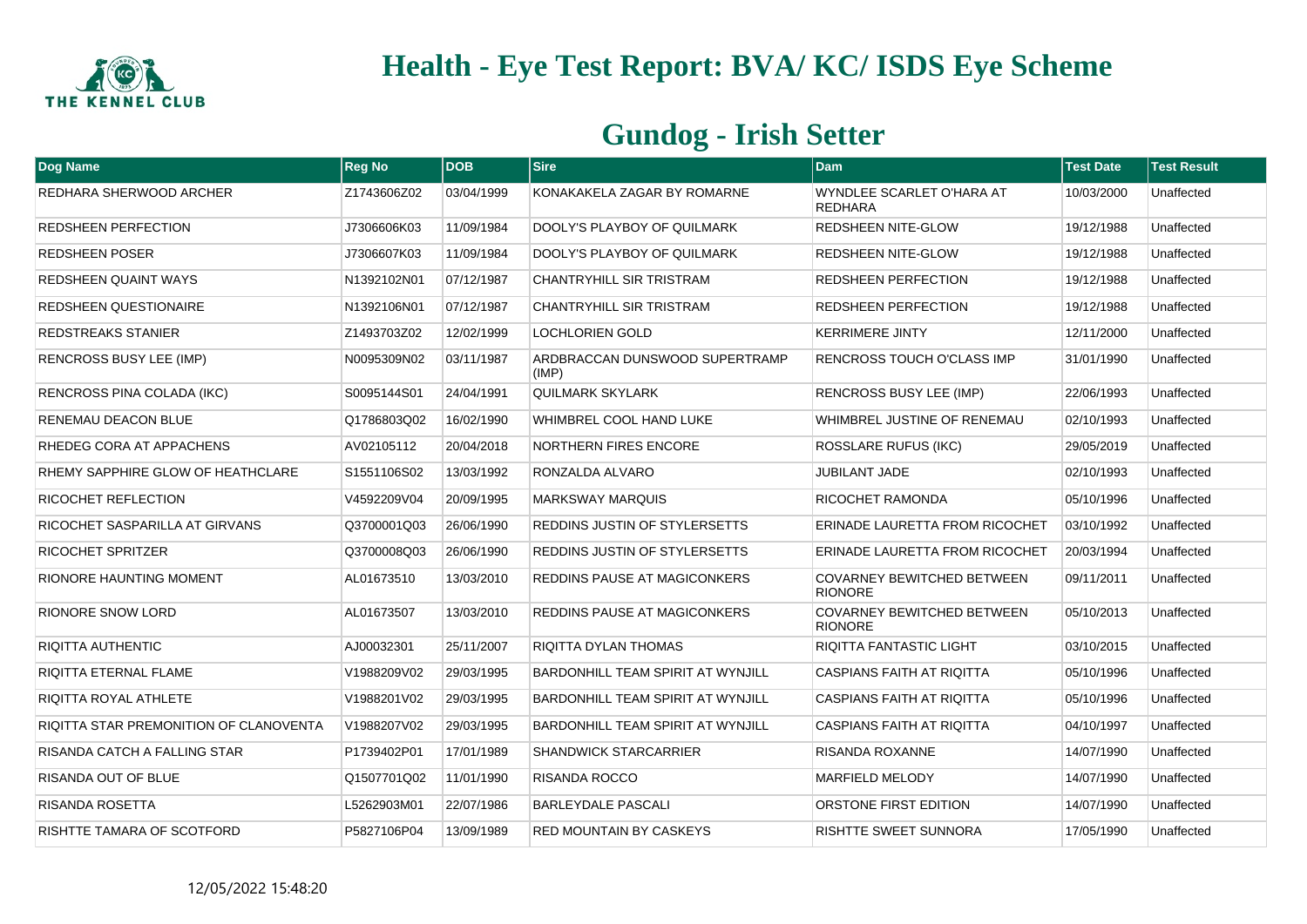

| Dog Name                      | <b>Reg No</b> | <b>DOB</b> | <b>Sire</b>                                    | <b>Dam</b>                                       | <b>Test Date</b> | <b>Test Result</b> |
|-------------------------------|---------------|------------|------------------------------------------------|--------------------------------------------------|------------------|--------------------|
| ROGUECHIEN FIRECRACKER        | AA02861702    | 12/06/2000 | JONOLA SOUTHERNCONNECTION                      | JONOLA SOUTHERNBEAUTY                            | 06/10/2007       | Unaffected         |
| ROMARNE TWICE SHY             | AR02549909    | 22/06/2014 | ANLORY KELTIC BLUE SKY                         | ROMARNE STELLA                                   | 17/05/2016       | Unaffected         |
| ROMARNE TWICE SHY             | AR02549909    | 22/06/2014 | <b>ANLORY KELTIC BLUE SKY</b>                  | ROMARNE STELLA                                   | 02/08/2018       | Unaffected         |
| RONZALDA ALVARO               | L6719506L04   | 08/10/1986 | SHATRINCA BRENDAN                              | LOSKERAN SANDMARTIN OF<br><b>RONZALDA</b>        | 06/10/1990       | Unaffected         |
| RONZALDA CARLOS               | S1419001S02   | 03/03/1992 | ELWOOD MORELLO CHERRY PIE                      | RONZALDA ROSALINDA                               | 02/10/1993       | Unaffected         |
| RONZALDA CHLOE                | S1419007S02   | 03/03/1992 | ELWOOD MORELLO CHERRY PIE                      | RONZALDA ROSALINDA                               | 20/07/1993       | Unaffected         |
| RONZALDA CIOCIOSAN            | S1419008S02   | 03/03/1992 | ELWOOD MORELLO CHERRY PIE                      | RONZALDA ROSALINDA                               | 01/10/1994       | Unaffected         |
| RONZALDA ESMERALDA            | AF01889207    | 04/04/2005 | THENDARA DON CORLEONE                          | THENDARA WHITNEY WITH RONZALDA                   | 08/03/2007       | Unaffected         |
| RONZALDA ROSALINDA            | N6372801N04   | 08/10/1988 | <b>JENNISON MIRAGE</b>                         | <b>LOSKERAN SANDMARTIN OF</b><br><b>RONZALDA</b> | 05/10/1996       | Unaffected         |
| ROSAMUND OF MERIMBA KHAYLANDS | L3375006L03   | 02/06/1986 | <b>CLONAGEERA TYRONE</b>                       | <b>GUELDER ROSE OF MERIMBA</b>                   | 06/10/1990       | Unaffected         |
| ROSARENOS RAPUNZEL            | AM04885106    | 24/11/2011 | LECHEYE COOL DUDE                              | PORSCHET PRUDENCE OF<br><b>ROSARENOS</b>         | 23/01/2015       | Unaffected         |
| ROSE GLEN ROSSAN POINT        | AB04008806    | 16/10/2001 | <b>GIRVANS CRUISE</b>                          | <b>SHAYTELL HACQUETIA</b>                        | 30/08/2005       | Unaffected         |
| <b>RUA COMING UP ROSES</b>    | AF00049703    | 11/09/2004 | CLONAGEERA INDEPENDENCE OF LINDENJO RUA JULIET |                                                  | 19/04/2009       | Unaffected         |
| <b>RUA FINNIN</b>             | R2056407R02   | 01/01/1991 | <b>REDDINS FERDINAND</b>                       | FLAME OF TARA AT RUA                             | 07/10/2000       | Unaffected         |
| <b>RUA HENRI</b>              | AF00049705    | 11/09/2004 | CLONAGEERA INDEPENDENCE OF LINDENJO RUA JULIET |                                                  | 19/04/2009       | Unaffected         |
| RUA LOVE ME DO                | X4280001X04   | 13/06/1997 | <b>RUA BOND OF LOVE</b>                        | <b>RUA MARTA</b>                                 | 07/10/2000       | Unaffected         |
| <b>RUA MIST OVER ERRIGAL</b>  | AE01859001    | 24/07/2003 | PORSCHET KELLY'S BOY RYAN                      | <b>RUA COUNTRY GIRL</b>                          | 19/04/2009       | Unaffected         |
| <b>RUA PRIMAVARA</b>          | AD02249507    | 11/04/2003 | CASPIANS INTREPID                              | ANTWON JADE AT RUA                               | 19/04/2009       | Unaffected         |
| <b>RUA RISING STAR</b>        | S4429109S04   | 29/07/1992 | <b>ERINADE LEWIS</b>                           | <b>FLAME OF TARA AT RUA</b>                      | 07/10/2000       | Unaffected         |
| <b>RUA SHADY LADY</b>         | S4429103S04   | 29/07/1992 | <b>ERINADE LEWIS</b>                           | FLAME OF TARA AT RUA                             | 04/10/1997       | Unaffected         |
| <b>RUA VANESSA</b>            | U5055806U04   | 24/07/1994 | <b>RUA RISING STAR</b>                         | <b>RUA OH-SO-FAIR</b>                            | 07/10/2000       | Unaffected         |
| <b>RUA VANITY</b>             | U5055805U04   | 24/07/1994 | <b>RUA RISING STAR</b>                         | <b>RUA OH-SO-FAIR</b>                            | 12/10/1995       | Unaffected         |
| <b>RUA VENUS</b>              | U5055804U04   | 24/07/1994 | <b>RUA RISING STAR</b>                         | <b>RUA OH-SO-FAIR</b>                            | 04/10/1997       | Unaffected         |
| <b>RUBY HARMONY</b>           | AF02941605    | 04/07/2005 | <b>TAGAMAGO'S SURVIVOR</b>                     | AMBER ABUNDANCE                                  | 09/03/2009       | Unaffected         |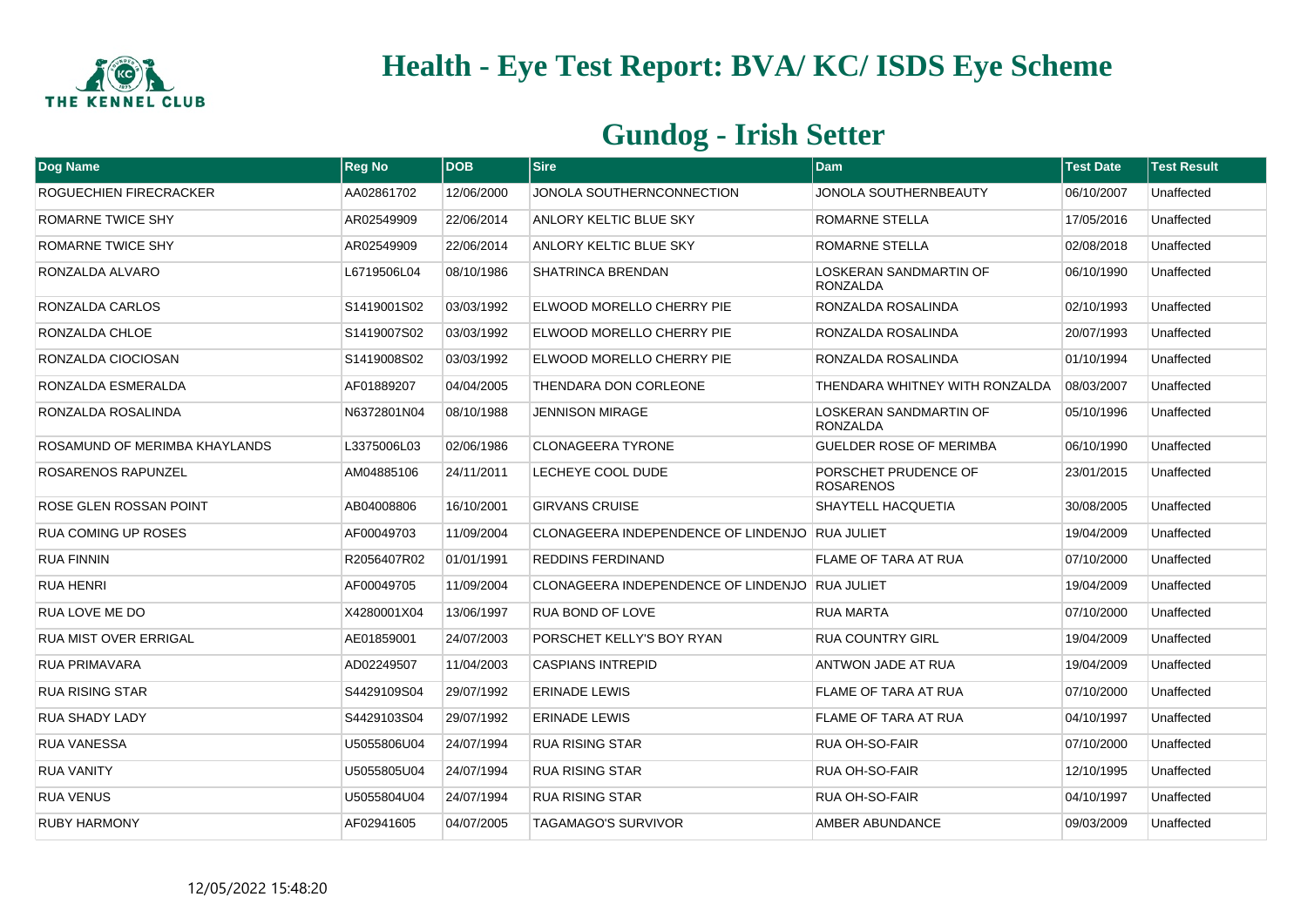

| Dog Name                           | <b>Reg No</b> | DOB        | <b>Sire</b>                        | <b>Dam</b>                       | <b>Test Date</b> | <b>Test Result</b> |
|------------------------------------|---------------|------------|------------------------------------|----------------------------------|------------------|--------------------|
| <b>RUBY OF WENDOVER</b>            | H4138403J07   | 12/06/1983 | <b>WENDOVER FAGAN</b>              | <b>WENDOVER ROYAL SADIE</b>      | 06/10/1990       | Unaffected         |
| <b>RUPERTSACRE RUBUS</b>           | AR02830104    | 14/08/2014 | <b>ARTHURA PEDRO</b>               | <b>HAZELBECK'S ISABELLA</b>      | 23/04/2016       | Unaffected         |
| <b>RUPERTSACRE RUBUS</b>           | AR02830104    | 14/08/2014 | <b>ARTHURA PEDRO</b>               | <b>HAZELBECK'S ISABELLA</b>      | 08/04/2017       | Unaffected         |
| <b>RUPERTSACRE RUBUS</b>           | AR02830104    | 14/08/2014 | <b>ARTHURA PEDRO</b>               | <b>HAZELBECK'S ISABELLA</b>      | 07/04/2018       | Unaffected         |
| <b>RUPERTSACRE RUBUS</b>           | AR02830104    | 14/08/2014 | <b>ARTHURA PEDRO</b>               | <b>HAZELBECK'S ISABELLA</b>      | 06/04/2019       | Unaffected         |
| <b>RUSHFIELD QUAIL</b>             | Q5245401R01   | 30/10/1989 | CROMABU ASH (IMP IKC)              | <b>FERNGLADE FIELDFARE (IKC)</b> | 27/07/1995       | Unaffected         |
| <b>RUSHFIELD SASKIA</b>            | AE01206002    | 03/01/2004 | <b>GLYNLARK PLAYFAIR</b>           | RUSHFIELD HOLLY                  | 25/02/2011       | Unaffected         |
| RYAMBER PIN BALL WIZARD            | AB01588604    | 13/04/2001 | <b>CASPIANS INTREPID</b>           | RYAMBER BEARFOOT DREAMER         | 03/02/2002       | Unaffected         |
| RYSEFORD LAST ENCOUNTER            | L1604902L01   | 13/01/1986 | RYSEFORD LORD TALIESIN             | <b>LITTLE MISS AMBER</b>         | 08/03/1989       | Unaffected         |
| RYSEFORD SIR GALAHAD               | J5802507K02   | 05/09/1984 | <b>KERRYFAIR NIGHT FEVER</b>       | <b>RYSEFORD LADY GALADRIEL</b>   | 24/10/1989       | Unaffected         |
| SABREJILL SAVOIR FAIRE             | Y4099107Y04   | 30/08/1998 | <b>THENDARA KENNEDY</b>            | THENDARA GOLDEN TRY              | 19/11/2002       | Unaffected         |
| <b>SABREJILL SUIT'S ME</b>         | Y4099109Y04   | 30/08/1998 | <b>THENDARA KENNEDY</b>            | THENDARA GOLDEN TRY              | 24/01/2000       | Unaffected         |
| <b>SALUCY JESTER</b>               | Q6177110R01   | 21/10/1990 | JONOLA SOUTHERN COMFORT            | <b>TWOACRES BATHSHEBA</b>        | 03/10/1992       | Unaffected         |
| <b>SAMETSUZ A TASTE OF HONEY</b>   | AH03413801    | 26/06/2007 | <b>GWENDARIFF DOM PERIGNON</b>     | <b>SAMETSUZ HONEY TRAP</b>       | 13/09/2009       | Unaffected         |
| <b>SAMETSUZ A TASTE OF HONEY</b>   | AH03413801    | 26/06/2007 | <b>GWENDARIFF DOM PERIGNON</b>     | <b>SAMETSUZ HONEY TRAP</b>       | 21/02/2012       | Unaffected         |
| <b>SAMETSUZ CALL GIRL</b>          | AJ02572101    | 01/05/2008 | DANAWAY LANCELOT OF AUTUMNWOOD     | SAMETSUZ SECRET AFFAIR           | 13/09/2009       | Unaffected         |
| <b>SAMETSUZ CALL GIRL</b>          | AJ02572101    | 01/05/2008 | DANAWAY LANCELOT OF AUTUMNWOOD     | SAMETSUZ SECRET AFFAIR           | 21/02/2012       | Unaffected         |
| SAMETSUZ COVER GIRL AT BARNTALLOCK | AJ02572102    | 01/05/2008 | DANAWAY LANCELOT OF AUTUMNWOOD     | SAMETSUZ SECRET AFFAIR           | 16/07/2010       | Unaffected         |
| SAMETSUZ GOOD FORTUNE AT MCCONKEYS | AA02925405    | 27/05/2000 | DANAWAY FORTUNE TELLER             | <b>SAMETSUZ MAK'N MISCHIEF</b>   | 24/08/2003       | Unaffected         |
| SAMETSUZ HONEY TRAP                | AA02925401    | 27/05/2000 | DANAWAY FORTUNE TELLER             | SAMETSUZ MAK'N MISCHIEF          | 13/09/2009       | Unaffected         |
| <b>SAMETSUZ HONEY TRAP</b>         | AA02925401    | 27/05/2000 | DANAWAY FORTUNE TELLER             | <b>SAMETSUZ MAK'N MISCHIEF</b>   | 21/02/2012       | Unaffected         |
| <b>SAMETSUZ IN A FANKLE</b>        | AM03657001    | 01/08/2011 | NORTHAMBER JUST CAUSE FOR GLENAVNA | <b>SAMETSUZ SECRET AFFAIR</b>    | 03/10/2015       | Unaffected         |
| <b>SAMETSUZ MAK'N HONEY</b>        | AR02283301    | 24/05/2014 | WYNJILL WELL I AM                  | SAMETSUZ A TASTE OF HONEY        | 23/08/2016       | Unaffected         |
| <b>SAMETSUZ MAK'N MISCHIEF</b>     | X2504101X02   | 21/05/1997 | <b>SHENANAGIN STOCKBROKER</b>      | SAMETSUZ HOP SCOTCH              | 04/10/2003       | Unaffected         |
| SAMETSUZ MAK'N WAVES AT TIROEN     | X2504102X02   | 21/05/1997 | <b>SHENANAGIN STOCKBROKER</b>      | SAMETSUZ HOP SCOTCH              | 01/10/2005       | Unaffected         |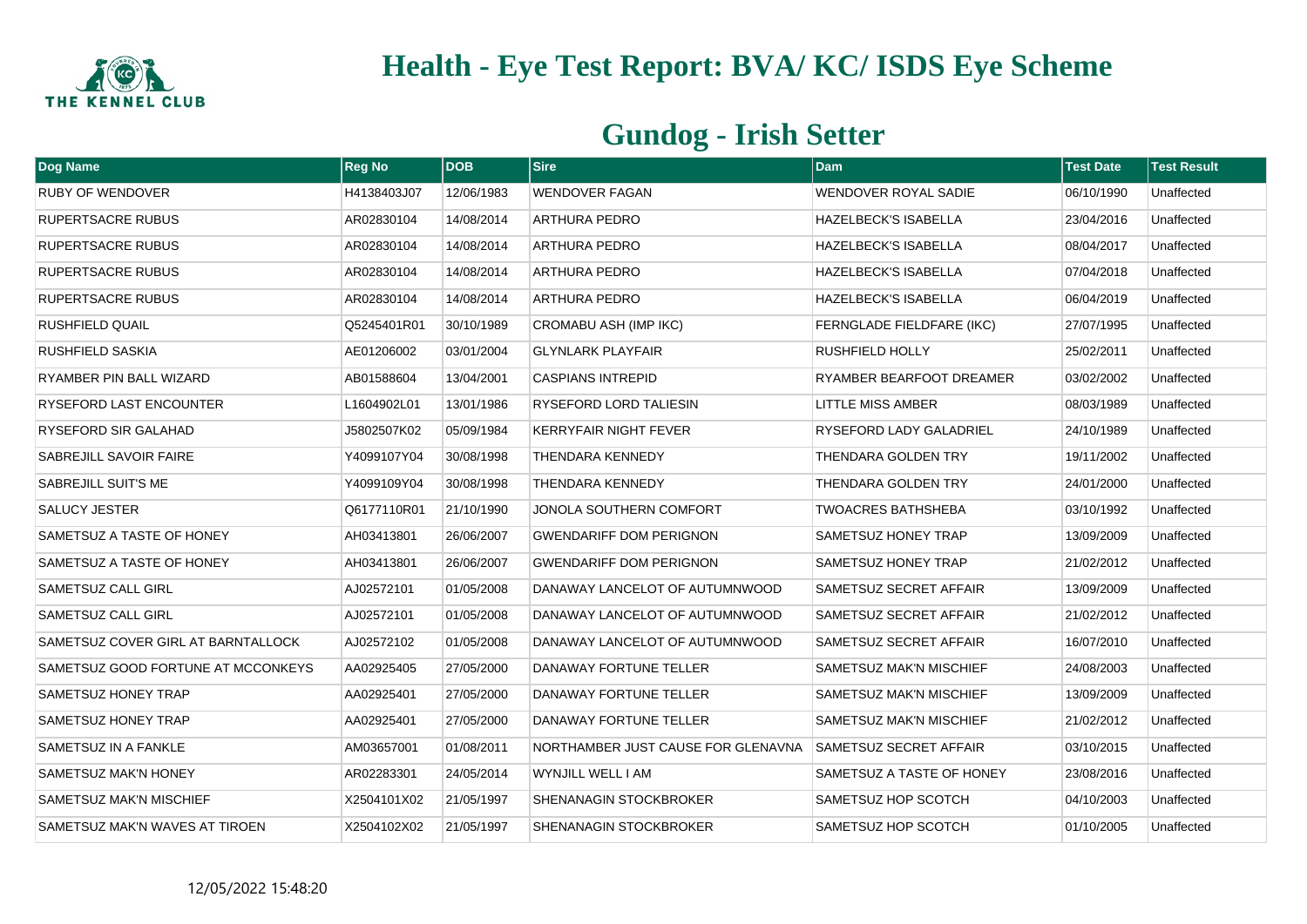

| Dog Name                                            | <b>Reg No</b> | <b>DOB</b> | <b>Sire</b>                                             | <b>Dam</b>                                    | <b>Test Date</b> | <b>Test Result</b> |
|-----------------------------------------------------|---------------|------------|---------------------------------------------------------|-----------------------------------------------|------------------|--------------------|
| SAMETSUZ ON REFLECTION (A.I.)                       | AU00011201    | 07/10/2016 | <b>SAMETSUZ SUNSET</b>                                  | <b>SAMETSUZ IN A FANKLE</b>                   | 22/08/2017       | Unaffected         |
| SAMETSUZ SCRIPTWRITER                               | AJ02572105    | 01/05/2008 | DANAWAY LANCELOT OF AUTUMNWOOD                          | <b>SAMETSUZ SECRET AFFAIR</b>                 | 30/03/2010       | Unaffected         |
| SAMETSUZ SECRET AFFAIR                              | AF00949201    | 14/01/2005 | <b>GWENDARIFF DOM PERIGNON</b>                          | DANAWAY MATA HARI                             | 13/09/2009       | Unaffected         |
| SANDGATE JERSEY NUTMEG                              | L6941105L04   | 25/09/1986 | <b>RHUWIND TAREN'S LAD</b>                              | <b>HARTSBOURNE JERSEY LILLY</b>               | 03/10/1992       | Unaffected         |
| SANDGATE JERSEY SAFFRON                             | L6941110L04   | 25/09/1986 | <b>RHUWIND TAREN'S LAD</b>                              | HARTSBOURNE JERSEY LILLY                      | 08/03/1989       | Unaffected         |
| SANDGATE JUNIPER OF GELTSDALE                       | L6941102L04   | 25/09/1986 | <b>RHUWIND TAREN'S LAD</b>                              | HARTSBOURNE JERSEY LILLY                      | 03/10/1992       | Unaffected         |
| SANDGATE LITTLE EMERALD                             | T4455604T03   | 02/09/1993 | <b>HARTSBOURNE COPPERBEECH</b>                          | <b>SANDGATE JERSEY NUTMEG</b>                 | 15/05/1994       | Unaffected         |
| SANDSTREAM RHODIAN ROMANCE                          | U2654403U03   | 19/05/1994 | <b>LOSKERAN OLEANDER</b>                                | <b>SANDSTREAM THUMBELINA</b>                  | 01/10/2005       | Unaffected         |
| SANGARAH SHARED ROMANCE WITH<br>POLMENNOR (IMP HUN) | AS0901330     | 25/08/2014 | COPPER'S GYPSY ROSE (ATCAR00845SWE)                     | <b>SANGARAH PURITY</b>                        | 10/10/2015       | Unaffected         |
| SANGARAH SHARED ROMANCE WITH<br>POLMENNOR (IMP HUN) | AS0901330     | 25/08/2014 | COPPER'S GYPSY ROSE (ATCAR00845SWE)                     | <b>SANGARAH PURITY</b>                        | 23/03/2019       | Unaffected         |
| <b>SATLAS FLORAL DANCER</b>                         | AD02297209    | 29/04/2003 | <b>SUTERESETT BILLIONAIR BEAR</b>                       | <b>GALWAY CANDYFLOSS OF SATLAS</b>            | 23/05/2005       | Unaffected         |
| SATURNII CRAZY LITTLE THING                         | AR03648207    | 09/09/2014 | KENERIN ROCKMYWORLD CLONAGEERA<br>(IMP USA)             | <b>EVENFLOW SATURNII (RE-IMPORT)</b>          | 23/04/2016       | Unaffected         |
| SATURNII CRAZY LITTLE THING                         | AR03648207    | 09/09/2014 | KENERIN ROCKMYWORLD CLONAGEERA<br>(IMP USA)             | <b>EVENFLOW SATURNII (RE-IMPORT)</b>          | 08/04/2017       | Unaffected         |
| SATURNII CRAZY LITTLE THING                         | AR03648207    | 09/09/2014 | KENERIN ROCKMYWORLD CLONAGEERA<br>(IMP USA)             | EVENFLOW SATURNII (RE-IMPORT)                 | 07/04/2018       | Unaffected         |
| SATURNII CRAZY LITTLE THING                         | AR03648207    | 09/09/2014 | KENERIN ROCKMYWORLD CLONAGEERA<br>(IMP USA)             | EVENFLOW SATURNII (RE-IMPORT)                 | 06/04/2019       | Unaffected         |
| <b>SCARLET LASS OF KARLERRY</b>                     | U2458302U03   | 31/05/1994 | <b>CROSSDRUM RANGER</b>                                 | <b>CARINAS PET (IKC)</b>                      | 29/11/1995       | Unaffected         |
| SCARLETTI BILLIE JEAN                               | V3402501V03   | 26/06/1995 | DENEIL WHEN THE GOIN GETS TUF                           | <b>SCARLETTI HILL STREET BLUES</b>            | 05/05/1998       | Unaffected         |
| <b>SCARLETTI ITALIAN STALLION</b>                   | Q2613101Q02   | 02/03/1990 | <b>BARDONHILL CRAFTY COCKNEY BY</b><br><b>SCARLETTI</b> | KLOKAS HAUTE COUTURE AVEC<br><b>SCARLETTI</b> | 05/05/1998       | Unaffected         |
| SCARLETTI RAZZLE DAZZLE AT DERRYVEAGH               | AH02737807    | 02/06/2007 | <b>SUTERESETT BILLIONAIR BEAR</b>                       | <b>SCARLETTI KATIE SCARLETT</b>               | 25/04/2009       | Unaffected         |
| SCARLETTI RAZZLE DAZZLE AT DERRYVEAGH               | AH02737807    | 02/06/2007 | <b>SUTERESETT BILLIONAIR BEAR</b>                       | <b>SCARLETTI KATIE SCARLETT</b>               | 06/10/2012       | Unaffected         |
| <b>SCARLETTI SMOOTH CRIMINAL</b>                    | V3402506V03   | 26/06/1995 | DENEIL WHEN THE GOIN GETS TUF                           | <b>SCARLETTI HILL STREET BLUES</b>            | 05/05/1998       | Unaffected         |
| <b>SCARLETTI THE GIRL IS MINE</b>                   | V3402503V03   | 26/06/1995 | DENEIL WHEN THE GOIN GETS TUF                           | <b>SCARLETTI HILL STREET BLUES</b>            | 05/05/1998       | Unaffected         |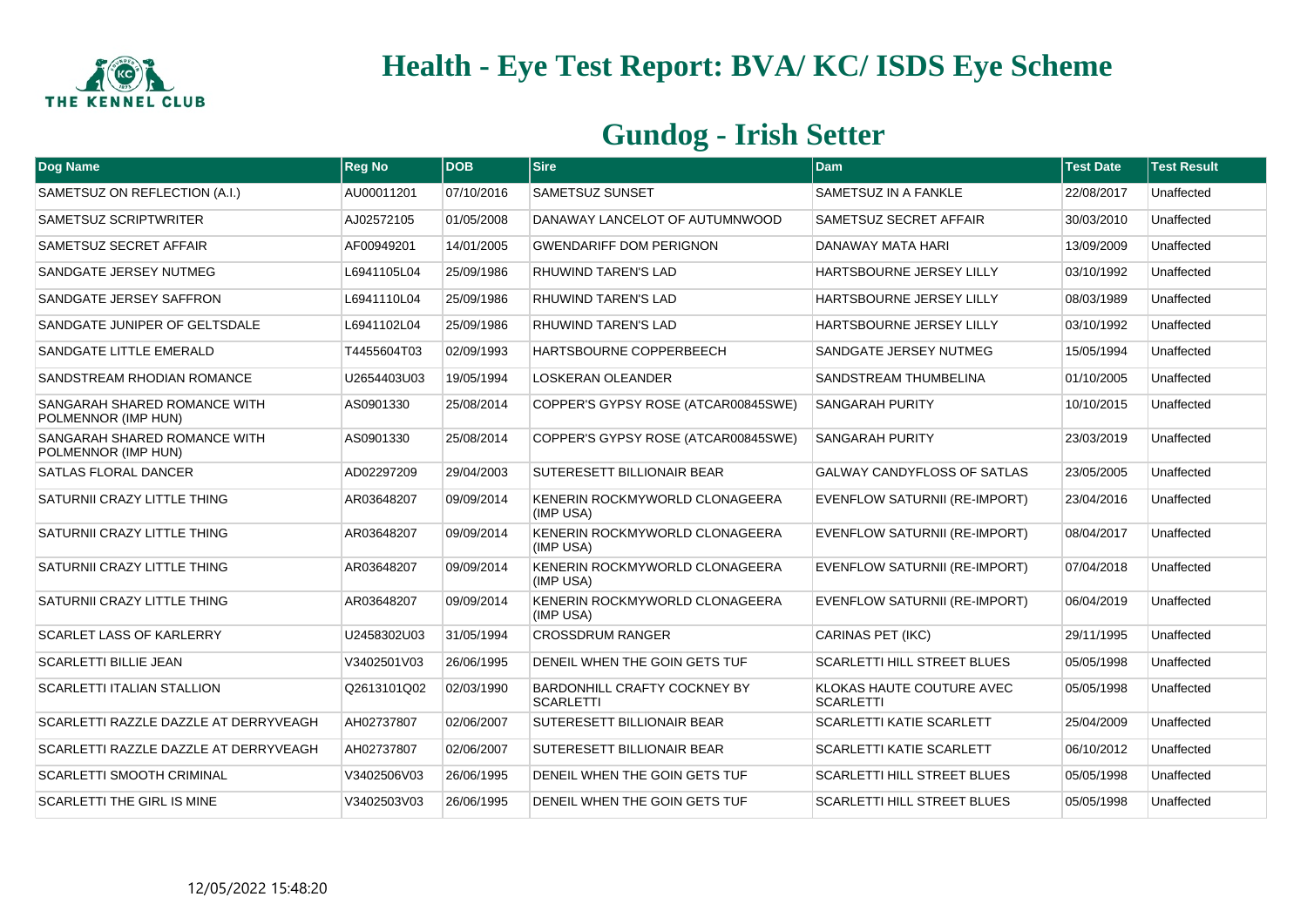

| Dog Name                            | <b>Reg No</b> | <b>DOB</b> | <b>Sire</b>                                             | <b>Dam</b>                                      | <b>Test Date</b> | <b>Test Result</b> |
|-------------------------------------|---------------|------------|---------------------------------------------------------|-------------------------------------------------|------------------|--------------------|
| <b>SCARLETTI UPTOWN GIRL</b>        | Q2613106Q02   | 02/03/1990 | <b>BARDONHILL CRAFTY COCKNEY BY</b><br><b>SCARLETTI</b> | KLOKAS HAUTE COUTURE AVEC<br><b>SCARLETTI</b>   | 05/05/1998       | Unaffected         |
| <b>SCOTFORD CAPTAIN FANTASTIC</b>   | N2284107N02   | 24/02/1988 | REDDINS JUSTIN OF STYLERSETTS                           | <b>SCOTFORD TOO MUCH HEAVEN</b>                 | 17/05/1990       | Unaffected         |
| SCOTFORD MIDNIGHT RAMBLER           | K3177105K09   | 19/03/1985 | <b>KERRYFAIR NIGHT FEVER</b>                            | <b>SCOTFORD TOO MUCH HEAVEN</b>                 | 17/05/1990       | Unaffected         |
| SCOTSELAW MY FAIR LADY OF TARANDELL | W0759202W01   | 20/12/1995 | <b>TITIANDALE ALWAYS</b>                                | THENDARA DIANA AT SCOTSELAW                     | 10/05/1997       | Unaffected         |
| <b>SCOTSWOOD CAIRENN</b>            | K6023807K13   | 25/08/1985 | SOWERHILL SATYR OF FEARNLEY                             | <b>KRIS OF SCOTSWOOD</b>                        | 06/10/1990       | Unaffected         |
| <b>SCOTSWOOD CONALL</b>             | K6023801K13   | 25/08/1985 | SOWERHILL SATYR OF FEARNLEY                             | <b>KRIS OF SCOTSWOOD</b>                        | 13/09/1990       | Unaffected         |
| <b>SCOTSWOOD FLOUNCE</b>            | K6023804K13   | 25/08/1985 | SOWERHILL SATYR OF FEARNLEY                             | <b>KRIS OF SCOTSWOOD</b>                        | 13/09/1990       | Unaffected         |
| SEATAMARISK MOONDANCER AT SEOWNS    | AD04099302    | 15/09/2003 | <b>SEATAMARISK SPELLBINDER</b>                          | <b>SEATAMARISK MOONTIDE</b>                     | 30/03/2008       | Unaffected         |
| SEATAMARISK TRICOLLET AT SEOWNS     | AB01238008    | 16/03/2001 | <b>CATALUNA SIOUX</b>                                   | <b>SEATAMARISK SEQUEL</b>                       | 01/08/2006       | Unaffected         |
| SEATAMARISK WAYFARER AT ZAKHAN      | AA01150605    | 11/02/2000 | <b>CATALUNA SIOUX</b>                                   | <b>SEATAMARISK SEQUEL</b>                       | 06/10/2007       | Unaffected         |
| SEATAMARISK WINSOME                 | AA01150608    | 11/02/2000 | <b>CATALUNA SIOUX</b>                                   | <b>SEATAMARISK SEQUEL</b>                       | 06/10/2007       | Unaffected         |
| <b>SERRULA NAZOMI</b>               | V3781001V03   | 01/07/1995 | <b>RED MOUNTAIN BY CASKEYS</b>                          |                                                 |                  | Unaffected         |
| <b>SERRULA SHIKOKU</b>              | T2709903T02   | 02/03/1993 | <b>REDDINS FERDINAND</b>                                | WITHERSDALE FIREBOMB                            | 07/10/1995       | Unaffected         |
| SETTASIDE SHE'S A FOX               | AG04227404    | 30/08/2006 | SATLAS MAN ABOUT TOWN                                   | <b>SETTASIDE SEA FOX</b>                        | 15/03/2009       | Unaffected         |
| SEVERNVALE TURANDOT                 | T5036708T04   | 11/09/1993 | TATTERSLEE SPECIAL EFFECT                               | SEVERNVALE SHEER DELIGHT                        | 01/10/1994       | Unaffected         |
| SHANDWICK DIAMOND AT ORSTONE        | Z2826703Z03   | 27/05/1999 | <b>CASPIANS INTREPID</b>                                | WITHERSDALE CRYSTAL MAZE AT<br><b>SHANDWICK</b> | 07/10/2006       | Unaffected         |
| <b>SHANDWICK GOLDEN BEAU</b>        | Q5427106Q04   | 23/09/1990 | <b>REDDINS NIALL</b>                                    | <b>SHANDWICK GOLDEN SPRAY</b>                   | 07/10/2000       | Unaffected         |
| <b>SHANDWICK GOLDEN FLEECE</b>      | Q5427103Q04   | 23/09/1990 | <b>REDDINS NIALL</b>                                    | <b>SHANDWICK GOLDEN SPRAY</b>                   | 02/11/1991       | Unaffected         |
| <b>SHANDWICK GOLDEN GIRL</b>        | Q5427101Q04   | 23/09/1990 | <b>REDDINS NIALL</b>                                    | <b>SHANDWICK GOLDEN SPRAY</b>                   | 01/10/1994       | Unaffected         |
| SHANDWICK IRRESISTABLE AT TIFOSI    | AF03681501    | 17/07/2005 | SCOTSELAW JACKSON AT LYNWOOD                            | <b>SHANDWICK REASON TO BELIEVE</b>              | 31/03/2007       | Unaffected         |
| SHANDWICK IRRESISTABLE AT TIFOSI    | AF03681501    | 17/07/2005 | SCOTSELAW JACKSON AT LYNWOOD                            | <b>SHANDWICK REASON TO BELIEVE</b>              | 06/10/2012       | Unaffected         |
| SHANDWICK JADE AT TIFOSI            | Z2826712Z03   | 27/05/1999 | <b>CASPIANS INTREPID</b>                                | WITHERSDALE CRYSTAL MAZE AT<br><b>SHANDWICK</b> | 06/10/2007       | Unaffected         |
| <b>SHANDWICK PANDORA</b>            | M2459801M02   | 15/02/1987 | <b>BARDONHILL SUPERGRASS</b>                            | <b>SHANDWICK GOLDEN SPRAY</b>                   | 10/10/1988       | Unaffected         |
| <b>SHANDWICK SAN FABIAN</b>         | Q2273201Q02   | 24/01/1990 | <b>BARDONHILL SUPERGRASS</b>                            | <b>SHANDWICK SILVER BELLE</b>                   | 05/10/1996       | Unaffected         |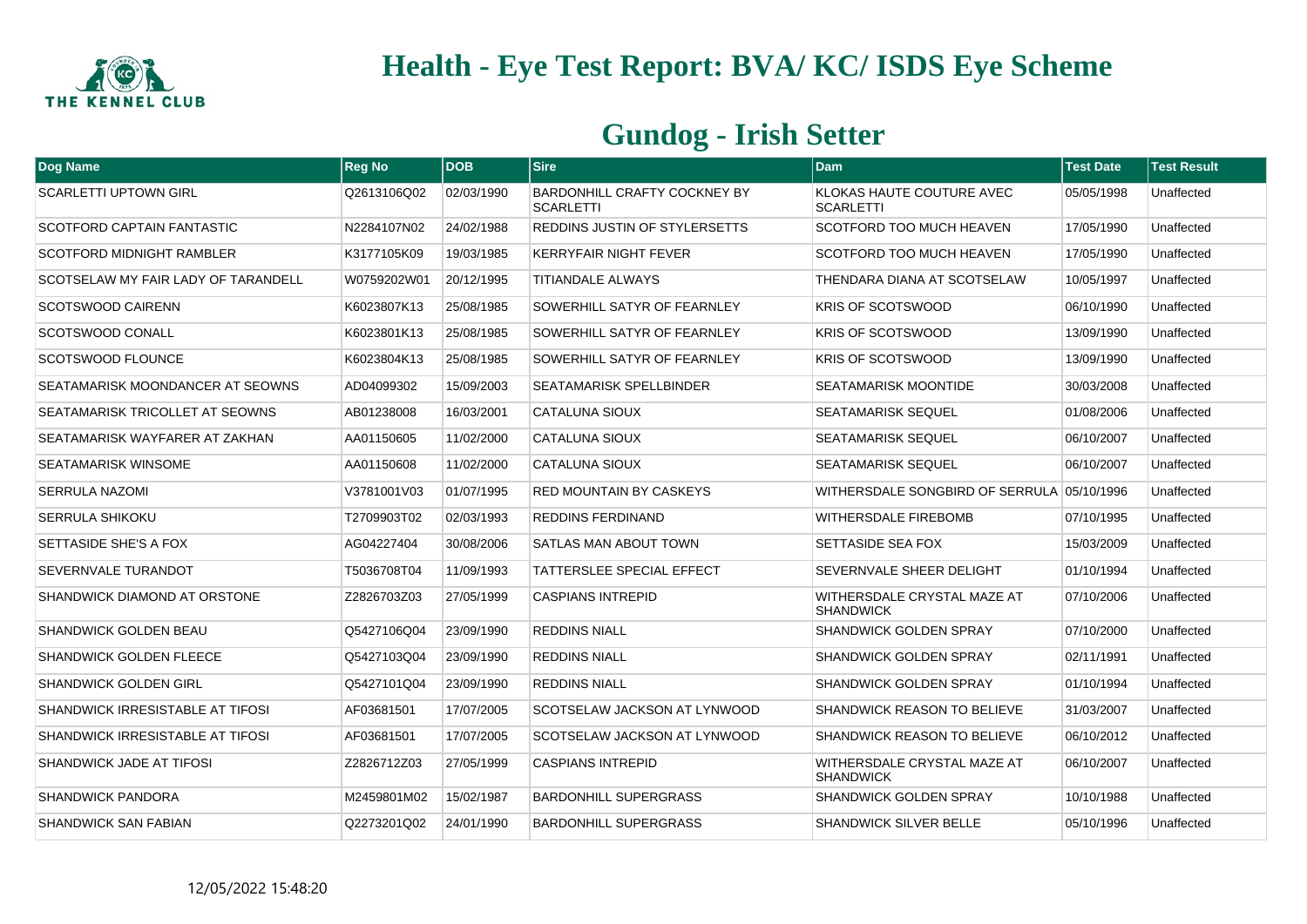

| Dog Name                                              | <b>Reg No</b> | <b>DOB</b> | <b>Sire</b>                                             | Dam                                               | <b>Test Date</b> | <b>Test Result</b> |
|-------------------------------------------------------|---------------|------------|---------------------------------------------------------|---------------------------------------------------|------------------|--------------------|
| <b>SHANDWICK SHOWBOAT</b>                             | P6278401P04   | 22/06/1989 | <b>KERRYFAIR NIGHT FEVER</b>                            | <b>SHANDWICK GOLDEN SPRAY</b>                     | 06/10/1990       | Unaffected         |
| <b>SHANDWICK SILVER BELLE</b>                         | M5781107M04   | 23/06/1987 | <b>WICKENBERRY KNIGHT AT ARMS</b>                       | <b>SHANDWICK SILVER SPRAY</b>                     | 06/10/1990       | Unaffected         |
| <b>SHANDWICK SKYLARK</b>                              | L3533605L02   | 31/03/1986 | <b>SCARLETTI COCKNEY REBEL</b>                          | <b>SHANDWICK SILVER SPRAY</b>                     | 21/12/1987       | Unaffected         |
| <b>SHANDWICK STAR SHINE AT TELERI</b>                 | AK04056902    | 20/09/2009 | <b>JACWILINS WILLOGHBY</b>                              | <b>SHANDWICK INSPIRATION</b>                      | 01/10/2011       | Unaffected         |
| SHANOAH GRACIOUS LADY OF RONZALDA                     | T5121202T04   | 12/09/1993 | <b>REDCLYST MACDUFF</b>                                 | SHANOAH FLEUR DE LYS                              | 05/10/1996       | Unaffected         |
| <b>SHARMASTA'S SHAILA</b>                             | AG03567705    | 03/08/2006 | <b>DANAWAY DISCREET</b>                                 | <b>ZOROSEAN FISICHELLA OF</b><br><b>SHARMASTA</b> | 10/09/2009       | Unaffected         |
| SHAYTELL ANDANTE                                      | AC02034402    | 16/05/2002 | <b>THENDARA THE TOURIST</b>                             | <b>SHAYTELL SHANIAH</b>                           | 25/11/2006       | Unaffected         |
| <b>SHAYTELL TENOR</b>                                 | AC02034406    | 16/05/2002 | THENDARA THE TOURIST                                    | <b>SHAYTELL SHANIAH</b>                           | 25/11/2006       | Unaffected         |
| <b>SHAYTELL TOTEM</b>                                 | AE02010310    | 03/05/2004 | <b>SHAYTELL TENOR</b>                                   | <b>SHAYTELL KIOWA</b>                             | 25/11/2006       | Unaffected         |
| SHAYTELL TSINUK OVER FIONNLUGH                        | AE02010303    | 03/05/2004 | <b>SHAYTELL TENOR</b>                                   | <b>SHAYTELL KIOWA</b>                             | 25/11/2006       | Unaffected         |
| SHEANTULLAGH KIND OF DUNROON (IKC)                    | T0095122T01   | 21/11/1991 | SHEANTULLAGH CAPTAIN (IKC)                              | TIERNASCRAGH HEATHER                              | 02/10/1993       | Unaffected         |
| SHEBONNAE DIAMOND CASCADE                             | W1376705W02   | 14/01/1996 | <b>RENEMAU DEACON BLUE</b>                              | KEGIL FLORAL DANCER OF<br><b>SHEBONNAE</b>        | 20/07/1997       | Unaffected         |
| <b>SHELINDAIR SATIN SHIMMER</b>                       | AQ01893609    | 17/05/2013 | <b>JUBLIANA MURPHY MIDNIGHT STAR</b>                    | <b>SHELINDAIR KISS'N'TELL BEAR</b>                | 20/03/2017       | Unaffected         |
| <b>SHENANAGIN CLOVER</b>                              | L4403006L03   | 10/06/1986 | <b>WICKENBERRY KNIGHT AT ARMS</b>                       | DUNNYGASK ENCHANTING SPIRIT                       | 10/10/1988       | Unaffected         |
| SHENANAGIN SHE'S THE ONE FOR KARIDELL                 | AK01680704    | 27/03/2009 | <b>JACWILINS WILLOGHBY</b>                              | SHENANAGIN SHOOTING STAR                          | 01/10/2011       | Unaffected         |
| <b>SHENANAGIN SHOOTING STAR</b>                       | AF01296610    | 05/03/2005 | <b>CASKEYS PERSUADER FROM AMBERLIGHT</b>                | <b>SHENANAGIN SIGNATURE</b>                       | 06/10/2007       | Unaffected         |
| SHENANAGIN SOFTLY SOFTLY                              | AL03355107    | 01/07/2010 | <b>BRAIDMOUNT MIDNIGHT ROUE AT</b><br><b>CORCENCONE</b> | SHENANAGIN SUGA BABE                              | 06/10/2012       | Unaffected         |
| SHENANAGIN SOME MIGHT SAY IT'S BARDONHILL W4455403W04 |               | 25/08/1996 | <b>THENDARA KENNEDY</b>                                 | FETTERESK TAKE THAT TO<br><b>SHENANAGIN</b>       | 01/10/2005       | Unaffected         |
| SHENANAGIN STARDRIFT AT GLENNARA                      | AK01680705    | 27/03/2009 | <b>JACWILINS WILLOGHBY</b>                              | <b>SHENANAGIN SHOOTING STAR</b>                   | 01/10/2011       | Unaffected         |
| <b>SHENANAGIN STATESMAN</b>                           | U2227803U02   | 10/05/1994 | <b>BARDONHILL TEAM SPIRIT AT WYNJILL</b>                | SHENANAGIN SUGAR AND SPICE                        | 17/05/1997       | Unaffected         |
| <b>SHENANAGIN SUGA BABE</b>                           | AH04194004    | 22/08/2007 | <b>CASKEYS CONCEPT AT AOIBHEANNE</b>                    | <b>SHENANAGIN SIGNATURE</b>                       | 03/10/2009       | Unaffected         |
| SHIRIDER MOONLIGHT SONATA AT<br><b>MAESFFYNNON</b>    | U3656113U04   | 19/09/1994 | <b>TATTERSLEE SPECIAL EFFECT</b>                        | SHIRIDER GAMELADY                                 | 30/04/1997       | Unaffected         |
| SHIRIDER SOPHISTICATED LADY                           | U3656110U04   | 19/09/1994 | <b>TATTERSLEE SPECIAL EFFECT</b>                        | SHIRIDER GAMELADY                                 | 06/04/1995       | Unaffected         |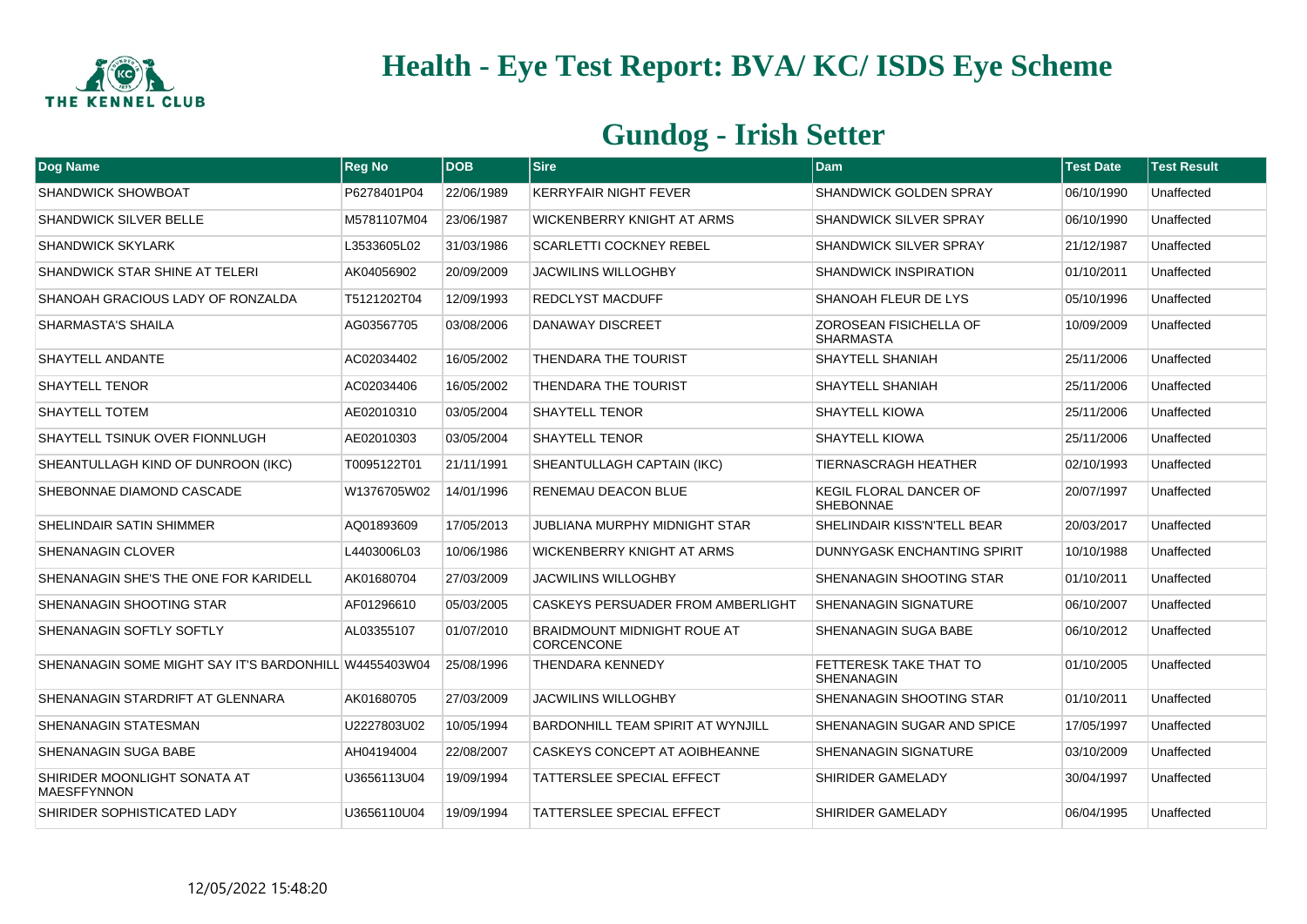

| Dog Name                            | <b>Reg No</b> | <b>DOB</b> | <b>Sire</b>                       | <b>Dam</b>                                    | <b>Test Date</b> | <b>Test Result</b> |
|-------------------------------------|---------------|------------|-----------------------------------|-----------------------------------------------|------------------|--------------------|
| SHIRIDER SWEETHEART                 | U3656112U04   | 19/09/1994 | TATTERSLEE SPECIAL EFFECT         | SHIRIDER GAMELADY                             | 06/04/1995       | Unaffected         |
| <b>SHIRIGOR SIBELIUS</b>            | Q0935304Q01   | 16/07/1989 | CRIMBLEDALE GOLDEN CHOICE         | <b>WENDOVER MISS BELLA</b>                    | 06/10/1990       | Unaffected         |
| SHOEBROOKS LOLA                     | W0377008W01   | 14/01/1996 | <b>REDCLYST GLEN FERGUS</b>       | LIRIC DUSKY ROSE                              | 20/07/1998       | Unaffected         |
| SHONARINA SERENDIPITY               | T2511609T02   | 05/03/1993 | KHAYLANDS COUNTRY CLASSIC         | <b>KEENLYNE SYMPHONY</b>                      | 02/10/1999       | Unaffected         |
| SILVER GHOST OF MUHARRAQ            | N1204001N02   | 11/01/1988 | <b>WENDOVER RAFFLES</b>           | MUHARRAQ PAPER MOON                           | 19/12/1988       | Unaffected         |
| SILVER MOON OF STRATHMEAD           | N1204011N02   | 11/01/1988 | <b>WENDOVER RAFFLES</b>           | MUHARRAQ PAPER MOON                           | 10/10/1988       | Unaffected         |
| SIOCHANNA FENNOR FAILINN            | AC01761401    | 16/04/2002 | ROMARNE DARTON OF COVARNEY        | SIOCHANNA ENNISKERRY ERINA                    | 12/06/2005       | Unaffected         |
| SIOCHANNA KILLARNEY KYLE            | S4545202S04   | 07/11/1992 | <b>SCOTFORD CAPTAIN FANTASTIC</b> | WYLDFIRE MEADHBH OF SIOCHANNA                 | 18/06/1997       | Unaffected         |
| SIRRANNON EARLY RISER               | P5743404P04   | 22/10/1989 | <b>NORTHAMBER NEXT IN LINE</b>    | PRIVATE DANCER AT SIRRANNON                   | 22/08/1991       | Unaffected         |
| SIRRANNON SILKEN VELVET             | M2638405M02   | 25/04/1987 | <b>FIREKING OF FEARNLEY</b>       | PRIVATE DANCER AT SIRRANNON                   | 22/08/1991       | Unaffected         |
| SNUGGLER HONEY PIE OVER SMOKEYWATER | AP01077201    | 13/02/2012 | <b>CORDARRAGH LOVER BOY</b>       | <b>CORDARRAGH MONALISA</b>                    | 19/01/2014       | Unaffected         |
| SORROBERN SHADYLADY                 | N1768105N02   | 25/09/1987 | NOSMADA SEABAG                    | <b>SHAWTON GLORY OF BARNSWATER</b>            | 23/06/1989       | Unaffected         |
| SOULGLAS SHADOW                     | W2112905W02   | 12/04/1996 | <b>ELAPHILL REFLECTIONS</b>       | ORLANSET SUMMER FLAME OVER<br><b>SOULGLAS</b> | 03/10/1998       | Unaffected         |
| SOUTHLARCH INDIES GIRL              | AW01772305    | 15/05/2019 | <b>CATALUNA RED BARON</b>         | <b>LOGANRISH RUBY STARLET</b>                 | 12/07/2020       | Unaffected         |
| <b>SOUTHLARCH INDIES GIRL</b>       | AW01772305    | 15/05/2019 | CATALUNA RED BARON                | LOGANRISH RUBY STARLET                        | 27/10/2021       | Unaffected         |
| SOUTHLARCH SAM BRAMBLE              | AW01772304    | 15/05/2019 | CATALUNA RED BARON                | <b>LOGANRISH RUBY STARLET</b>                 | 12/07/2020       | Unaffected         |
| SOWERHILL ATHENA OF KERRYRAYS       | M5669903M04   | 01/07/1987 | <b>CLONAGEERA TYRONE</b>          | FEARNLEY FIRE EMBER OF SOWERHILL 01/10/1990   |                  | Unaffected         |
| SOWERHILL CLEOPATRA AT REDSTYLE     | X0126204X01   | 04/11/1996 | CLONAGEERA VOYAGER AT TANAMARA    | <b>CLONAGEERA ROSIE OF SOWERHILL</b>          | 03/10/1998       | Unaffected         |
| SOWERHILL CLYDE                     | X0126207X01   | 04/11/1996 | CLONAGEERA VOYAGER AT TANAMARA    | <b>CLONAGEERA ROSIE OF SOWERHILL</b>          | 03/10/1998       | Unaffected         |
| <b>SOWERHILL FERN</b>               | V1019103V01   | 07/01/1995 | <b>REDCLYST GLEN FERGUS</b>       | <b>SOWERHILL KELLIBELLE</b>                   | 07/10/1995       | Unaffected         |
| SOWERHILL KELLIBELLE                | R0622301R02   | 25/11/1990 | <b>CLONAGEERA GENESIS</b>         | <b>KEPPOCH KELLY OF SOWERHILL</b>             | 03/10/1992       | Unaffected         |
| SOWERHILL SHEENAGH WITH ROBBIELENE  | X4385104X04   | 12/08/1997 | CLONAGEERA VOYAGER AT TANAMARA    | <b>SOWERHILL FERN</b>                         | 02/10/1999       | Unaffected         |
| SOWERHILL SORREL OF ROBBIELENE      | P1434408P01   | 22/11/1988 | <b>CLONAGEERA GENESIS</b>         | SOWERHILL JENNY WREN                          | 06/10/1990       | Unaffected         |
| SOWERHILL TIGRA OF KERRYRAYS        | Z1118307Z01   | 11/01/1999 | <b>THENDARA KENNEDY</b>           | <b>SOWERHILL FERN</b>                         | 06/10/2001       | Unaffected         |
| SOWERHILL VECTRA                    | Z1118308Z01   | 11/01/1999 | THENDARA KENNEDY                  | <b>SOWERHILL FERN</b>                         | 06/10/2001       | Unaffected         |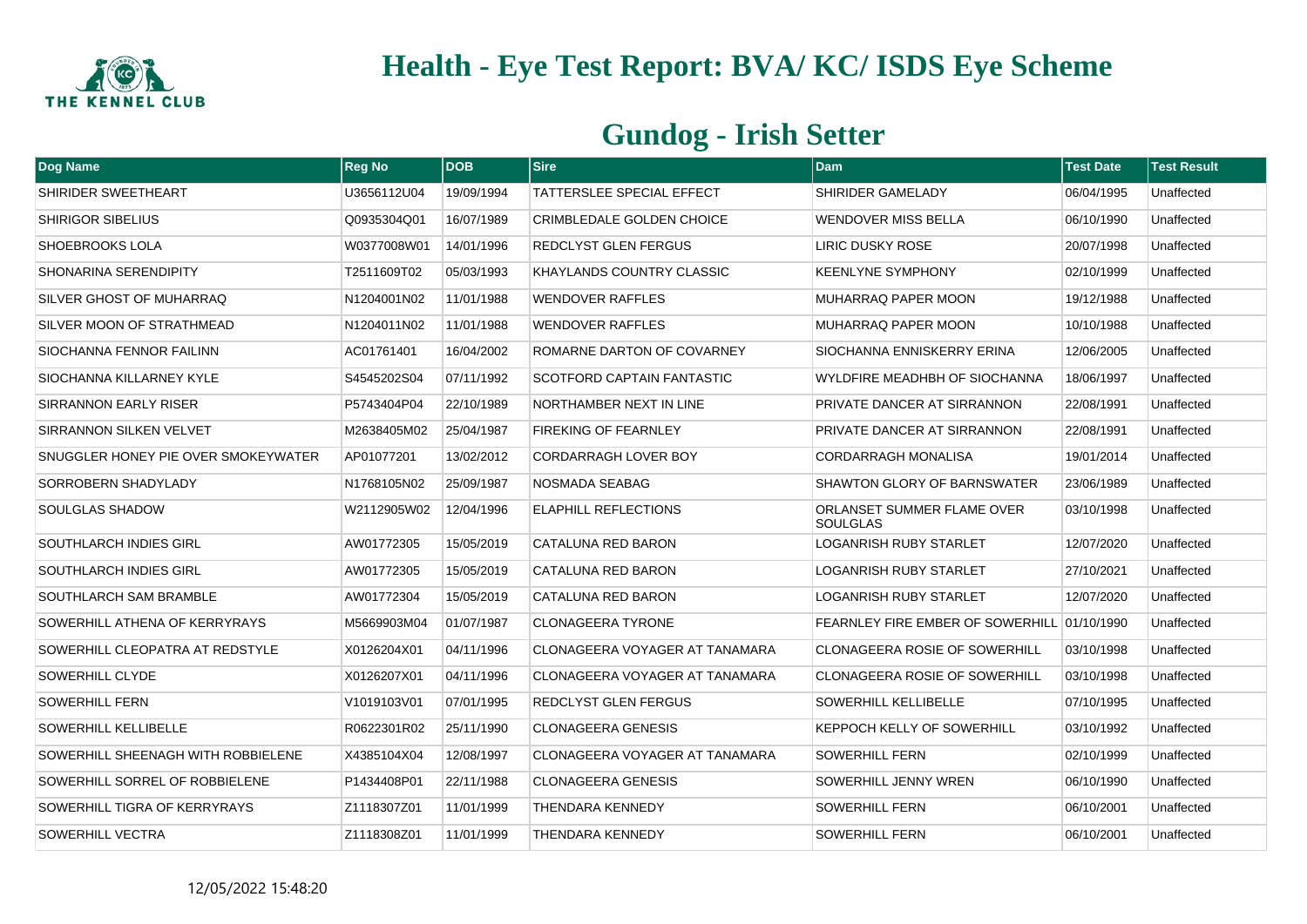

| Dog Name                         | <b>Reg No</b> | DOB        | <b>Sire</b>                                                | <b>Dam</b>                                   | <b>Test Date</b> | <b>Test Result</b> |
|----------------------------------|---------------|------------|------------------------------------------------------------|----------------------------------------------|------------------|--------------------|
| SPEECHOUSE SEREN TAN AT TARENDES | N0454001N02   | 12/10/1987 | <b>CLONAGEERA LESTER</b>                                   | <b>JESSICA OF MAGDA</b>                      | 06/10/1990       | Unaffected         |
| STARATLANTA FIRE QUEEN           | AQ03466407    | 27/08/2013 | THENDARA POT NOODLE                                        | CORDARRAGH RHIANNA                           | 06/03/2020       | Unaffected         |
| STARCHELLE CHICAGO BEAR          | Q5588208Q04   | 17/10/1990 | <b>CLONAGEERA GENESIS</b>                                  | FOREVER AMBER BY STARCHELLE                  | 24/08/1991       | Unaffected         |
| STEARNWOOD IONE                  | W3073806W03   | 08/06/1996 | <b>CASPIANS INTREPID</b>                                   | STEARNWOOD SHERRIZAH                         | 05/07/1997       | Unaffected         |
| <b>STEARNWOOD MATTIE</b>         | U4146107U04   | 10/09/1994 | <b>BALINTYNE CALL MY TUNE</b>                              | STEARNWOOD YASMIN                            | 05/07/1997       | Unaffected         |
| STEARNWOOD SHERRIZAH             | Q1212308Q01   | 26/12/1989 | CASKEYS BO-JO                                              | STEARNWOOD CLOTHILDE                         | 02/10/1993       | Unaffected         |
| STEARNWOOD YASMIN                | Q1212306Q01   | 26/12/1989 | CASKEYS BO-JO                                              | <b>STEARNWOOD CLOTHILDE</b>                  | 02/10/1993       | Unaffected         |
| <b>STEMARS NUTMEG GIRL</b>       | V1705801V02   | 16/03/1995 | <b>LOSKERAN OLEANDER</b>                                   | TERAMOUR MY TRULY TRULY FAIR                 | 21/07/1996       | Unaffected         |
| STRATHMEAD APRIL IN PARIS        | AA02461202    | 30/04/2000 | <b>CASPIANS INTREPID</b>                                   | STRATHMEAD STORMWIND OVER<br><b>FENRUA</b>   | 06/10/2007       | Unaffected         |
| STRATHMEAD HAWKES BAY            | AG01077701    | 05/02/2006 | SHENANAGIN SOME MIGHT SAY IT'S<br><b>BARDONHILL</b>        | COUNTRY BELLE OF WENDOVER                    | 05/02/2011       | Unaffected         |
| STRATHMEAD PENNY WHISTLE         | AM01476501    | 23/03/2011 | <b>KERRYFAIR SNOW FOX</b>                                  | <b>STRATHMEAD PERSIAN BAY</b>                | 06/10/2012       | Unaffected         |
| STRATHMEAD PERSIAN BAY           | AG01077705    | 05/02/2006 | <b>SHENANAGIN SOME MIGHT SAY IT'S</b><br><b>BARDONHILL</b> | COUNTRY BELLE OF WENDOVER                    | 03/10/2009       | Unaffected         |
| STRATHMEAD PERSIAN BAY           | AG01077705    | 05/02/2006 | SHENANAGIN SOME MIGHT SAY IT'S<br><b>BARDONHILL</b>        | <b>COUNTRY BELLE OF WENDOVER</b>             | 06/10/2012       | Unaffected         |
| STRATHMEAD SNOW LEOPARD          | AE04700501    | 12/10/2004 | SHENANAGIN WHAT NEXT                                       | COUNTRY BELLE OF WENDOVER                    | 17/02/2008       | Unaffected         |
| STRATHMEAD SNOW LEOPARD          | AE04700501    | 12/10/2004 | SHENANAGIN WHAT NEXT                                       | <b>COUNTRY BELLE OF WENDOVER</b>             | 14/03/2010       | Unaffected         |
| STRATHMEAD SNOWBUNTING           | AE04700506    | 12/10/2004 | SHENANAGIN WHAT NEXT                                       | COUNTRY BELLE OF WENDOVER                    | 01/10/2005       | Unaffected         |
| <b>STRATHMEAD SOLDIER BLUE</b>   | P4729705P03   | 29/07/1989 | JONOLA SOUTHERN COMFORT                                    | <b>MUHARRAQ PAPER MOON</b>                   | 22/11/1990       | Unaffected         |
| <b>STYLERSETTS APOLLONIA</b>     | L3322304L03   | 02/03/1986 | <b>REDDINS FERDINAND</b>                                   | <b>BODEWELL JOSEPHINE</b>                    | 03/05/1990       | Unaffected         |
| <b>SUMARIC SUGAR ALMOND</b>      | U0399402U01   | 22/12/1993 | <b>REDDINS FERDINAND</b>                                   | <b>SUMARIC PIEMONTELLO</b>                   | 14/07/1996       | Unaffected         |
| SUMMERGATE CHOZAN                | AF01001101    | 28/01/2005 | BAIBREEZE PEER GYNT AT SUMMERGATE                          | SUMMERGATE FOXY LADY                         | 07/11/2006       | Unaffected         |
| SUMMERGATE FOXY LADY             | AD01148306    | 19/02/2003 | THENDARA THE TOURIST                                       | <b>SUMMERGATE MAKING MAGIC</b>               | 07/11/2006       | Unaffected         |
| SUMMERGATE MAIDBY MAGIC          | AE02239207    | 07/06/2004 | THENDARA DONIZETTI FOR SUMMERGATE                          | <b>SUMMERGATE MAKING MAGIC</b>               | 07/10/2006       | Unaffected         |
| SUTERESETT ARTFUL ALMOND         | N2792901N02   | 08/05/1988 | <b>SCARLETTI PINK PANTHER</b>                              | DERRYVEAGH RAINDANCE AT<br><b>SUTERESETT</b> | 05/05/1998       | Unaffected         |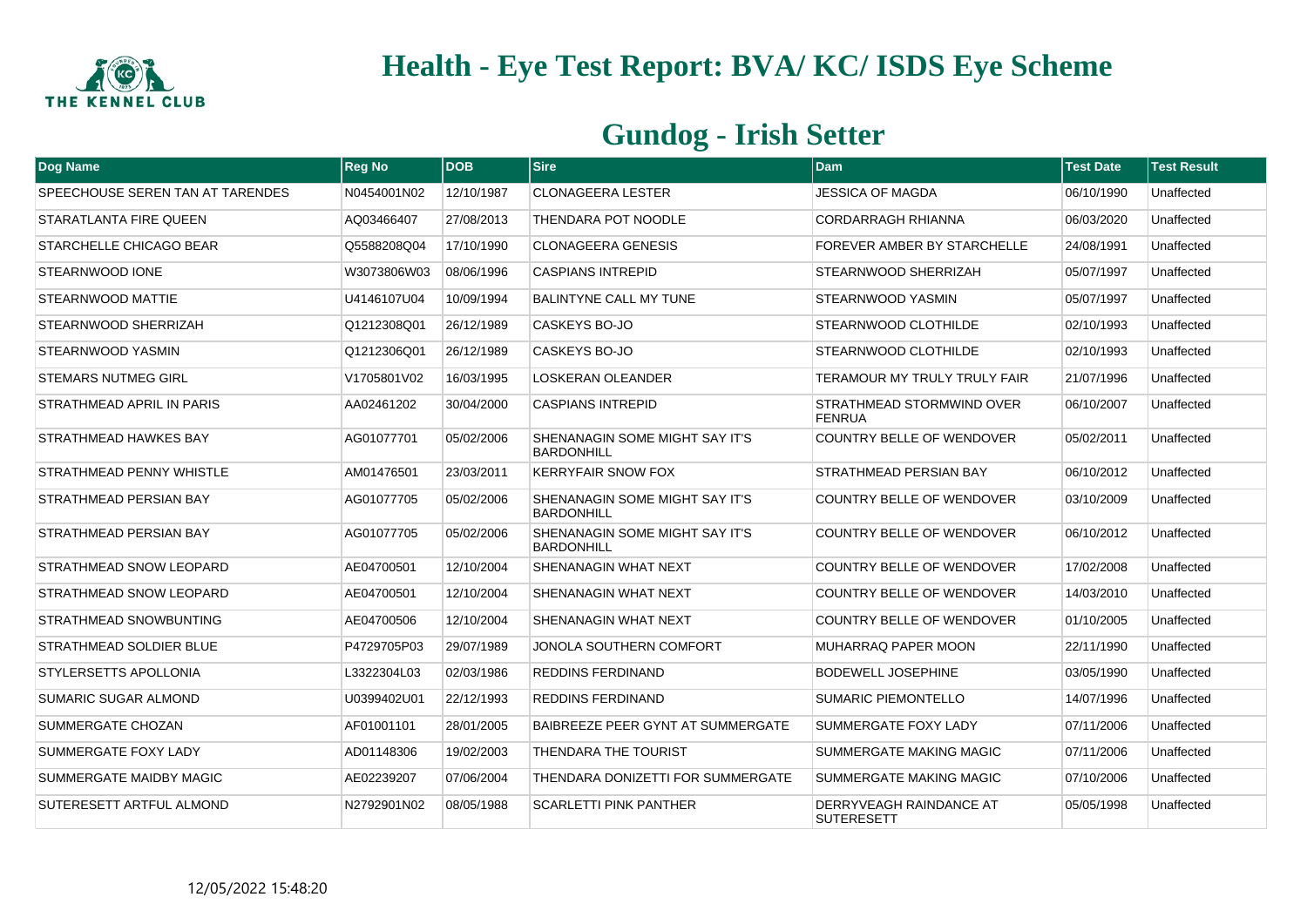

| Dog Name                                | <b>Reg No</b> | <b>DOB</b> | <b>Sire</b>                          | <b>Dam</b>                                              | <b>Test Date</b> | <b>Test Result</b> |
|-----------------------------------------|---------------|------------|--------------------------------------|---------------------------------------------------------|------------------|--------------------|
| SUTERESETT COCONUT CAPERS               | N2792907N02   | 08/05/1988 | <b>SCARLETTI PINK PANTHER</b>        | DERRYVEAGH RAINDANCE AT<br><b>SUTERESETT</b>            | 05/05/1998       | Unaffected         |
| SUTERESETT COCONUT TRUFFLE              | W2623808W02   | 17/05/1996 | DNALWEN BRER BEAR                    | <b>SUTERESETT COCONUT CAPERS</b>                        | 05/05/1998       | Unaffected         |
| SUTERESETT CUDDLY CONNIE                | U1050605U01   | 06/03/1994 | <b>SCARLETTI ITALIAN STALLION</b>    | SUTERESETT COCONUT CAPERS                               | 05/05/1998       | Unaffected         |
| SUTERESETT FEARLESS FENTON              | U1050602U01   | 06/03/1994 | <b>SCARLETTI ITALIAN STALLION</b>    | SUTERESETT COCONUT CAPERS                               | 05/05/1998       | Unaffected         |
| SUTERESETT MISS CURIOUS ABOUT HENALEAS  | AM01772111    | 30/03/2011 | NORTHAMBER JUST CAUSE FOR GLENAVNA   | <b>BALBRIGGAN ACE OF HEARTS BY</b><br><b>SUTERESETT</b> | 06/10/2012       | Unaffected         |
| SUTERESETT ROYAL RIPPLE WITH BALBRIGGAN | AK01855803    | 17/04/2009 | <b>CASKEYS CONCEPT AT AOIBHEANNE</b> | <b>BALBRIGGAN ACE OF HEARTS BY</b><br><b>SUTERESETT</b> | 15/10/2009       | Unaffected         |
| <b>SWEET MAGIC OF BALBRIGGAN</b>        | AJ00017703    | 23/11/2007 | <b>BALBRIGGAN ROYAL REBEL</b>        | <b>REDCLYST CAER</b>                                    | 04/02/2009       | Unaffected         |
| SWINGWING TIGER MOTH                    | W2990201W03   | 18/06/1996 | CASPIANS THE MUSIC MAN OF DANAWAY    | COLOURBOX LOOBY LOU                                     | 11/02/2002       | Unaffected         |
| <b>TAEGUS O' KARREGEEN</b>              | J1263203K01   | 14/01/1984 | <b>CAREK HAWTHORN</b>                | <b>BOWLAND BECKY</b>                                    | 14/08/1986       | Unaffected         |
| TAGAMAGO LOVING MEMORY OF SHIREDALE     | N3523112P04   | 27/04/1988 | <b>REDDINS MORGAN</b>                | TAGAMAGO MAGIC SPELL                                    | 06/10/1990       | Unaffected         |
| <b>TAGAMAGO MISS MUFFETT</b>            | Q0659305Q01   | 16/12/1989 | <b>TAGAMAGO THE MAGICIAN</b>         | TAGAMAGO TOP CLASS                                      | 06/10/1990       | Unaffected         |
| <b>TAGAMAGO MOUNTAIN RINGLET</b>        | L5144203L03   | 07/06/1986 | <b>KERRYFAIR NIGHT FEVER</b>         | SUDDEN IMPULSE BY TAGAMAGO                              | 06/10/1990       | Unaffected         |
| TAGAMAGO'S DINO                         | AF03643505    | 03/08/2005 | <b>TAGAMAGO'S SURVIVOR</b>           | TAGAMAGO'S SNOW WHITE                                   | 06/10/2012       | Unaffected         |
| <b>TAGAMAGO'S FITOU</b>                 | AB00588608    | 12/01/2001 | <b>TAGAMAGO FINAL FLING</b>          | TAGAMAGO'S SWEET INSPIRATION                            | 02/10/2010       | Unaffected         |
| <b>TAGAMAGO'S FITOU</b>                 | AB00588608    | 12/01/2001 | <b>TAGAMAGO FINAL FLING</b>          | TAGAMAGO'S SWEET INSPIRATION                            | 01/10/2011       | Unaffected         |
| <b>TAGAMAGO'S FITOU</b>                 | AB00588608    | 12/01/2001 | <b>TAGAMAGO FINAL FLING</b>          | TAGAMAGO'S SWEET INSPIRATION                            | 06/10/2012       | Unaffected         |
| TAGAMAGO'S FITOU                        | AB00588608    | 12/01/2001 | TAGAMAGO FINAL FLING                 | TAGAMAGO'S SWEET INSPIRATION                            | 05/10/2013       | Unaffected         |
| <b>TAGAMAGO'S HOT PURSUIT</b>           | P2638101P02   | 06/04/1989 | TAGAMAGO THE MAGICIAN                | TAGAMAGO TOP CLASS                                      | 06/10/1990       | Unaffected         |
| TAGAMAGO'S MICKEY FINN                  | AH00906003    | 03/02/2007 | <b>TAGAMAGO'S ENZO</b>               | TAGAMAGO'S FITOU                                        | 27/03/2012       | Unaffected         |
| <b>TAGAMAGO'S PIPER</b>                 | AL03067701    | 05/07/2010 | REDDINS PAUSE AT MAGICONKERS         | TAGAMAGO'S SORREL                                       | 01/10/2011       | Unaffected         |
| <b>TAGAMAGO'S PIPER</b>                 | AL03067701    | 05/07/2010 | <b>REDDINS PAUSE AT MAGICONKERS</b>  | <b>TAGAMAGO'S SORREL</b>                                | 06/10/2012       | Unaffected         |
| <b>TAGAMAGO'S PIPER</b>                 | AL03067701    | 05/07/2010 | <b>REDDINS PAUSE AT MAGICONKERS</b>  | <b>TAGAMAGO'S SORREL</b>                                | 05/10/2013       | Unaffected         |
| <b>TAGAMAGO'S SORREL</b>                | AJ01505711    | 02/03/2008 | <b>TAGAMAGO'S SURVIVOR</b>           | <b>TAGAMAGO'S FITOU</b>                                 | 03/10/2009       | Unaffected         |
| <b>TAGAMAGO'S SORREL</b>                | AJ01505711    | 02/03/2008 | <b>TAGAMAGO'S SURVIVOR</b>           | <b>TAGAMAGO'S FITOU</b>                                 | 01/10/2011       | Unaffected         |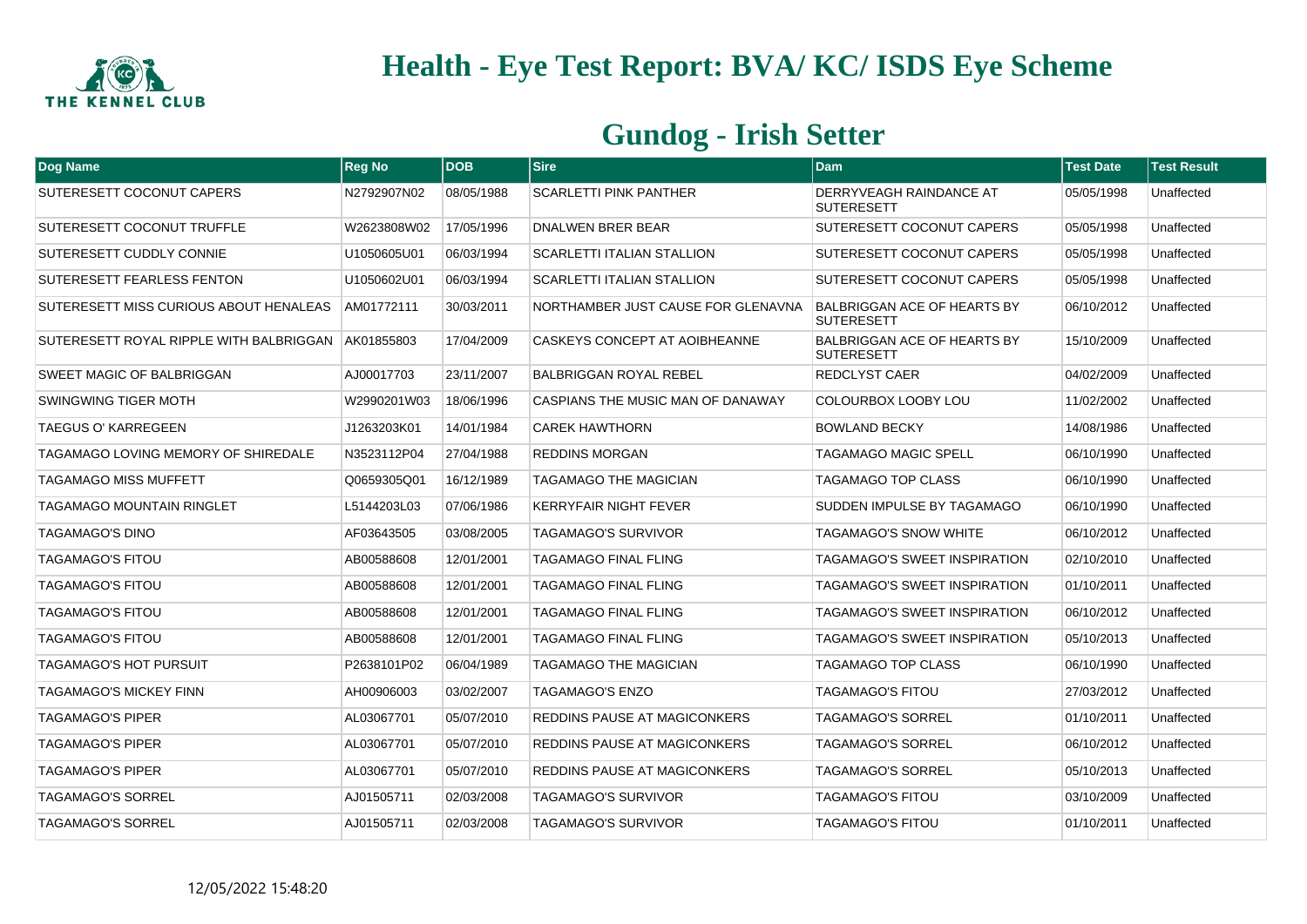

| <b>Dog Name</b>                          | <b>Reg No</b> | <b>IDOB</b> | <b>Sire</b>                              | <b>Dam</b>                                                    | <b>Test Date</b> | <b>Test Result</b> |
|------------------------------------------|---------------|-------------|------------------------------------------|---------------------------------------------------------------|------------------|--------------------|
| <b>TAGAMAGO'S SORREL</b>                 | AJ01505711    | 02/03/2008  | <b>TAGAMAGO'S SURVIVOR</b>               | <b>TAGAMAGO'S FITOU</b>                                       | 06/10/2012       | Unaffected         |
| <b>TAGAMAGO'S SORREL</b>                 | AJ01505711    | 02/03/2008  | <b>TAGAMAGO'S SURVIVOR</b>               | <b>TAGAMAGO'S FITOU</b>                                       | 05/10/2013       | Unaffected         |
| <b>TAGAMAGO'S SURVIVOR</b>               | AC01979301    | 06/05/2002  | <b>TAGAMAGO FINAL FLING</b>              | NEW LINACRE SOMETHING TO THINK<br>ABOUT BY TAGAMAGO (IMP LUX) | 02/10/2010       | Unaffected         |
| <b>TAGAMAGO'S SURVIVOR</b>               | AC01979301    | 06/05/2002  | TAGAMAGO FINAL FLING                     | NEW LINACRE SOMETHING TO THINK<br>ABOUT BY TAGAMAGO (IMP LUX) | 01/10/2011       | Unaffected         |
| <b>TAGAMAGO'S SURVIVOR</b>               | AC01979301    | 06/05/2002  | <b>TAGAMAGO FINAL FLING</b>              | NEW LINACRE SOMETHING TO THINK<br>ABOUT BY TAGAMAGO (IMP LUX) | 06/10/2012       | Unaffected         |
| <b>TAGAMAGO'S SURVIVOR</b>               | AC01979301    | 06/05/2002  | <b>TAGAMAGO FINAL FLING</b>              | NEW LINACRE SOMETHING TO THINK<br>ABOUT BY TAGAMAGO (IMP LUX) | 05/10/2013       | Unaffected         |
| <b>TAGAMAGO'S SWEET INSPIRATION</b>      | W1170102W01   | 27/02/1996  | <b>GOLDINGS FESTIVAL</b>                 | <b>TAGAMAGO LOVING MEMORY OF</b><br><b>SHIREDALE</b>          | 05/10/1996       | Unaffected         |
| <b>TAGAMAGO'S SWEETHEART</b>             | S2776402S03   | 27/05/1992  | <b>REDDINS ZARBIE</b>                    | <b>TAGAMAGO MOUNTAIN RINGLET</b>                              | 02/10/1993       | Unaffected         |
| <b>TAGAMAGO'S TITANIC</b>                | Y1859201Y02   | 08/04/1998  | <b>THENDARA KENNEDY</b>                  | <b>TAGAMAGO'S SWEET INSPIRATION</b>                           | 03/10/1998       | Unaffected         |
| <b>TALHARON TOKAY</b>                    | W2763905W03   | 03/05/1996  | THENDARA OKAY YAA                        | SOWERHILL ROMANCE OF TALHARON                                 | 02/10/1999       | Unaffected         |
| <b>TAMWOOD A STUDY IN SCARLET</b>        | Q2654503Q02   | 17/12/1989  | <b>FEARNLEY BUCKS FIZZ</b>               | <b>TAMWOOD TALK ABOUT ME</b>                                  | 06/10/1990       | Unaffected         |
| <b>TAMWOOD THANK YOU</b>                 | AJ03256705    | 03/06/2008  | <b>ESPANEIRE LORD RICHMOND (IMP NZL)</b> | <b>STRATHMEAD SNOWBUNTING</b>                                 | 03/10/2009       | Unaffected         |
| <b>TANGAER GOLD FLAKE AT PEPPERSTOCK</b> | U4282009U04   | 22/09/1994  | <b>COLEMIST HEARTBREAKER</b>             | <b>TANGAER ELOISE</b>                                         | 15/06/1996       | Unaffected         |
| <b>TANIVAGH ENCHANTED LADY</b>           | P3907802P03   | 23/06/1989  | <b>FEARNLEY BUCKS FIZZ</b>               | <b>TANIVAGH REBECCA</b>                                       | 02/10/1993       | Unaffected         |
| <b>TARANDELL AMBER FOR TANGAER</b>       | AJ02870101    | 22/04/2008  | <b>TARANDELL PASCALI</b>                 | NIAMH BRIGHT STAR OVER TARANDELL 26/04/2009                   |                  | Unaffected         |
| <b>TARODENE TYLER</b>                    | U4865105V01   | 07/11/1994  | <b>REDDINS HARVEY</b>                    | <b>REDDINS MYRNA</b>                                          | 04/11/1995       | Unaffected         |
| <b>TARQUIN FOLLY OF HEATHCLARE</b>       | S1551102S02   | 13/03/1992  | RONZALDA ALVARO                          | JUBILANT JADE                                                 | 02/10/1993       | Unaffected         |
| <b>TATSBRO CATALINA</b>                  | S2130008S03   | 22/05/1992  | <b>ERILYNNE SIROCCO</b>                  | BONAHAIRD SNOWFLAKE OF TATSBRO                                | 14/02/1993       | Unaffected         |
| <b>TATSBRO IRISH MIST</b>                | AC03168111    | 12/07/2002  | <b>GOLDINGS MANXMAN</b>                  | ORNELLA BRIONNA FOR TATSBRO                                   | 04/10/2003       | Unaffected         |
| <b>TATSBRO MIDNIGHT SATIN</b>            | L2162706L02   | 27/02/1986  | <b>ERINADE REMUS AT TATSBRO</b>          | BONAHAIRD SNOWFLAKE OF TATSBRO                                | 27/03/1990       | Unaffected         |
| <b>TATSBRO PASO DOBLE</b>                | P3542208P03   | 02/05/1989  | <b>BRINARA MOONRAKER</b>                 | BONAHAIRD SNOWFLAKE OF TATSBRO                                | 16/02/1991       | Unaffected         |
| TATSBRO PHANTOM OF THE OPERA             | R1841205R02   | 19/03/1991  | NESTAPY BON IDEE                         | BONAHAIRD SNOWFLAKE OF TATSBRO                                | 14/02/1993       | Unaffected         |
| TATSBRO SONG AND DANCE                   | R1841203R02   | 19/03/1991  | NESTAPY BON IDEE                         | BONAHAIRD SNOWFLAKE OF TATSBRO                                | 08/10/1994       | Unaffected         |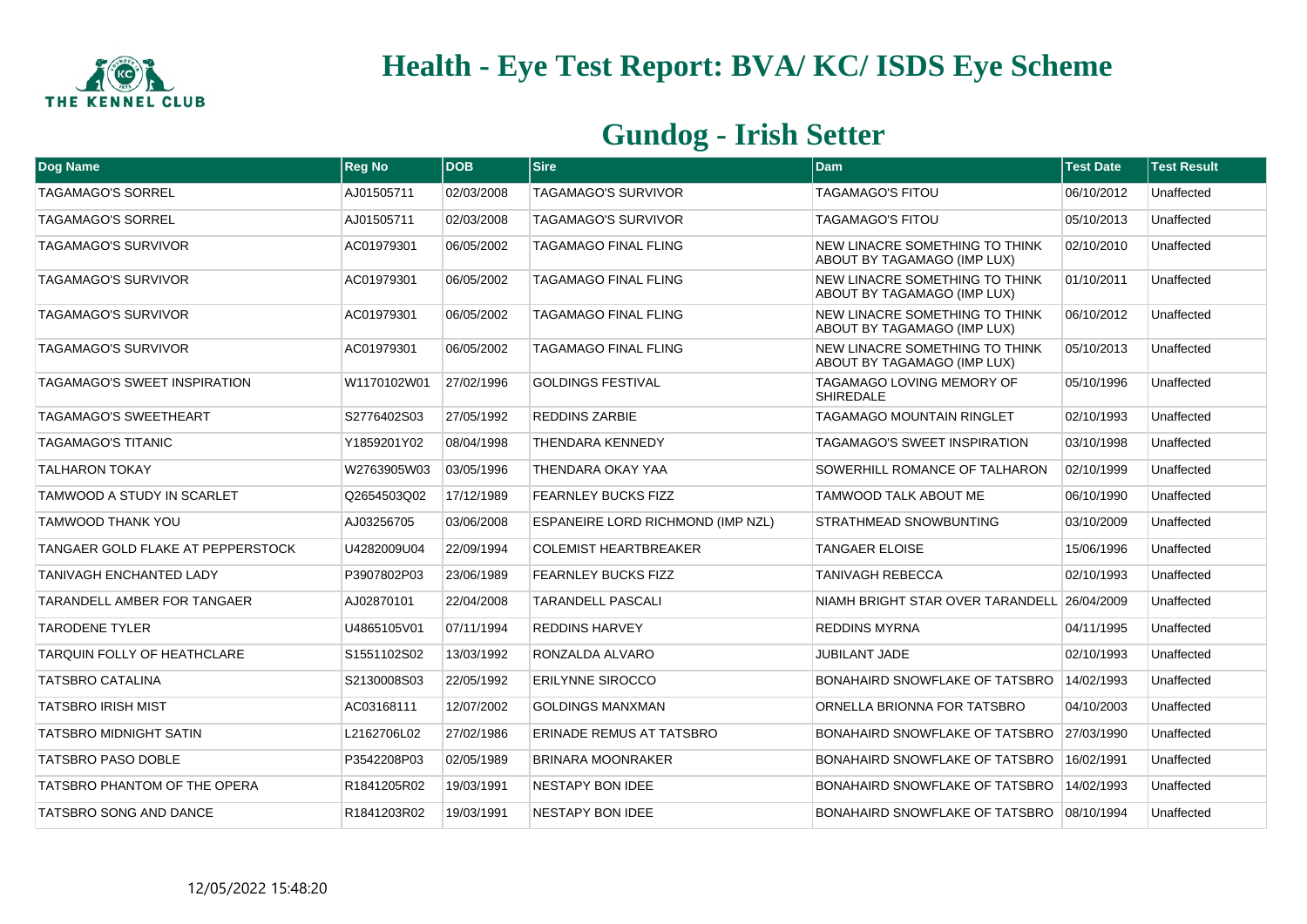

| Dog Name                               | <b>Reg No</b> | <b>DOB</b> | Sire                                                   | <b>Dam</b>                                        | <b>Test Date</b> | <b>Test Result</b> |
|----------------------------------------|---------------|------------|--------------------------------------------------------|---------------------------------------------------|------------------|--------------------|
| <b>TATSBRO THUNDERBOLT</b>             | S2130002S03   | 22/05/1992 | <b>ERILYNNE SIROCCO</b>                                | BONAHAIRD SNOWFLAKE OF TATSBRO 07/10/1995         |                  | Unaffected         |
| <b>TATTERSLEE LEGENDAIRE</b>           | AJ03950301    | 07/08/2008 | <b>AUTUMNGLOW LEGEND</b>                               | TATTERSLEE SUNFLOWER                              | 19/04/2009       | Unaffected         |
| TATTERSLEE SPECIAL EXTRA AT VIANA      | X3384206X03   | 29/06/1997 | <b>TATTERSLEE SPECIAL EFFECT</b>                       | TATTERSLEE EXTRA HOT                              | 06/10/2007       | Unaffected         |
| <b>TATTERSLEE SUNFLOWER</b>            | AD03782602    | 07/09/2003 | CATALUNA TEXAS WILD                                    | TATTERSLEE EXTRAORDINARY                          | 19/04/2009       | Unaffected         |
| <b>TERAMOUR BALLYKISS ANGEL</b>        | AL03889005    | 09/08/2010 | LOSKERAN FOLLOW THE DREAM                              | FLEUR OF THE RED KINDNESS (IMP<br>NLD)            | 01/10/2011       | Unaffected         |
| TERAMOUR C'EST MAGNIFIQUE OF TRAPWELL  | W4455103W04   | 05/09/1996 | <b>CASPIANS INTREPID</b>                               | <b>TERAMOUR TOOTSIE</b>                           | 03/10/1998       | Unaffected         |
| TERAMOUR GOING FOR GOLD                | AJ02247002    | 15/04/2008 | ATRON LIMITED EDITION                                  | FLEUR OF THE RED KINDNESS (IMP<br>NLD)            | 19/04/2009       | Unaffected         |
| <b>TERAMOUR GOING FOR GOLD</b>         | AJ02247002    | 15/04/2008 | <b>ATRON LIMITED EDITION</b>                           | FLEUR OF THE RED KINDNESS (IMP<br>NLD)            | 30/09/2017       | Unaffected         |
| <b>TERAMOUR HAPPY GO LUCKY</b>         | Y5078901Y04   | 25/10/1998 | TERAMOUR C'EST HYPNOTIQUE                              | <b>BRIARYBANK CRESCENDO AT</b><br><b>TERAMOUR</b> | 02/10/1999       | Unaffected         |
| <b>TERAMOUR LOVELY JUBBLY</b>          | AL03889008    | 09/08/2010 | LOSKERAN FOLLOW THE DREAM                              | FLEUR OF THE RED KINDNESS (IMP<br>NLD)            | 28/11/2013       | Unaffected         |
| <b>TERAMOUR MR BLUE</b>                | V1824703V02   | 24/03/1995 | <b>LOSKERAN OLEANDER</b>                               | <b>BRIARYBANK CRESCENDO AT</b><br><b>TERAMOUR</b> | 02/10/1999       | Unaffected         |
| <b>TERAMOUR MR BOJANGLES</b>           | V1824701V02   | 24/03/1995 | <b>LOSKERAN OLEANDER</b>                               | <b>BRIARYBANK CRESCENDO AT</b><br><b>TERAMOUR</b> | 21/07/1996       | Unaffected         |
| <b>TERAMOUR MR NICE GUY</b>            | V1824704V02   | 24/03/1995 | <b>LOSKERAN OLEANDER</b>                               | <b>BRIARYBANK CRESCENDO AT</b><br><b>TERAMOUR</b> | 14/02/1997       | Unaffected         |
| TERAMOUR MY TRULY TRULY FAIR           | R4368805R04   | 13/08/1991 | <b>ERINADE LEWIS</b>                                   | <b>GEMINI GIRL OF AVONWOOD</b>                    | 21/07/1996       | Unaffected         |
| <b>TERAMOUR STRIKE IT LUCKY</b>        | Y5078902Y04   | 25/10/1998 | <b>TERAMOUR C'EST HYPNOTIQUE</b>                       | <b>BRIARYBANK CRESCENDO AT</b><br><b>TERAMOUR</b> | 07/01/2000       | Unaffected         |
| <b>TERAMOUR TOOTSIE</b>                | U0403805U01   | 05/12/1993 | <b>COVARNEY MOONSHINE</b>                              | TERAMOUR A STAR IS BORN                           | 22/07/1995       | Unaffected         |
| <b>TERAMOUR TOREADOR</b>               | U0403801U01   | 05/12/1993 | <b>COVARNEY MOONSHINE</b>                              | TERAMOUR A STAR IS BORN                           | 21/07/1996       | Unaffected         |
| TERAMOUR WANDERING STAR                | N2784701N02   | 10/05/1988 | <b>LOSKERAN OLEANDER</b>                               | <b>GEMINI GIRL OF AVONWOOD</b>                    | 22/07/1995       | Unaffected         |
| THE PEARLFISHER OF STRATHMEAD          | AE01150604    | 17/02/2004 | <b>DANAWAY DESTINY</b>                                 | DANAWAY MILYDIA                                   | 01/10/2005       | Unaffected         |
| THENDARA COME DANCING                  | W0958705W01   | 12/02/1996 | <b>THENDARA KENNEDY</b>                                | THENDARA LOVE LETTER                              | 14/02/2002       | Unaffected         |
| THENDARA DIZZIE RASCAL RAPS CLANOVENTA | AK01975905    | 28/04/2009 | <b>SCOTSELAW DETROIT SPINNER BY</b><br><b>THENDARA</b> | THENDARA MISS DIOR                                | 01/10/2011       | Unaffected         |
| THENDARA DON CORLEONE                  | AA01067606    | 14/01/2000 | <b>SCARLETTI SMOOTH CRIMINAL</b>                       | <b>GREER PAIGE OF THENDARA</b>                    | 03/10/2009       | Unaffected         |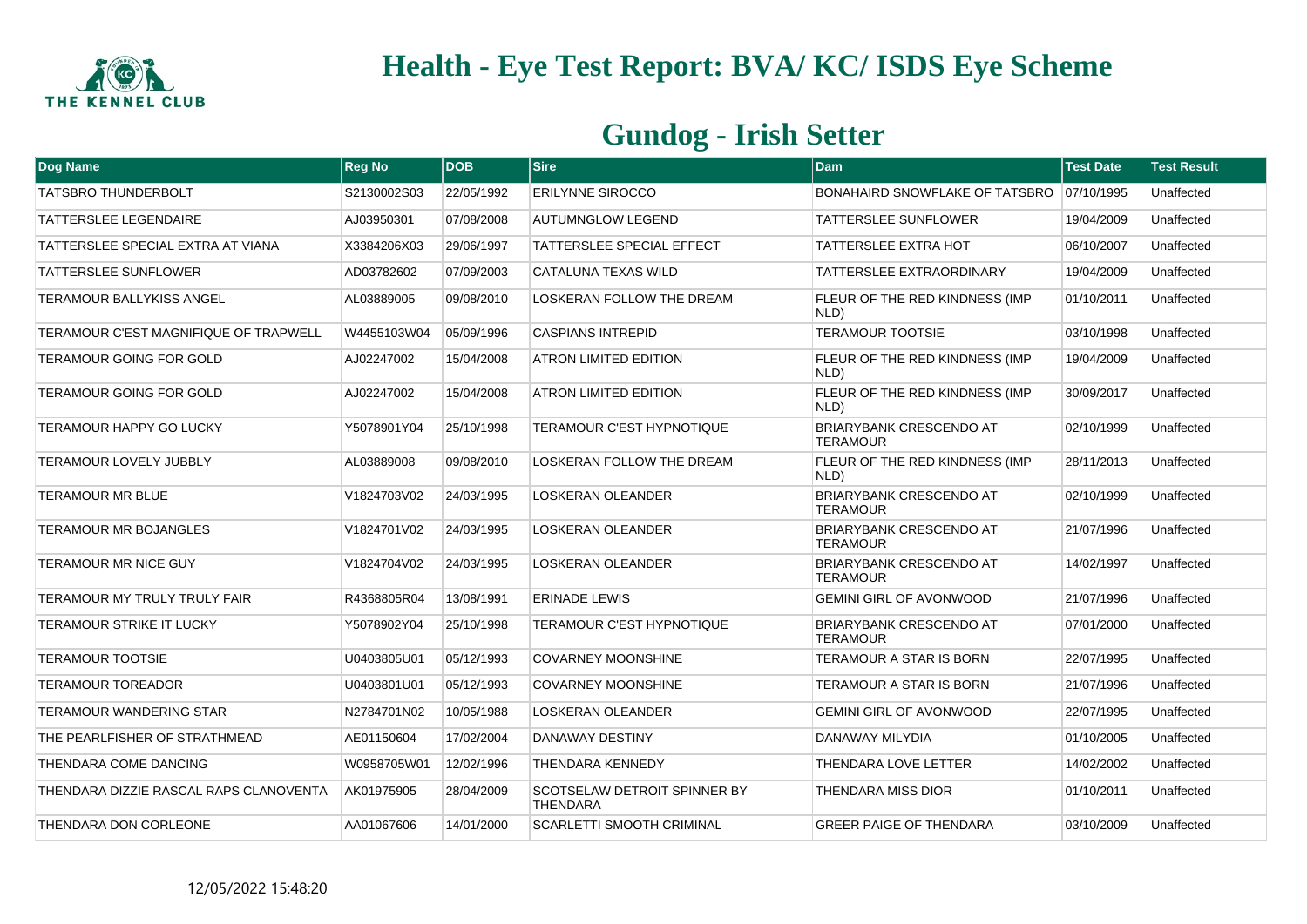

| Dog Name                               | <b>Reg No</b> | <b>DOB</b> | <b>Sire</b>                                | <b>Dam</b>                                           | <b>Test Date</b> | <b>Test Result</b> |
|----------------------------------------|---------------|------------|--------------------------------------------|------------------------------------------------------|------------------|--------------------|
| THENDARA INCOGNITO AMONG RONZALDA      | Y2049109Y02   | 09/04/1998 | <b>THENDARA THE TOURIST</b>                | <b>GREER PAIGE OF THENDARA</b>                       | 07/10/2006       | Unaffected         |
| <b>THENDARA JOCASTA</b>                | AL02831011    | 17/05/2010 | <b>SUMARIC SHADOW OF MR JINGLES</b>        | CORDARRAGH LADYBIRD OF<br><b>THENDARA</b>            | 23/11/2017       | Unaffected         |
| THENDARA LUNA MARIA OVER CRYNLLIS      | U2495301U03   | 07/05/1994 | THENDARA OKAY YAA                          | BARDONHILL EENY MEENY OF<br>THENDARA                 | 04/10/1997       | Unaffected         |
| <b>THENDARA MAVERICK</b>               | Z1115003Z01   | 11/02/1999 | THENDARA THE TOURIST                       | THENDARA MISS SELFRIDGE                              | 07/10/2006       | Unaffected         |
| <b>THENDARA SAKS</b>                   | AA01656707    | 07/03/2000 | <b>BAI BREEZE BI THENDARA</b>              | THENDARA MISS SELFRIDGE                              | 07/10/2000       | Unaffected         |
| THENDARA TRIPLE CROWN                  | R4577806R04   | 29/09/1991 | <b>REDDINS FERDINAND</b>                   | <b>BARDONHILL SEA BREEZE OVER</b><br><b>THENDARA</b> | 10/02/1997       | Unaffected         |
| <b>THENDARA TRYST</b>                  | Y2049102Y02   | 09/04/1998 | THENDARA THE TOURIST                       | <b>GREER PAIGE OF THENDARA</b>                       | 02/10/1999       | Unaffected         |
| THENDARA VERSACE AMONG ROHANMOR        | AD03268904    | 26/07/2003 | THENDARA DON CORLEONE                      | THENDARA MISS SELFRIDGE                              | 02/10/2010       | Unaffected         |
| <b>TIFOSI ENDLESS LOVE</b>             | AJ02874007    | 21/06/2008 | BRAIDMOUNT GENTLE GUY AT AMBERLIGHT        | <b>SHANDWICK IRRESISTABLE AT TIFOSI</b>              | 05/10/2011       | Unaffected         |
| <b>TIFOSI HEART OF MINE</b>            | AJ02874009    | 21/06/2008 | <b>BRAIDMOUNT GENTLE GUY AT AMBERLIGHT</b> | <b>SHANDWICK IRRESISTABLE AT TIFOSI</b>              | 16/11/2008       | Unaffected         |
| <b>TIFOSI MAMAS PEARL</b>              | AJ02874012    | 21/06/2008 | BRAIDMOUNT GENTLE GUY AT AMBERLIGHT        | <b>SHANDWICK IRRESISTABLE AT TIFOSI</b>              | 06/10/2012       | Unaffected         |
| <b>TIROEN TAYLORMADE (KCJ)</b>         | AE0900793     | 31/01/2004 | <b>ORSTONE INTERCEPTOR</b>                 | TIROEN TOURBILLON (KCJ)                              | 24/06/2006       | Unaffected         |
| TIROEN TAYLORMADE (KCJ)                | AE0900793     | 31/01/2004 | <b>ORSTONE INTERCEPTOR</b>                 | TIROEN TOURBILLON (KCJ)                              | 01/10/2011       | Unaffected         |
| TIROEN TEARDROP EXPLODES DANWISH (KCJ) | AS0904706     | 11/06/2015 | <b>RIQITTA AUTHENTIC</b>                   | TIROEN TO THE MANOR BORN (KCJ)                       | 17/01/2021       | Unaffected         |
| <b>TIROEN TICKLED PINK (KCJ)</b>       | AE0900792     | 31/01/2004 | <b>ORSTONE INTERCEPTOR</b>                 | TIROEN TOURBILLON (KCJ)                              | 24/06/2006       | Unaffected         |
| TIROEN TIME LORD (KCJ)                 | AL0901758     | 16/04/2010 | JONOLA DR DOOLITTLE                        | TIROEN TAKE MY BREATH AWAY (KCJ)                     | 02/07/2011       | Unaffected         |
| TIROEN TO THE MOON AND BACK (KCJ)      | AW0900846     | 25/10/2018 | TIROEN TOO DARN HOT (KCJ)                  | BARDONHILL'S THE NEW GINGER AT<br><b>TIROEN</b>      | 07/03/2020       | Unaffected         |
| TIROEN TO THE MOON AND BACK (KCJ)      | AW0900846     | 25/10/2018 | TIROEN TOO DARN HOT (KCJ)                  | BARDONHILL'S THE NEW GINGER AT<br><b>TIROEN</b>      | 27/07/2021       | Unaffected         |
| TIROEN TOO HOT TO HANDLE (KCJ)         | AQ0901750     | 21/12/2012 | <b>RIVERBRUE ZEUS</b>                      | <b>TIROEN TOP MARKS (KCJ)</b>                        | 29/06/2014       | Unaffected         |
| TIROEN TOP NOTCH (KCJ)                 | AQ0901748     | 21/12/2012 | <b>RIVERBRUE ZEUS</b>                      | <b>TIROEN TOP MARKS (KCJ)</b>                        | 05/07/2015       | Unaffected         |
| <b>TIROEN TOURBILLON (KCJ)</b>         | AC0900306     | 21/10/2001 | DANAWAY FORTUNE TELLER                     | SAMETSUZ MAK'N WAVES AT TIROEN                       | 02/10/2010       | Unaffected         |
| TIROEN TOURBILLON (KCJ)                | AC0900306     | 21/10/2001 | <b>DANAWAY FORTUNE TELLER</b>              | SAMETSUZ MAK'N WAVES AT TIROEN                       | 01/10/2011       | Unaffected         |
| TIROEN TRADEMARK (KCJ)                 | AE0901101     | 31/01/2004 | <b>ORSTONE INTERCEPTOR</b>                 | TIROEN TOURBILLON (KCJ)                              | 24/06/2006       | Unaffected         |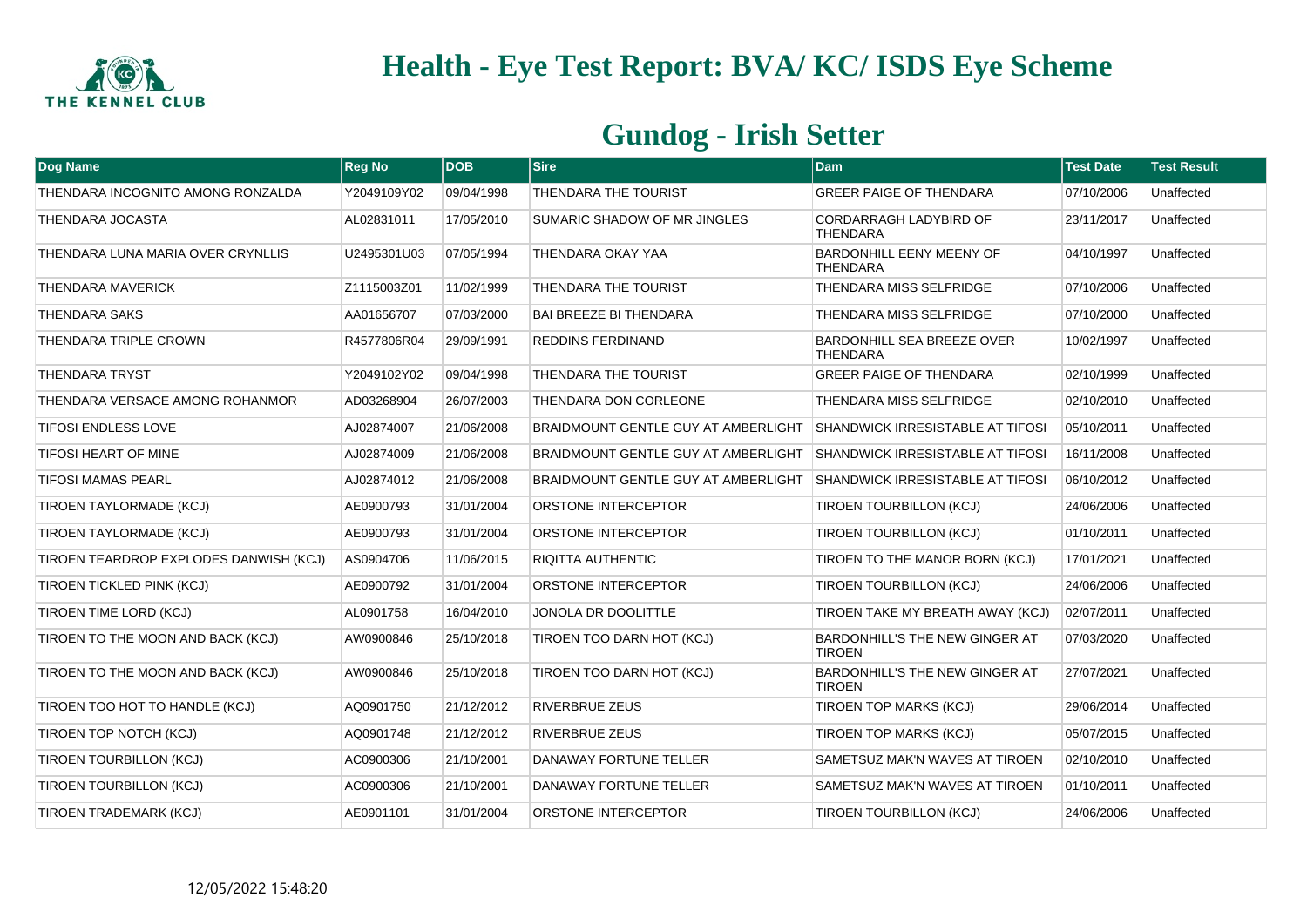

| Dog Name                                              | <b>Reg No</b> | <b>DOB</b> | Sire                              | <b>Dam</b>                                          | <b>Test Date</b> | <b>Test Result</b> |
|-------------------------------------------------------|---------------|------------|-----------------------------------|-----------------------------------------------------|------------------|--------------------|
| TIROEN TRUE BLUE (KCJ)                                | AH0901759     | 18/03/2007 | <b>CLACHNAHAR AMI PIERROT</b>     | <b>TIROEN TICKLED PINK (KCJ)</b>                    | 03/07/2010       | Unaffected         |
| TIROEN TRUE BLUE (KCJ)                                | AH0901759     | 18/03/2007 | <b>CLACHNAHAR AMI PIERROT</b>     | TIROEN TICKLED PINK (KCJ)                           | 02/07/2011       | Unaffected         |
| TITIANDALE THEY ALL LAUGHED AT BARDONHILL T4968705T04 |               | 16/09/1993 | <b>MARKSWAY MARQUIS</b>           | <b>BARDONHILL SPLASHDOWN</b>                        | 03/10/1998       | Unaffected         |
| TOFTWOOD WITCHY WOMAN                                 | R5432001R04   | 08/09/1991 | <b>FEARNLEY FIREHURRICANE</b>     | <b>FEARNLEY FIRESONG</b>                            | 07/10/1995       | Unaffected         |
| TOPAZ LITTLE GEM BY AUTUMNGLOW                        | AB02906503    | 18/07/2001 | <b>AUTUMNGLOW EMPEROR</b>         | <b>BRINARA HIGHLAND MIST</b>                        | 13/07/2008       | Unaffected         |
| TREDURA CLANDESTINE AFFAIR                            | AM01902405    | 18/03/2011 | MINVERY'S RAJAH                   | TREDURA APRIL AFFAIR WITH<br><b>SCOTSELAW</b>       | 01/10/2011       | Unaffected         |
| TREFAINE REAMS OF VERSE                               | X3595801X04   | 26/05/1997 | <b>BRACKENFIELD CELT</b>          | <b>TREFAINE MAGIC OF LIFE</b>                       | 01/10/2005       | Unaffected         |
| TREHELGA DANCING SOVEREIGN                            | H0349203H04   | 09/10/1982 | <b>SKYMIST WILD STORM</b>         | <b>CORNEVON WESTSIDE STORY</b>                      | 31/10/1988       | Unaffected         |
| <b>TREHELGA DEEP PURPLE</b>                           | H0349204H04   | 09/10/1982 | <b>SKYMIST WILD STORM</b>         | <b>CORNEVON WESTSIDE STORY</b>                      | 30/11/1990       | Unaffected         |
| <b>TREHELGA DIZZY HEIGHTS</b>                         | H0349201H04   | 09/10/1982 | <b>SKYMIST WILD STORM</b>         | <b>CORNEVON WESTSIDE STORY</b>                      | 21/10/1988       | Unaffected         |
| TREHELGA GINGERBREAD MAN                              | AG02285607    | 24/04/2006 | <b>GOLDINGS MANXMAN</b>           | MEADWAY MYRIAH OF TREHELGA                          | 27/08/2014       | Unaffected         |
| <b>TREMONISHA FUCHSIA</b>                             | AT04119707    | 05/11/2016 | <b>CAPTAIN JACK</b>               | RUBRATINNEH SUMMITSPRINGS                           | 30/09/2017       | Unaffected         |
| <b>TWOACRES FERGUS</b>                                | V2636702V02   | 14/06/1995 | <b>GOLDINGS FESTIVAL</b>          | <b>TWOACRES JADE</b>                                | 05/10/2002       | Unaffected         |
| <b>TWOACRES JESSICA AT STILLAIG</b>                   | S2399907S02   | 03/06/1992 | JANTER JEDADIAH                   | <b>TWOACRES OLD GOLD</b>                            | 17/02/1995       | Unaffected         |
| <b>TWOACRES KAVANAGH</b>                              | Z1374801Z02   | 05/03/1999 | <b>THENDARA KENNEDY</b>           | <b>TWOACRES JADE</b>                                | 07/10/2006       | Unaffected         |
| TWOACRES LADY OF THE LAKE                             | AH01883601    | 19/04/2007 | <b>GOLDINGS CASANOVA</b>          | <b>GOLDINGS ORPHAN ANNIE FOR</b><br><b>TWOACRES</b> | 26/07/2011       | Unaffected         |
| <b>TWOACRES SHOW JUMPER</b>                           | N4060507N03   | 24/07/1988 | ANDANA SIDESADDLE OVER BARDONHILL | <b>GOLDINGS OSPREY AT TWOACRES</b>                  | 06/10/1990       | Unaffected         |
| <b>TWOACRES SWEET CHARITY</b>                         | AK01536303    | 05/04/2009 | <b>GOLDINGS MANXMAN</b>           | <b>GOLDINGS ORPHAN ANNIE FOR</b><br><b>TWOACRES</b> | 06/10/2012       | Unaffected         |
| <b>TYKKIDYW SPRINGTIME</b>                            | AL00854701    | 14/02/2010 | DANAWAY LANCELOT OF AUTUMNWOOD    | <b>TYKKIDYW SUNRISE</b>                             | 14/10/2012       | Unaffected         |
| TYROCOLL FLYNN OF COMDERRY AT WENDOVEF M7044903M04    |               | 30/09/1987 | <b>WENDOVER RAFFLES</b>           | <b>TYROCOLL SLEEPING SERENADE</b>                   | 03/10/1992       | Unaffected         |
| <b>VIANA RED KATY</b>                                 | AA02755410    | 27/05/2000 | <b>BRACKENFIELD FORRESTER</b>     | TATTERSLEE SPECIAL EXTRA AT VIANA 106/10/2007       |                  | Unaffected         |
| <b>WALNUTWOOD ATHENA</b>                              | AA00833004    | 22/01/2000 | <b>WALNUTWOOD OBERON</b>          | LOSKERAN SPRING PROMISE AT<br><b>WALNUTWOOD</b>     | 13/06/2001       | Unaffected         |
| <b>WATERDOWN BELLINGHAM</b>                           | L3281006L02   | 12/05/1986 | <b>REDDINS MORGAN</b>             | <b>WATERDOWN PENYGHENT</b>                          | 27/12/1989       | Unaffected         |
| WATERDOWN HANNAH WELL AT ZYMORE                       | L3281005L02   | 12/05/1986 | <b>REDDINS MORGAN</b>             | <b>WATERDOWN PENYGHENT</b>                          | 18/03/1990       | Unaffected         |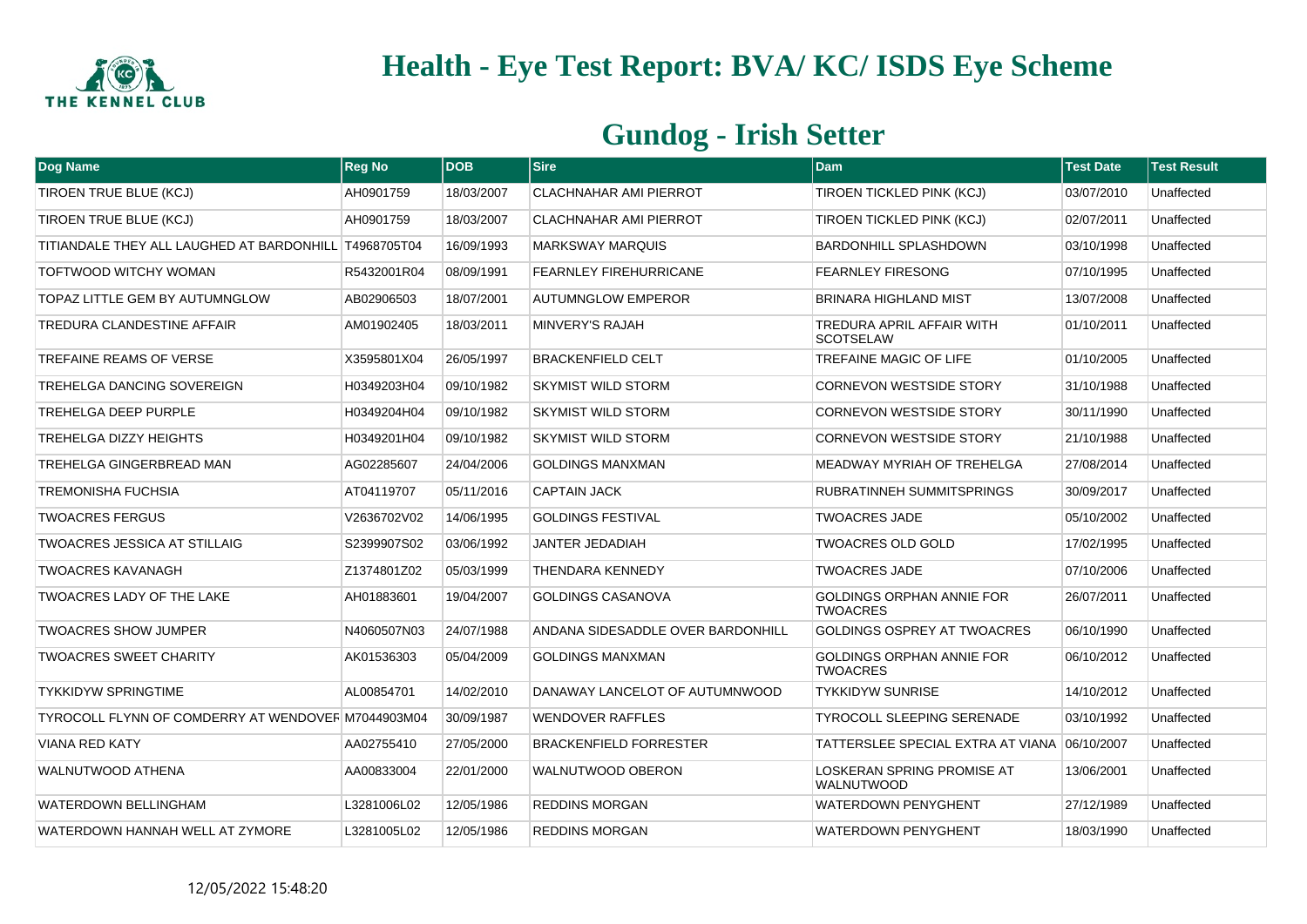

| Dog Name                             | <b>Reg No</b> | DOB        | <b>Sire</b>                                             | <b>Dam</b>                                          | <b>Test Date</b> | <b>Test Result</b> |
|--------------------------------------|---------------|------------|---------------------------------------------------------|-----------------------------------------------------|------------------|--------------------|
| <b>WATERDOWN KESMIT</b>              | AB04218403    | 21/10/2001 | SHENANAGIN SOME MIGHT SAY IT'S<br><b>BARDONHILL</b>     | <b>ZYMORE MIGNONETTE</b>                            | 06/10/2007       | Unaffected         |
| <b>WATERDOWN PENYGHENT</b>           | G1035805G06   | 16/02/1982 | <b>TAGAMAGO TOP FLIGHT</b>                              | WATERDOWN LITTLE GREBE                              | 27/12/1989       | Unaffected         |
| <b>WATERSEDGE LILY</b>               | B2851706C03   | 24/04/1977 | <b>CORNEVON STAR SPANGLE</b>                            | ALLSQUARE INDISCREET                                | 27/12/1989       | Unaffected         |
| WATERYBUTTS TARKA                    | V2680908V02   | 26/05/1995 | PAINTER BOB OF WATERYBUTTS                              | LUSCA TOUGH LOVE OF WATERYBUTTS 28/10/1996<br>(IKC) |                  | Unaffected         |
| <b>WATERYBUTTS TESS</b>              | V2680910V02   | 26/05/1995 | PAINTER BOB OF WATERYBUTTS                              | LUSCA TOUGH LOVE OF WATERYBUTTS 28/10/1996<br>(IKC) |                  | Unaffected         |
| <b>WENDOVER GAMBLER</b>              | T1146201T03   | 08/08/1993 | <b>TYROCOLL FLYNN OF COMDERRY AT</b><br><b>WENDOVER</b> | <b>WENDOVER COUNTRY FAIR</b>                        | 07/10/1995       | Unaffected         |
| <b>WENDOVER LORNA</b>                | V0751409V01   | 05/02/1995 | LOUGHANTARVE GLENROSS (IKC)                             | WENDOVER FOXY LADY                                  | 19/10/1999       | Unaffected         |
| <b>WENDOVER MISS BELLA</b>           | L4638803L03   | 22/02/1986 | <b>WENDOVER CHIEFTAIN</b>                               | WENDOVER GOLDEN GIRL                                | 16/08/1988       | Unaffected         |
| WENDOVER MISTER BRIDGER              | K0924207K07   | 11/07/1984 | <b>WENDOVER SOUVENIR</b>                                | <b>WENDOVER COMPANION</b>                           | 06/10/1990       | Unaffected         |
| <b>WENDOVER NIMIANE</b>              | P5522908P04   | 02/09/1989 | <b>FEARNLEY BUCKS FIZZ</b>                              | WENDOVER ROSANNA                                    | 06/10/1990       | Unaffected         |
| WENDOVER QUEEN BEE AT DORRFIELD      | R0226604R02   | 28/02/1991 | TYROCOLL FLYNN OF COMDERRY AT<br>WENDOVER               | WENDOVER FOXY LADY                                  | 03/10/1992       | Unaffected         |
| WENDOVER SPRINGS OF GLENDALE         | S4546301S04   | 05/09/1992 | <b>WENDOVER WATCHWORD</b>                               | NIGHT MISCHIEF OF WENDOVER                          | 06/12/1991       | Unaffected         |
| WESSETT VIRGO'S ECLIPSE              | K5239306K12   | 24/06/1985 | <b>REDDINS HARVEY</b>                                   | <b>BODEWELL BARONESS</b>                            | 23/11/1991       | Unaffected         |
| WESTBOURNE FOLIES BERGERES           | K2770404K08   | 24/02/1985 | <b>REDDINS MORGAN</b>                                   | WESTBOURNE MISTLETOE                                | 29/07/1988       | Unaffected         |
| <b>WHIMBREL PIED PIPER</b>           | P1437802P01   | 13/02/1989 | KERRYFAIR NIGHT FEVER                                   | <b>CLONAGEERA SAMANTHA OF</b><br><b>WHIMBREL</b>    | 06/05/1995       | Unaffected         |
| <b>WHIMBREL PRUDENCE</b>             | P1437806P01   | 13/02/1989 | KERRYFAIR NIGHT FEVER                                   | <b>CLONAGEERA SAMANTHA OF</b><br>WHIMBREL           | 06/10/1990       | Unaffected         |
| WHIMBREL QUEEN OF CLUBS AT QUAILMOOR | K2082107K07   | 23/02/1985 | <b>CLONAGEERA TYRONE</b>                                | WHIMBREL THE WICKED WITCH                           | 16/10/1989       | Unaffected         |
| <b>WICKENBERRY CROCUS</b>            | AB02450203    | 08/06/2001 | <b>REDDINS CASEY</b>                                    | WICKENBERRY RED ROSE                                | 11/06/2011       | Unaffected         |
| <b>WICKENBERRY CYCLAMEN</b>          | AB02450205    | 08/06/2001 | <b>REDDINS CASEY</b>                                    | WICKENBERRY RED ROSE                                | 11/06/2011       | Unaffected         |
| <b>WICKENBERRY JOANNA</b>            | AF02365209    | 06/06/2005 | <b>ATRON LIMITED EDITION</b>                            | WICKENBERRY CYCLAMEN                                | 11/06/2011       | Unaffected         |
| WICKENBERRY KNIGHT AT ARMS           | G6406803H02   | 15/11/1982 | <b>KERRYFAIR NIGHT FEVER</b>                            | <b>WICKENBERRY BARONESS</b>                         | 06/10/1990       | Unaffected         |
| <b>WICKENBERRY MOON FAIRY</b>        | AM00436205    | 06/01/2011 | SUTERESETT MILKY WAY WITH SCARLETTI                     | <b>WICKENBERRY JOANNA</b>                           | 25/06/2017       | Unaffected         |
| WICKENBERRY MOONFLOWER               | AM00436202    | 06/01/2011 | SUTERESETT MILKY WAY WITH SCARLETTI                     | <b>WICKENBERRY JOANNA</b>                           | 11/06/2011       | Unaffected         |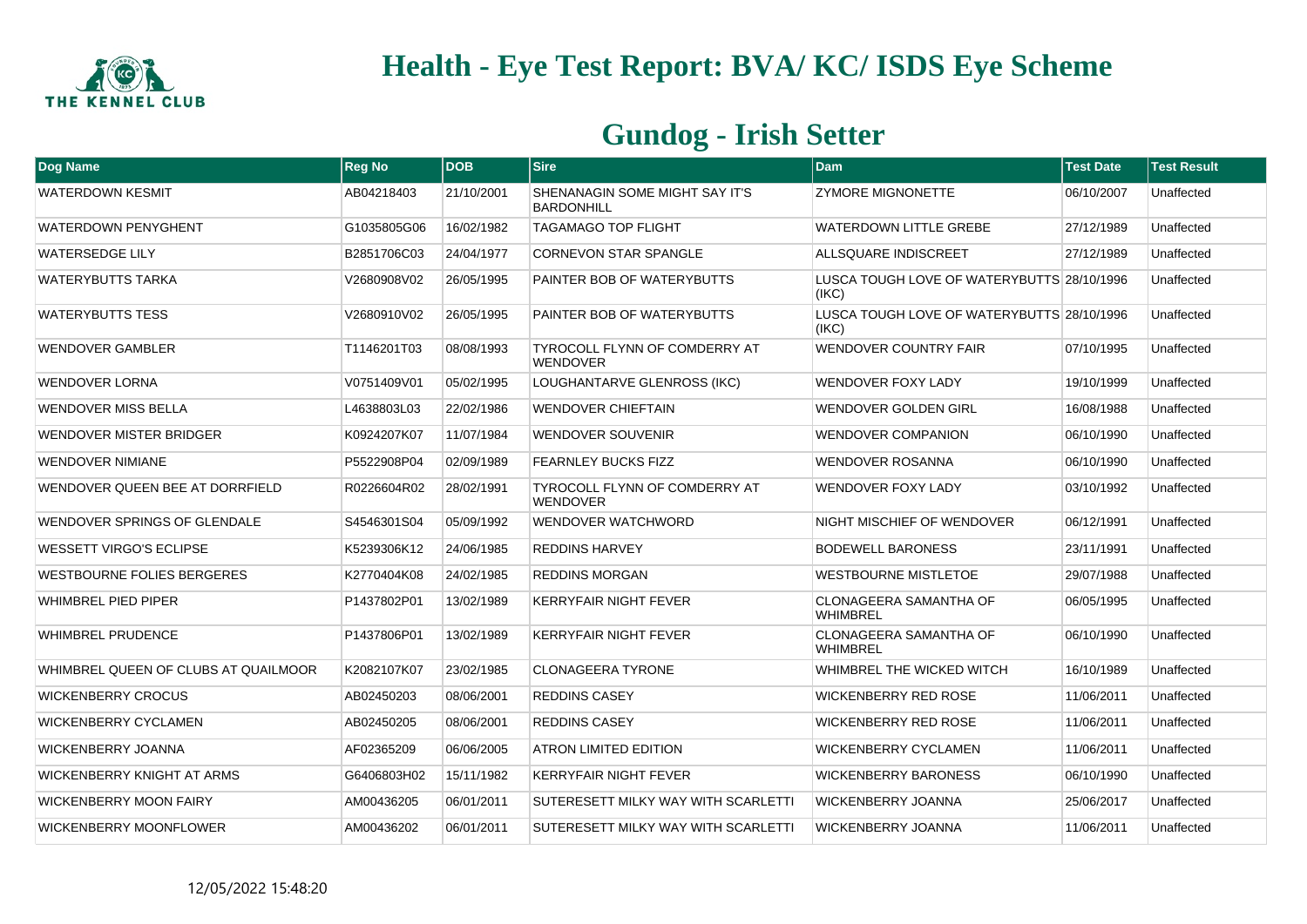

| Dog Name                               | <b>Reg No</b> | <b>DOB</b> | <b>Sire</b>                                | <b>Dam</b>                                         | <b>Test Date</b> | <b>Test Result</b> |
|----------------------------------------|---------------|------------|--------------------------------------------|----------------------------------------------------|------------------|--------------------|
| <b>WICKENBERRY NEBBIOLO</b>            | J1565908J06   | 05/01/1984 | <b>KERRYFAIR NIGHT FEVER</b>               | <b>WICKENBERRY COUNTESS</b>                        | 07/09/1991       | Unaffected         |
| <b>WICKENBERRY PETINGO</b>             | L5127504L03   | 30/07/1986 | <b>BARLEYDALE PASCALI</b>                  | WICKENBERRY NATALMA BY<br><b>GRANGEWOOD</b>        | 22/06/1989       | Unaffected         |
| <b>WICKENBERRY PRETTY POLLY</b>        | L5127502L03   | 30/07/1986 | <b>BARLEYDALE PASCALI</b>                  | <b>WICKENBERRY NATALMA BY</b><br><b>GRANGEWOOD</b> | 11/07/1990       | Unaffected         |
| <b>WICKENBERRY RED ROSE</b>            | U3662402U04   | 05/10/1994 | <b>REDDINS NIALL</b>                       | <b>WICKENBERRY PRETTY POLLY</b>                    | 14/04/1998       | Unaffected         |
| <b>WICKENBERRY RED SATIN</b>           | U3662403U04   | 05/10/1994 | <b>REDDINS NIALL</b>                       | <b>WICKENBERRY PRETTY POLLY</b>                    | 06/08/1995       | Unaffected         |
| WINDLEDEN WILD HARRIER                 | G0999904G06   | 10/02/1982 | SOWERHILL SATYR OF FEARNLEY                | SAMRICK SEA SPRAY                                  | 13/10/1986       | Unaffected         |
| WINDLEDEN WILD SIRROCCO                | J4498605J11   | 09/07/1984 | <b>BARDONHILL SUPERGRASS</b>               | WINDLEDEN WILD SORREL                              | 13/10/1986       | Unaffected         |
| WITCHBROOKE CLONAGEERA COROT (IMP USA) | AP0900847     | 19/09/2006 | PURE GENIUSE BY CLONAGEERA (RE-<br>IMPORT) | WITCHBROOKE WILD BLUE YONDER                       | 03/10/2015       | Unaffected         |
| WITHERSDALE CAPRICE                    | Q2044307Q02   | 12/02/1990 | <b>WENDOVER MASTERMAN</b>                  | <b>SHANDWICK GOLDEN ROSE</b>                       | 06/10/1990       | Unaffected         |
| WITHERSDALE CRYSTAL MAZE AT SHANDWICK  | V2741606V03   | 06/06/1995 | KONAKAKELA ZAGAR BY ROMARNE                | <b>WITHERSDALE LIVIA</b>                           | 04/10/1997       | Unaffected         |
| <b>WITHERSDALE FIREBOMB</b>            | N5097707N04   | 22/07/1988 | <b>SHANDWICK STARCARRIER</b>               | <b>CALSU STORMY LADY</b>                           | 22/11/1992       | Unaffected         |
| <b>WITHERSDALE KUPOLA</b>              | Z5039002Z04   | 21/06/1999 | WITHERSDALE OH BOY AT SHANDWICK            | WITHERSDALE HI-DE-HI                               | 07/10/2000       | Unaffected         |
| WITHERSDALE OH BOY AT SHANDWICK        | W3532601W03   | 09/07/1996 | <b>KERRYFAIR LOVER BOY</b>                 | WITHERSDALE CHANTERELLE                            | 04/10/1997       | Unaffected         |
| WITHERSDALE SIMPLE MAN                 | R4054805R03   | 14/06/1991 | <b>REDDINS FERDINAND</b>                   | WITHERSDALE LIVIA                                  | 20/07/1993       | Unaffected         |
| WITHERSDALE SONGBIRD OF SERRULA        | R4054801R03   | 14/06/1991 | <b>REDDINS FERDINAND</b>                   | WITHERSDALE LIVIA                                  | 07/05/1995       | Unaffected         |
| WITHERSDALE TWO MOONS FOR TATSBRO      | AD03403213    | 23/08/2003 | THREE RIVERS FROM KERRYFAIR                | <b>WITHERSDALE KIZZY</b>                           | 02/10/2004       | Unaffected         |
| <b>WOODSEAVES CHARISMA</b>             | M6786304M04   | 12/10/1987 | DANAWAY BACCANTE                           | <b>WOODSEAVES WHIMSICAL</b>                        | 06/10/1990       | Unaffected         |
| <b>WOODSEAVES WISTFUL</b>              | J2889704J08   | 24/04/1984 | <b>KERRYFAIR NIGHT FEVER</b>               | WOODSEAVES WINTER ROMANCE                          | 12/02/1990       | Unaffected         |
| <b>WOODWITCH ATHENA (GKC)</b>          | V0096003V04   | 27/06/1995 | KONAKAKELA ZEUS ROSU AT STOURFORD          | WOODWITCH REBECCA (GKC)                            | 05/10/1996       | Unaffected         |
| <b>WOODWITCH LIVIA IMP</b>             | L0095567L03   | 29/01/1986 | <b>RYSEFORD SIR GALAHAD</b>                | WOODWITCH PEPPERCORN                               | 24/10/1989       | Unaffected         |
| <b>WYLDFIRE CIARA</b>                  | Y2187405Y02   | 17/04/1998 | <b>CASPIANS INTREPID</b>                   | <b>WYLDFIRE ENYA</b>                               | 11/01/2002       | Unaffected         |
| WYLDFIRE EILEANOIR OF ERINGOLD         | U4474805U04   | 18/08/1994 | <b>REDDINS FERDINAND</b>                   | <b>WYLDFIRE MUIREANN</b>                           | 21/11/1997       | Unaffected         |
| <b>WYLDFIRE ENYA</b>                   | U4474801U04   | 18/08/1994 | <b>REDDINS FERDINAND</b>                   | <b>WYLDFIRE MUIREANN</b>                           | 18/06/1997       | Unaffected         |
| <b>WYLDFIRE FIONNUALLA</b>             | L4835005L03   | 17/05/1986 | ANDANA SIDESADDLE OVER BARDONHILL          | WYLDFIRE ADUIL CATRIONA                            | 10/10/1988       | Unaffected         |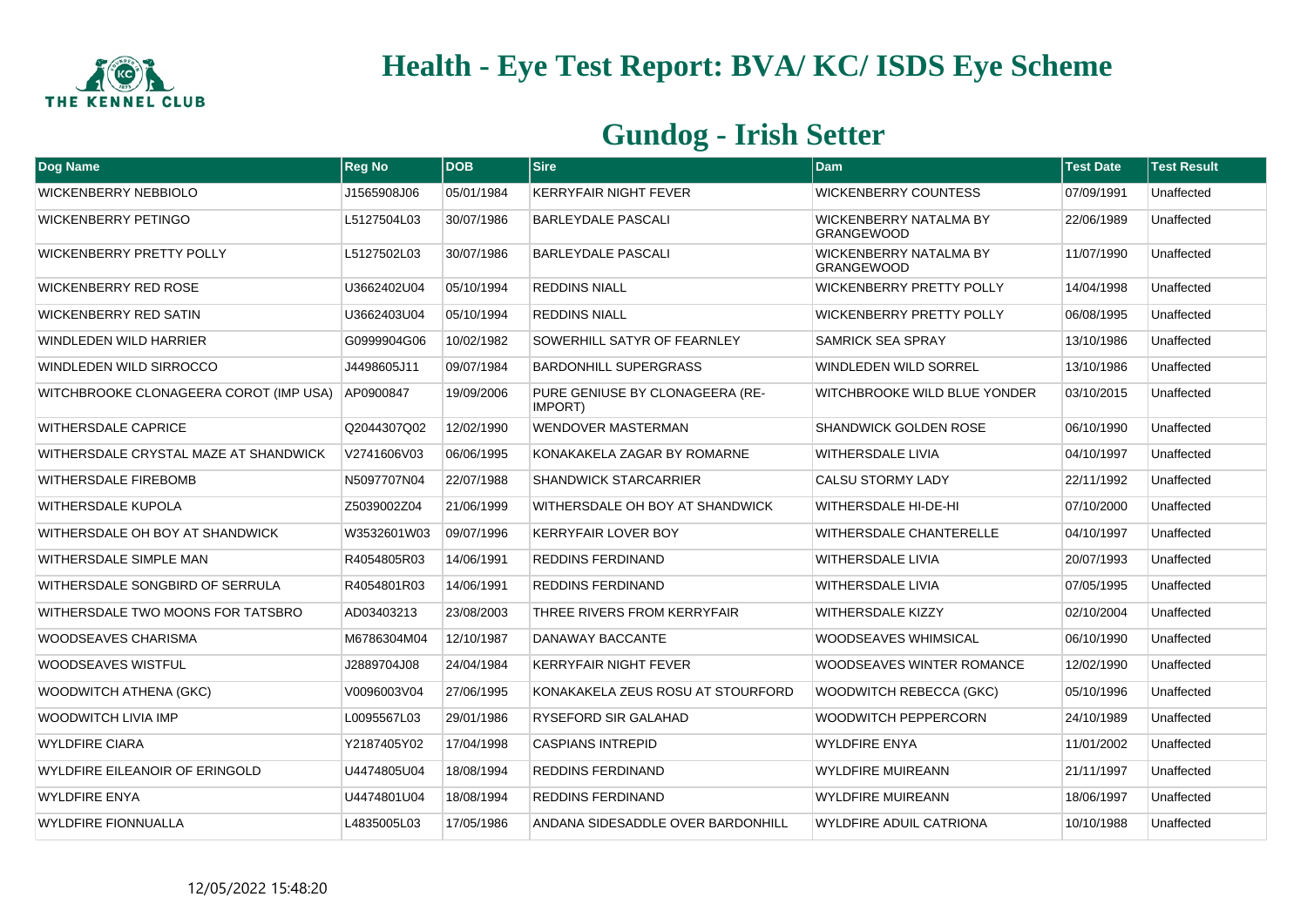

| Dog Name                                | <b>Reg No</b> | <b>IDOB</b> | $ S$ ire                                     | <b>Dam</b>                                  | <b>Test Date</b> | <b>Test Result</b> |
|-----------------------------------------|---------------|-------------|----------------------------------------------|---------------------------------------------|------------------|--------------------|
| <b>WYLDFIRE LUCKY SHAMROCK</b>          | S1032904S01   | 08/01/1992  | <b>WYLDFIRE FINN MACCOOL</b>                 | <b>WYLDFIRE CHARMAINE</b>                   | 08/07/1992       | Unaffected         |
| WYLDFIRE MEADHBH OF SIOCHANNA           | Q2175002Q01   | 22/03/1990  | WYLDFIRE RAFFERTY AT CRIMSONWOOD             | <b>WYLDFIRE FIONNUALLA</b>                  | 03/05/1991       | Unaffected         |
| <b>WYLDFIRE MUIREANN</b>                | Q2175006Q01   | 22/03/1990  | WYLDFIRE RAFFERTY AT CRIMSONWOOD             | <b>WYLDFIRE FIONNUALLA</b>                  | 08/07/1992       | Unaffected         |
| WYLDFIRE MUIRNE OF SIOCHANNA            | Q2175003Q01   | 22/03/1990  | WYLDFIRE RAFFERTY AT CRIMSONWOOD             | <b>WYLDFIRE FIONNUALLA</b>                  | 03/05/1991       | Unaffected         |
| WYLDFIRE RATHKIERAN OF SIOCHANNA        | P0889010P01   | 05/12/1988  | <b>BARDONHILL SUPERGRASS</b>                 | <b>MAVOURNEEN BY WYLDFIRE</b>               | 03/05/1991       | Unaffected         |
| <b>WYLDFIRE RIOGHNACH</b>               | Y2187401Y02   | 17/04/1998  | <b>CASPIANS INTREPID</b>                     | <b>WYLDFIRE ENYA</b>                        | 01/10/2000       | Unaffected         |
| <b>WYLDFIRE ROISIN</b>                  | P0889001P01   | 05/12/1988  | <b>BARDONHILL SUPERGRASS</b>                 | MAVOURNEEN BY WYLDFIRE                      | 08/07/1992       | Unaffected         |
| <b>WYLDFIRE SETANTA</b>                 | M3913905M03   | 03/05/1987  | <b>BARDONHILL SUPERGRASS</b>                 | <b>WYLDFIRE ADUIL CAITLIN</b>               | 10/10/1988       | Unaffected         |
| <b>WYNCOTE BRIDGET</b>                  | U5099801V01   | 01/11/1994  | <b>STARBRIDGE BUCCANEER</b>                  | <b>WENDOVER SHELL</b>                       | 07/10/1995       | Unaffected         |
| WYNDLEE BRIAN BORRUH WITH WATERDOWN     | S0713201S01   | 09/12/1991  | <b>WATERDOWN BELLINGHAM</b>                  | <b>WYNDLEE BONNIE TOO</b>                   | 23/08/1992       | Unaffected         |
| WYNJILL ANGEL DELIGHT                   | X5191601X04   | 18/06/1997  | DANAWAY SOLOMON OF WYNJILL                   | WYNJILL DARK'N DELIGHTFUL                   | 02/10/1999       | Unaffected         |
| <b>WYNJILL FREE AGENT</b>               | P2645308P02   | 16/04/1989  | FREE SPIRIT OF DANAWAY                       | <b>BARDONHILL REMEMBRANCE OF</b><br>WYNJILL | 06/10/1990       | Unaffected         |
| <b>WYNJILL GAMESMAN</b>                 | Z3316611Z03   | 17/07/1999  | DANAWAY COUNTRY BOY                          | <b>WYNJILL ANGEL DELIGHT</b>                | 07/10/2000       | Unaffected         |
| <b>WYNJILL HOPE'N GLORY</b>             | S0780409S01   | 15/01/1992  | <b>BARDONHILL TEAM SPIRIT AT WYNJILL</b>     | <b>WYNJILL FREE AGENT</b>                   | 03/10/1992       | Unaffected         |
| <b>WYNJILL JEFFERSON</b>                | R5003505R04   | 05/10/1991  | <b>BARDONHILL TEAM SPIRIT AT WYNJILL</b>     | <b>BARDONHILL REMEMBRANCE OF</b><br>WYNJILL | 03/10/1992       | Unaffected         |
| WYNJILL WELL DONE                       | AP02863905    | 19/06/2012  | <b>SAMETSUZ SCRIPTWRITER</b>                 | <b>GWENDARIFF WHATA WYNJILL</b>             | 03/10/2015       | Unaffected         |
| WYNJILL WELL I AM                       | AP02863903    | 19/06/2012  | <b>SAMETSUZ SCRIPTWRITER</b>                 | <b>GWENDARIFF WHATA WYNJILL</b>             | 05/10/2013       | Unaffected         |
| WYNJILL WELL KNOWN                      | AP02863904    | 19/06/2012  | <b>SAMETSUZ SCRIPTWRITER</b>                 | <b>GWENDARIFF WHATA WYNJILL</b>             | 05/10/2013       | Unaffected         |
| ZENDARRIC COLOUR OF MAGIC               | AJ01302407    | 23/03/2008  | <b>TAGAMAGO'S SURVIVOR</b>                   | CORRIECAS BRONTE WITH ZENDARRIC 01/10/2011  |                  | Unaffected         |
| <b>ZOE OF GLENMOIDART</b>               | K5850701P04   | 26/08/1985  | <b>BADENOCH REDSTART</b>                     | <b>RUADH OF KENSTAFF</b>                    | 18/04/1990       | Unaffected         |
| <b>ZOROSEAN BETONY</b>                  | F6878103G05   | 14/10/1981  | <b>ZOROSEAN AGVAMARINA</b>                   | <b>ZOROSEAN SCHMARD</b>                     | 29/06/1988       | Unaffected         |
| <b>ZOROSEAN FISICHELLA OF SHARMASTA</b> | AE02095001    | 15/04/2004  | <b>BARLEYDALE LUMIERE</b>                    | <b>ZOROSEAN LUNOR</b>                       | 28/06/2006       | Unaffected         |
| <b>ZYMORE MIGNONETTE</b>                | Z2545104Z03   | 02/06/1999  | <b>ZYMORE COPPER PRINCE</b>                  | DANAWAY PEGGY SUE                           | 14/11/2004       | Unaffected         |
| ZYMORE ROYAL FLUSH                      | G3355601G10   | 20/06/1982  | BARNSFORDE WINDWARD OF<br><b>SIMMERFORDE</b> | TAHRA RAMPANT RED FURY OF<br><b>ZYMORE</b>  | 18/03/1990       | Unaffected         |